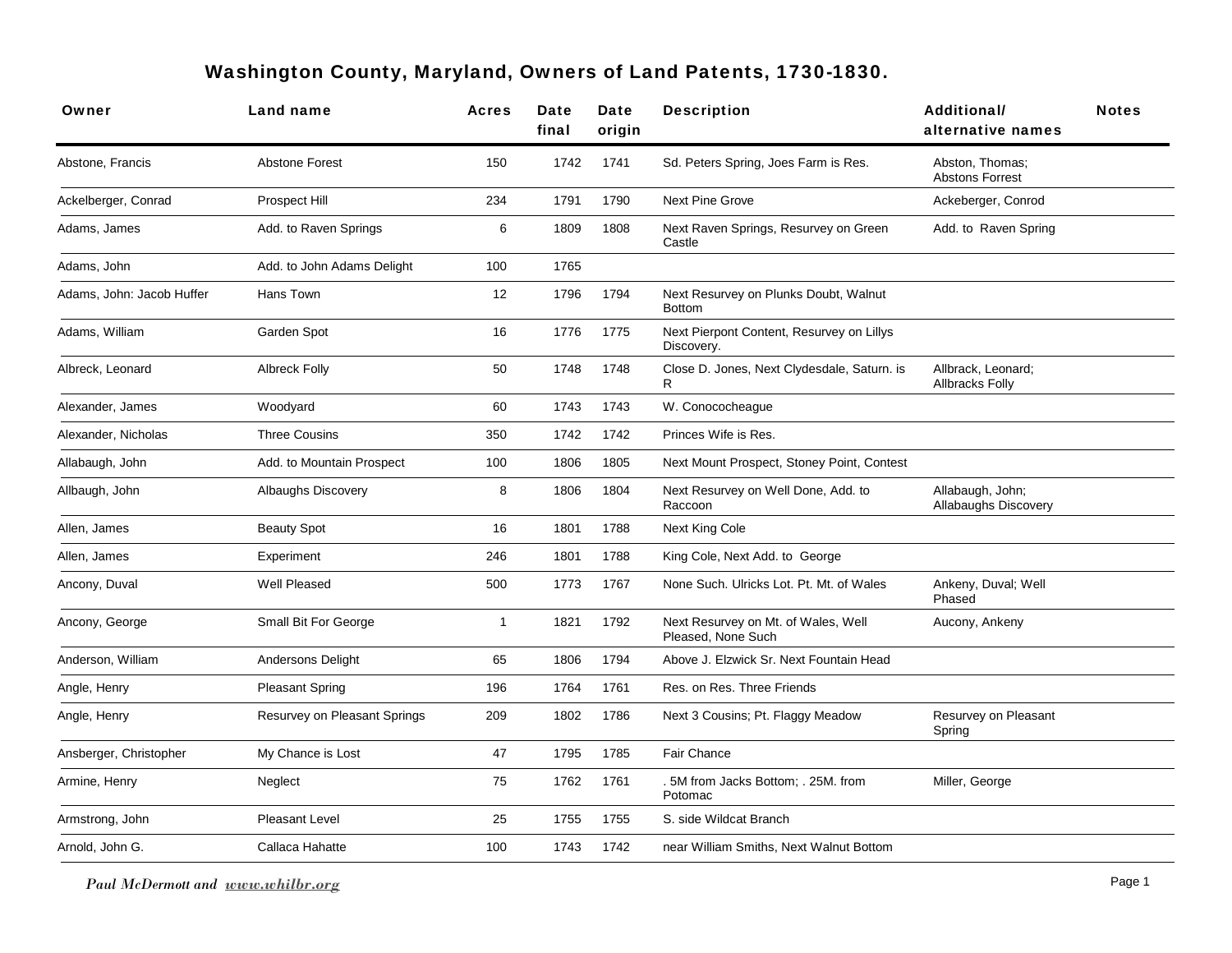| Owner                                  | Land name                 | <b>Acres</b> | Date<br>final | Date<br>origin | <b>Description</b>                                   | <b>Additional/</b><br>alternative names                         | <b>Notes</b> |
|----------------------------------------|---------------------------|--------------|---------------|----------------|------------------------------------------------------|-----------------------------------------------------------------|--------------|
| Arnold, John George: Daniel<br>Dulaney | Ash Swamp                 | 150          | 1740          | 1739           | Hd of Ashton Swamp, Draft of Conoc.                  |                                                                 |              |
| Asbeshit, Rudolph                      | Resurvey on Egypt         | 577          | 1768          | 1767           | Next Marlboro Field; Meeks Folly; Plumb<br>Run       | Ashbeskit, Rudolph                                              |              |
| Ash, Henry                             | Chance                    | 425          | 1771          | 1769           | Sd. Tonoloway Mount Next Travellors Resort           | Shryock, Henry - owner                                          |              |
| Ash, Henry                             | Chance                    | 15           | 1788          | 1785           | Next Nay Great Things, Linton, Sink, Clag.<br>Lt     |                                                                 |              |
| Ash, Henry                             | Shipleys Mistake          | 11           | 1788          | 1784           | Next Conquest. on Conoc.                             |                                                                 |              |
| Ash, Henry: Dr. Henry Snavely          | Chance                    | 112          | 1766          | 1765           | near Long Run, Draft Little Tonoloway. N.<br>side Rd | Certificate in name of<br>Henry Sneavely; Dr.<br>Henry Schnebly |              |
| Ashbaugh, Martin                       | More Gleanings Still      | 27           | 1790          | 1780           | Much Grumbling, Next Clydesdale, Swamp<br>of E       | Ashbough, Martin: More<br><b>Grumbling Still</b>                |              |
| Assbeshitt, Rudolph                    | Egypt                     | 550          | 1762          | 1762           | Castle Plains, Next All That's Left                  | Ashbeskit, Rudolph                                              |              |
| Atkinson, George                       | Abednegoes Pasture        | 70           | 1754          | 1746           | W. Side Antietam. Next to Richard Lanes<br>Land      | Certificate in name of<br>Nicholas Hail                         |              |
| Atkinson, George                       | Shadracks Lot             | 262          | 1754          | 1744           | 1 M. E. of The Great Cave to Antietam                |                                                                 | 202 acres?   |
| Auconey, John                          | Grave Yard                | 3            | 1795          | 1793           | Next Gallipsies Bargain, Fierys Lookout              | Ancony, John                                                    |              |
| Austin, John                           | <b>Austins Purchase</b>   | 213          | 1795          | 1790           | What You Please, Next Allegany. C.                   |                                                                 |              |
| Avery, Henry                           | Scotch Lot                | 202          | 1746          | 1745           | Sd. Beaver Branch. Next Mount Misery                 | Davis, John                                                     |              |
| Avey, John                             | Aveys Good Luck           | 453          | 1773          | 1769           | Pt. Mount Pleasant, Aveys Delight, St.<br>Patrick    |                                                                 |              |
| Avey, John                             | Johns Delight             | 83           | 1754          | 1751           | E. side Beaver Cr. Next Mount Pleasant               |                                                                 |              |
| Avey, John                             | Resurvey on Aveys Delight | 450          | 1751          |                |                                                      |                                                                 | Scharf       |
| Awbrey, Thomas                         | Long Island               | 10           | 1786          |                |                                                      |                                                                 |              |
| Bachtel, Isaac                         | <b>Bachtels Abode</b>     | 980          | 1825          | 1821           | Resurvey on Spriggs Mistake, What You<br>Will        |                                                                 |              |
| Bachtel, Isaac                         | <b>Isaacs Security</b>    | 307          | 1803          | 1787           | Saw Mill Support, Next Mt. Eagle, What You<br>W      |                                                                 |              |
| Bachtel, Isaac                         | <b>Lofty Timber</b>       | 128          | 1798          | 1795           | Next Resurvey on Bucks Resort, Spriggs<br>Mistake    | Bachtel, Isaac and<br>Samuel Hebb                               |              |
| Bachtel, Isaac                         | <b>Lofty Timber</b>       | 366          | 1825          | 1822           | Resurvey on Lofty Timber & Spriggs Mistake           |                                                                 |              |
| Bachtel, Isaac                         | Poor Chance               | 64           | 1798          | 1794           | Next What You Will; Golden Fleece                    | Bachtell, Isaac                                                 |              |
| Bachtel, Isaac                         | Saw Mill Support          | 30           | 1798          | 1797           | Mill Seat; next Hunting The Hare;                    | Bachtell, Isaac                                                 |              |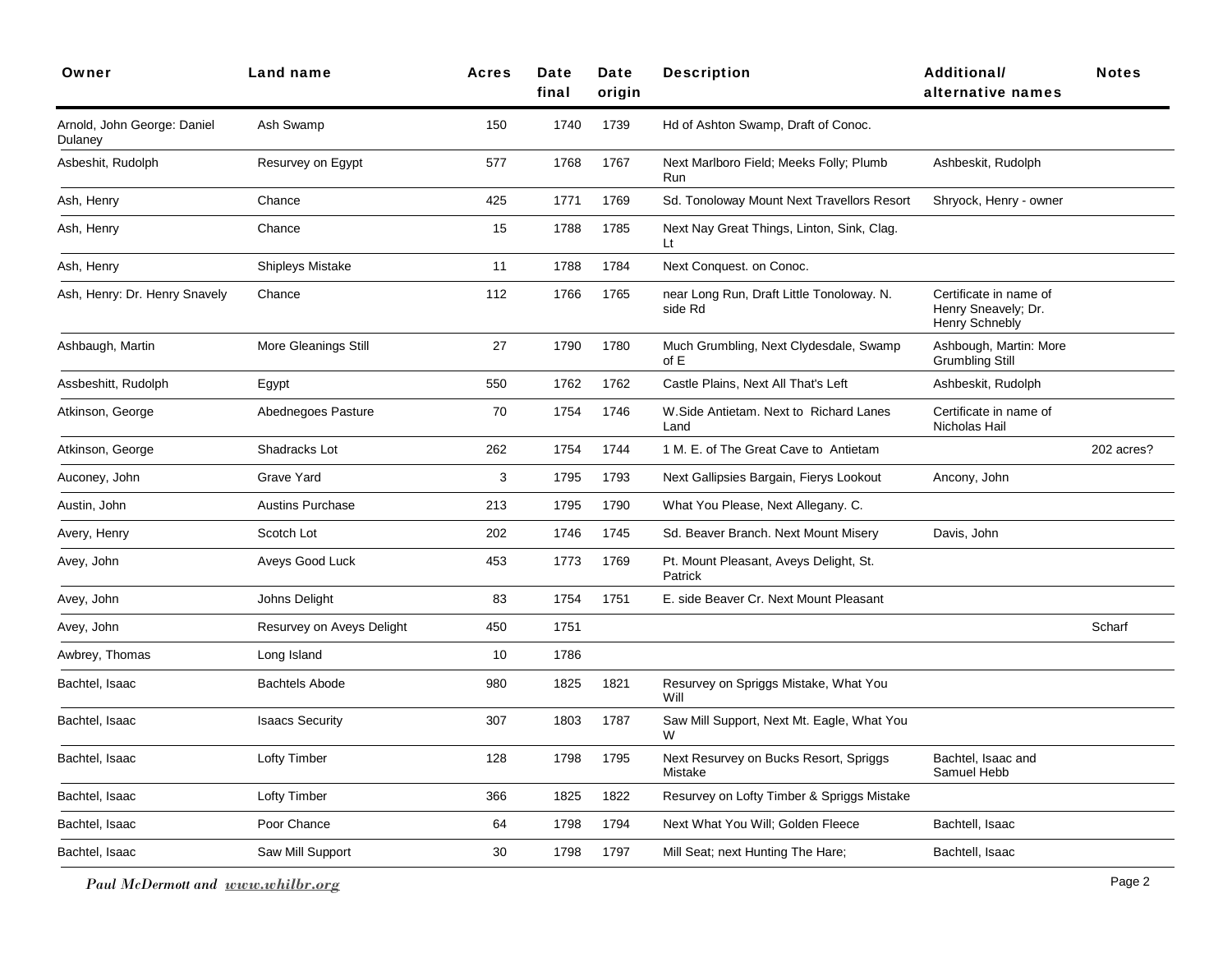| Owner                        | Land name                                           | <b>Acres</b> | Date<br>final | Date<br>origin | <b>Description</b>                                       | <b>Additional/</b><br>alternative names | <b>Notes</b> |
|------------------------------|-----------------------------------------------------|--------------|---------------|----------------|----------------------------------------------------------|-----------------------------------------|--------------|
| Bachtel, Isaac               | Spriggs Mistake                                     | 336          | 1795          | 1792           | Of Resurvey on Batchelors Neglect                        | Bachtell, Isaac                         |              |
| Bachtel, Isaac & Samuel Hebb | Add. to Green Spring                                | 8            | 1798          | 1796           | Next Resurvey on Green Spring                            | Add. to Green Springs                   |              |
| Bachtel, Martin              | White Oak Forest                                    | 375          | 1818          | 1816           | Bitely's Delight. Downey's Lott, Little W.               |                                         |              |
| Bachtel, Samuel              | Hunting The Hare                                    | 100          | 1795          | 1791           | Next Antietam Works, Saturn, What You Will               |                                         |              |
| Bachtel, Samuel              | <b>What You Please</b>                              | 379          | 1795          | 1791           | Mills Folly, Long Bottom, Next Baron<br><b>Devilbiss</b> | Bachtell, Samuel                        |              |
| Bachtell, Isaac              | Amen                                                | 19           | 1798          |                |                                                          |                                         |              |
| Baird, Michael               | Michaels Fancy                                      | 73           | 1794          | 1793           | Ditch Run; North Mt. Next Glen Allen                     |                                         |              |
| Baker, Abraham               | Small Addition                                      | 15           | 1793          | 1792           | Next Felfoot Enlarged                                    | Chapline, Joseph                        |              |
| Baker, Isaac                 | Luck                                                | 13           | 1767          |                |                                                          |                                         | Scharf       |
| Baker, Isaac                 | No More Left                                        | 10           | 1765          | 1765           | Next Long Hill                                           |                                         |              |
| Baker, Isaac                 | Pleasant Bottom, Pt. of Resurvey<br>on Mt. of Wales | 1130         | 1770          | 1768           | <b>Next Mount Pelier</b>                                 |                                         |              |
| Baker, Isaac                 | Wagon Ford                                          | 25           | 1762          | 1762           | W. side Conoc. at Broadfording, Next<br>Hopewell         |                                         |              |
| Baker, Isaac: Daniel Dulaney | <b>Blue Hanck</b>                                   | 200          | 1762          | 1742           | Stoney Lick Run, Next Mount Pelier, Upper<br>Farm        | Hanck. Blew; Blue Hanch                 |              |
| Baker, John                  | Add. to Walnut Point                                | 15           | 1805          | 1803           | Potomac R. Next Walnut Point, Rogues<br>Harbor           |                                         |              |
| Baker, John: Daniel Dulaney  | Hopewell                                            | 100          | 1762          | 1744           | W. side Conoc. 1M. Below. Isaac Baker                    |                                         |              |
| Baker, Johnson               | Grove                                               | 706          | 1789          |                |                                                          |                                         |              |
| Baker, Morris                | <b>Bakers Rest</b>                                  | 119          | 1794          | 1790           | Addition, Pt. Surveyors Last Shift, Small T              |                                         |              |
| Baker, Morris                | Second Addition                                     | 5            | 1795          | 1792           | Second Addition; Next Forest; Lamberts Pk.               |                                         |              |
| Baker, Samuel                | Good Luck                                           | 140          | 1773          | 1768           | Pt. Resurvey on Roots Hill; Pt. Felfoot Enl.             |                                         |              |
| Baker, Samuel                | <b>Knavery Detected</b>                             | 126          | 1796          | 1791           | Good Luck, Next Piles Grove, Felfoot Enl.                |                                         |              |
| Baker, Samuel                | Lucky Hit                                           | 50           | 1796          | 1792           | Next Bonds Bill, Next Partnership                        |                                         |              |
| Baker, Tilghman              | Ashbough                                            | 50           | 1774          | 1771           | Next One Field More, Add. to Jacobs Brune                |                                         |              |
| Baley, John                  | Mountain                                            | 50           | 1747          | 1745           | W. side Shenandoah Mt. on Rd. Teagues<br>Ferry           | Bailey, John                            |              |
| Bard, Nicholas               | Scared From Home                                    | 1373         | 1761          | 1760           | Georges Mistake; Venture; The Barrens                    | Baird, Nicholas                         |              |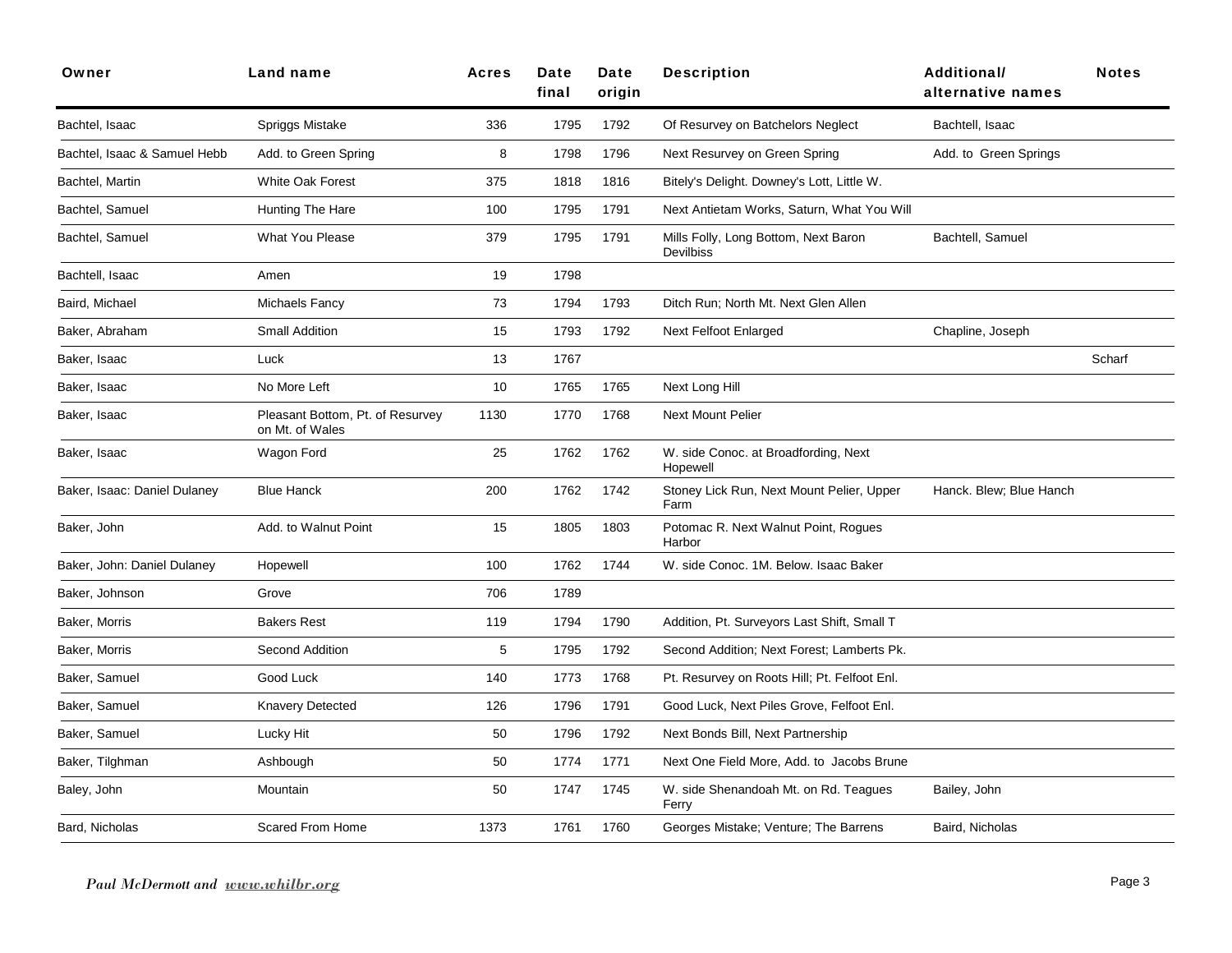| Owner                                 | Land name                           | <b>Acres</b> | Date<br>final | Date<br>origin | <b>Description</b>                                     | <b>Additional/</b><br>alternative names       | <b>Notes</b> |
|---------------------------------------|-------------------------------------|--------------|---------------|----------------|--------------------------------------------------------|-----------------------------------------------|--------------|
| Bard, Nicholas                        | <b>Wolfs Spring</b>                 | 50           | 1762          | 1762           | foot of Hill. Next Hawns Lot, Hawns Venture            | Beard, Nicholas                               |              |
| Barkman, Jacob                        | Middleburgh                         | 30           | 1769          | 1769           | W. side South Mt. End Short Hill, Next<br>Harbour      | Middlebough                                   |              |
| Barnes, Richard                       | Add. to Lawrences<br>Disappointment | 104          | 1796          | 1794           | Next Shelbys Misfortune, Lawrences<br>Disappointment.  |                                               |              |
| Barnes, Richard                       | Barnes Landing                      | 4            | 1791          | 1790           | Bealls Fort, Next Griffiths Landing                    |                                               |              |
| Barnes, Richard                       | <b>Mount Pelier</b>                 | 4694         | 1791          | 1788           | Maidens Choice, Hanover, Resurvey on Mt.<br>of Wales   |                                               |              |
| Barnes, Richard                       | Perseverance                        | 417          | 1791          | 1789           | Res. of Kindness. Next Maids Fancy,                    |                                               |              |
| Barnett, Jacob                        | Add. to Bakers Delight              | 6            | 1799          | 1792           | Next Warrenfels, Pleasant Bottom, Mt.<br>Wales         | Certificate in name of<br><b>Josiah Price</b> |              |
| Barr, John                            | <b>Pleasant Mount</b>               | 147          | 1819          | 1812           | Res. on Res. Poles Part Well Taught                    |                                               |              |
| Baumgardner, Peter                    | Nazareth                            | 200          | 1745          | 1739           | Conno Branch of Conoc.                                 | Bumgardner, Peter                             |              |
| Beal, Alexander                       | <b>Rubbish</b>                      | 84           | 1752          | 1750           | Next Discovery; Gittings Lookout                       |                                               |              |
| Beale Jr., Samuel                     | White Oak Levels                    | 278          | 1753          | 1752           | S. Side Conoc. Next Pleasant Bottom,<br>Galispys       | Samuel Beall, Jr.                             |              |
| Beall, Capt. George                   | Long Life to Lord Baltimore         | 150          | 1739          | 1738           | N. side Little Concoc. . 5M Below. Rd, Next<br>Cliff   |                                               |              |
| Beall, Capt. George                   | Penns Disappointment                | 80           | 1739          | 1738           | Draft Little Antietam-Dry Branch                       |                                               |              |
| Beall, Elisha                         | <b>Bealls Delay</b>                 | 55           | 1787          | 1775           | Branch near T. Maynes to P. Pindals. Link.<br>Cr.      | Beall, Elisa                                  |              |
| Beall, George                         | <b>Bealls Chance</b>                | 100          | 1739          | 1738           | Antietam, near Nellsons Folly (A. Nellson)             |                                               |              |
| Beall, James                          | Poplar Spring                       | 150          | 1743          | 1741           | 80 Yds. W. of Poplar Spring-Top of Mt.                 |                                               |              |
| Beall, John & Geo. Gordon             | Partnership                         | 150          |               | 1736           |                                                        |                                               |              |
| Beall, Jr. Samuel: Joseph<br>Chaplain | Little I Thought of It              | 6352         | 1764          |                | Next Mount Pleasant, Fertile Grove is Res.             | Little I Thought It,                          |              |
| Beall, Rachel: George Nicholas        | George (The)                        | 50           | 1784          | 1739           | Next. Add. to George, Below The Meadows                |                                               |              |
| Beall, Rezin                          | Dry Hill                            | 23           | 1828          |                |                                                        | Lazier, Joseph                                |              |
| Beall, Rezin                          | Laziers Luck                        | 22           | 1828          |                |                                                        | Lazier, Joseph                                |              |
| Beall, Thomas                         | What You Please                     | 315          | 1770          | 1770           | Joes Lot is R. Next Warm Weather, Delight              |                                               |              |
| Beall, William A.                     | Hazzard                             | 57           | 1768          | 1767           | Next Barron Devilbiss, Resurvey on<br>Ridgelys Delight | Beall, William Murdock                        |              |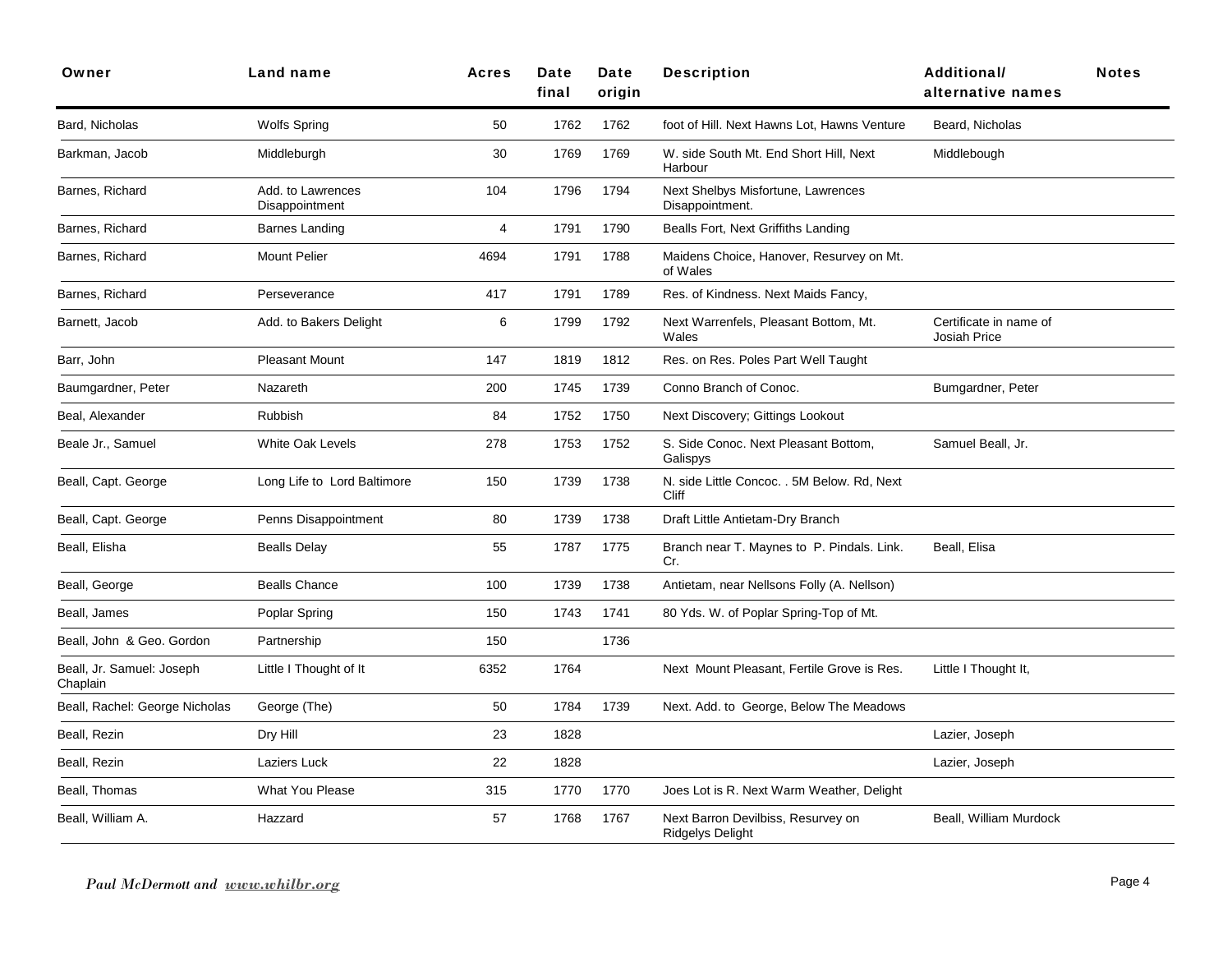| Owner                                | <b>Land name</b>              | <b>Acres</b> | Date<br>final | Date<br>origin | <b>Description</b>                                        | Additional/<br>alternative names | <b>Notes</b> |
|--------------------------------------|-------------------------------|--------------|---------------|----------------|-----------------------------------------------------------|----------------------------------|--------------|
| Beam, Martin                         | Beams Purchase                | 326          | 1830          | 1786           | Resurvey on Piles Grove, Felfoot Enl. Grove               | Beam, Jacob                      |              |
| Bean, Colmore                        | <b>Colmores Ramble</b>        | 66           | 1744          | 1743           | Sd. Hill By Br. Little Tonoloway, L. side Rd.             | Beans, Colmore                   |              |
| Beans, John                          | None Such                     | 150          | 1769          |                |                                                           |                                  |              |
| Beard, John                          | Add. to Friendship            | 4            | 1803          | 1799           | Next Chaneys Lot, Friendship Revised                      |                                  |              |
| Beard, John                          | <b>Bald Barrens</b>           | 20           | 1759          | 1759           | Next Hawns Venture, Resurvey on Frenchs<br>Venture        |                                  |              |
| Beatty, Charles                      | <b>Locust Thickett</b>        | 25           | 1762          |                |                                                           |                                  |              |
| Beatty, Charles: William<br>Lawrence | Georges Discovery             | 33           | 1774          | 1763           | E. side Short Mt. near Head Maple Spring                  |                                  |              |
| Beatty, Thomas                       | Boot Jack                     | 137          | 1792          | 1790           | Next Resurvey on Chestnut Ridge.                          |                                  |              |
| Beatty, Thomas                       | Resurvey on Discovery         | 275          | 1769          |                |                                                           |                                  | Scharf       |
| Beatty, Thomas                       | Slay                          | 92           | 1769          |                |                                                           |                                  | Scharf       |
| Beaty, Charles                       | Help to Dear Bought           | 77           | 1797          | 1795           | Creasaps Advice Resurvey on Next Res<br><b>Well Done</b>  | Beatty, Charles                  |              |
| Bedford, James                       | Conquest                      | 275          | 1739          | 1738           | E. side Conoc. . 5M. of 5M Spring, Next<br><b>Belmont</b> | Beddeford, James                 |              |
| Been, John                           | Anything                      | 50           | 1750          | 1750           | Within M. Robert Twiggs on Antietam                       |                                  |              |
| Belizier, Daniel                     | March Weather                 | 211          | 1804          | 1795           | Antietam Level; Next Great Rock Forest                    |                                  |              |
| Bell, Anthony                        | Add. to Cumberland            | 200          | 1794          | 1793           | Hunt For Timber, Search Well&You Will<br>Find.            |                                  |              |
| Bell, Anthony                        | Search Well and You Will Find | 21           | 1792          | 1788           | <b>Next Great Rock</b>                                    |                                  |              |
| Bell, Frederick                      | Any Kind                      | 12           | 1797          | 1787           | Next All Thats Left, Great Rock state line                |                                  |              |
| Belt, Benjamin                       | <b>Belts Buckle</b>           | 690          | 1762          | 1762           | Belts Buckle, Next What You Please                        |                                  |              |
| Belt, Jr., Joseph                    | Josephs Chance                | 40           | 1752          |                |                                                           |                                  |              |
| Belt, Thomas                         | <b>Turkey Buzzard</b>         | 507          | 1797          | 1791           | Pt. Long Meadow Enl. Collers Amend. Well                  |                                  |              |
| Beltzhower, George                   | Contention                    | 81           | 1805          | 1804           | Next Long Meadow Enl. Cont. of Friendship                 | Beltzhoover, George              |              |
| Bennett, Robert                      | Narrow Bottom                 | 25           | 1766          | 1765           | Potomac River 2M. Below Sideling Hill Cr                  |                                  |              |
| Bennett, Thomas                      | Fox Chase                     | 113          | 1812          | 1791           | Next Mount Pleasant; Potomac Prospect,<br>Woodmont.       |                                  |              |
| Benson, William Thomas               | <b>Williams Lot</b>           | 4            | 1764          |                |                                                           |                                  |              |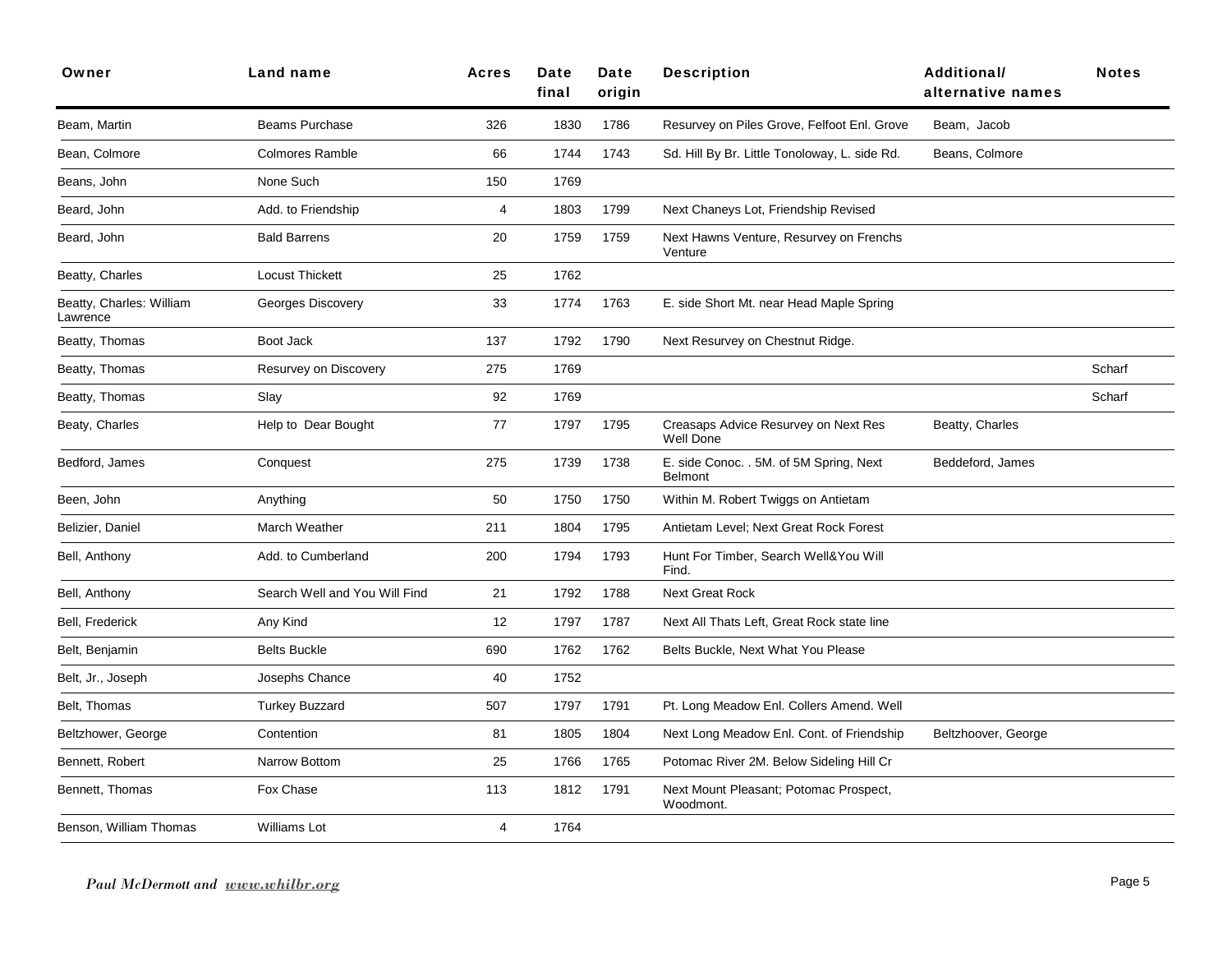| Owner                                           | Land name                     | <b>Acres</b>   | Date<br>final | Date<br>origin | <b>Description</b>                                     | <b>Additional/</b><br>alternative names                                                                     | <b>Notes</b> |
|-------------------------------------------------|-------------------------------|----------------|---------------|----------------|--------------------------------------------------------|-------------------------------------------------------------------------------------------------------------|--------------|
| Berresford, James                               | Garrens Loss                  | 150            | 1739          | 1739           | Head Spring. Beaver Cr. Next Wallings Luck             | Henry Doyle, Garon's<br>Loss                                                                                |              |
| Beterbenner, Henry                              | <b>Mountain Spring</b>        | 110            | 1808          | 1807           | Next Add. to Mt. Prospect, Elizabeths Hills            |                                                                                                             |              |
| Beterbenner, Henry                              | <b>Turkey Foot</b>            | 23             | 1829          | 1809           | Next Land Stool, Resurvey on Well Done,<br>Harbour     | <b>Bitterbenner</b>                                                                                         |              |
| Betterbenner, Henry                             | <b>Barnes Neglect</b>         | 33             | 1809          | 1807           | Next Phillips Chance, Resurvey on 7 Mts.               | <b>Burns Neglect</b>                                                                                        |              |
| Betterbenner, Henry                             | Vineyard                      | 67             | 1809          | 1806           | Next Eliz. Hills, Partnership, Bear Swamp<br>Forest    |                                                                                                             |              |
| Beven, Leonard                                  | <b>Leonards Rest</b>          | 499            | 1792          | 1791           | Beaver Dam Bottom, Next Rich Land                      | Bevin, Leonard                                                                                              |              |
| Bevin, Leonard                                  | <b>Bevins Delight</b>         | 12             | 1791          | 1772           | Next Beaver Dam Bottom; on Licking Cr.                 |                                                                                                             |              |
| Bevin, Leonard                                  | Sugar Tree Bottom             | 14             | 1791          | 1772           | E. side Licking Creek                                  |                                                                                                             |              |
| Binkley, Christian                              | Binkleys Lot                  | 337            | 1787          | 1785           | Mccoys Delight. Pt. Resurvey on Whites<br>Lot. Kellys. |                                                                                                             |              |
| Binkley, Christian                              | <b>Nagleys Habitation</b>     | $\overline{2}$ | 1798          | 1788           | Next Resurvey on Kellys Delight, Cheneys<br>Lot        | <b>Magleys Habitation</b>                                                                                   |              |
| Birkhead, Christopher                           | <b>Balchesters Misfortune</b> | 50             | 1762          | 1762           | Bk Antietam Cr.                                        | Berkhead, Christopher;<br>Burkhart, Christian;<br><b>Balchers Misfortune:</b><br><b>Balshers Misfortune</b> |              |
| Bitely, Samuel                                  | <b>Bitelys Delight</b>        | 379            | 1765          | 1765           | Simons Rock, Bitelys Rock, Heirs Ground                |                                                                                                             |              |
| Bitely, Samuel                                  | <b>Bitelys Rock</b>           | 50             | 1754          |                | Hagerstown District. No. Record                        |                                                                                                             |              |
| Blackford, John                                 | More Land                     | 455            | 1830          | 1828           | Ferryland, Pell Mell, Antietam Hills                   | Moreland                                                                                                    |              |
| Blackford, Sarah et. al. : Benoni<br>Swearingan | Ferry Landing                 | 40             | 1800          | 1782           | Bank Potomac 30P Bel. Swearing Ferry                   | Swearinger, Benoni                                                                                          |              |
| Bladen, Thomas                                  | Cumberland                    | 625            | 1763          |                |                                                        |                                                                                                             |              |
| Bladen, Thomas                                  | Maiden Head                   | 58             | 1760          |                |                                                        |                                                                                                             |              |
| Bladen, Thomas                                  | Mills Folly                   | 110            | 1761          | 1745           | Next Beaver Dam Bottom, Tippecanoe                     |                                                                                                             |              |
| Blair, Elizabeth                                | <b>Blairs Forest</b>          | 50             | 1741          | 1739           | E. side Antietam near Dividing Line                    |                                                                                                             |              |
| Blair, John                                     | Long Neglected                | 170            | 1817          | 1815           | State Line, Next Resurvey on Mt. of Wales,<br>Lears R. |                                                                                                             |              |
| Bond, George                                    | Forrest                       | 100            | 1752          | 1734           | S. side Antietam Cr. Next Bakers Rest                  | Cresap, Thomas                                                                                              |              |
| Bond, George                                    | Georges Defence               | 20             | 1760          | 1760           | Next Gaming Alley. Coblers Hall                        |                                                                                                             |              |
| Bond, George                                    | Johns Lott                    | 244            | 1754          | 1734?          |                                                        | Bond, Julia                                                                                                 |              |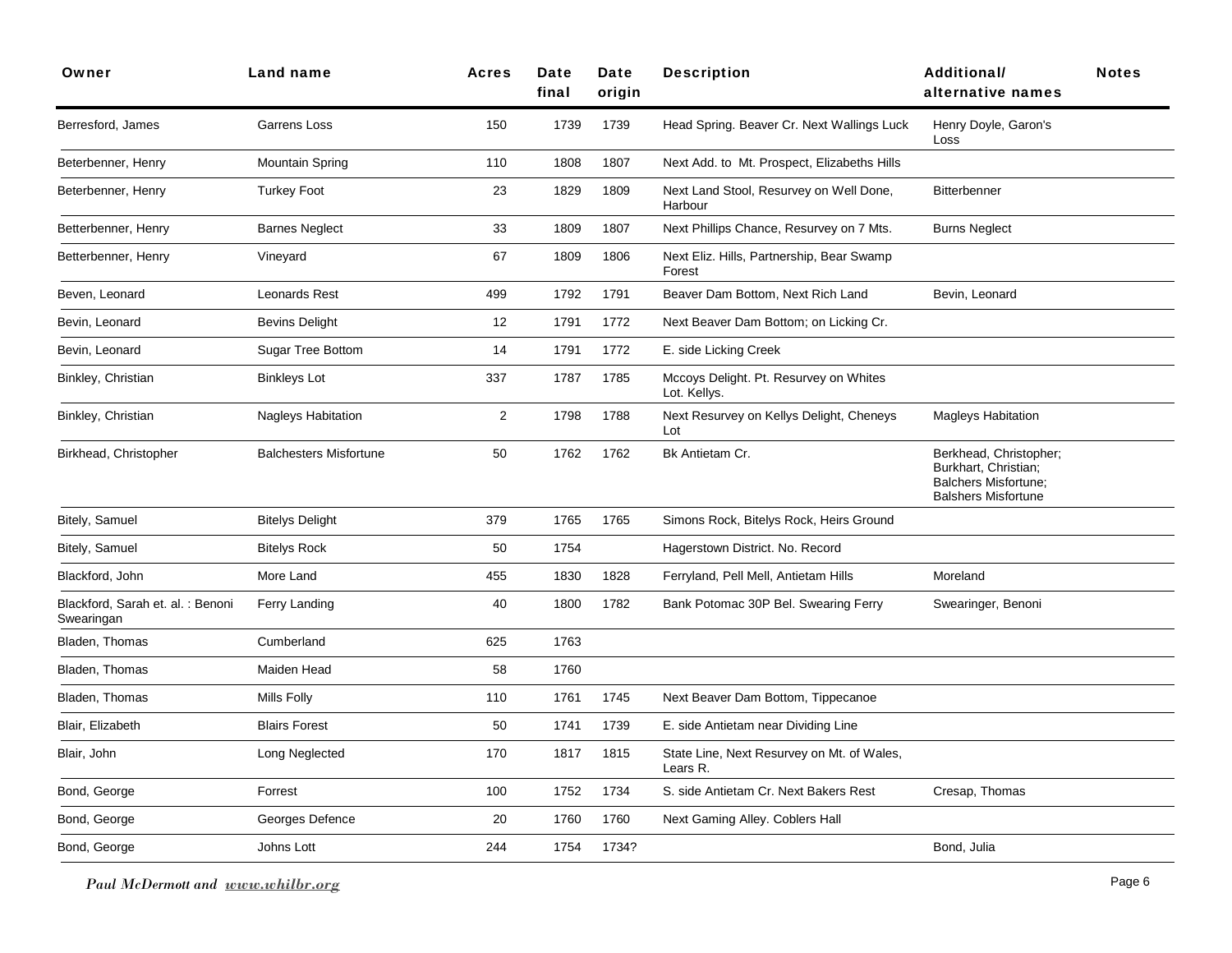| Owner                           | <b>Land name</b>                 | <b>Acres</b>   | Date<br>final | Date<br>origin | <b>Description</b>                                               | <b>Additional/</b><br>alternative names                                                                                                                      | <b>Notes</b> |
|---------------------------------|----------------------------------|----------------|---------------|----------------|------------------------------------------------------------------|--------------------------------------------------------------------------------------------------------------------------------------------------------------|--------------|
| Bond, George                    | Saw Pitt                         | 150            | 1744          | 1739           |                                                                  | Bounds, George                                                                                                                                               | Scharf       |
| Bond, John                      | <b>Ducketts Misfortune</b>       | 200            | 1744          | 1744           | 25M Bel. John Rutters on Draft-Antietam                          | Duckett, Richard                                                                                                                                             |              |
| Bond, Jr. George                | Meshacks Garden                  | 553            | 1760          |                |                                                                  |                                                                                                                                                              |              |
| Booby, Michael                  | Profit and Loss                  | 152            | 1795          | 1784           | Next Lick, Boveys Chance                                         |                                                                                                                                                              |              |
| Booker, Philip                  | Resurvey on Well Done            | 332            | 1772          | 1771           | Next Philips Choice: Gains Fancy: Mount<br>Atlas                 |                                                                                                                                                              |              |
| Booth, John                     | Delamere                         | 1147           | 1806          | 1792           | Three Springs, Spring Hill, Next Search W.                       |                                                                                                                                                              |              |
| Booth, Rev. Bartholomew         | Hempfield                        | 20             | 1776          | 1775           | Next 3rd Resurvey on Sarahs Delight                              | Humpfield                                                                                                                                                    |              |
| Boreham, Elizabeth              | Widows Lot                       | 25             | 1763          | 1762           | foot Elk Ridge Mt. W. Side; Middle Swamp<br>is R                 | Burchum, Elizabeth                                                                                                                                           |              |
| Boreland, William               | Raven Spring                     | 145            | 1760          | 1760           | W. side Conoc. next Green Castle; Add.<br>Raven Sp               | Borland, William; Ravine<br>Spring                                                                                                                           |              |
| Borey, Michael                  | <b>Gravelly Spring</b>           | 3              | 1817          | 1816           | Next Raven Spring, Resurvey on Green<br>Castle                   | Bovey, Michael; Gravelly<br>Stripe                                                                                                                           |              |
| Bork, James and William Martin  | <b>Terrapin Springs Enlarged</b> | 32             | 1797          | 1792           | Resurvey on Terrapin Springs, Next<br>Resurvey on Mount Pleasant | <b>Tarrypin Spring Enlarged</b>                                                                                                                              |              |
| Boteller, Thomas: Daniel Ortman | <b>Ortmans Valley</b>            | 5              | 1825          | 1823           | Next Keep Triest; Botellers Discovery                            | Boteler, Thomas                                                                                                                                              |              |
| Bouquet, Henry                  | Long Meadow Enlarged             | 4163           | 1763          | 1763           | Extended From Cresaps foot on Antietam                           | Boquett, Col. Henry                                                                                                                                          |              |
| Bovey, Michael                  | White Oak and Limestone          | $\overline{7}$ | 1817          | 1816           | Next Resurvey on Greencastle. Res Mt. of<br>Wales                |                                                                                                                                                              |              |
| Bovey, Michael: John Snavely    | <b>Boveys Chance</b>             | 16             | 1816          | 1812           | Next Brightwells Choice, Resurvey on No<br>Name                  |                                                                                                                                                              |              |
| Bowland, John                   | Chance                           | 110            | 1753          | 1751           | W. side Conoc. Next Mount Pelier,<br>Greencastle                 | Bourland, John                                                                                                                                               |              |
| Bowles, John: Thomas Bowles     | <b>Bowles Establishment</b>      | 1145           | 1787          |                |                                                                  |                                                                                                                                                              |              |
| Bowles, Thomas                  | <b>Bowles Establishment</b>      | 969            | 1809          | 1790           | Upper Farm, Fox Escape, Tetricks Folly                           | Bowles, John, Daniel<br>Bowles, Eliza Bowles,<br>Eleanor Bowles, Nancy<br>Bowles, Thomas Bowles,<br>Isaac Bowles, Evan<br>Bowles, and James<br><b>Bowles</b> |              |
| Bowles, Thomas                  | Conveniency                      | 1055           | 1764          | 1764           | Poor Chance, Next Meeks Neglect-Ingenuity                        |                                                                                                                                                              |              |
| Bowles, Thomas                  | Dunkers Beard                    | 24             | 1767          | 1765           | Next Tetricks Pt. Flaggy Meadow, Bowles<br>Est                   |                                                                                                                                                              |              |
| Bowles, Thomas                  | Fox Escape                       | 13             | 1767          | 1766           | Next Flaggy Meadow (John Tetricks)                               | Fox Escaped                                                                                                                                                  |              |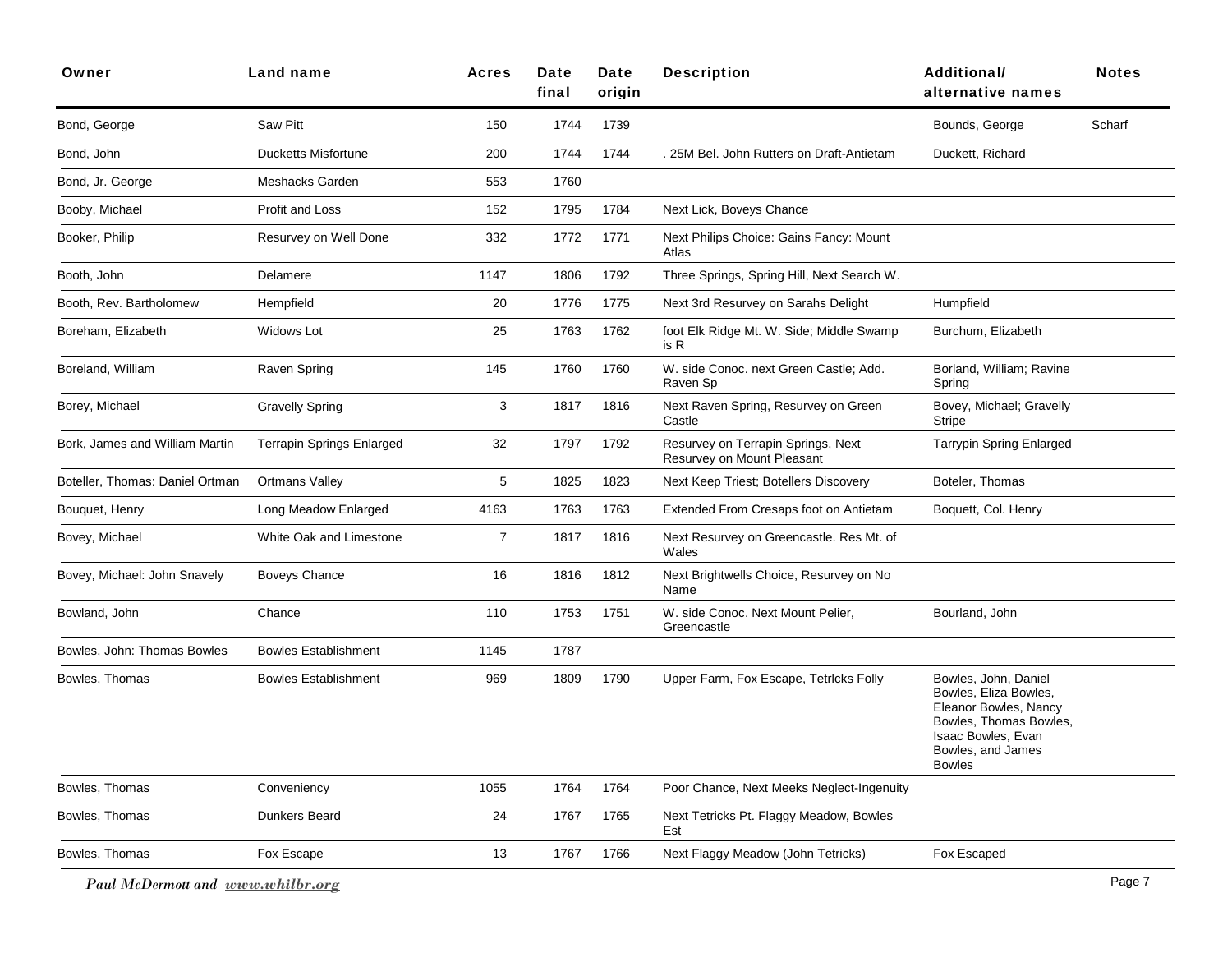| Owner                                  | Land name                  | <b>Acres</b> | Date<br>final | Date<br>origin | <b>Description</b>                                     | <b>Additional/</b><br>alternative names | <b>Notes</b> |
|----------------------------------------|----------------------------|--------------|---------------|----------------|--------------------------------------------------------|-----------------------------------------|--------------|
| Bowles, Thomas                         | Good Will                  | 25           | 1761          | 1761           | Next Long Life to Lord Baltimore                       |                                         |              |
| Bowles, Thomas                         | Kindness                   | 137          | 1764          |                |                                                        |                                         |              |
| Bowles, Thomas                         | Meeks Neglect              | 170          | 1761          | 1760           | <b>Next Mullens Delight</b>                            |                                         |              |
| Bowles, Thomas                         | Resurvey on No Name        | 144          | 1769          | 1768           | Next Brightwells Choice; Conquest;<br>Salisbury        |                                         |              |
| Bowles, Thomas                         | <b>Upper Farm</b>          | 826          | 1767          | 1766           | Blue Hanch. Pt. Mt. of Wales. Bowles Est.<br>is R      |                                         |              |
| Bowles, William                        | John and William           | 120          | 1755          | 1755           | Next Manheim, Resurvey on Hills And<br>Dales, Vineyard |                                         |              |
| Bowling, Charles                       | <b>Black Oak Level</b>     | 50           | 1761          | 1761           | Next Chance, Surr. Resurvey on Mt. of<br>Wales         | Bowling, John                           |              |
| Bowling, John                          | Hole in the Rock           | 58           | 1761          | 1761           | Ridge between Isaac Baker-W. Bowlings                  |                                         |              |
| Bowlus, David and Henry<br>Peterbennen | Remnant                    | 5            | 1830          | 1821           | next Flonham, Partnership                              |                                         |              |
| Bowman, Benjamin                       | Agreed to Have It Shared   | 8            | 1791          | 1784           | Next Resurvey on Pleasant Valley                       |                                         |              |
| Bowman, Jacob                          | <b>Walnut Bottom</b>       | 587          | 1764          |                |                                                        |                                         | Scharf       |
| Bowman, Jacob                          | <b>Walnut Bottom</b>       | 291          | 1766          | 1765           | Hogmires Madeover, Next Clydesdale,<br>Saturn          |                                         |              |
| Bowman, Jacob: Conrad Hogmire          | <b>Hogmires Madeover</b>   | 160          | 1758          | 1757           | Stoney Hill, Clydesdale                                | <b>Hogmires Made Over</b>               |              |
| Bowman, John                           | Poor Land                  | 50           | 1755          | 1755           | E. side Conoc. Next to Let Justice Take<br>Place       |                                         |              |
| Bowman, Joseph                         | <b>Resurvey on Minkins</b> | 184          | 1795          |                |                                                        |                                         |              |
| Bowman, Simon                          | Lads and Lassies           | 367          | 1792          | 1789           | Big Spring, Pt. Stone Well, Next Maids<br>Fancy        | Lad and Lasses                          |              |
| Boyd, M.W.                             | Cold Feet                  | 35           | 1828          |                |                                                        | Shank, Daniel                           |              |
| Boyd, Andrew: John Boyd                | New Stoar                  | 79           | 1739          | 1739           | Honey Hill near Wagon Rd.                              | Boyd, Andrew; New Store,                |              |
| Boyd, Cynthia                          | <b>Timber Valley</b>       | 471          | 1815          | 1813           | Next Butlers Ramble, Antietam Works is<br>Res          |                                         |              |
| Boyd, Cynthia                          | Vineyard                   | 134          | 1814          | 1813           | Nst. Garloughs Abode. state line, Boyds<br>Add.        |                                         |              |
| Boyd, John                             | <b>Castle Plains</b>       | 448          | 1743          | 1743           | Next Forest of Needwood; Little Enlarge.               |                                         |              |
| Boyd, John                             | <b>Pleasant Bottom</b>     | 164          | 1739          | 1739           | Potomac River; 3/4 M. Above Conoc.                     | Boyd, William                           |              |
| Boyd, Jr., William                     | <b>Pleasant Spring</b>     | 5            | 1791          | 1790           | Nw side Ridge to Potomac R. near Ellas<br>Myer         |                                         |              |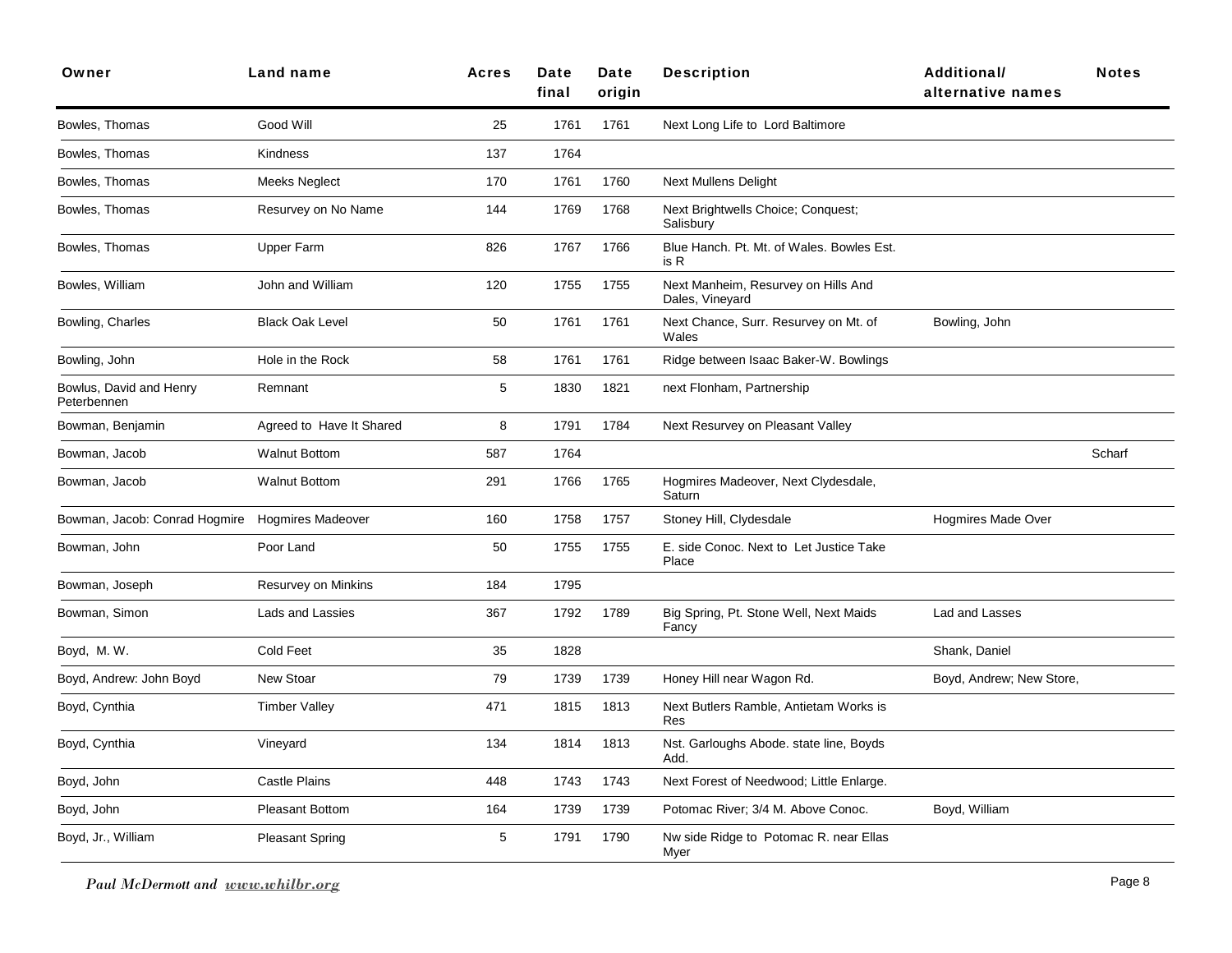| Owner                                    | <b>Land name</b>                 | <b>Acres</b> | Date<br>final | Date<br>origin | <b>Description</b>                                           | <b>Additional/</b><br>alternative names | <b>Notes</b> |
|------------------------------------------|----------------------------------|--------------|---------------|----------------|--------------------------------------------------------------|-----------------------------------------|--------------|
| Boyd, Marmaduke                          | <b>Boyds Addition</b>            | 19           | 1855          | 1854           | Next Mount Pleasant, Vineyard, Garlough                      |                                         |              |
| Boyd, Matilda                            | <b>Blooming Plains</b>           | 16           | 1826          |                |                                                              | Certificate in name of<br>George Price  |              |
| Boyd, Thomas: John Boyd                  | Prevention                       | 104          | 1763          | 1738           | Add. to Salisbury Plains-2nd Line                            |                                         |              |
| Boyd, Walter                             | Mistake                          | 19           | 1789          | 1789           | Hopewell, Next Walnut Bottom, Wolfs Lot                      |                                         |              |
| Boyd, William                            | Resurvey on Pt. of Castle Plains | 450          | 1755          | 1754           | Conoc. District                                              |                                         |              |
| Boyd, William                            | Taken in Time                    | 12           | 1790          | 1789           | <b>Beaver Creek</b>                                          |                                         |              |
| Bragnunir, Peter                         | Hagers Long Hickory              | 50           | 1760          | 1760           | Next Resurvey on Hagers Delight                              | Braginier, Peter                        |              |
| Bragonier, George                        | <b>Polmers Defeat</b>            | 140          | 1793          | 1792           | Next What's Left Res. Pipe Tomahawk.                         |                                         |              |
| Brantner, George                         | <b>Brantners Lot</b>             | 46           | 1805          | 1790           | Next Resurvey on Well Done. Strife. Side of<br>Rd.           |                                         |              |
| Bravan, Peter: John Miller               | Penny Park                       | 9            | 1793          | 1792           | Next Chance (I. Shelby), Charltons Forest                    | Pinny Park                              |              |
| Brenke, Thomas and Charles<br>Norris     | Unity                            | 96           | 1814          | 1802           | Bet. Bear Br. And State L. Next Stockdale                    |                                         |              |
| Brenstator, Andrew                       | Hospitality                      | 247          | 1810          | 1808           | Warm Weather, Next Belts Buckle,<br>Huckleberry . H.         | Branstator, Andrew                      |              |
| Brent, Thomas                            | <b>Brents Choice</b>             | 406          | 1796          | 1793           | Hanthorns Rest, Darlings Delight, Flints<br>Chance           |                                         |              |
| Brice, Edmond                            | Stone and Timber                 | 53           | 1784          |                |                                                              |                                         |              |
| Brien, John: John McPherson              | Antietam Works                   | 9550         | 1810          | 1808           | Keep Triest. Next I Hope It Is So, Elk Hill                  | Anteatum Works                          |              |
| Brinkley, Christian                      | <b>Brinkleys Lot</b>             | 337          | 1787          | 1785           | McCoys Delight, Resurvey on Whites Lot.<br><b>Kellys Del</b> |                                         |              |
| Brooke, James                            | Ogles Friendship                 | 50           | 1765          |                |                                                              |                                         |              |
| Brooke, Mary                             | Jonas's Discovery                | 60           | 1752          | 1752           | W. side Conoc. Next to John Jones-Widow<br>Shelby            |                                         |              |
| Brooke, Mary                             | Resurvey on Chance               | 200          | 1754          | 1754           | Next Bloomsbury near Wolf Spring.<br>Shenandoah . Mt         |                                         |              |
| Brooke, Mrs. Mary                        | Chance                           | 25           | 1752          | 1752           | near Wolf Springs, Next Garden Spot,<br>Shan. Mt.            |                                         |              |
| Brooke, Roger and Ralph:<br>James Brooke | Resurvey on Ogles Friendship     | 270          | 1770          | 1767           | Next Israels Lot; Turtons Branch-Antietam                    |                                         |              |
| Brooks, Isaac: Moses Chaplain            | Nottingham                       | 550          | 1754          | 1753           | Little Antietam; Next Charlemont Pleasant                    | Chapline, Moses                         |              |
| Brooks, Lucy                             | Venture                          | 32           | 1752          | 1752           | near Draft Licking Creek, W. side North Mt.                  | Lucy Brooke                             |              |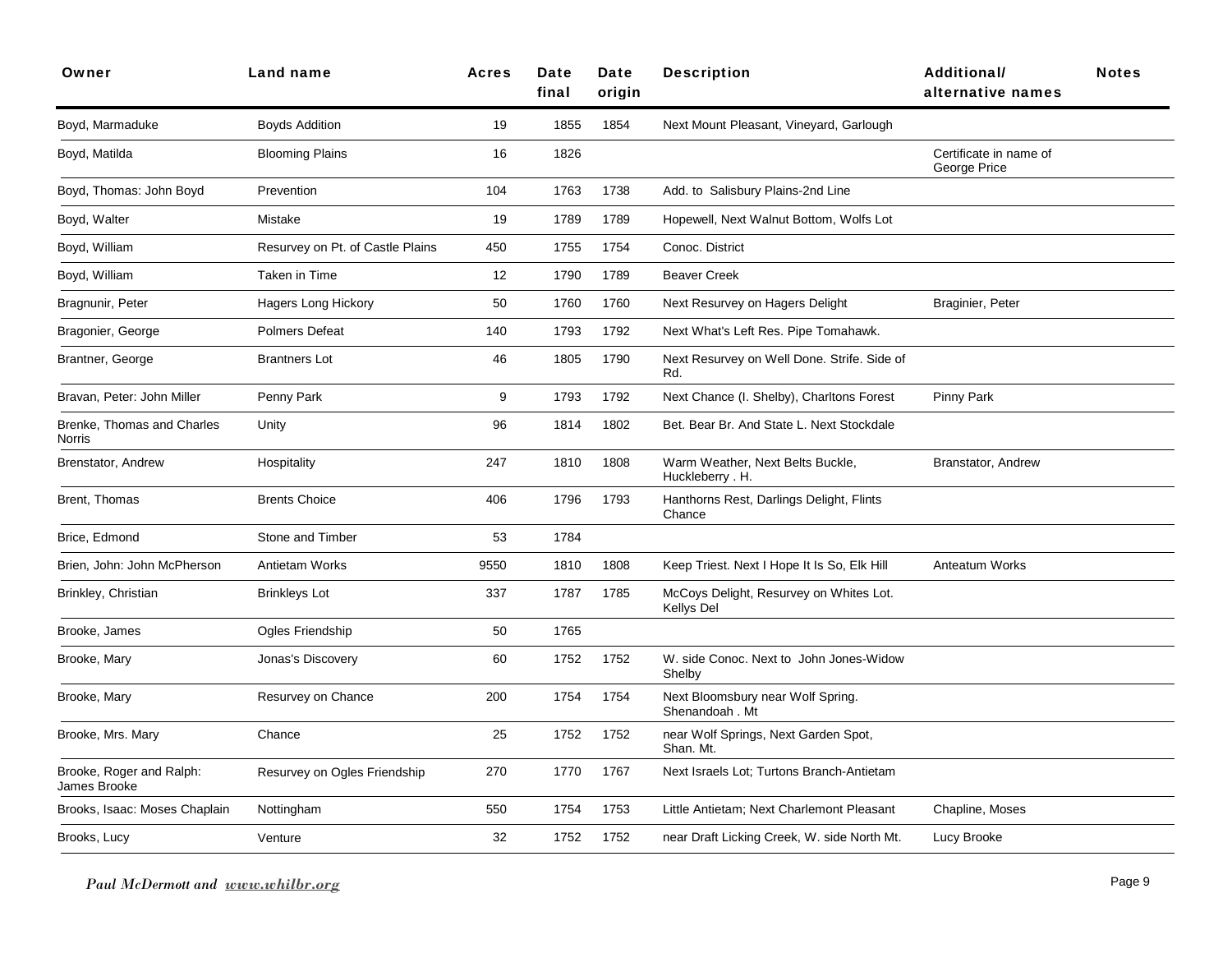| Owner                                   | Land name                        | <b>Acres</b>   | Date<br>final | Date<br>origin | <b>Description</b>                                       | <b>Additional/</b><br>alternative names     | <b>Notes</b> |
|-----------------------------------------|----------------------------------|----------------|---------------|----------------|----------------------------------------------------------|---------------------------------------------|--------------|
| Broomback, Jacob                        | <b>Timber Bottom</b>             | 260            | 1763          | 1763           | Fair And Easy, Next Pipe Tomahawk,<br>Enterprise         | Bromback, J.                                |              |
| Broombaugh, John                        | Marys Garden                     | 5              | 1790          | 1789           | Marys Garden                                             |                                             |              |
| Brown, David                            | Make Haste                       | 45             | 1765          | 1765           | W. side Licking Cr. Next Dantes Cabbin                   |                                             |              |
| Brown, Rachel: George Barnhardt         | Saw Mill Seat                    | $\overline{7}$ | 1793          | 1835           | Barnhardt Run Above Fording Place                        |                                             |              |
| Brown, Rachel: George Barnhart          | <b>High Germany</b>              | 27             | 1806          | 1791           | Next Tryall, Top Ridge. Above Barnharts<br>Run           |                                             |              |
| Brown, Thomas                           | <b>Browns Lott</b>               | 182            | 1738          |                |                                                          |                                             |              |
| Brown, William: John Carlton            | <b>Charltons Victory</b>         | 50             | 1745          | 1744           | Head Spring T. Creasaps Marsh, Next<br>Good Grief        |                                             |              |
| Bruce, Norman                           | Come By Chance                   | 48             | 1775          | 1771           | Next Grassy Cabbin,                                      |                                             |              |
| Bruce, Norman                           | <b>River of Rocks</b>            | 190            | 1764          | 1766           | Beg. Antietam Level; Next March Weather                  | Bruce, Normand                              |              |
| Bruce, Norman: Edward Sweeney           | <b>Richards Folly</b>            | 354            | 1765          | 1763           | . 5 M. S of Head Friends Cr. next Buck<br>Range          |                                             |              |
| Brumback, Jacob                         | Resurvey on Clalands Contrivance | 505            | 1763          | 1759           | Next Brumbacks Lot: Nicholas Contrivance                 |                                             |              |
| Brumbaugh, Jacob                        | <b>Brumbaughs Lott</b>           | 50             | 1755          | 1755           | Next Nicholas Contrivance, Resurvey on<br>Claylands C    | Broomback, John;<br><b>Broombacks Lot</b>   |              |
| Brumbaugh, Jacob                        | Chance                           | 25             | 1765          |                |                                                          |                                             | Scharf       |
| Brumbaugh, Jacob                        | Seavell                          | $\overline{4}$ | 1802          | 1792           | Next Resurvey on Claylands Contrivance                   |                                             |              |
| Brumbaugh, Jacob                        | Smoke Pipe                       | 4              | 1791          | 1788           | <b>Next Nicholas Contrivance</b>                         | Smoak Pipe                                  |              |
| Brumbeck, Jacob                         | III Will                         | 100            | 1754          | 1754           | E. Thomas Longs Field. Timber Bottom<br>(Res)            |                                             |              |
| Brundshuter, Magdalene                  | Stoney Hill                      | 100            | 1770          | 1752           | Draft Little Antietam. Next Marlboro Field               | <b>Brundstator, Andrew</b>                  |              |
| Buchanan, Thomas                        | <b>Bull Hollow</b>               | $\mathbf{1}$   | 1810          | 1807           | Next Troublesome on Potomac R.                           | Certificate in name of<br>Samuel Avey       |              |
| Buchanan, Thomas                        | Woodburn                         | 1650           | 1810          | 1817           | Troublesome Next Add. Cheneys Neck,<br>Snowden           | Wooburn                                     |              |
| Buckman, William                        | Friendship                       | 48             | 1761          | 1761           | . 25M. South Mt. Next Wilkes And Liberty                 | Buchanan, William                           |              |
| Bumbarger, Lawrence                     | <b>Blue Rock</b>                 | 25             | 1758          | 1758           | Ridge near Waggoners Br. Next Resurvey<br>on St. Patrick | Bombarrer, Lawrence;<br>Bomberger, Lawrence |              |
| Bumberger, John                         | <b>Blue Rock</b>                 | 240            | 1829          | 1827           | Pt. Resurvey on Pleasant Valley, Virgin<br>Fair, Bluer   | Bomberger, John                             |              |
| Burgatt, Christopher: Daniel<br>Dulaney | <b>Neals Bottom</b>              | 50             | 1759          | 1747           | W. side Antietam 2M. Above Sugar Bottom                  | Burkhead, Christopher                       |              |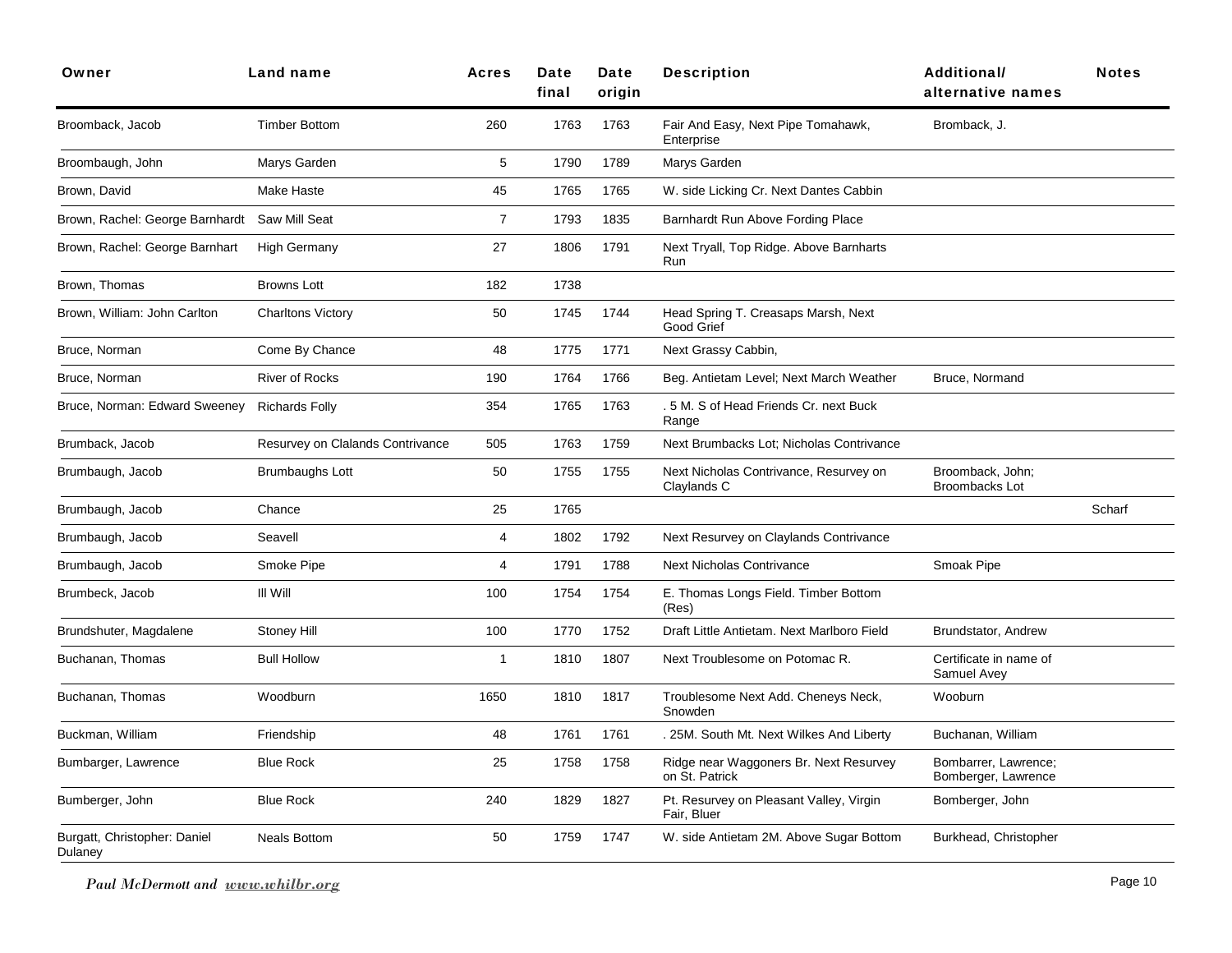| Owner                                   | Land name                       | <b>Acres</b> | Date<br>final | Date<br>origin | <b>Description</b>                                     | <b>Additional/</b><br>alternative names                 | <b>Notes</b> |
|-----------------------------------------|---------------------------------|--------------|---------------|----------------|--------------------------------------------------------|---------------------------------------------------------|--------------|
| Burget, Daniel: James Adams             | Poor Chance                     | $\mathbf{1}$ | 1814          | 1808           | Next Keysers Inheritance; Whitemans Pros,              | Burgett, Daniel                                         |              |
| Burkett, Christopher: Richard<br>Wooten | Poor Robins Almanack            | 187          | 1765          | 1765           | Next Res. Sarahs Delight                               |                                                         |              |
| Burkett, George                         | Debate Spring                   | 19           | 1750          | 1750           | E. side Antietam. Next Blairs Forest                   |                                                         |              |
| Burkett, George                         | Georges Fancy                   | 32           | 1750          | 1750           | E. side Antietam, Next Blairs Forest                   |                                                         |              |
| Burkhart, Christopher                   | <b>Burkharts Establishment</b>  | 440          | 1794          | 1793           | Pt. Burkharts Lot; Next Resurvey on Well<br>Taught     | <b>Burckhartts Establishment</b>                        |              |
| Burkhart, George                        | <b>Burkharts Folly</b>          | 25           | 1753          |                |                                                        | Burkett, George; Burketts<br>Folly                      |              |
| Burkhart, George                        | <b>Burkharts Folly</b>          | 5            | 1761          | 1761           | Close to Hazelnut Branch-Draft of Bons B               |                                                         |              |
| Burkhart, George                        | <b>Burkharts Lot</b>            | 562          | 1762          | 1762           | Next Maynards Chance,                                  |                                                         |              |
| Burkhead, Christopher                   | Exchange                        | 18           |               |                |                                                        |                                                         | Scharf       |
| Burkhead, Christopher                   | Resurvey on Balshers Misfortune | 115          | 1766          | 1765           | Antietam Creek; Next Great Rock, Blairs<br>Forest      | French, George;<br>Resurvey on Balshears<br>Misforturne |              |
| Burns, Patrick                          | <b>Burns Island</b>             | 44           | 1815          | 1815           | Island in Potomac                                      |                                                         |              |
| Burrell, Francis                        | <b>Burrels Bower</b>            | 50           | 1742          | 1741           | Surr. Hills And Dales; Next Add. to B.<br><b>Bower</b> |                                                         |              |
| Burrell, Francis                        | <b>Burrills Choice</b>          | 50           | 1747          | 1747           | Surr. Hills And Dales-Vineyard. W. side<br>Antietam    | <b>Burrells Choice</b>                                  |              |
| Burrell, Richard                        | What You Please                 | 25           | 1753          | 1752           | E. side Antietam Cr. Next Resurvey on<br>Hills&Dales   |                                                         |              |
| Buryhobbs, Green                        | Contentment                     | 50           | 1784          | 1793           | N. side Sideling Hill, Next Independence               |                                                         |              |
| Bustolar, Thomas                        | Add. to Bustolars Purchase      | 5            | 1813          | 1812           | <b>Next Keep Triest</b>                                |                                                         |              |
| Butler, Henry                           | <b>Butlers Ramble</b>           | 573          | 1789          | 1788           | Next King Cole, Keep Trist, Grimms Del.                | Boetler, Henry; Boetlers<br>Ramble                      |              |
| Butler, Henry                           | Resurvey on What Not            | 79           | 1789          | 1786           | Originally A Daniel Dulaney Holding                    |                                                         |              |
| Butler, Henry                           | <b>What Not</b>                 | 79           | 1786          | 1786           | Next King Cole                                         |                                                         |              |
| Butler, Peter                           | Abbot of Canterbury             | 100          | 1760          |                |                                                        |                                                         |              |
| Butler, Peter                           | Collidge Green                  | 100          | 1753          | 1753           | near Sideling Hill Cr. Next Baron Devilbliss           | Coolidge Green                                          |              |
| Butler, Peter                           | Grassy Cabin                    | 50           | 1753          | 1753           | near Gap; Next. Robys Neglect, Come By<br>Chance       |                                                         |              |
| Byrnes, Patrick                         | Burns Island Enlarged           | 75           | 1822          | 1820           | Burns Island, Next to Long Looked For.                 |                                                         |              |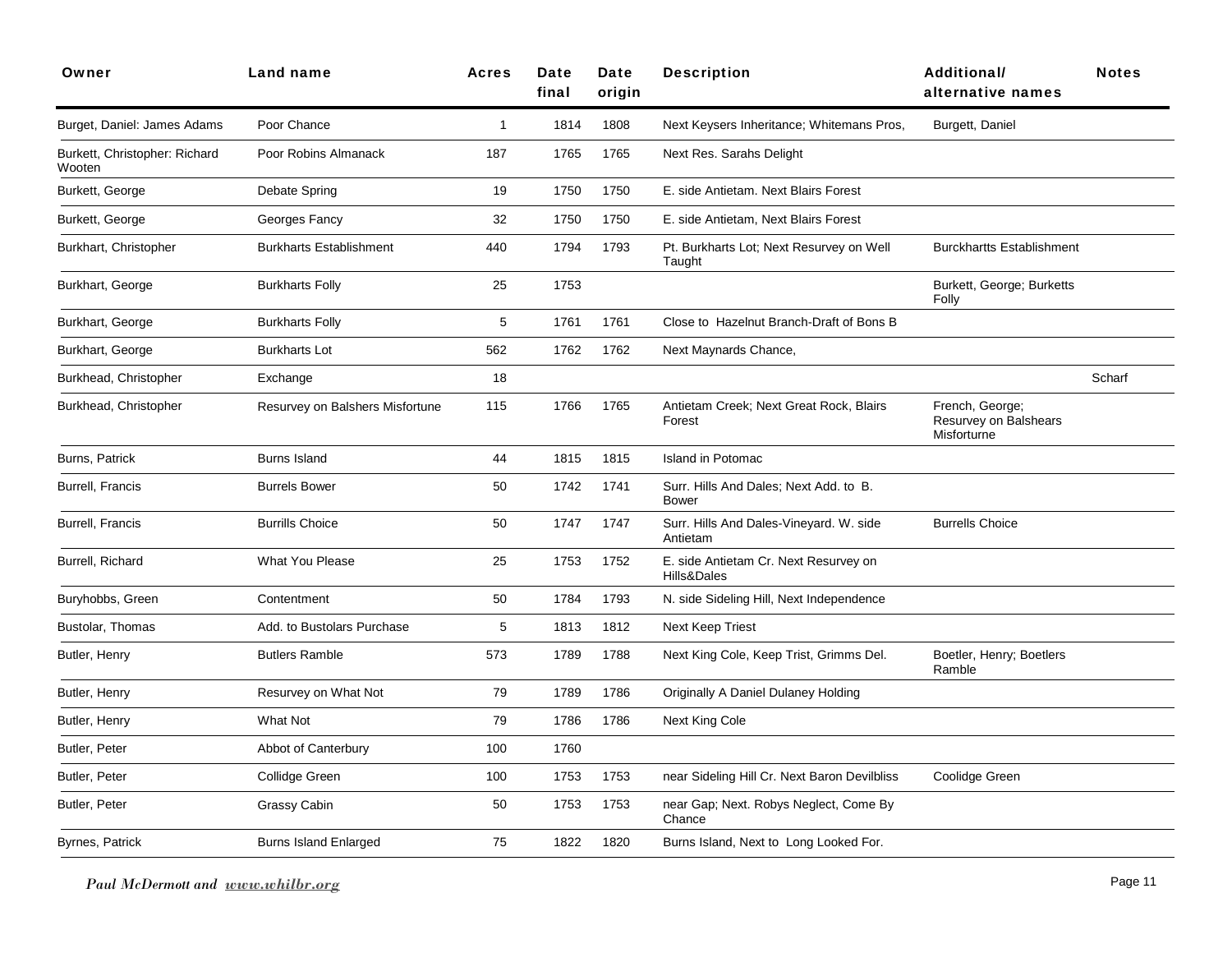| Owner              | Land name                 | <b>Acres</b> | Date<br>final | Date<br>origin | <b>Description</b>                                       | <b>Additional/</b><br>alternative names | <b>Notes</b> |
|--------------------|---------------------------|--------------|---------------|----------------|----------------------------------------------------------|-----------------------------------------|--------------|
| Callaway, John     | Green Meadow              | 235          | 1764          |                |                                                          |                                         |              |
| Campbell, Daniel   | White Oak Ridge           | 50           | 1761          | 1761           | W. Side Conoc. near Green Bottom 60<br>Perches           |                                         |              |
| Capeheart, Andrew  | Not At Home               | 80           | 1755          | 1755           | N. side Tictums Run; Next Kysers<br>Inheritance          |                                         |              |
| Caraflower, George | Leesy                     | 50           | 1770          | 1762           | Next Stoney Run. Mount Aetna is Res.                     | Corrinerow                              |              |
| Carehart, John     | <b>Mount Misery</b>       | 79           | 1772          | 1770           | Next Wine Hill, Next Resurvey on Jerrico,<br>St. Patrick | Careheart, John;<br>Fasnacht            |              |
| Carr, John         | <b>Carrs Query</b>        | 60           | 1758          | 1752           | Next Resurvey on Old Fox Deceived, Dry<br>Land, Hewitt   | Carrs Quesey; Carrs<br>Quasey           |              |
| Carr, John         | Manners                   | 13           | 1766          |                | Manheim is Res. Pattisons is Res.                        |                                         |              |
| Carr, John         | Resurvey on Carrs Query   | 272          | 1761          | 1760           | Next Red Liquor near draft Antietam                      |                                         |              |
| Carrol, Charles    | Sleue Gallon              | 50           | 1749          | 1749           | Head Lick Run; Draft Potomac, End Coles<br><b>Bott</b>   | Sluef Gullnon                           |              |
| Carroll, Charles   | Add. to Black Oak Land    | 22           | 1750          | 1750           | Next Black Oak Level, Kindness, (Clear Spr.              |                                         |              |
| Carroll, Charles   | <b>Barren Hills</b>       | 55           | 1750          | 1750           | Next Maidens Choice, Clear Spring Dist.                  |                                         |              |
| Carroll, Charles   | <b>Barron Hill</b>        | 216          | 1752          | 1752           | Mount Aetna is Res. Next Pattisons Res.                  |                                         |              |
| Carroll, Charles   | <b>Black Oak Level</b>    | 225          | 1750          | 1750           | End. Ridge near Foot North Mt. Nw C.<br>Prather          | <b>Black Oak Land</b>                   |              |
| Carroll, Charles   | Fellowship                | 140          | 1753          | 1752           | Next Nelsons Folly, near Little Antietam                 |                                         |              |
| Carroll, Charles   | Hanover                   | 1010         | 1750          | 1010           |                                                          |                                         |              |
| Carroll, Charles   | Iron Hill                 | 31           | 1749          |                |                                                          |                                         |              |
| Carroll, Charles   | Iron Mountain             | 50           | 1749          | 1749           | W. side Little Conoc. . 5M from Cr. Carrs<br>Cabin       |                                         |              |
| Carroll, Charles   | Kilmore                   | 190          | 1750          |                |                                                          |                                         |              |
| Carroll, Charles   | Kindness                  | 175          | 1753          |                |                                                          |                                         |              |
| Carroll, Charles   | Kindness                  | 3716         | 1753          |                |                                                          |                                         |              |
| Carroll, Charles   | Notch                     | 18           | 1750          |                |                                                          |                                         | Scharf       |
| Carroll, Charles   | Notch                     | 78           | 1750          | 1750           | N64W80P 1. Maidens Choice                                |                                         |              |
| Carroll, Charles   | <b>Pleasant Meadow</b>    | 128          | 1753          |                |                                                          |                                         |              |
| Carroll, Charles   | Resurvey on Iron Mountain | 1010         | 1759          | 1750           | Next Maidens Choice; Shelbys Misfortune                  |                                         |              |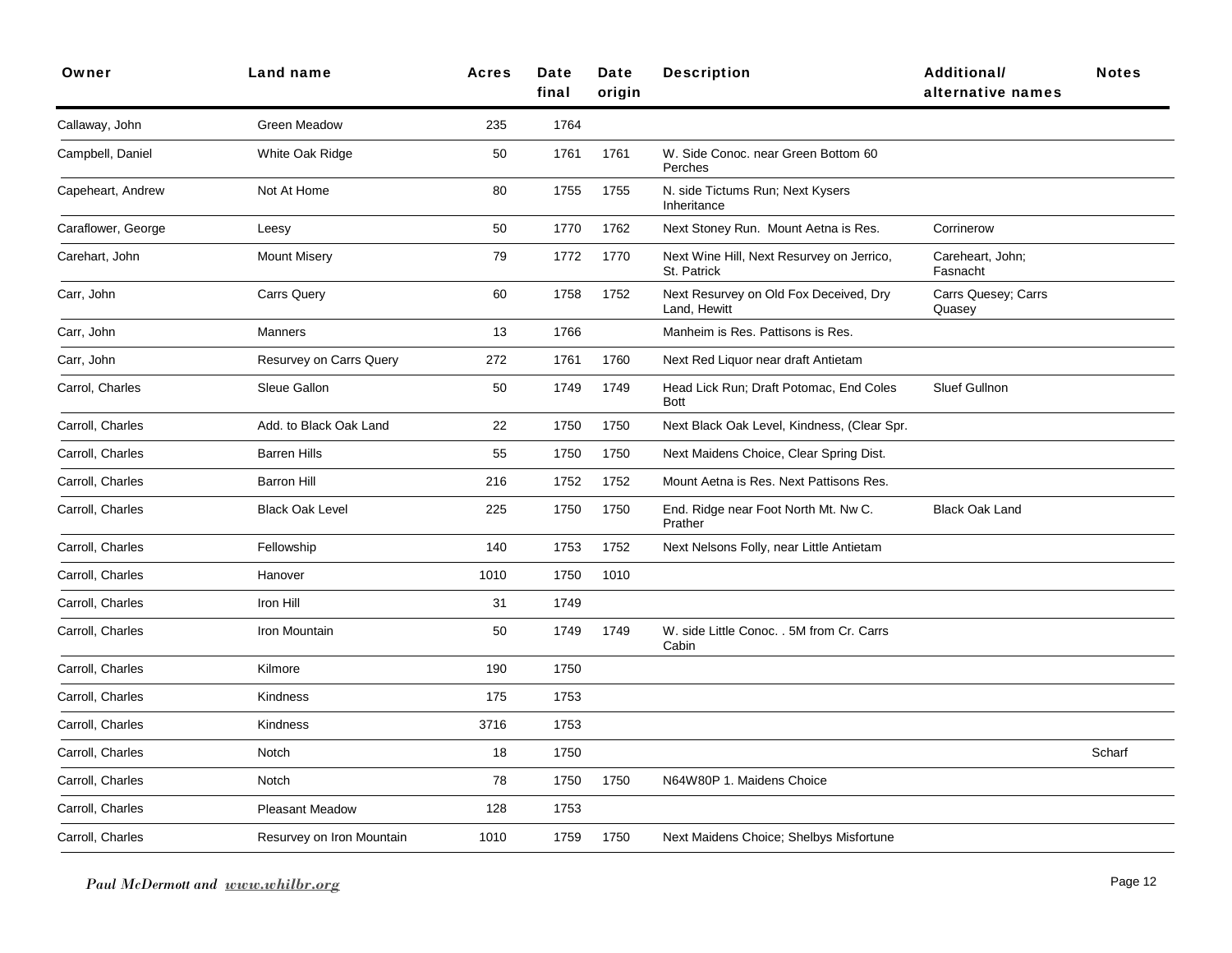| Owner                             | Land name                            | <b>Acres</b>   | Date<br>final | Date<br>origin | <b>Description</b>                                      | <b>Additional/</b><br>alternative names | <b>Notes</b> |
|-----------------------------------|--------------------------------------|----------------|---------------|----------------|---------------------------------------------------------|-----------------------------------------|--------------|
| Carroll, Charles                  | Second Resurvey on Sarahs<br>Delight | 660            | 1766          | 1766           | In Pennsy; Perhaps Wash. Co.                            |                                         |              |
| Carroll, Charles                  | <b>Shelbys Misfortune</b>            | 250            | 1750          |                |                                                         |                                         |              |
| Carroll, Charles                  | Spring Head                          | 96             | 1750          | 1750           | S. End. Blairs Valley                                   |                                         |              |
| Carroll, Charles                  | Third Resurvey on Sarahs Delight     | 1820           | 1768          | 1768           | Next This Or None                                       | Shockley, Christopher                   |              |
| Carroll, Charles: Daniel Dulaney  | <b>McCoys Delight</b>                | 100            | 1752          | 1744           | E. side Antietam. 1m. Above Cheneys; Next<br>White      |                                         |              |
| Carroll, Charles: David Watson    | Resurvey on Pt. of Sarahs Delight    | 500            | 1753          | 1751           | In Pennsy.                                              |                                         |              |
| Carroll, Dr. Charles: Evan Shelby | Add. to Maidens Choice               | 150            | 1753          | 1741           | Sd. Lutz's Run Next Maidens Choice                      |                                         |              |
| Carsner, Martin                   | Adventure                            | 250            | 1762          |                |                                                         |                                         |              |
| Carsner, Martin                   | <b>Youngs Folly</b>                  | 50             | 1746          | 1745           | Nr Dutchman's Folly, Next Rocky Spring                  |                                         |              |
| Cartledge, Edmund                 | <b>Fountain Rock</b>                 | 500            | 1737          |                | Resurvey on Conoc. Manor, Next Peters<br>Delight        | Cartleote, Edmund                       |              |
| Cartledge, Edmund                 | <b>Hickory Tavern</b>                | 200            | 1738          | 1737           | W. side Antietam near Garrisons Spring                  | Cartleote, Edmond                       |              |
| Cary, John                        | <b>Land Stool</b>                    | 151            | 1775          | 1774           | W. side South Mt. Mt. Aetna is Resurvey on              | Price, Thomas                           |              |
| Cass, John                        | Vineyard                             | $\overline{7}$ | 1801          | 1738           | Next Add. Jacks Bottom, Stromans Luck                   | Cross, John                             |              |
| Casteel, John                     | Little Worth                         | 50             | 1743          | 1743           | Sp. Elk Ridge Mtn; Next Boston, Little I. .             | Castel, John                            |              |
| Cellars, George                   | Ash Swamp                            | 191            | 1796          | 1794           | Ash Swamp, Head of Ash Swamp. Pt.<br><b>Cellers Res</b> | Cellers, George                         |              |
| Cellers, John                     | <b>Cellers Establishment</b>         | 275            | 1787          | 1787           | Resurvey on Cellers Res, Pt. Resurvey on<br>Ash Swamp   | Cellar, John; Cellars<br>Establishment  |              |
| Cellers. Jr. John                 | <b>Cellers Resurvey</b>              | 310            | 1774          | 1774           | Resurvey on Head Ash Swamp                              |                                         |              |
| Chaney, Charles                   | <b>Chaneys Delight</b>               | 47             | 1739          | 1738           | E. side Antietam, Next Emmetts Home,<br>Daniels L       | Cheney                                  |              |
| Chaney, Charles                   | <b>Chaneys Neck</b>                  | 52             | 1754          | 1756           | On Conoc. Cr. Next Add. to C. Neck.<br>Snowdens F       | Cheney                                  |              |
| Chaney, Charles                   | Cheneys Luck                         | 30             | 1755          | 1755           | Next Prince of Germany, Wilkes & Liberty                |                                         |              |
| Chaney, Charles                   | Rich Hill                            | 60             | 1753          | 1738           | W. side Antietam in Bend; Next #2; Strife               | Cheney, Charles                         |              |
| Chaney, Ezekial                   | <b>Chaneys Chance</b>                | 81             | 1762          | 1762           | Next to Strife, Blooming Meadows is Res.                | Cheney                                  |              |
| Chaney, Ezekial                   | <b>Chaneys Delight</b>               | 136            | 1761          | 1761           | Sd. Tonoloway Cr.                                       | Cheney                                  |              |
| Chaney, Ezekial                   | Resurvey on Cadiz                    | 169            | 1766          | 1766           | Next 2nd Resurvey on First Choice;                      | Resurvey on Cadez                       |              |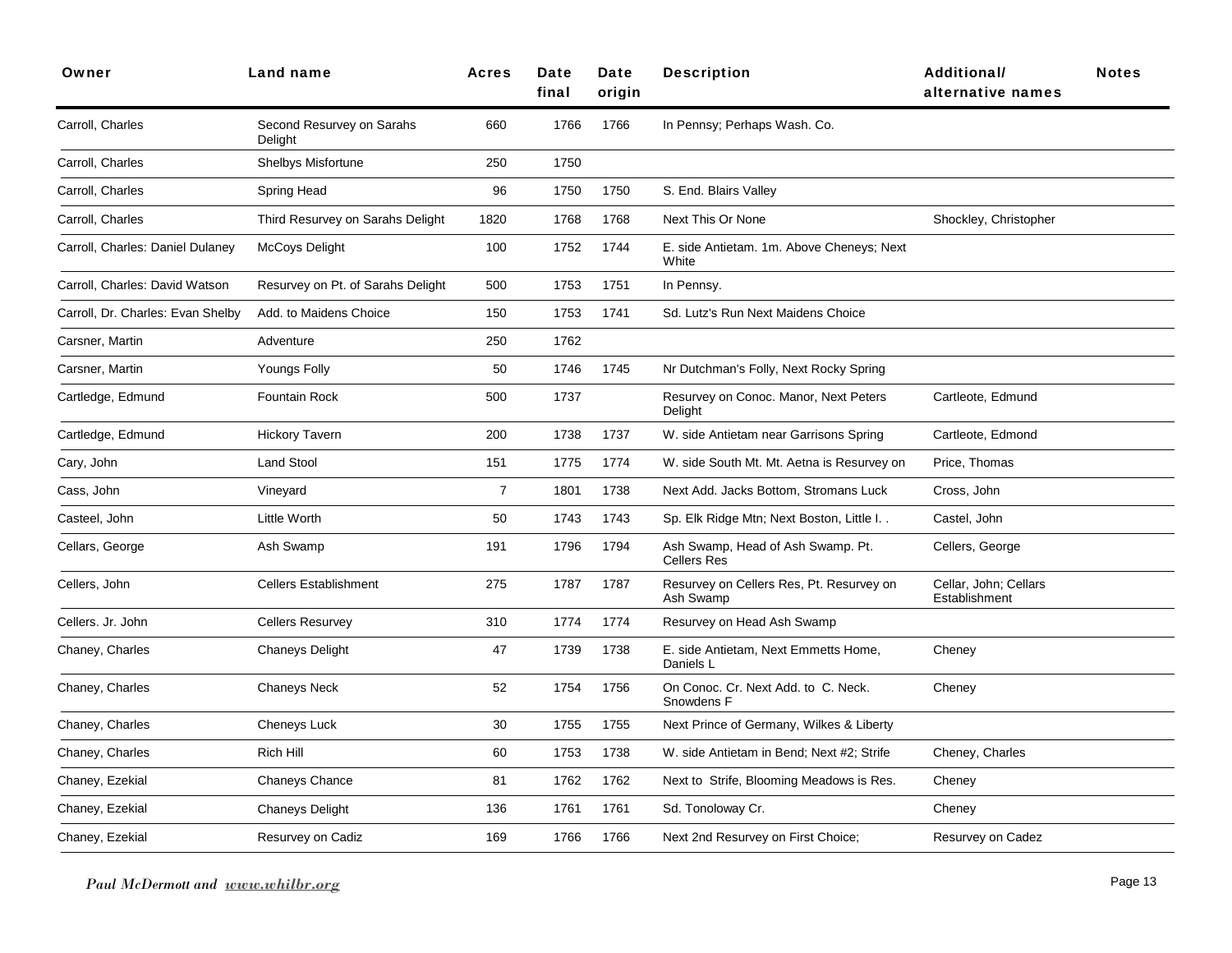| Owner                             | Land name                                       | <b>Acres</b> | <b>Date</b><br>final | Date<br>origin | <b>Description</b>                                     | Additional/<br>alternative names   | <b>Notes</b> |
|-----------------------------------|-------------------------------------------------|--------------|----------------------|----------------|--------------------------------------------------------|------------------------------------|--------------|
| Chaney, Ezekial                   | Resurvey on Pt. of Cadez                        | 170          | 1766                 | 1766           | Next Lexington                                         |                                    |              |
| Chaney, Ezekiel                   | Cadiz                                           | 483          | 1760                 |                |                                                        | Cheney, Ezekiel                    |              |
| Chaney, Greenbury                 | Hopewell                                        | 100          | 1752                 | 1752           | Head Hollow At Coxes Cabbin                            | Cheney, Greenbury                  |              |
| Chaney, Jeremiah                  | Add. to Big Bit                                 | 17           | 1790                 | 1786           | Next Roots Hole. Big Bit, Resurvey on First<br>Choice  |                                    |              |
| Chaney, Jeremiah                  | Add. to Big Bit                                 | 30           | 1790                 | 1788           | Next Big Bit                                           |                                    |              |
| Chaney, Jeremiah                  | Big Bit                                         | 9            | 1784                 | 1784           | Next Kents Chance, 2nd Resurvey on<br>Choice           |                                    |              |
| Chaney, Jeremiah                  | Contiguous to Roots Hole                        | 6            | 1739                 | 1786           | Next #2, First Choice, White Oak Bottom                |                                    |              |
| Chaney, Jeremiah                  | Contiguous to Roots Hole                        | 6            | 1793                 |                |                                                        |                                    | <b>MSA</b>   |
| Chaney, Jeremiah                  | Jeremiahs Chance                                | 9            | 1784                 | 1783           | Next Kellys Delight, Chaneys Chance, Cadiz             |                                    |              |
| Chaney, Jeremiah                  | Least Bit                                       | 8            | 1785                 | 1784           | Next 2nd. Resurvey on First Choice, Scotch<br>Lot      |                                    |              |
| Chaney, Jeremiah                  | <b>Least Bit</b>                                | 10           | 1790                 | 1785           | Least Bit                                              |                                    |              |
| Chaney, Jeremiah                  | Long Looked For Come At Last                    | 41           | 1771                 | 1769           | E. side Antietam, Next Pleased With All Men            | Long Looked For Is<br>Come At Last |              |
| Chaney, Jeremiah                  | Low Germany                                     | 226          | 1791                 | 1790           | Pt. Jerrico Hills, Next Blue Rock                      | Cheney, Jeremiah                   |              |
| Chaney, Jeremiah                  | Resurvey on Big Bit: Add. to Big<br>Bit         | 30           | 1790                 | 1787           | Next 2nd Resurvey on First Choice; Kouts<br>Chance     |                                    |              |
| Chaney, Jeremiah                  | Resurvey on Least Bit                           | 10           | 1790                 | 1787           | Next Resurvey on First Choice; Scotts Lot              | Resurvey on Last Bit               |              |
| Chaney, Jr., Charles              | Chaneys Lot                                     | 98           | 1755                 | 1750           | Next Mount Etna, Come By Chance,<br>Mackleflsh C.      | Cheney                             |              |
| Chaney, Richard                   | Rainey Weather                                  | 25           | 1785                 | 1771           | Next Lexington; Res. on Cadez                          |                                    |              |
| Chaney, Thomas: Charles<br>Chaney | <b>Chaneys Delight</b>                          | 96           | 1804                 | 1752           | Great Falls of Cr. Conoc. Manor                        | Cheney                             |              |
| Chaney, William                   | Add. to Locust Swamp                            | 9            | 1789                 | 1785           | Next Locust Swamp on Conoc.                            |                                    |              |
| Chaney, Zachariah                 | <b>First Addition</b>                           | 60           | 1755                 | 1755           | near Tictams Run near Michael Millers                  | Cheney, Zachariah                  |              |
| Chaney, Zacharlah                 | <b>Chaneys Choice</b>                           | 27           | 1760                 | 1760           | . 25M from his House, Next Frys Lot,                   | Cheney                             |              |
| Chaplain, James                   | Add. to Loss and Gain                           | 1484         | 1773                 | 1771           | Loss&Gain, Next Dorseys Risque, Pt.<br>Spriggs         | Chapline, James                    |              |
| Chaplain, James and Joseph        | Resurvey on Hills and Dales and<br>the Vineyard | 2256         | 1771                 | 1771           | Next Boston; Resurvey on Well Done;<br>Kellys Purchase |                                    |              |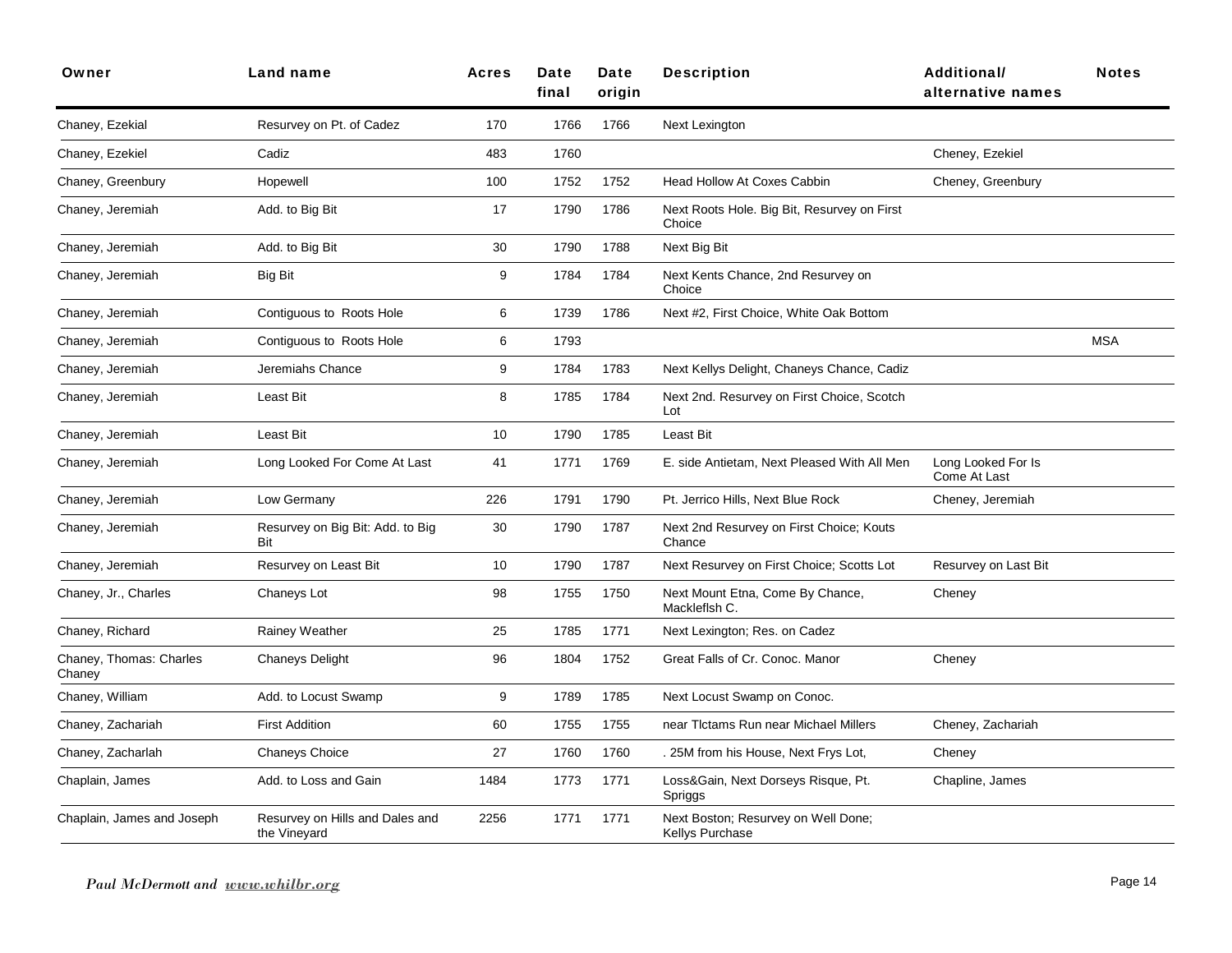| Owner            | <b>Land name</b>           | Acres | Date<br>final | <b>Date</b><br>oriain | <b>Description</b>                                            | Additional/<br>alternative names                | <b>Notes</b> |
|------------------|----------------------------|-------|---------------|-----------------------|---------------------------------------------------------------|-------------------------------------------------|--------------|
| Chaplain, Joseph | <b>Abstons Forrest</b>     | 675   | 1758          |                       |                                                               |                                                 |              |
| Chaplain, Joseph | Add. to Burrells Bower     | 23    | 1795          | 1792                  | Next Dear Bought, Resurvey on Hills&Vales                     |                                                 |              |
| Chaplain, Joseph | Add, to Burrells Choice    | 24    | 1795          | 1792                  | On Land called Canaans Love. Ln Village                       | Chapline, Joseph                                |              |
| Chaplain, Joseph | Add. to Contentment        | 6     | 1811          | 1809                  | Next True Est.                                                | Chapline, Joseph                                |              |
| Chaplain, Joseph | Add. to Point Lookout      | 8     | 1811          | 1809                  | Next Point Lookout, Contentment, True Est.                    | Chapline, Joseph                                |              |
| Chaplain, Joseph | Add. to Racoon             | 19    | 1793          | 1792                  | Next Raccoon, Alburghs Discovery                              | Add. to Raccoon                                 |              |
| Chaplain, Joseph | Add. to Saturn             | 78    | 1793          | 1792                  | Next Saturn, Turkey Hill, Boston                              | Chapline, Joseph                                |              |
| Chaplain, Joseph | Add. to Stoney Glade       | 61    | 1793          | 1792                  | Next Boston, Add. to Resurvey on Stoney<br>Glade              | Chapline, Joseph                                |              |
| Chaplain, Joseph | Add. to Turkey Hill        | 12    | 1793          | 1792                  | Next Resurvey on Stoney Garden, Boston,<br><b>Turkey Hill</b> | Chapline, Joseph                                |              |
| Chaplain, Joseph | <b>Badhams Last Choice</b> | 50    | 1762          | 1754                  | foot Elk Ridge Mt. At Potomac R.                              |                                                 |              |
| Chaplain, Joseph | <b>Badhams Refuge</b>      | 50    | 1759          | 1754                  | Draft of Israels Cabbin Br. foot Elk R.                       | Chapline, Joseph                                |              |
| Chaplain, Joseph | <b>Batchelors Delight</b>  | 400   | 1745          | 1745                  | Side Feltysgroves Sp. Next Scotch Prize                       |                                                 |              |
| Chaplain, Joseph | Chopper                    | 12    | 1794          | 1793                  | Next Jerrico                                                  | Chapline, Joseph                                |              |
| Chaplain, Joseph | Clydesdale                 | 243   | 1764          |                       |                                                               | Chapline, Joseph                                |              |
| Chaplain, Joseph | Contentment                | 1153  | 1764          | 1764                  | Next Low Germany, Dear Bought, Smiths<br>Choice               | Chapline, Joseph                                |              |
| Chaplain, Joseph | Corea                      | 16    | 1795          | 1792                  | Next Partnership, Resurvey on Roots Hill                      | Chapline, Joseph                                |              |
| Chaplain, Joseph | <b>Fertile Grove</b>       | 644   | 1791          | 1790                  | Little I Thought of It; Add. Piles Delight                    |                                                 |              |
| Chaplain, Joseph | Friendship                 | 28    | 1793          | 1792                  | 2 Lots. Grove Camp, Next Resurvey on<br>Antietam Fun.         | Chapline, Joseph                                |              |
| Chaplain, Joseph | Gap                        | 50    | 1765          | 1761                  | Next Currys Old Place, Turkey Ramble                          |                                                 |              |
| Chaplain, Joseph | Georgia                    | 98    | 1795          | 1792                  | Next Little Worth, Smiths Resurvey on<br>Stoney Glade         | Chapline, Hugh                                  |              |
| Chaplain, Joseph | Good Friendship            | 111   | 1795          | 1794                  | Next Resurvey on St. Patrick, Prosperity,<br>Lanafield        | Certificate in name of<br><b>Charles Beatty</b> |              |
| Chaplain, Joseph | Good Hope                  | 25    | 1793          | 1792                  | Next Antietam Finished, Resurvey on Hills<br>& Dales          | Chapline, Joseph                                |              |
| Chaplain, Joseph | Good Intent                | 73    | 1795          | 1794                  | Next Park Hall. I Have Got It At Last                         | Chapline, Joseph                                |              |
| Chaplain, Joseph | <b>Hills and Dales</b>     | 45    | 1751          | 1749                  | Mouth of Little Antietam                                      | Chapline                                        |              |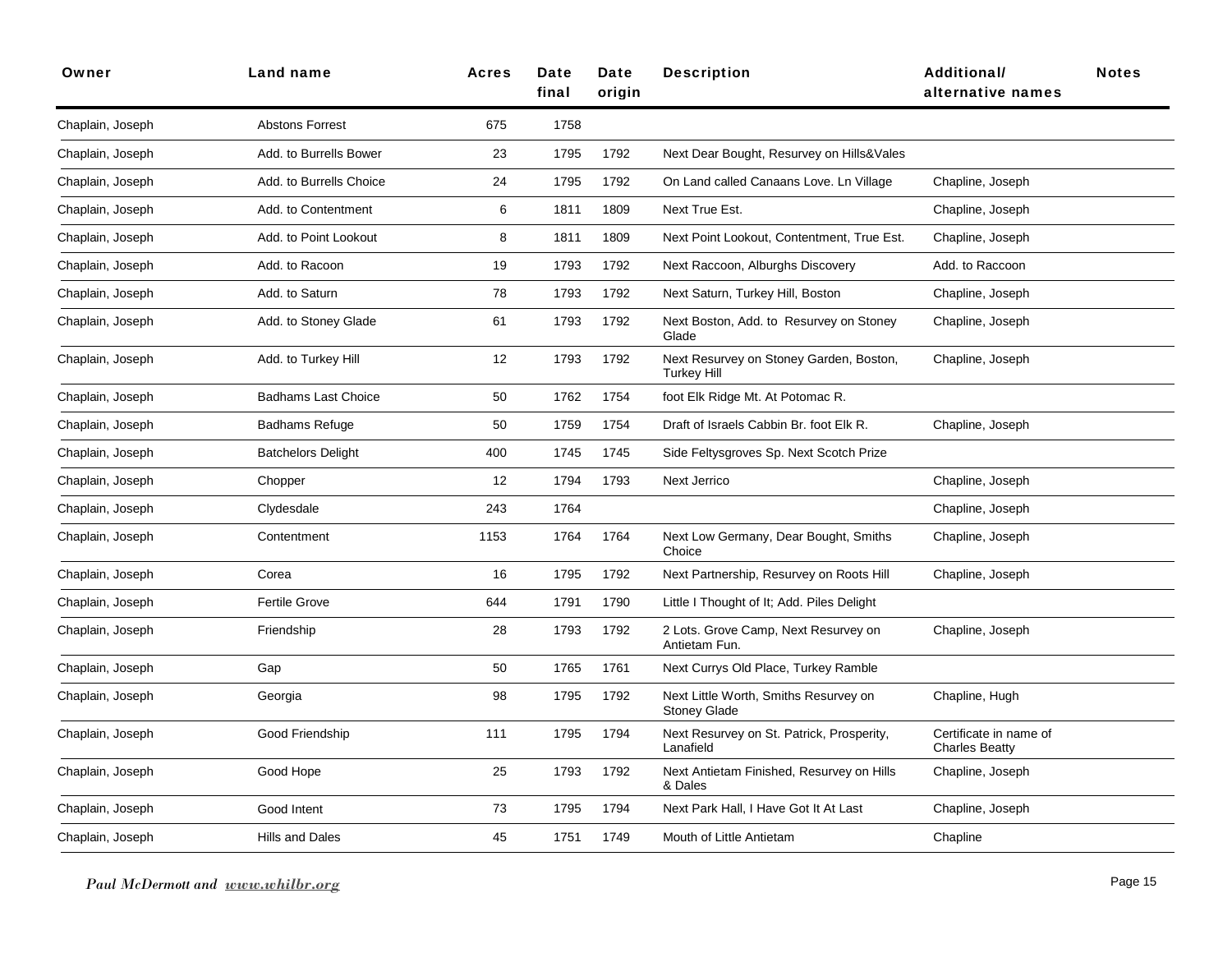| Owner                                 | Land name                                | Acres          | Date<br>final | Date<br>origin | <b>Description</b>                                       | Additional/<br>alternative names | <b>Notes</b> |
|---------------------------------------|------------------------------------------|----------------|---------------|----------------|----------------------------------------------------------|----------------------------------|--------------|
| Chaplain, Joseph                      | Hopewell                                 | 106            | 1755          | 1752           | Next Add. to Piles Delight                               |                                  |              |
| Chaplain, Joseph                      | Huckleberry Hill                         | 6              | 1792          | 1792           | Next Resurvey on Hills-Dales, Vineyard,<br>John-Willia   | Furray, David                    |              |
| Chaplain, Joseph                      | I Have Got It                            | 16             | 1795          | 1792           | Next Marshalls Plains, Fairly Got                        |                                  |              |
| Chaplain, Joseph                      | If You Please                            | 14             | 1795          | 1792           | Next What You Please, Dear Bought                        | Chapline, Joseph                 |              |
| Chaplain, Joseph                      | Joes Lot                                 | 2127           | 1770          | 1764           | Abstons Forest, Hickory Tavern                           | Chapline                         |              |
| Chaplain, Joseph                      | Little Friendship                        | 200            | 1761          | 1760           | Next Green Castle, E. side Conoc Millers<br>Pees         | Chapline                         |              |
| Chaplain, Joseph                      | Loss and Gain                            | 1169           | 1765          | 1765           | Resurvey on Hopewell                                     |                                  |              |
| Chaplain, Joseph                      | Love in a Village                        | 31             | 1785          |                |                                                          | Love in a Village                | Scharf       |
| Chaplain, Joseph                      | <b>Mount Pleasant</b>                    | 2575           | 1791          |                | Add. Piles Delight, Piles Hall, Andersons.               |                                  |              |
| Chaplain, Joseph                      | Put to It                                | 50             | 1754          | 1754           | Next Antietam Works. RohrersvilleDist.                   | Chapline, Joseph                 |              |
| Chaplain, Joseph                      | Resurvey on Abstons Forest               | 675            | 1758          | 1758           | On Antietam Crk. Next Hunting The Hare                   |                                  |              |
| Chaplain, Joseph                      | Resurvey on Batchelors Delight           | 818            | 1752          | 1752           | Conoc. Creek:                                            |                                  |              |
| Chaplain, Joseph                      | Resurvey on Grove                        | 520            | 1754          | 1752           | Next Nelsons Folly, Piles Delight; Res. Fel              | Chaplin, Joseph                  |              |
| Chaplain, Joseph                      | Resurvey on Hopewell                     | 717            | 1755          | 1753           | Loss And Gain is Resurvey on                             |                                  |              |
| Chaplain, Joseph                      | Resurvey on Norris Seat                  | 64             | 1767          | 1767           | Next Piles Delight; Mount Pleasant                       | Chapline                         |              |
| Chaplain, Joseph                      | Resurvey on Pt. of Batchelors<br>Delight | 443            | 1764          | 1763           | Next Allaway; Long Hill, Mark Pater                      | Chapline, Joseph                 |              |
| Chaplain, Joseph                      | Small Bit                                | $\overline{4}$ | 1795          | 1792           | Next Dear Bought, What You Please                        | Chapline, Joseph                 |              |
| Chaplain, Joseph                      | Stockey                                  | 47             | 1787          | 1785           | Next Feltfoot Enl. Resurvey on On Stockey<br>is Res      | Chapline, Joseph                 |              |
| Chaplain, Joseph                      | Union                                    | 40             | 1795          | 1792           | Next Hills And Dales, Vinyard, Resurvey on<br>Roothill   |                                  |              |
| Chaplain, Joseph                      | What Was Left                            | 90             | 1766          | 1765           | Next Penns. Disappointment, Confusion is<br>R.           |                                  |              |
| Chaplain, Joseph and Andrew<br>Cromme | <b>Voltons Grove</b>                     | 100            | 1754          | 1754           | E. side Antietam, Next Voltons Resurvey on<br>R. Hilis-D | <b>Voltins Grove</b>             |              |
| Chaplain, Joseph: Charles Avery       | <b>Hunting Ground</b>                    | 368            | 1795          | 1794           | E. Little I Thought It. Potomac R.                       | Chapline; Beatty, Charles        |              |
| Chaplain, Joseph: Charles Beatty      | <b>Dicks Friend</b>                      | 21             | 1795          | 1794           | Next Resurvey on Summit of Policy,<br>Ridenburg&Wakeh    |                                  |              |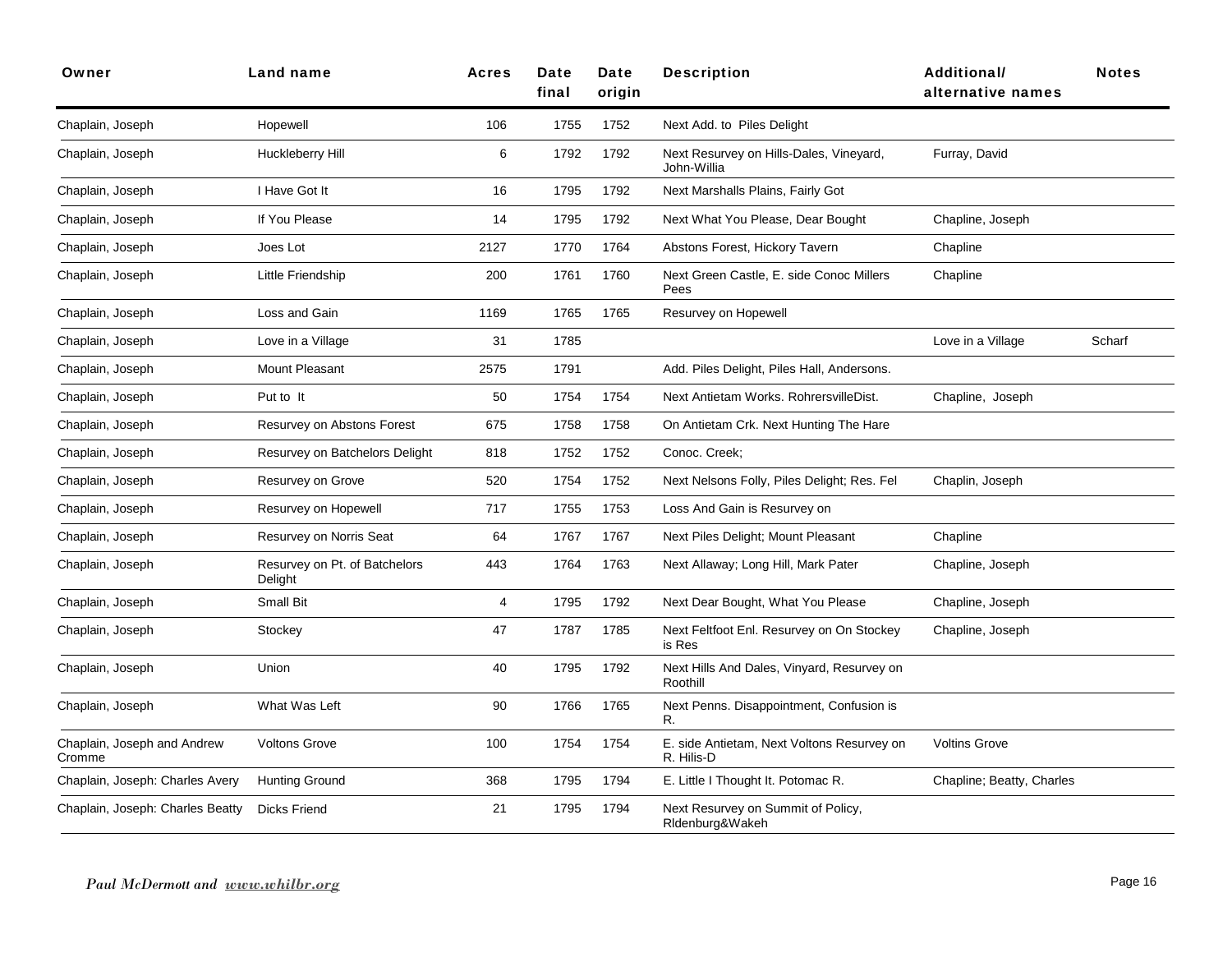| Owner                                    | Land name                    | <b>Acres</b>   | Date<br>final | Date<br>origin | <b>Description</b>                                 | <b>Additional/</b><br>alternative names | <b>Notes</b> |
|------------------------------------------|------------------------------|----------------|---------------|----------------|----------------------------------------------------|-----------------------------------------|--------------|
| Chaplain, Joseph: Stephen<br>Rawlings    | Content                      | 100            | 1746          | 1746           | Ne Corner Marshall Plains                          |                                         |              |
| Chaplain, Moses                          | Joyners Fancy                | 50             | 1752          | 1752           | Next Charlemont, Nottingham; Little<br>Antietam    | Chapline, Moses                         |              |
| Chaplain, Moses                          | Mount Pleasant               | 100            | 1745          | 1744           | Draft Little Antietam, Next Not Much               | Chapline                                |              |
| Chaplain, Moses                          | Resurvey on Mount Pleasant   | 471            | 1757          | 1754           | Next Resurvey on Well Taught; Pine Flat<br>Admend  |                                         |              |
| Chaplain, Moses                          | Resurvey on Roots Hill       | 300            | 1760          | 1759           | Next Felfoot Enl. Piles Grove                      |                                         |              |
| Chaplain, Moses                          | <b>Voltons Seale</b>         | 97             | 1761          | 1761           | 34P31 Piles Grove, Next Killerankee, Pastg         |                                         |              |
| Chaplain, Moses                          | Well Done                    | 100            | 1761          | 1761           | near Little Antietam. Well Done is R.              |                                         |              |
| Chaplain, Moses and Dr. George<br>Stuart | <b>Three Springs</b>         | 225            | 1749          | 1739           | Broombacks Lot, Ill Will, on Temp. Line            | Stewart, Charles; Stewart<br>George     |              |
| Chaplain, Moses: Daniel Dulaney          | Root Hills                   | 100            | 1755          | 1742           | Roots Hills. South side Little Antietam            | Rootshill                               |              |
| Chaplain, William                        | Resurvey on Joes Lot         | 2203           | 1770          | 1770           | Next Resurvey on Smiths Hill, Andersons<br>Delight |                                         |              |
| Chaplain, William                        | <b>Strife</b>                | 100            | 1741          | 1740           | Above Mouth Antietam, Next Chaney's D              | Chaplin                                 |              |
| Chaplin, Joseph                          | Free Stones                  | 100            | 1749          |                |                                                    | Owner - Joseph<br>Wolgamoth             |              |
| Chaplin, Joseph                          | Hunting the Hare             | 250            | 1747          |                |                                                    | Chapline                                |              |
| Chapline, Joseph                         | Annandale                    | 50             | 1764          | 50             |                                                    | Annandale                               |              |
| Chapline, Joseph                         | Grove                        | 195            | 1752          |                |                                                    |                                         |              |
| Chapline, Joseph                         | Little Thought               | 6352           | 1763          |                |                                                    |                                         | Scharf       |
| Chapline, Joseph                         | Near the Navel               | 100            | 1761          |                |                                                    |                                         | Scharf       |
| Chapline, Joseph                         | Nova Zembla                  | 13             | 1793          |                |                                                    |                                         |              |
| Chapline, Joseph                         | <b>Tuckett</b>               | 75             | 1759          |                |                                                    |                                         | Scharf       |
| Chapline, Joseph                         | Tweedale                     | 42             | 1764          |                |                                                    |                                         | Scharf       |
| Chapline, Moses                          | Josiahs Last Bit             | 67             | 1786          | 1761           |                                                    | Chaplone                                |              |
| Chapline, Moses                          | Resurvey on Pt. of Well Done | 1822           | 1764          |                |                                                    |                                         | Scharf       |
| Chapmam, Samuel                          | Bear Pond Forest             | 680            | 1815          | 1811           | St. Line. Hd Bear Pond Valley, next Trlum V.       |                                         |              |
| Charlton, Thomas                         | <b>Charltons Prospect</b>    | $\overline{7}$ | 1822          | 1811           | Next Hoovers Offence, Whitemans Prospect           |                                         |              |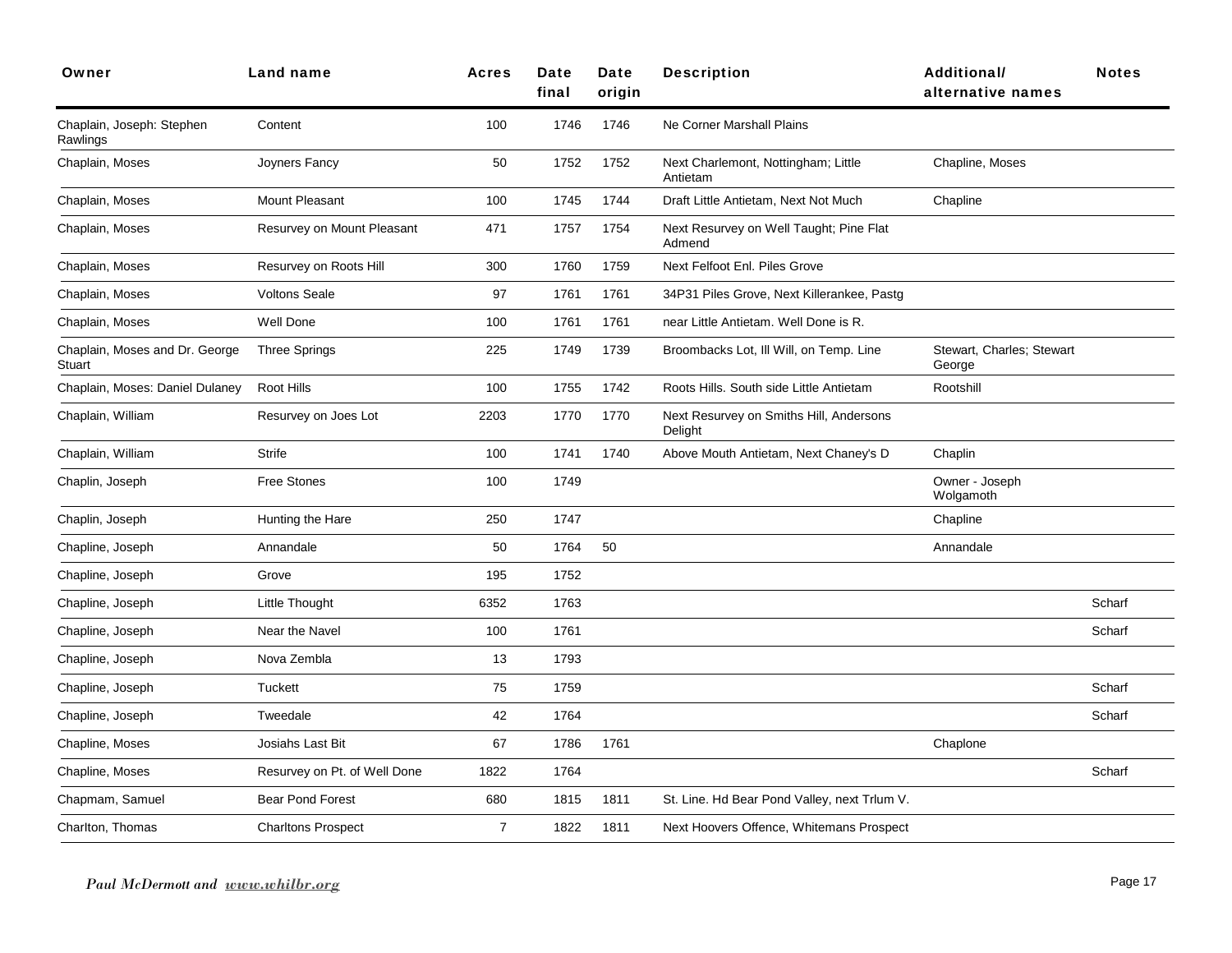| Owner                                  | Land name                   | <b>Acres</b> | Date<br>final | Date<br>origin | <b>Description</b>                                   | <b>Additional/</b><br>alternative names                 | <b>Notes</b> |
|----------------------------------------|-----------------------------|--------------|---------------|----------------|------------------------------------------------------|---------------------------------------------------------|--------------|
| Charleton, Edward                      | Charleton's Fancy           | 100          |               | 1739           |                                                      |                                                         |              |
| Charlton, Arthur                       | Adventure                   | 50           | 1764          | 1764           | Next Purchase. Res. is Wilks And Liberty             |                                                         |              |
| Charlton, Arthur                       | Darbies Defeat              | 60           | 1755          | 1755           |                                                      | Darbys Defeat                                           |              |
| Charlton, Arthur                       | Friendship                  | 106          | 1752          | 1752           | S. side Hill near Purchase                           |                                                         |              |
| Charlton, Arthur                       | Purchase                    | 100          | 1742          | 1739           | 3Miles Ne. Hagerstown near Old Forge                 |                                                         |              |
| Charlton, Capt. John                   | Darling Sale                | 225          | 1742          | 1739           | Se. side Antietam Cr. At. Martins<br>Schoolhouse     |                                                         |              |
| Charlton, Edward                       | <b>Charltons Forest</b>     | 275          | 1739          | 1739           | On Little Conoc. near Coburns Rd. Clear<br>Spr.      |                                                         |              |
| Charlton, John                         | <b>Beaver Trap</b>          | 50           | 1741          | 1740           | S. side Beaver Cr. Were J. Mailings Lives            |                                                         |              |
| Charlton, John                         | Darling Sale                | 420          | 1745          |                |                                                      |                                                         | Scharf       |
| Charlton, John                         | Darling Sale                | 420          | 1752          |                |                                                      |                                                         | Scharf       |
| Charlton, John                         | Darling's Chance            | 150          |               | 1739           |                                                      |                                                         |              |
| Charlton, John                         | Delight                     | 100          | 1741          | 1740           | S. side Titums (Tuckhans) Br. Next Keysers<br>In.    |                                                         |              |
| Chase, Samuel                          | <b>Bealls Neglect</b>       | 44           | 1764          | 1764           | Next Limestone Land                                  | Chase, Samuel and<br>Thomas Johnson                     |              |
| Chase, Samuel                          | George The Second           | 73           | 1764          | 1764           | Next Resurvey on Limestone                           | Johnson, Thomas, Jr.<br>and Samuel Chase                |              |
| Chase, Samuel                          | Gleanings                   | 1357         | 1764          | 1764           | Resurvey on Limestone Land, Next Scared<br>from Home | Johnson, Thomas, Jr.<br>and Samuel Chase                |              |
| Chase, Samuel                          | Just Nicked It              | 268          | 1764          | 1764           | Chance, Limestone Land, Next Resurvey on<br>Hazzard  | Just Nicht It                                           |              |
| Chase, Samuel: George French           | Resurvey on Waggoners Fancy | 397          | 1767          | 1767           | Next Good Friday: Surveyors Last Shift               |                                                         |              |
| Chase, Samuel; Thomas<br>Johnson       | <b>Dicksons Oration</b>     | 150          | 1764          | 1764           | Next Resurvey on Limestone, Rich Barrons.<br>Dry Sp. | <b>Dickensons Oration</b>                               |              |
| Chase, Samuel; Thomas<br>Johnson       | Good Will                   | 268          | 1764          |                |                                                      |                                                         | Scharf       |
| Cheney, Charles                        | <b>Strife</b>               | 100          | 1740          |                |                                                      |                                                         |              |
| Cheney, Jeremiah                       | <b>Cheneys Parcels</b>      | 17           | 1794          | 1793           | Next Small Bit to David, Lillys Discovery            | Chaney, Jeremiah                                        |              |
| Chew, Benjamin: Phileman Lloyd<br>Chew | Chews Farm                  | 5000         | 1753          | 1745           | Chews Farm                                           | Lloyd, Philemon &<br>Bennett Chew; Chew,<br>Samuel, Jr. |              |
| Chippen, Edward                        | Add. to Marshhead           | 186          | 1745          | 1745           | Next Laffordays, Marshhead                           |                                                         |              |
|                                        |                             |              |               |                |                                                      |                                                         |              |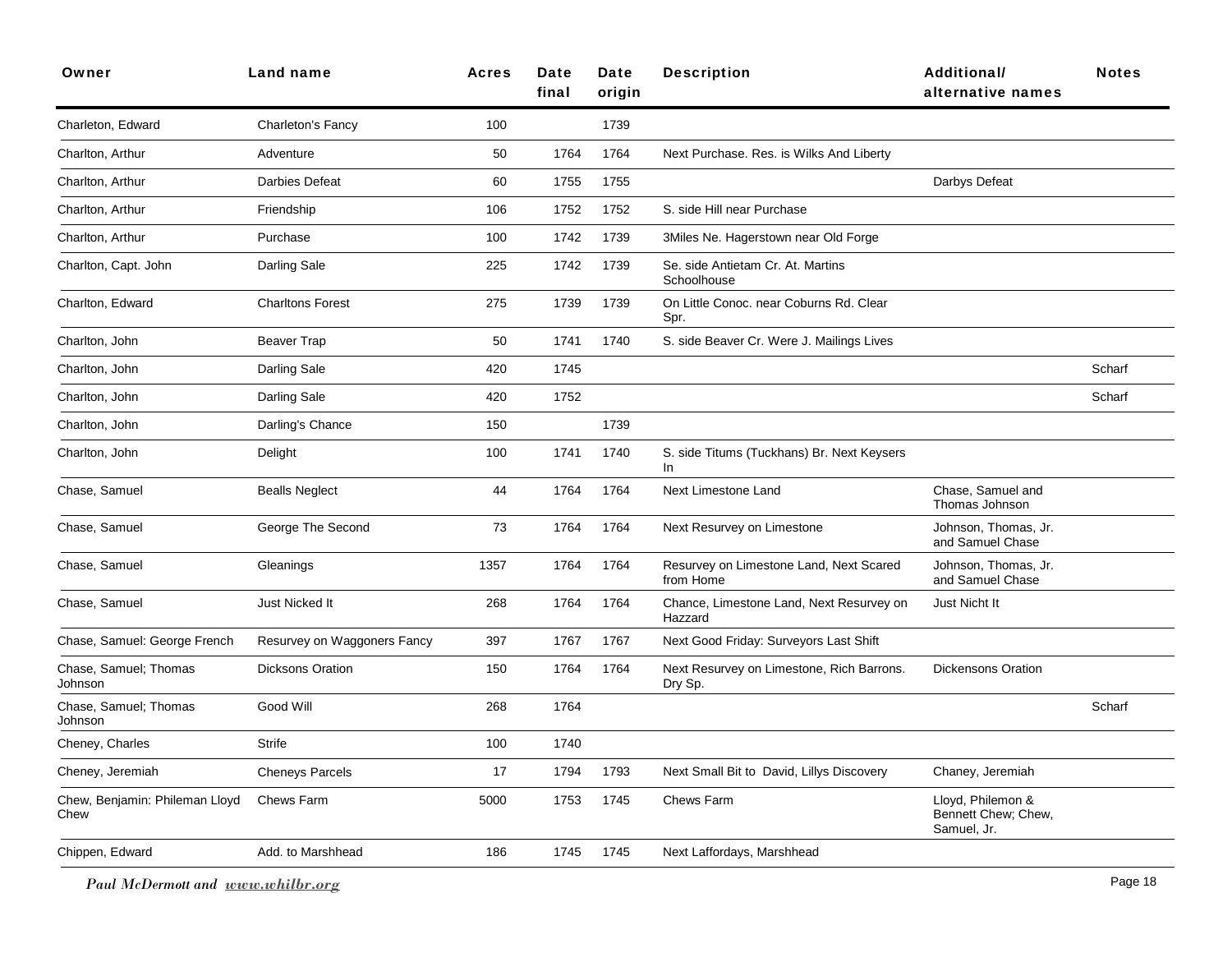| Owner                               | Land name                                     | <b>Acres</b>   | Date<br>final | Date<br>origin | <b>Description</b>                                    | Additional/<br>alternative names                                | <b>Notes</b> |
|-------------------------------------|-----------------------------------------------|----------------|---------------|----------------|-------------------------------------------------------|-----------------------------------------------------------------|--------------|
| Chiswell, Stephen Newton            | Resurvey on Pt. of Resurvey on<br>Partnership | 145            | 1773          |                |                                                       |                                                                 |              |
| Claget, Samuel                      | Valentia                                      | 733            | 1819          | 1817           | Johns Lot, Claggetts Luck, Antietam Cr.               | Hezekiah Claggett, David<br>Claggett, and Samuel B.<br>Claggett |              |
| Clagett, Hezekiah                   | Claggetts Lot                                 | 198            | 1790          | 1788           | Pt. Resurvey on Mt. of Wales, Next Black<br>Oak Level |                                                                 |              |
| Clagett, John                       | Add. to Chaneys Lot                           | 3              | 1803          | 1799           | Next Dicksons Pleasure, Cheneys Lot                   |                                                                 |              |
| Clagett, John: John Booth           | <b>Claggetts Luck</b>                         | 137            | 1803          | 1803           | Next Dicksons Pleasure, Abednegoes<br>Pasture         | Claggett, John                                                  |              |
| Clagget, John: Thomas<br>Macklefish | Macklefishes Circle                           | 5              | 1803          | 1801           | Next Dicksons Pleasure, Cheneys Lot, John<br>L        |                                                                 |              |
| Claggett, Posthomous                | Pleasant Valley                               | 125            | 1788          | 1785           | Next King Cole; Res. of Park Hall                     | Clagett, Posthamous                                             |              |
| Clark, Matthew                      | Resurvey on Discontent                        | 1050           | 1754          | 1752           | Next Pattisons Resurvey on Meadow<br>Green; Retreat   |                                                                 |              |
| Clark, Matthew: Daniel Dulaney      | <b>Discontent</b>                             | 100            | 1752          | 1743           | By Marsh Branch, Next Nancys Fancy                    |                                                                 |              |
| Clark, Robert                       | Come By Chance                                | 76             | 1777          | 1776           | Next Resurvey on 6th Add. Pt. 3Cousins                |                                                                 |              |
| Clark, Robert                       | White Oak Land                                | 48             | 1777          | 1776           | Next 2nd Tryal, White Oak Land. Norway<br>Forest      |                                                                 |              |
| Cline, Andrew                       | Look About                                    | 32             | 1803          | 1793           | S. side North Mt.                                     |                                                                 |              |
| Cline, Andrew                       | Resurvey on Look About                        | 172            | 1809          | 1808           | Next Poverty Increased                                |                                                                 |              |
| Cline, Charles                      | Third time of asking                          | 640            | 1797          |                |                                                       |                                                                 | Scharf       |
| Coal, Henry                         | Coals Purchase                                | 120            | 1767          |                |                                                       |                                                                 |              |
| Coler, George                       | Help to Halls Sale                            | 47             | 1769          | 1769           | <b>Next Nicholas Mistake</b>                          |                                                                 |              |
| Conn, George                        | Coons Lot                                     | 25             | 1762          | 1762           | Next Welchs Lot, Cave                                 |                                                                 |              |
| Coonce, Devall                      | Devalls Lot                                   | 70             | 1754          |                |                                                       |                                                                 |              |
| Coons, David                        | <b>Coons Contrivance</b>                      | $\overline{4}$ | 1822          | 1819           | On Potomac R. Opposite Harpers Ferry                  |                                                                 |              |
| Coons, David                        | Coons Island                                  | $\overline{4}$ | 1822          | 1819           | Island-Potomac bel. Harpers Ferry near Va             |                                                                 |              |
| Corrinfrow, George Adam             | Resurvey on Corrinerfrows                     | 258            | 1796          | 1775           | Stoney Run, Leesey, Friendship                        | Corranfrow, George<br>Adam; Corranfrows<br>Resurvey             |              |
| Coun, George                        | Couns Lot                                     | 25             | 1762          | 1762           | Next Welchs Lot                                       |                                                                 |              |
| Cox, Ezekiel                        | Good and Bad                                  | 15             | 1766          |                |                                                       |                                                                 |              |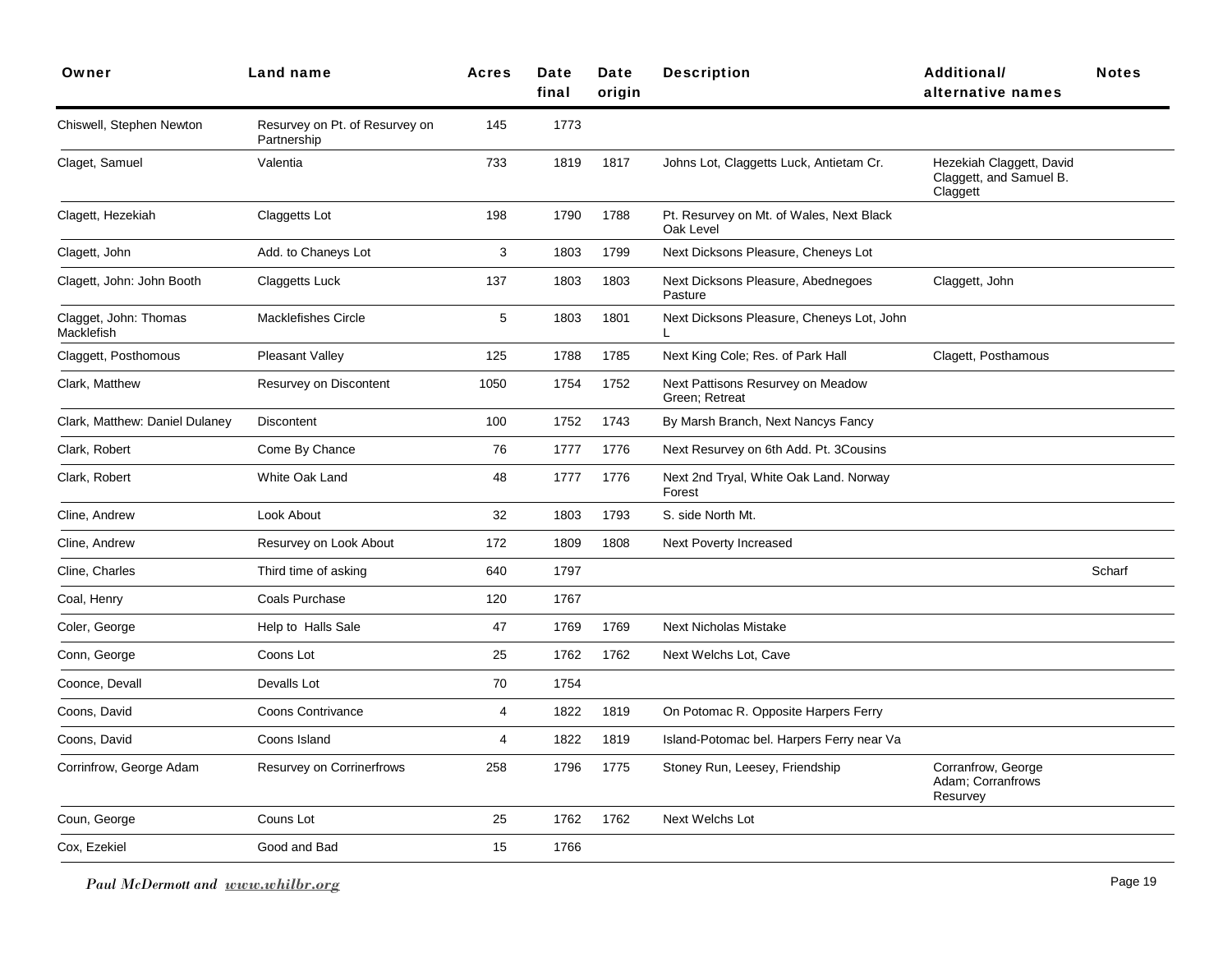| Owner               | Land name                   | Acres | Date<br>final | Date<br>origin | <b>Description</b>                                    | Additional/<br>alternative names                                                                         | <b>Notes</b> |
|---------------------|-----------------------------|-------|---------------|----------------|-------------------------------------------------------|----------------------------------------------------------------------------------------------------------|--------------|
| Crabb, Henry W.     | King Cole                   | 1970  | 1754          | 1753           | Next Butlers Ramble, Thomas's Forest                  | Crabb, Henry Wright,<br>John Brice, David Ross,<br>Alexander Beall, Andrew<br>Hugh, and Sarah<br>Needham |              |
| Craft, George       | <b>Piney Swamp</b>          | 30    | 1755          | 1755           | Next Great Rock Forest; March Weather                 |                                                                                                          |              |
| Crampton, Oziahs    | <b>Batchelors Hall</b>      | 13    | 1791          | 1790           | Next Park Hall, Elk Hill. Put to It                   | Crampton, Ozias                                                                                          |              |
| Crampton, Ozias     | Levites Lodge               | 25    | 1793          | 1791           |                                                       |                                                                                                          |              |
| Crampton, Thomas    | Resurvey on Tanyard Support | 127   | 1810          |                |                                                       |                                                                                                          |              |
| Crampton, Thomas    | <b>Rural Hall</b>           | 269   | 1796          | 1792           | Pt. of Park Hall                                      |                                                                                                          |              |
| Crampton, Thomas    | <b>Tanyard Support</b>      | 51    | 1798          | 1793           | E. side Conoc. 50P, Next Resurvey on Lees<br>Overture |                                                                                                          |              |
| Crawford, John S.   | Johns Last Shift            | 40    | 1777          | 1776           | Next Two Brothers, Race Ground                        |                                                                                                          |              |
| Crawford, Nathaniel | Philadelphia                | 482   | 1772          |                |                                                       |                                                                                                          |              |
| Creasap, Daniel     | Resurvey on Indian Purchase | 638   | 1753          |                |                                                       |                                                                                                          |              |
| Creasap, Daniel     | Resurvey on Indian Purchase | 879   | 1774          |                |                                                       |                                                                                                          |              |
| Creasap, Michael    | Add. to the Seven Springs   | 56    | 1770          |                |                                                       | Cresap, Michael                                                                                          |              |
| Creasap, Michael    | Bettys Blessing             | 70    | 1766          |                |                                                       | Cresap, Michael                                                                                          |              |
| Creasap, Michael    | <b>Big Spring</b>           | 42    | 1768          |                |                                                       | Cresap, Michael                                                                                          |              |
| Creasap, Thomas     | Add. to Long Meadow         | 110   | 1742          | 1742           | Long Meadow Enl. is Res.                              | Cresap, Thomas                                                                                           |              |
| Creasap, Thomas     | Andersons Delight           | 212   | 1748          | 1739           | Above Plantation of J. Elzwick-W. Anderson            |                                                                                                          |              |
| Creasap, Thomas     | <b>Bayless Cabin</b>        | 60    | 1752          | 1748           | 1. 5M. Below Mouth Cacapon                            | Cresap, Thomas                                                                                           |              |
| Creasap, Thomas     | Boyles Cabin                | 60    | 1752          |                |                                                       |                                                                                                          |              |
| Creasap, Thomas     | Chance                      | 138   | 1741          | 1743           | Next Skythorn, 2M. Above Mouth-Licking Cr.            |                                                                                                          |              |
| Creasap, Thomas     | Crabtree Folly              | 200   | 1753          | 1752           | E. side Toms Cr. Sold to Crabtree 1763                |                                                                                                          |              |
| Creasap, Thomas     | Forest of Needwood          | 300   | 1739          | 1739           | Next Castle Plains, Selbys Addition                   |                                                                                                          |              |
| Creasap, Thomas     | Good Hope                   | 420   | 1750          |                |                                                       |                                                                                                          |              |
| Creasap, Thomas     | <b>Indian Purchase</b>      | 330   | 1742          |                |                                                       |                                                                                                          |              |
| Creasap, Thomas     | Johnsons Desire             | 67    | 1746          |                |                                                       | Cresap, Thomas                                                                                           |              |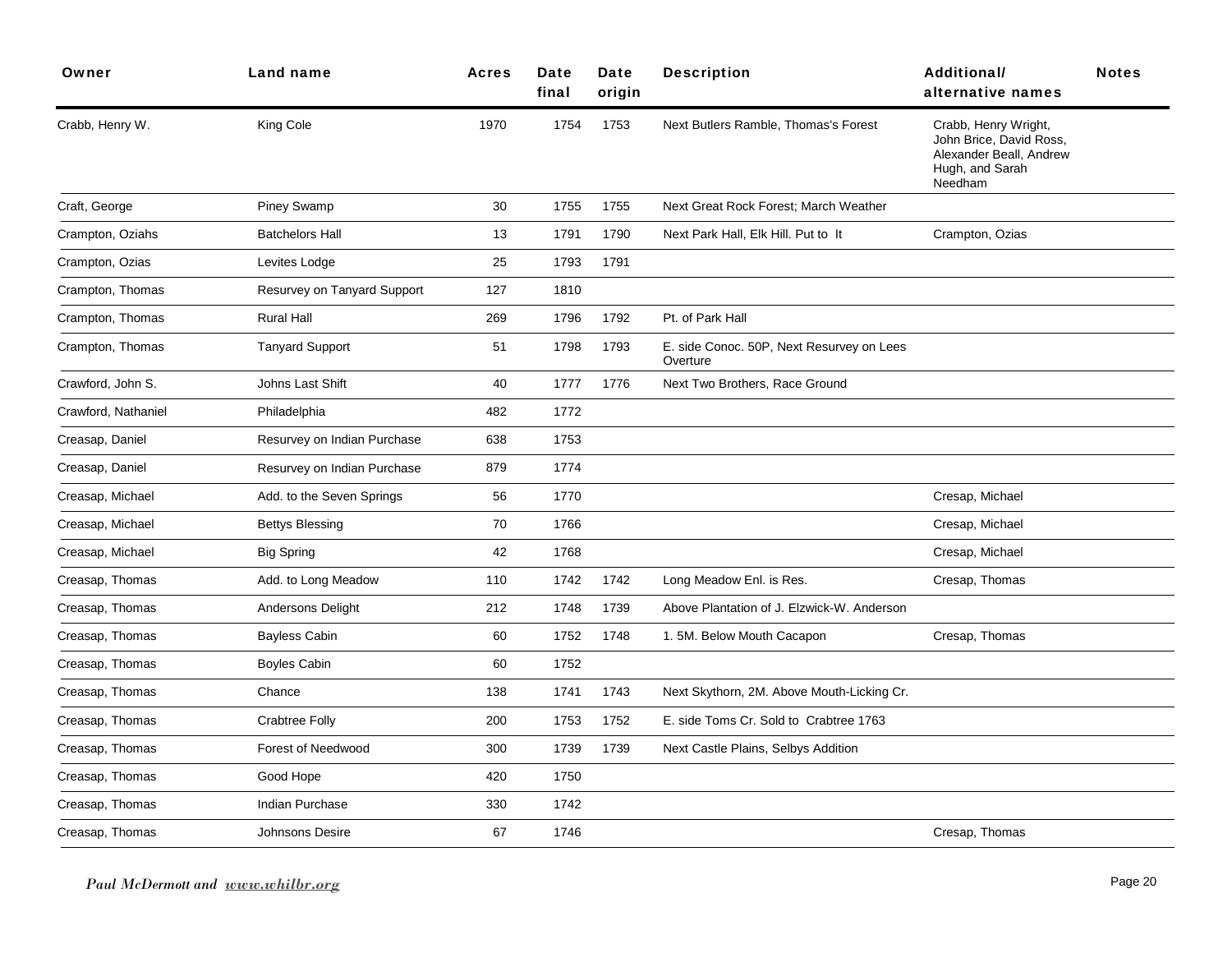| Owner                                | Land name                    | <b>Acres</b> | Date<br>final | Date<br>origin | <b>Description</b>                                | <b>Additional/</b><br>alternative names | <b>Notes</b> |
|--------------------------------------|------------------------------|--------------|---------------|----------------|---------------------------------------------------|-----------------------------------------|--------------|
| Creasap, Thomas                      | Linton                       | 155          | 1742          | 1740           | E. side Lick Run, Earlier Named Hickman<br>Br.    |                                         |              |
| Creasap, Thomas                      | Long Meadow                  | 550          | 1739          | 1739           |                                                   |                                         |              |
| Creasap, Thomas                      | Needwood Forest              | 146          | 1748          | 1746           | Forest of Needwood; Next Red Oak Level            | Cresap, Thomas                          |              |
| Creasap, Thomas                      | Resurvey on Chance           | 350          | 1769          | 1765           | Next Park Head Amended; Park Head Enl.            | Cresap                                  |              |
| Creasap, Thomas                      | Resurvey on Indian Fields    | 510          | 1762          |                |                                                   |                                         |              |
| Creasap, Thomas                      | Skie Thorn                   | 370          | 1739          | 1739           | 2 Miles Below Licking Creek Hill                  | Skiethorn                               |              |
| Creasap, Thomas                      | Skipton on Craven            | 100          | 1744          | 1740           | Mouth Little Antietam (Forboshs Br.) S. Sd.       | Skipton in Crafen                       |              |
| Creasap, Thomas                      | Skipton on Craven            | 280          | 1746          | 1746           | S. Side Branch Antietam                           | Skipton in Crafen                       |              |
| Creasap, Thomas                      | West Addition to Long Meadow | 100          | 1743          | 1742           | Next Spriggs Paradise, Next Long Meadow           |                                         |              |
| Cresap, Thomas: James<br>Wardrop     | <b>Barrens</b>               | 100          | 1745          | 1744           | E. side Antietam, Res. of Georges Mistake         | Wardrope. James;<br><b>Barrons</b>      |              |
| Criese, Jacob                        | <b>Bucks Horn</b>            | 50           | 1753          | 1752           | Level near state line, near Stulls Plantation     |                                         |              |
| Crists, Nicholas                     | <b>Marro Point</b>           | 50           | 1740          | 1739           | <b>Banks of Antietam</b>                          | Nicholas Christ; Marrow<br>Point        |              |
| Cromwell, Richard                    | <b>Rich Bottom</b>           | 101          | 1792          | 1790           | Next Resurvey on Pleasant Bottom; Mt. of<br>Wales |                                         |              |
| Crow, Bazil: Jas. and Edward<br>Crow | Rodes Folly                  | 50           | 1795          | 1794           | Contentment: Provincial Line                      |                                         |              |
| Crow, Joshua                         | Normandy                     | 119          | 1797          | 1795           | Resurvey on Normandy(1792); Next Birds<br>Bill    |                                         |              |
| Cullum, George                       | <b>Beaver Dam</b>            | 10           | 1776          |                |                                                   |                                         |              |
| Cushwa, John                         | <b>Cushwas Establishment</b> | 559          | 1795          | 1792           | Good Neighbor. Pt. Germania, Next<br>Mclaughlin   |                                         |              |
| Cushwa, John                         | <b>Freemans Mistake</b>      | 5            | 1812          |                |                                                   | Certificate in name of<br>Samuel Godman |              |
| Cushwa, John                         | <b>White Hall</b>            | 197          | 1806          | 1805           | Mt. of Wales; Upper Farm, Jacobs Add.             |                                         |              |
| Cushwa, John                         | <b>Windsor Forest</b>        | 759          | 1812          |                |                                                   |                                         |              |
| Cushwa, John: Samuel Godman          | Add. to Freemans Forrest     | 10           | 1812          | 1797           | Next Poverty Increased.                           | Add. to Freedmans<br>Forest             |              |
| Darby, Henry                         | <b>Mount Pleasant</b>        | 60           | 1762          |                |                                                   |                                         | Scharf       |
| Darby, John                          | <b>Mount Pleasant</b>        | 226          | 1788          |                |                                                   |                                         |              |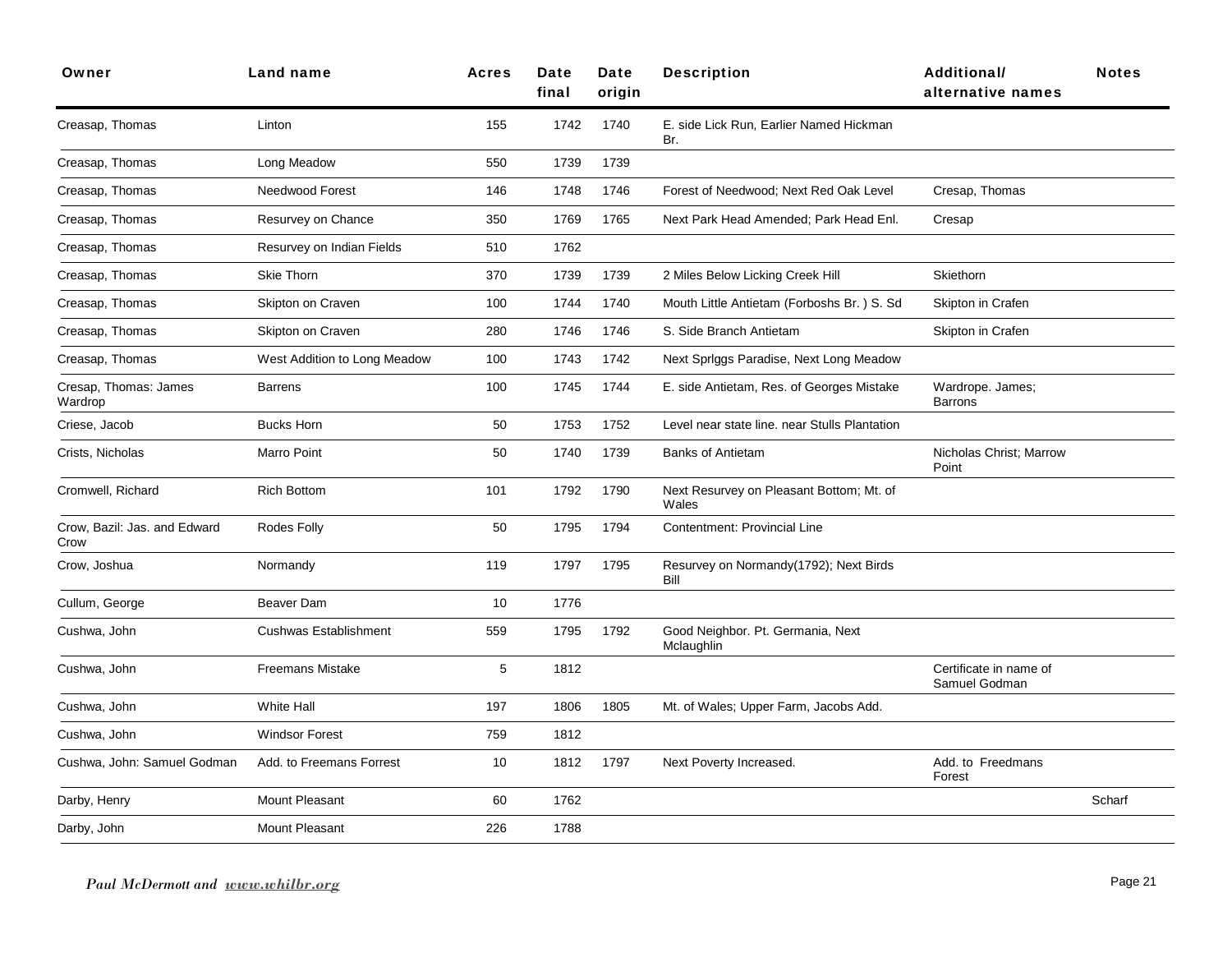| Owner                          | <b>Land name</b>            | <b>Acres</b> | Date<br>final | Date<br>origin | <b>Description</b>                                          | <b>Additional/</b><br>alternative names         | <b>Notes</b> |
|--------------------------------|-----------------------------|--------------|---------------|----------------|-------------------------------------------------------------|-------------------------------------------------|--------------|
| Darby, John                    | Mount Pleasant              | 736          | 1794          | 1793           | Mount Pleasant(1788); Next Whitemans<br>Prospect            |                                                 |              |
| Darling, John                  | Deceat                      | 108          | 1742          | 1741           | Next Wilkes And Liberty; near Geo. Forbush                  | Deceit                                          |              |
| Darnal, John                   | Dry Fountain                | 100          | 1756          | 1754           | On Barrens, bet. Higgenbottoms And<br>Antietam.             | Darnell, John                                   |              |
| Darnall, John                  | Resurvey on Sugar Bottom    | 360          | 1772          |                |                                                             |                                                 |              |
| Dashiel, Joseph                | More Loss Than Gain         | 185          | 1763          |                |                                                             |                                                 |              |
| Dashiel, Mitchell              | Wolf Pit Ridge              | 50           | 1768          |                |                                                             | Benjamin Dashiel                                |              |
| David, Owen                    | Neighbors Neglect           | 52           | 1749          | 1749           | Next Land of Philip Baird                                   | Davis, Owen                                     |              |
| Davis, Ephram                  | <b>Stoney Ridge</b>         | 74           | 1765          | 1764           | Tompkins Green, Slusser Chance is Res                       | Peter Slusser                                   |              |
| Davis, Henry                   | <b>Fountain Head</b>        | 15           | 1796          | 1790           | . 5M E. Resurvey on Green Spring                            |                                                 |              |
| Davis, Henry                   | Fountain Head               | 134          | 1796          | 1792           | Fountain Head. White Oak Valley, near<br>state line         |                                                 |              |
| Davis, Henry                   | Mount Eagle                 | 41           | 1796          | 1792           | Next North Bend. 1M. South state line. 1M<br>Fr Green Sp.   |                                                 |              |
| Davis, Henry                   | <b>Mountain Spring</b>      | 47           | 1794          | 1793           | W. side North Mt. Next Mountain Side,<br>Comprom            | Dorsey, Henry                                   |              |
| Davis, James                   | None Such                   | 100          | 1739          |                |                                                             |                                                 |              |
| Davis, James                   | None Such                   | 300          | 1752          | 1751           | Next Mount Pelier; Fierys Inheritance; Luck<br>R.           |                                                 |              |
| Davis, Philip                  | Save All                    | 50           | 1743          | 1741           | Beg. End 13Th Line Land to T. Davis                         |                                                 |              |
| Davis, Roger                   | Resurvey on Davis's Bargain | 122          | 1753          | 1752           | Sd. Lick Run-Draft of Conoc.                                |                                                 |              |
| Davis, Thomas and George Peter | <b>White Oak Plains</b>     | 654          | 1812          | 1811           | Pipe Tomahawk, Blantyre; Rd. from J.<br>Masons Sa           | Peter, Thomas, David<br>Peter, and George Peter |              |
| Dawson, Edward                 | <b>Strife</b>               | 150          | 1739          | 1739           | near Head Hickmans Meadow                                   |                                                 |              |
| Dawson, James                  | Chance on Beaver Creek      | 100          | 1747          | 1747           | Sd. Hill . 5M Above Mouth of Beaver Cr.                     | Dickson, James                                  |              |
| Dawson, James                  | Point Lookout               | 85           | 1752          | 1749           | W. side Antietam; .25 M. Above Mouth<br><b>Beaver Creek</b> |                                                 |              |
| Dawson, William                | Well Wisher                 | 50           | 1760          | 1760           | Next Tonolway Lick                                          |                                                 |              |
| Deakins Jr., William           | Well Meant                  | 253          | 1788          | 1783           | Next Collers Amend. Well Taught, Long<br>Meadw              |                                                 |              |
| Deakins, Francis               | Adams Good Will             | 25           | 1771          | 1770           | Settled in Time is Resurvey on Hickmans<br>Meadow           |                                                 |              |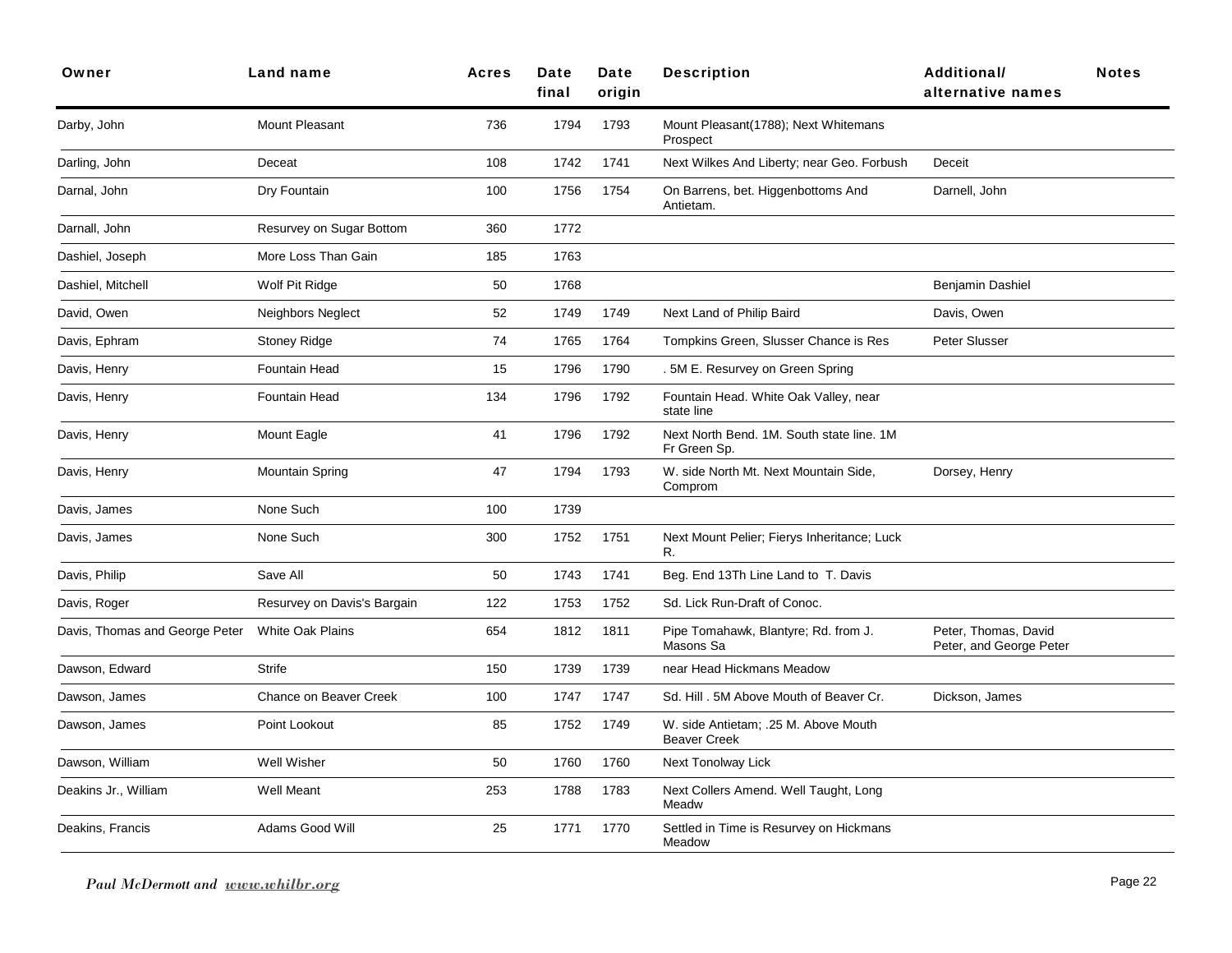| Owner                                      | Land name                                                                                       | Acres | Date<br>final | Date<br>origin | <b>Description</b>                                             | <b>Additional/</b><br>alternative names | <b>Notes</b>          |
|--------------------------------------------|-------------------------------------------------------------------------------------------------|-------|---------------|----------------|----------------------------------------------------------------|-----------------------------------------|-----------------------|
| Deakins, Francis                           | Add. to Adventure                                                                               | 30    | 1782          | 1777           | Next Adventure, Popular Grove is Res.                          |                                         |                       |
| Deakins, Francis                           | <b>Bonds Refusal</b>                                                                            | 52    | 1772          | 1770           | Next Resurvey on Old Fox Deceived, Saw<br>Pit, Gaming.         |                                         |                       |
| Deakins, Francis                           | Choice, Last Choice, No Choice                                                                  | 69    | 1784          | 1783           | Be Content Though Your Lot Be Small                            |                                         |                       |
| Deakins, Francis                           | Dutch Loss                                                                                      | 81    | 1771          | 1770           | Next Resurvey on Georges Mistake,<br>Georges Venture           | Dutch Lass                              |                       |
| Deakins, Francis                           | Long Timber                                                                                     | 39    | 1788          | 1785           | Next Resurvey on Nancy; Resurvey on<br><b>Scared From Home</b> |                                         |                       |
| Deakins, Francis                           | Old Timers                                                                                      | 46    | 1775          | 1774           | near Penn. Line 100 P E. Great Tonoloway<br>Cr                 | Leir Linn; Old Times                    |                       |
| Deakins, Francis                           | Resurvey on Salisbury                                                                           | 4122  | 1797          | 1783           | Next Contentment; Resurvey on Dutch Folly                      |                                         |                       |
| Deakins, Francis                           | Resurvey on Small Gain                                                                          | 70    | 1788          | 1783           | Next Back Meadow; Coalers Admendment                           | Deakins, Francis &<br>William           |                       |
| Deakins, Francis                           | Take Only This                                                                                  | 55    | 1771          | 1770           | Next Castle Plains, Rich Land                                  |                                         |                       |
| Deakins, Francis: Samuel<br>Hughes et. al. | Liberty                                                                                         | 50    | 1773          | 1771           | Next Resurvey on Dawsons Strife, Hagers<br>Fancy               |                                         |                       |
| Deakins, Jr.; William                      | Good                                                                                            | 40    | 1770          | 1770           | Next Resurvey on Skipton on Craven                             |                                         |                       |
| Deakins, Jr.; William                      | Good Fryday                                                                                     | 318   | 1770          | 1770           | Next Resurvey on Well Taught, Hartleys Lot,                    |                                         |                       |
| Deakins, Jr., William                      | Favour                                                                                          | 11    | 1772          | 1770           | Next Perrys Retirement, Resurvey on Well<br>Taught             |                                         |                       |
| Deakins, William                           | Part of Conclusion Enlarged,<br>Addition to Part of Conclusion,<br>Part of Conclusion Encreased | 1421  | 1783          |                |                                                                |                                         |                       |
| Deakins, William                           | Resurvey on Let Justice Take<br>Place                                                           | 354   | 1784          | 1783           | Next Salisbury; Conoc. Runs Through Tract                      |                                         |                       |
| Deakins, William                           | Terra Firma                                                                                     | 631   | 1795          | 1793           | Next Resurvey on Mount Pleasant,<br>Abrahams Plains, Pln.      | <b>Terra Ferms</b>                      |                       |
| Deakins, William                           | <b>Walls Neglect</b>                                                                            | 179   | 1768          | 1768           | Next Antrum, Time Elapsed on Potomac                           |                                         | 197 acres -<br>Scharf |
| Deakins, William Jr. & James<br>Miller     | Suspence                                                                                        | 156   | 1768          |                |                                                                |                                         |                       |
| Deakins, William, Jr                       | <b>Rich Meadow</b>                                                                              | 14    | 1772          |                |                                                                |                                         |                       |
| Deakins, William, Jr.                      | <b>Frenchs Contrivance</b>                                                                      | 30    | 1770          |                |                                                                | <b>Frenchs Contrivance</b>              |                       |
| Deakins, William: William Boyd<br>Jr.      | Add. to Sugar Bottom                                                                            | 4     | 1795          | 1789           | next Antrum, Sugar Bottom                                      |                                         |                       |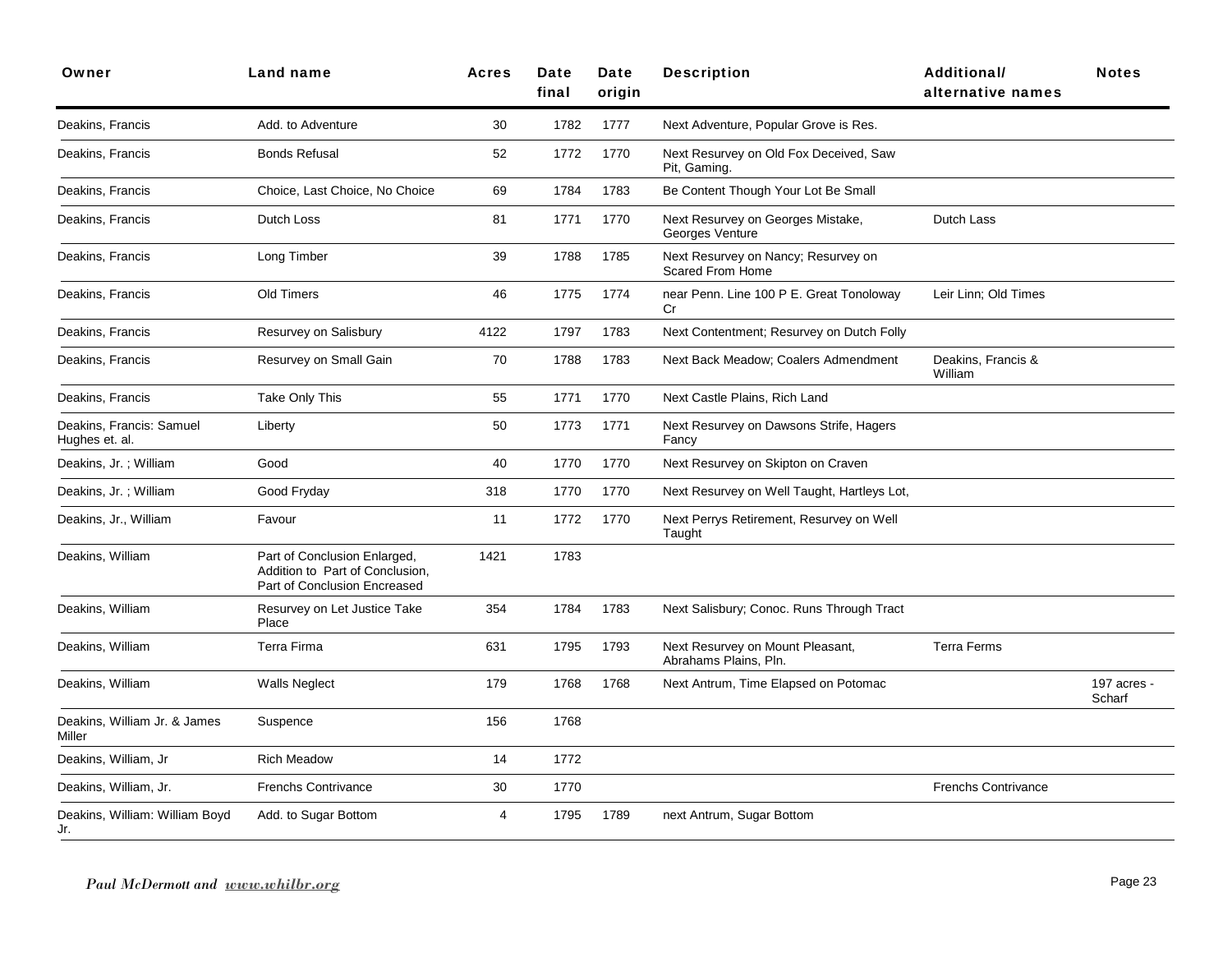| Owner                | Land name                  | <b>Acres</b>   | Date<br>final | Date<br>origin | <b>Description</b>                               | <b>Additional/</b><br>alternative names    | <b>Notes</b> |
|----------------------|----------------------------|----------------|---------------|----------------|--------------------------------------------------|--------------------------------------------|--------------|
| Deearte, Margaret    | Second Tryall              | 50             | 1753          | 1752           | S. side Wagon Rd. Hooks Neglect.<br>Feltygroves  | Second Trial                               |              |
| Delantre, David      | Resurvey on Davids Choice  | 174            | 1753          |                |                                                  |                                            |              |
| Dellinger, Frederick | Surprise                   | 23             | 1829          | 1826           | Next Clift Spring, Walnut Bottom on<br>Potomac.  |                                            |              |
| Dennis, William      | Add. to Gleanings          | 11             | 1805          | 1803           | Next Gleanings, Little I Thought It              |                                            |              |
| Devilbiss, Elizabeth | Grandsons Lot              | 143            | 1785          |                |                                                  | Certificate in name of<br>Alexander Ogle   |              |
| Devilbiss, John      | <b>Baron Devilbiss</b>     | 278            | 1823          | 1812           | Grandsons Lot, Mirey Pit-Sideling Hill Cr        | Devilbess, John; Baron<br><b>Devilbess</b> |              |
| Dick, Henry          | Add. to Well Done          | 21             | 1802          | 1801           | Next Kidlesburg, Resurvey on Summit of<br>Policy |                                            |              |
| Dickerhoff, Peter    | Cove Springs               | 239            | 1812          | 1806           | Hunting The Hare, Green Springs,<br>Longmeadw    |                                            |              |
| Dickson, James       | Conolways Lick             | 100            | 1747          | 1747           | 2M. Abv. Mouth Little Tonoloway                  | Conoloways Lick                            |              |
| Dickson, James       | Dicksons Fatiguing Journey | 100            | 1743          | 1743           | Hagers Delight is Res.                           |                                            |              |
| Dickson, James       | Dicksons Rest              | 100            | 1742          | 1739           | Beg. The Ponds, Sold to Hager 1747               |                                            |              |
| Dickson, James       | Pauls Delight              | 200            | 1761          | 1761           | Next Secret Bottom; next #2                      |                                            |              |
| Dickson, James       | Secret Bottom              | 104            | 1752          | 1750           | Next Rd. Stulls Mill I. 5 Miles from Higgin.     |                                            |              |
| Dickson, James       | <b>Whiskey Alley</b>       | 115            | 1752          | 1748           | Draft Beaver Creek, Next White Oak Grove         | Dickinson, James                           |              |
| Doddridge, Joseph    | Antietam Level             | 50             | 1749          | 1748           | In Locks of Mt. Camp Ritchie                     | Dolridge, Joseph;<br>Anteatom Level        |              |
| Dolridge, Joseph     | Resurvey on Antietam Level | 109            | 1760          | 1753           | Camp Ritchie                                     | Resurvey on Antietum<br>Level              |              |
| Donevan, John        | <b>Great Meadow</b>        | 41             | 1795          |                |                                                  |                                            |              |
| Donovan, John        | Clenallen                  | 213            | 1794          | 1791           | Touch Me Not. Next Chance, Add. to Buck<br>Ridg  | Clonallen                                  |              |
| Donovan, John        | Clenallon                  | 706            | 1796          | 1795           | State Line, Next Michaels Fancy. Sarahs F.       |                                            |              |
| Donovan, John        | Dock Yard                  | 1              | 1796          |                |                                                  |                                            |              |
| Donovan, John        | <b>Reynolds Chance</b>     | 93             | 1795          | 1792           | Next Add. to Buck Range; Golden Fleece           | Donevan, John                              |              |
| Donovan, John        | Touch Me Not               | 60             | 1792          | 1790           | E. side Antietam, near Chaneys Delight, #3       |                                            |              |
| Dorner, Michael      | Drunkards Habour           | $\overline{7}$ | 1793          | 1789           | Next Well Done, Mt. Atlas                        | Domer, Michael                             |              |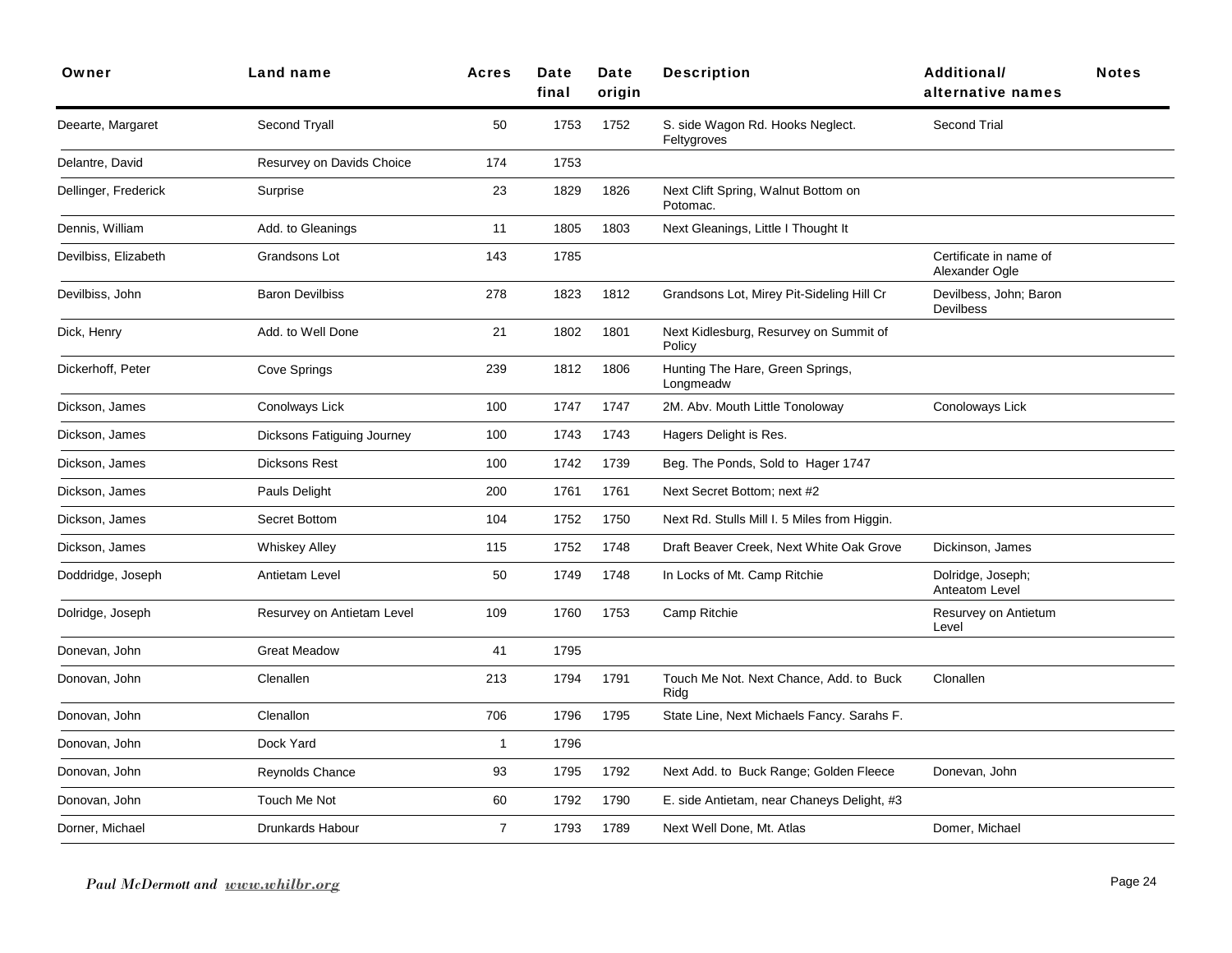| Owner            | Land name                        | <b>Acres</b>     | Date<br>final | Date<br>oriain | <b>Description</b>                                           | <b>Additional/</b><br>alternative names | <b>Notes</b> |
|------------------|----------------------------------|------------------|---------------|----------------|--------------------------------------------------------------|-----------------------------------------|--------------|
| Dorsey, Edward   | Dorseys Risque                   | 158              | 1754          | 1754           | Next Little Meadow Resurvey on Add. to<br>Loss&Gain          |                                         |              |
| Dorsey, Leakin   | Resurvey on Capt. Johns Bottom   | 167              | 1787          |                | Next Widows Purchase; Number 5.                              |                                         |              |
| Dory, John A.    | Dunkards Folly                   | 235              | 1774          |                |                                                              |                                         |              |
| Douglas, Samuel  | Elysian Fields                   | 237              | 1790          | 1789           | Pt. Scots Grief, Work Easy. Collers<br>Admend.               |                                         |              |
| Douglas, William | <b>Scotts Grief</b>              | 100              | 1752          | 1752           | W. side Long Meadow; End 1st. 1.<br>Charltons V              |                                         |              |
| Downey, James    | Dry Spring                       | 70               | 1751          | 1751           | On Knob, . 5M. from Nicholas Contrivance                     |                                         |              |
| Downey, James    | Nicholas Contrivance             | 110              | 1753          | 1751           | Next Resurvey on Claylands Contrivance;<br><b>Broombacks</b> |                                         |              |
| Downey, John     | Add. to Little Worth             | $\boldsymbol{7}$ | 1796          | 1795           | Little Worth, Next Downeys Lot                               | Addition to Littleworth                 |              |
| Downey, John     | Little Worth                     | 5                | 1793          | 1793           | Next Downeys Lot, Georgia, White Oak<br>Fores                | Littleworth                             |              |
| Downey, Robert   | Add. to Blaires Forest           | 100              | 1750          | 1750           | Antietam Cr. near Temp. line, Next Blairs<br>For.            |                                         |              |
| Downey, Robert   | Chester                          | 100              | 1744          | 1744           | E. side Antietam Bel. Sugar Bottom                           |                                         |              |
| Downey, Robert   | Downeys Lot                      | 100              | 1741          | 1739           | near Downeys. Old Forge Rd.                                  |                                         |              |
| Downey, Robert   | Downeys Lot                      | 50               | 1743          | 1742           | near Downeys House. White Oak Forest is<br><b>Res</b>        |                                         |              |
| Downey, Robert   | Downeys Lot                      | 319              | 1746          | 1745           | Begins in Marsh Leading to Antietam                          |                                         |              |
| Downey, Robert   | Resurvey on Downeys Lot          | 754              | 1755          | 1754           | Next Nancy's Contentment; Resurvey on<br>Dawsons S.          |                                         | 784 acres?   |
| Downey, William  | Downeys Contrivance              | 61               | 1744          | 1744           | 1 Mile from Creasaps H. next Long Meadow                     |                                         |              |
| Downey, William  | Downeys Lot                      | 667              | 1793          | 1791           | Rock Hall is Res. next 2nd Add. Well Meant                   |                                         |              |
| Downey, William  | Resurvey on Walnut Point         | 30               | 1753          |                |                                                              |                                         | Scharf       |
| Downey, William  | Resurvey on Walnut Point         | 507              | 1753          | 1751           | Head Antietam: Temp. Prov. Line                              |                                         |              |
| Downey, William  | <b>Walnut Point</b>              | 164              | 1742          | 1742           | St. Line, Draft Antietam, Resurvey on<br><b>Walnut Point</b> |                                         |              |
| Downing, James   | Resurvey on Nicholas Contrivance | 690              | 1764          | 1760           | Next Downeys Contrivance; Scotts Grief                       |                                         |              |
| Downing, Robert  | Resurvey on Chester              | 388              | 1753          | 1752           | Next Resurvey on Well Taught; Well Meant;<br>Good Fri.       |                                         |              |
| Draper, John     | <b>Drapers Chance</b>            | 20               | 1754          | 1754           | S. side Cave Run, Sold to Lodowick Tomer                     |                                         |              |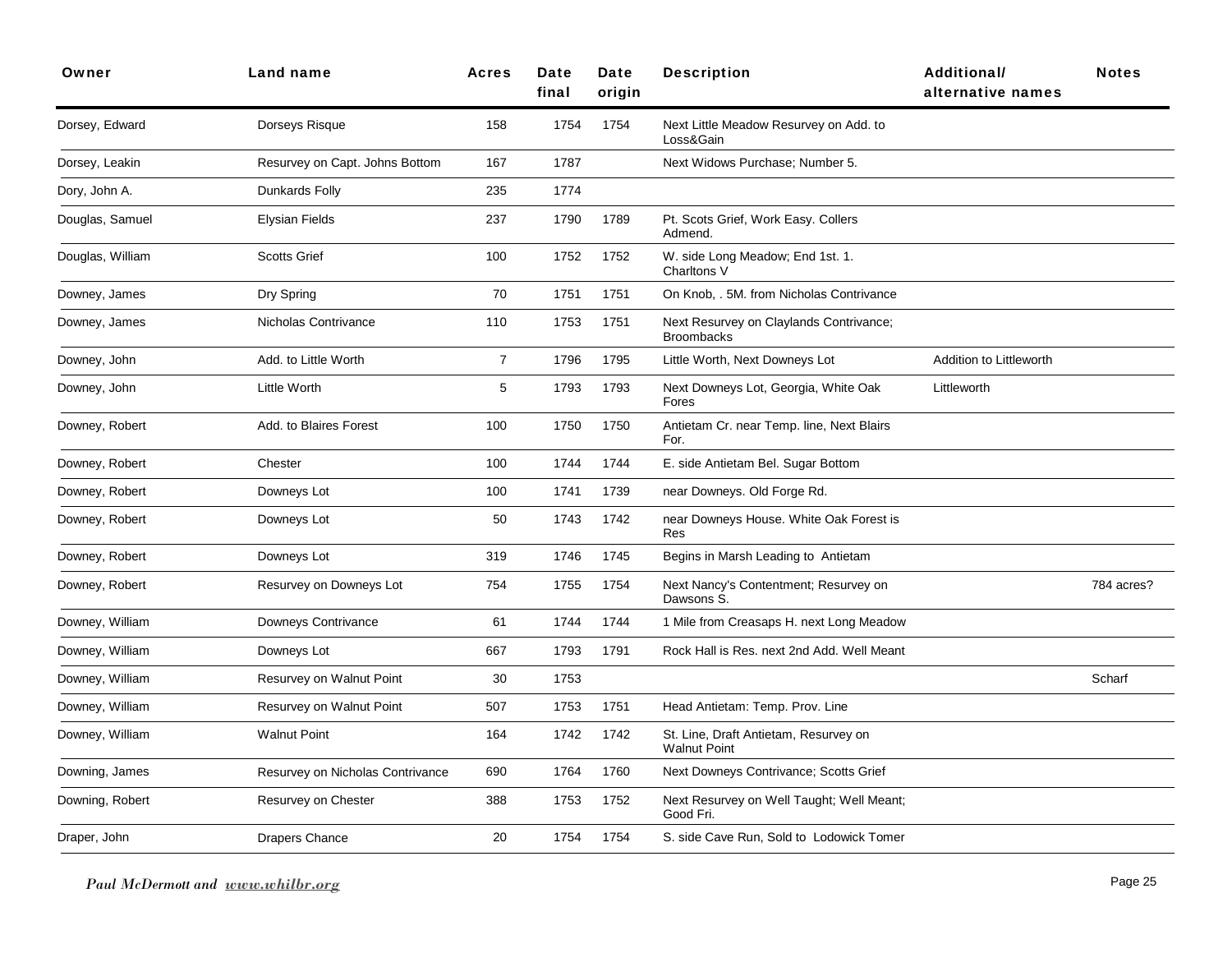| Owner                    | Land name                  | Acres | Date<br>final | Date<br>origin | <b>Description</b>                                   | Additional/<br>alternative names              | <b>Notes</b> |
|--------------------------|----------------------------|-------|---------------|----------------|------------------------------------------------------|-----------------------------------------------|--------------|
| Dulaney, Daniel          | Davis Bargain              | 50    | 1750          | 1745           | W. side Lick Run. Galaspys Bargain is Res.           | Davis, Roger                                  |              |
| Dulaney, Daniel          | <b>Hollow Spring</b>       | 100   | 1763          | 1747           | 2M. Above Mouth Draft Path J. Jacks-W. Irw           | Jones, John                                   |              |
| Dulaney, Daniel          | Laffertys Lott             | 100   | 1739          | 1739           |                                                      | Lafforday's Lot                               |              |
| Dulaney, Daniel          | Locust Swamp               | 100   | 1744          | 1744           | E. side Hill; 40 Rods from Conoc. Above<br>Lick Rn   |                                               |              |
| Dulaney, Daniel          | Need Not                   | 200   | 1742          | 1742           | 1M. from Little Conoc. on Allegany Wagon<br>Rd.      |                                               |              |
| Dulaney, Daniel          | Sawyers Purchase           | 50    | 1752          | 1746           | N. side Dam Three Springs to Antietam                |                                               |              |
| Dulaney, Daniel          | Wolfs Lot                  | 100   | 1751          | 1746           | Hd Bear Spring Into Conoc. 3M Below Pr. 1.           | Studenbaker, Peter;<br><b>Woolfs Purchase</b> |              |
| Dulaney, Daniel & Walter | Add. to Bakers Purchase    | 101   | 1765          |                |                                                      | Dulany                                        |              |
| Dulaney, Daniel & Walter | Add. to Teagardens Delight | 100   | 1765          | 1745           | Next Ashton Hall, Pleasant Garden is Res.            |                                               |              |
| Dulaney, Daniel & Walter | <b>Buck Spring</b>         | 100   | 1765          | 1745           | . 5M from Conrad Millers                             | Dulany                                        |              |
| Dulaney, Daniel & Walter | Darlings Neglect           | 100   | 1766          | 1742           | Next Seapack Laid Out For G. Forbush                 | Dulany                                        |              |
| Dulaney, Daniel & Walter | Dry Plains                 | 200   | 1765          | 1743           | Next Clift Springs, Paradise And Good Hope           | Dulany                                        |              |
| Dulaney, Daniel & Walter | <b>Fountain Head</b>       | 50    | 1765          | 1747           | S. W. side near Head Jeremiah Jacks<br><b>Bottom</b> | Dulany                                        |              |
| Dulaney, Daniel & Walter | Good Luck                  | 50    | 1765          | 1749           | <b>Next Sugar Bottom</b>                             | Dulany                                        |              |
| Dulaney, Daniel & Walter | <b>Great Rock</b>          | 50    | 1765          | 1750           |                                                      | Dulany                                        |              |
| Dulaney, Daniel & Walter | Littleworth                | 100   | 1765          | 1742           | Antietam Cr. Next Locust Bottom                      | Dulany                                        |              |
| Dulaney, Daniel & Walter | Long Hill                  | 100   | 1765          | 1747           | E. side Conoc. Cr. . 5M Above Edditys Run            | Dulany                                        |              |
| Dulaney, Daniel & Walter | Peters Choice              | 100   | 1765          | 1747           | S. Potomac R. 1M. from J. Jacks on Wagon<br>Rd.      | Dulany                                        |              |
| Dulaney, Daniel & Walter | <b>Scotts Fancy</b>        | 100   | 1765          | 1742           | Meadow Branch, Draft Antietam                        | Dulany                                        |              |
| Dulaney, Daniel & Walter | Security                   | 50    | 1765          | 1745           | 2 Mi. Above Hugh Gillilans (10 Miles?)               | Dulany                                        |              |
| Dulaney, Daniel & Walter | Steeple                    | 100   | 1763          | 1743           | Next Clift Springs, Paradise                         | Dulany                                        |              |
| Dulaney, Daniel & Walter | Taken in Time              | 50    | 1765          | 1745           | Beaver Cr. Next Dumb Hall                            | Dulany                                        |              |
| Dulaney, Daniel & Walter | <b>Watsons Folly</b>       | 100   | 1765          | 1744           | 1Mi. from Mt. Head Cattail Meadow, Next<br>Sarahs D  | Dulany                                        |              |
| Dulaney, Daniel & Walter | What Not                   | 50    | 1765          | 1745           | W. Side Shanandoah Mt. (South Mountain)              | Dulany                                        |              |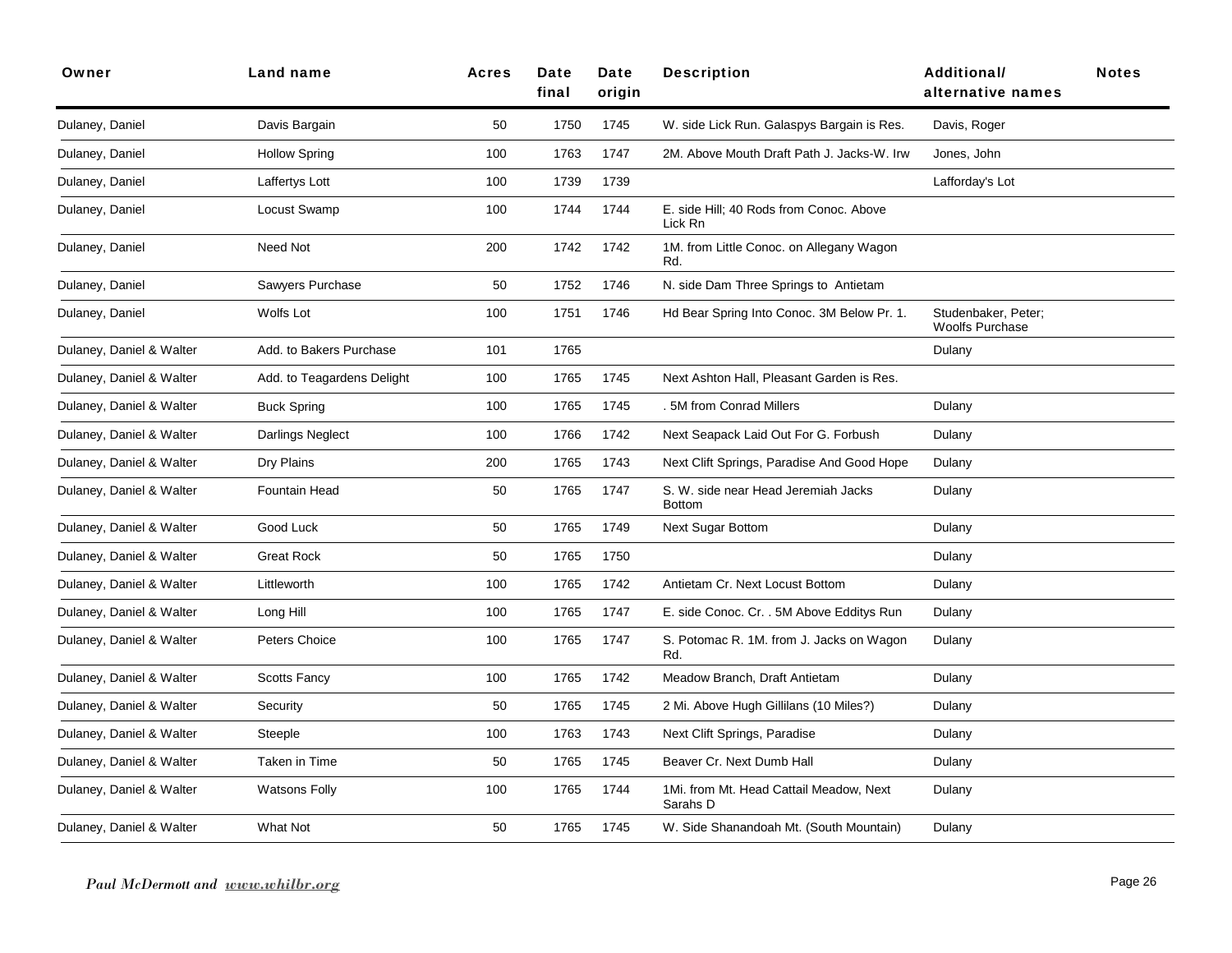| Owner                                | Land name                   | <b>Acres</b> | Date<br>final | Date<br>origin | <b>Description</b>                                 | Additional/<br>alternative names                                                              | <b>Notes</b> |
|--------------------------------------|-----------------------------|--------------|---------------|----------------|----------------------------------------------------|-----------------------------------------------------------------------------------------------|--------------|
| Dulaney, Daniel & Walter             | White Oak Lick              | 238          | 1765          | 1744           | Rd. Conoc; 2Miles from Volgamotts Mill             | Dulany                                                                                        |              |
| Dulaney, Jr., Daniel:                | Long Meadow Enlarged        | 2131         | 1751          | 1746           | Long Meadow, Add. to Long Meadow                   | Dulany                                                                                        |              |
| Dulany, Daniel                       | Carpenters Square           | 100          | 1765          |                |                                                    | Dulaney                                                                                       |              |
| Dulany, Daniel                       | Mistake                     | 100          | 1742          |                |                                                    | Dulaney                                                                                       | Scharf       |
| Dulany, Daniel                       | None Such                   | 100          | 1750          |                |                                                    | Dulaney                                                                                       |              |
| Dulany, Daniel & Walter              | Antram                      | 150          | 1765          |                |                                                    | Dulaney                                                                                       |              |
| Dulany, Daniel & Walter              | Johns Lot                   | 50           | 1765          |                |                                                    | Dulaney                                                                                       |              |
| Dulany, Daniel & Walter              | <b>Mark Peter</b>           | 50           | 1765          |                |                                                    | Dulaney                                                                                       |              |
| Dulany, Daniel & Walter              | White Oak Level             | 238          | 1765          |                |                                                    | Dulaney                                                                                       |              |
| Dunevan, John                        | Dunevans Island             | 17           | 1775          |                |                                                    |                                                                                               |              |
| Dutterer, Conrod                     | Junius                      | 31           | 1815          |                |                                                    |                                                                                               |              |
| Eakle, Henry                         | Add. to Dorseys Risque      | 3            | 1797          | 1795           | Next Resurvey on Little Meadows,<br>Loss&Gain      |                                                                                               |              |
| Earhart, Philip                      | Earharts Industry           | 356          | 1786          |                |                                                    |                                                                                               |              |
| Eastburn, Benjamin                   | Norriton                    | 115          | 1784          |                |                                                    |                                                                                               |              |
| Easter, George                       | <b>Clear Spring</b>         | 100          | 1754          | 1754           | Sd. Hill. W. side Toms Run, Next Nezbits<br>Inher. |                                                                                               |              |
| Easterday, Michael                   | Easterdays Chance           | 12           | 1825          | 1824           | Next Resurvey on Well Done, Chestnut<br>Spring     |                                                                                               |              |
| Eckelbarklar, Jacob: Cynthia<br>Boyd | <b>Gleckners Friendship</b> | 4            | 1816          | 1814           | Next Wolfs Lodge                                   | Ecolbarrier, Jacob                                                                            |              |
| Ellicott, Elizabeth et. al.          | Partnership                 | 454          | 1797          | 1796           | Olges Friendship; N. side Tictum Run               | Ellicott, Elizabeth and<br>Mahlon Chandlee,<br>Hannah Chandlee, and<br><b>Brooke Chandlee</b> |              |
| Ellis, Solomon                       | Addition                    | 19           | 1771          | 1769           | Wilsons Delay, Chance, James Delight               |                                                                                               |              |
| Ellis, Solomon                       | Good Luck                   | 22           | 1771          |                |                                                    |                                                                                               |              |
| Elswick, John: Dr. George Stwart     | <b>Ellswicks Dwelling</b>   | 180          | 1742          | 1739           | Next Kellys Purchase, Smiths Purchase              | Elwick, John; Elwicks<br>Dwelling                                                             |              |
| Elting, Cornelius                    | Dutch Folly                 | 105          | 1743          | 1742           | On Israel Bear Creek, 3P from Potomac              |                                                                                               |              |
| Elting, Cornelius                    | <b>Eltings Right</b>        | 325          | 1743          | 1742           | Long Hollow near Potomac, Next Delecarlia          |                                                                                               |              |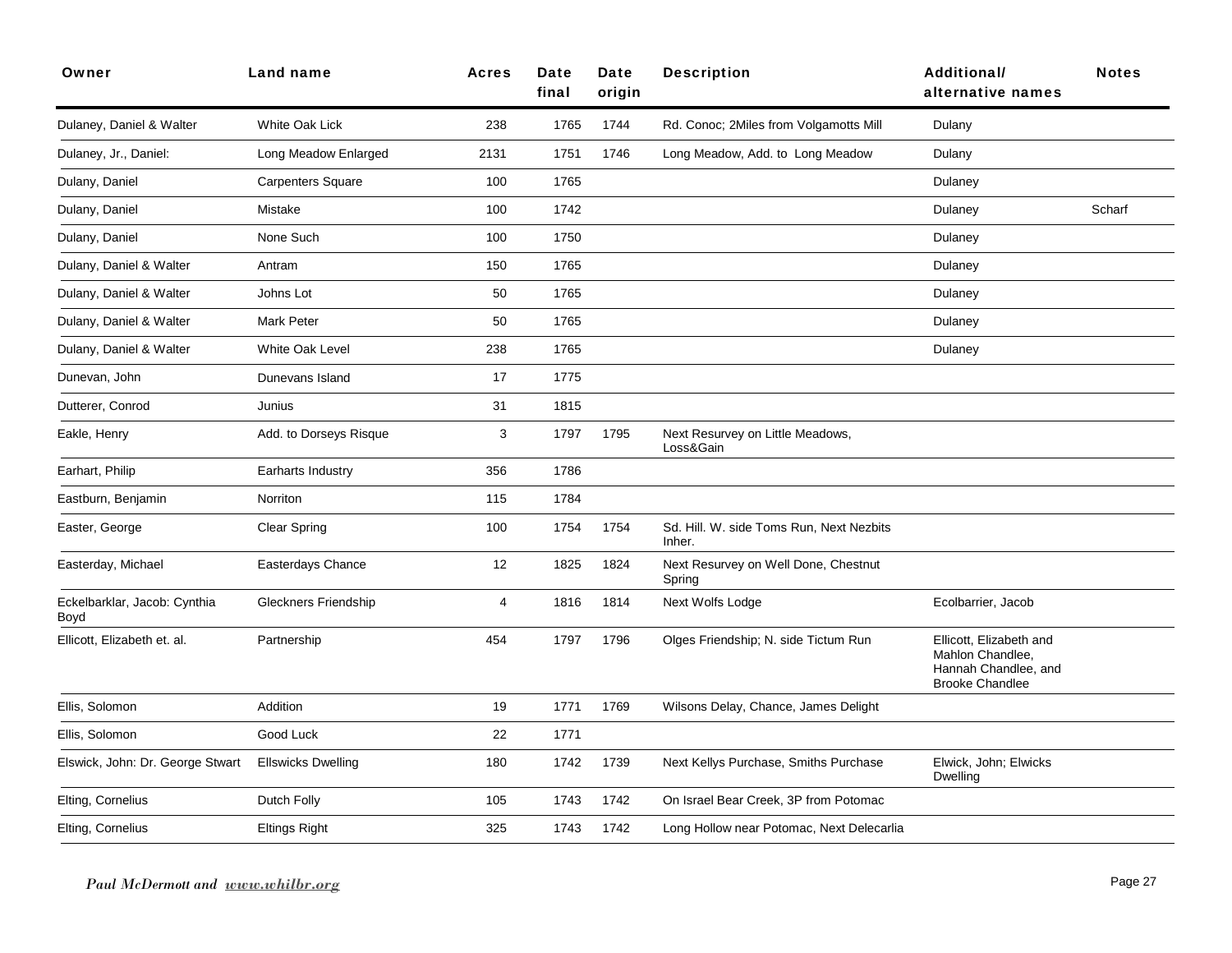| Owner                            | <b>Land name</b>               | Acres | Date<br>final | Date<br>origin | <b>Description</b>                                                    | Additional/<br>alternative names          | <b>Notes</b> |
|----------------------------------|--------------------------------|-------|---------------|----------------|-----------------------------------------------------------------------|-------------------------------------------|--------------|
| Emmert, Benjamin                 | <b>Emmerts Home</b>            | 177   | 1828          | 1822           | Pt. Resurvey on Stulls Forest, Ridges, Cadiz                          | Tongue, William                           |              |
| Enockson, Gabriel                | Enocksons Lot                  | 100   | 1739          | 1739           | Next Stulls Delight, Surr. by Salisbury                               | Garriel Enocson;<br>Enocson's Lot         |              |
| Enockson, John                   | <b>Enocksons Delight</b>       | 80    | 1744          | 1741           | Surr. By Salisbury                                                    |                                           |              |
| Etnire, Daniel & Henry           | Resurvey on Pt. of Well Done   | 114   | 1813          |                |                                                                       |                                           |              |
| Eversole, Christian              | <b>Eversoles Establishment</b> | 674   | 1789          | 1786           | Water Sink, Save All, Dorseys Resque                                  |                                           |              |
| Eversole, Christian              | Leather Bottom                 | 20    | 1755          | 1755           | Next Whiskey Alley, Friendship                                        | Leather Button                            |              |
| Eversole, Christopher            | Save All                       | 50    | 1759          | 1759           | End 25th 1. Resurvey on Spriggs Delight                               | Rench, Andrew                             |              |
| Evey, Jacob and Michael Phillips | Wine Hill                      | 50    | 1761          | 1759           | Draft Beaver Ck. next Mount Misery, Low<br>German                     | Nicholas Philip,<br>Bamberger             |              |
| Fackler, Michael                 | <b>Mountain Side</b>           | 32    | 1791          | 1788           | . 25M E. Rd. Green Spring Furnace                                     | Eackler, Michael                          |              |
| Fackler, Michael                 | Remnant                        | 8     | 1791          |                |                                                                       |                                           |              |
| Fackler, Michael                 | White Oak Valley               | 125   | 1791          | 1788           | Sd. Hill; . 25M. E. Rd. . 25 From John Fry                            |                                           |              |
| Fallor, George                   | <b>Fallors Chance</b>          | 35    | 1786          | 1784           | <b>Next Gleaning</b>                                                  | Failor, George; Failors<br>Chance         |              |
| Feiett, John                     | <b>Gripes Neignbour</b>        | 106   | 1806          |                |                                                                       |                                           |              |
| Felhgrate, John: Daniel Dulaney  | <b>Fellhgrates Fortune</b>     | 150   | 1742          | 1739           |                                                                       | Fellagrate's Fortune                      |              |
| Felker, John                     | <b>Castle Plains</b>           | 2651  | 1818          |                |                                                                       | Certificate in name of<br>Daniel Schnebly |              |
| Felker, John                     | Schnebleys Improvement         | 126   | 1818          | 1803           | Castle Plains; Taken in Time                                          | Schneblys Improvement                     |              |
| Feltegreen, John                 | <b>Felters Addition</b>        | 120   | 1743          | 1743           | <b>Next Nazarath</b>                                                  | Feler's Addition                          |              |
| Feltegrove, John                 | <b>Bachelors Delight</b>       | 819   | 1752          | 1752           | Next Admendment on Trouble With Content.                              | Feltigraw, John                           |              |
| Ferrie, Cornelius                | Ferries Beginning              | 5     | 1814          | 1812           | E. side Sideling Hill Cr. Next Woodmont,<br><b>Next Hunters Range</b> | Fevrees, Cornelius;<br>Fevrees Beginning. |              |
| Fesler, David                    | <b>Feslers Forest</b>          | 4     | 1811          | 1809           | Next Not At Home, Hoovers Offence                                     |                                           |              |
| Fetter, Ulrick                   | Mount Pleasant                 | 50    | 1764          | 1753           | E. side Beaver Cr. 2M. Below Wagon Rd.                                | Dulany, Daniel                            |              |
| Fidler, George                   | Resurvey on Seven Mountains    | 155   | 1787          | 1771           | <b>Next Mont Serado</b>                                               |                                           |              |
| Fidler, Timothy: Thomas Hynes    | Hynes Bolt (Belt)              | 50    | 1791          | 1773           | Next State Line .75M. John Powells house                              |                                           |              |
| Fiery, Joseph                    | Fierys Inheritance             | 413   | 1804          | 1790           | Resurvey on Pt. Moldy Pone, Resurvey on<br>None Such                  |                                           |              |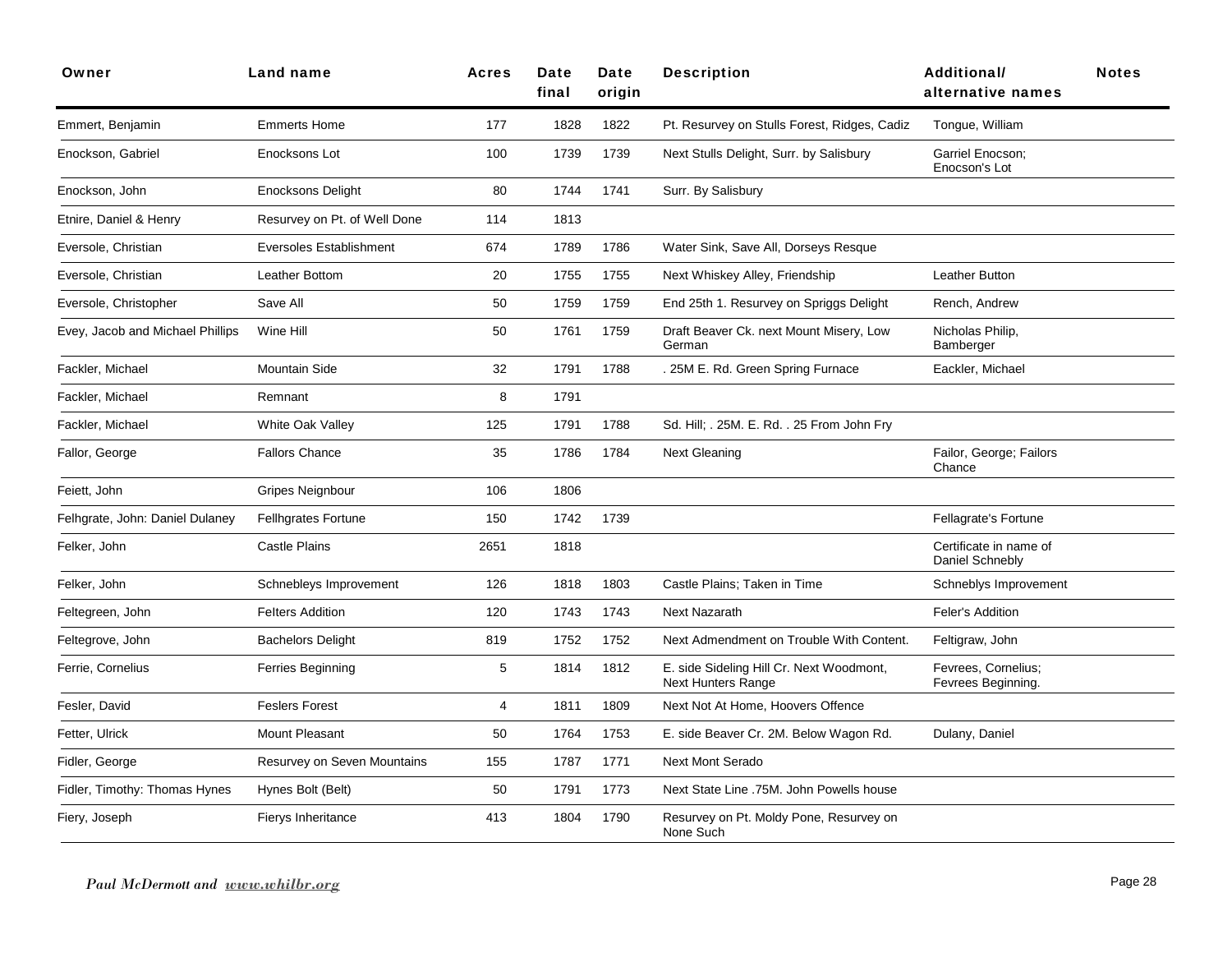| Owner                                     | Land name                 | <b>Acres</b>   | Date<br>final | Date<br>origin | <b>Description</b>                               | <b>Additional/</b><br>alternative names        | <b>Notes</b> |
|-------------------------------------------|---------------------------|----------------|---------------|----------------|--------------------------------------------------|------------------------------------------------|--------------|
| Fishhawk, Frederick                       | Prince of Germany         | 229            | 1811          | 1808           | Next Hoovers Offence, Grave Stone, Cave<br>Ld    |                                                |              |
| Fitzhugh, Peregrine                       | Add. to Chews Farm        | 198            | 1801          | 1795           | Next Chews Farm Potomac R. Cheneys<br>Neck       | Fitzhew, Peregrine                             |              |
| Fitzhugh, William                         | Add. to Gleanings         | 27             | 1807          | 1805           | Surveyors Last Shifoot Pt. Gleanings             |                                                |              |
| Flennard, Rudolph                         | Prosperity                | 189            | 1796          | 1787           | Next Res. Ash Swamp; Jones Lot, Calliconat       |                                                |              |
| Flenner, John                             | Fright                    | 100            | 1761          | 1744           | W. Ash Swamp, Nr Head; Next Clydesdale           | Certificate in name of<br><b>Thomas Bladen</b> |              |
| Flenner, John: John Jones                 | Jones Lot                 | 50             | 1753          | 1753           | Next Thigh, Prosperity                           |                                                |              |
| Flint, Joseph                             | Force Put                 | 22             | 1770          | 1769           | Next Darlings Delight Potomac Riv.               | Force Putt                                     |              |
| Flint, Joseph                             | Resurvey on Flints Chance | 258            | 1763          | 1762           | Valley Head Large Run                            |                                                |              |
| Flint, William and John                   | <b>Skin Flint</b>         | 23             | 1813          | 1795           | <b>Next Perryns Fancy</b>                        |                                                |              |
| Flint, William et. al. : Thomas<br>Hyndes | Resurvey on Frolick       | 73             | 1813          | 1774           | Confined By Perryns Fancy; Snowball V.           |                                                |              |
| Flora, John                               | Forrest?s Purchase        | 250            | 1792          | 250            |                                                  |                                                |              |
| Flora, Robert                             | Four Boys                 | 8              | 1784          | 1771           | On Potomac Riv. Sldeling Hill.                   |                                                |              |
| Flora, Thomas                             | <b>Floras Choice</b>      | 50             | 1761          | 1761           | On Potomac, 2M. Bel. Sideling Hill Cr.           |                                                |              |
| Foard, Joseph                             | Foards Beginning          | 61             | 1768          |                |                                                  |                                                |              |
| Fockler, Adam                             | Chaplines III Will        | 16             | 1787          | 1786           | Next Contentment, Kysers Low Den?                |                                                |              |
| Fockler, Adam                             | Providence                | $\overline{7}$ | 1787          |                |                                                  |                                                |              |
| Fogler, Frederick                         | Dry Spring                | 129            | 1762          | 1762           | . 5M. W. Antietam, Next Chase. Dicksons 0.       |                                                |              |
| Foglesonk, George                         | Foglesonks Good Luck      | 50             | 1773          |                |                                                  |                                                |              |
| Foglesonk, George                         | <b>Foglesonks Hotts</b>   | 55             | 1783          |                |                                                  |                                                |              |
| Fogleston, George                         | Fogal Song                | 50             | 1765          |                |                                                  |                                                |              |
| Folker, John                              | <b>Castle Plains</b>      | 366            | 1818          | 1817           | Spring Garden, Pt. Castle Plains, Schneb.<br>S.  |                                                |              |
| Follens, Redmond:                         | Loffortys Lot             | 100            | 1741          | 1739           | Head Marsh, Next Black Oak Bottom, Great<br>Hall | Dulaney, Daniel                                |              |
| Follens, Redmund                          | Marsh Head                | 100            | 1741          | 1737           | Head Spring(Marsh) 2 M. From E. Cartledge        | Follings, Redman                               |              |
| Follens, Redmund                          | <b>Walnut Grove</b>       | 175            | 1741          | 1740           | Next Marsh Head, Swingley Above is R.            | Follar, Redmond                                |              |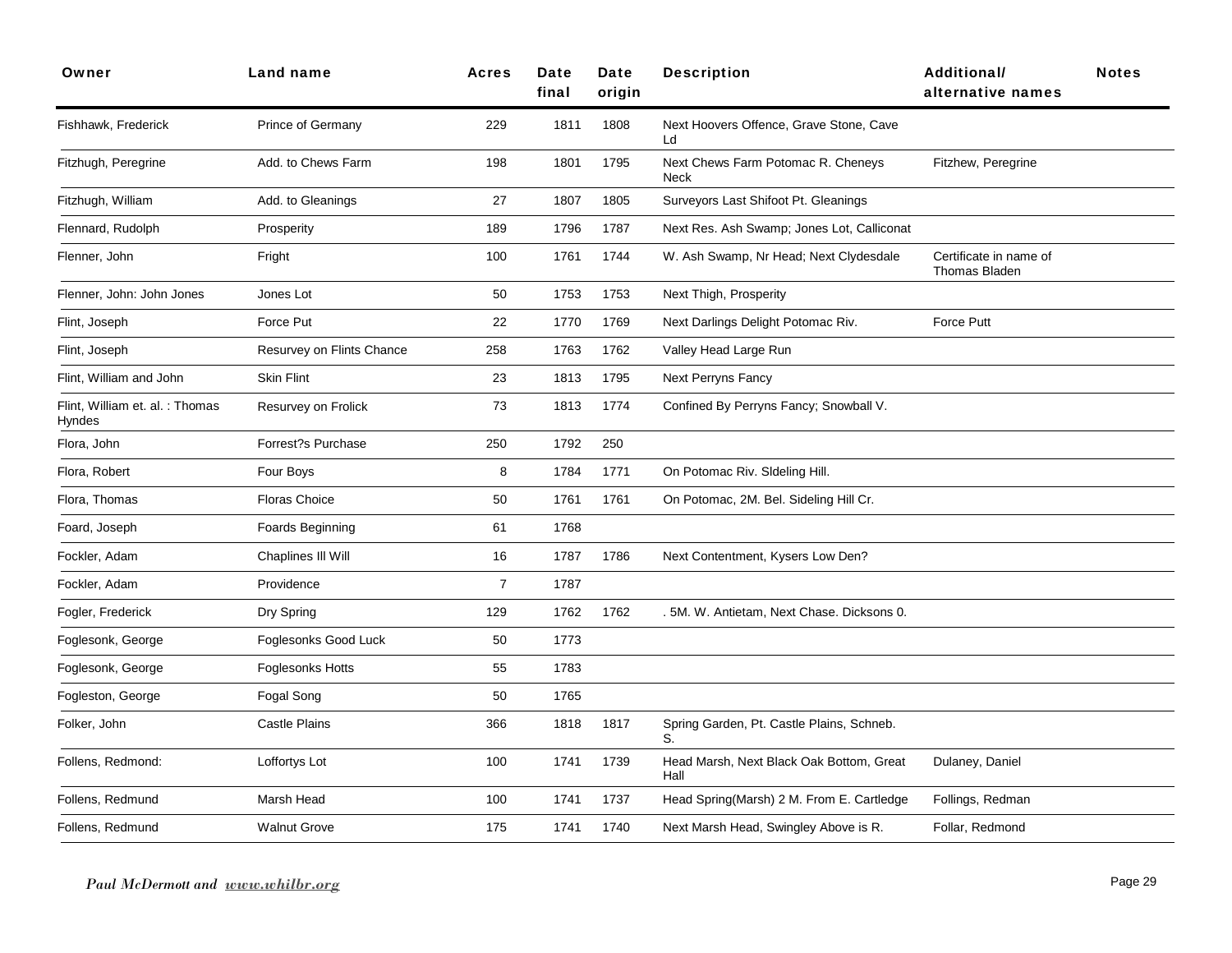| Owner                          | Land name               | <b>Acres</b> | Date<br>final | Date<br>origin | <b>Description</b>                                               | <b>Additional/</b><br>alternative names | <b>Notes</b> |
|--------------------------------|-------------------------|--------------|---------------|----------------|------------------------------------------------------------------|-----------------------------------------|--------------|
| Ford, Henry                    | White Oak Spring        | 50           | 1750          | 1750           | . 25M from Conoc. Next Montereg, Ill Will                        |                                         |              |
| Ford, James                    | Horse Shoe              | 327          | 1793          | 1791           | Upper Indian Bottom, Pt. Rocky Neck                              |                                         |              |
| Ford, William: David Rowland   | Add. to Trap            | 13           | 1802          | 1802           | Next Resurvey on Discontent, Resurvey on<br><b>Stulls Forest</b> |                                         |              |
| Fore, Henry                    | <b>Bucks Horn</b>       | 70           | 1761          | 1761           | Next Back Meadow; Land of Hugh<br>Macclaland                     |                                         |              |
| Fore, Henry                    | Good Luck               | 13           | 1810          |                |                                                                  |                                         |              |
| Fore, Henry                    | Work Easy               | 20           | 1761          | 1761           | On Penn. state line. Ws Bark Meadows, D<br>Antiet                |                                         |              |
| Forebush, George               | Sea Pack                | 50           | 1740          |                | Branch Antietam, Next Darlings Neglect                           |                                         |              |
| Forestry, Obediah              | <b>French Tract</b>     | 50           | 1756          | 1756           | Next Keep Triest; E. side Spring Br. into Pot.                   |                                         |              |
| Forsnight, John                | <b>Housers Mistake</b>  | 19           | 1791          | 1786           | Next Roots Lot                                                   |                                         |              |
| Forsyth, John                  | <b>Druids Meadow</b>    | 33           | 1806          | 1797           | Next Lawyers Palace, Enterprise, Gleckners                       |                                         |              |
| Fottrell, Thomas, Peter Garren | <b>Coblers Hall</b>     | 100          | 1740          |                |                                                                  |                                         |              |
| Founck, Jacob: Daniel Dulaney  | Good Luck               | 50           | 1753          | 1742           | Next Sadlin Grove, Resurvey on End of<br>Strife                  | Founk, Jacob                            |              |
| Founk, Henry                   | <b>Black Oak Bottom</b> | 25           | 1759          | 1759           | Next Laffordays Lot. Rocky Stripe                                |                                         |              |
| Founk, Henry                   | <b>Black Oak Ridge</b>  | 88           | 1759          | 1754           | Next Blind Mans Choice, Establishment                            |                                         |              |
| Founk, Henry                   | Shippays Mistake        | 54           | 1749          | 1749           | Next Marsh Head.                                                 |                                         |              |
| Founk, Michael                 | Founks Run              | 50           | 1755          | 1755           | E. side Small Run bet. Founks And South<br>Mt.                   |                                         |              |
| Fowler, Henry                  | Long Island             | 10           | 1802          |                |                                                                  |                                         |              |
| Fox, Frederick                 | Friendship              | 232          |               | 1795           | Fredericksburg, Next Knaves Good Will                            |                                         |              |
| Franoway, Joseph               | <b>What You Please</b>  | 80           | 1769          | 1769           |                                                                  | Franceway, Joseph                       |              |
| Freeman, Stephen               | Poverty Increased       | 384          | 1798          | 1796           | Next Cushwas Est. Feldts Dwelling                                | Joseph Franceway                        |              |
| Freeman, Stephen: Joseph Smith | Poverty                 | 56           | 1798          | 1793           | Next Windson Forest on Falling Run in Mt.                        |                                         |              |
| French, David                  | <b>Rockey Stripe</b>    | $\,6\,$      | 1789          |                |                                                                  |                                         |              |
| French, George                 | Add. to Sly Fox         | 50           | 1760          |                |                                                                  |                                         |              |
| French, George                 | <b>Burketts Folly</b>   | 190          | 1763          |                |                                                                  | <b>Berketts Folly</b>                   |              |
| French, George                 | Frenches Lott           | 58           | 1759          |                |                                                                  |                                         |              |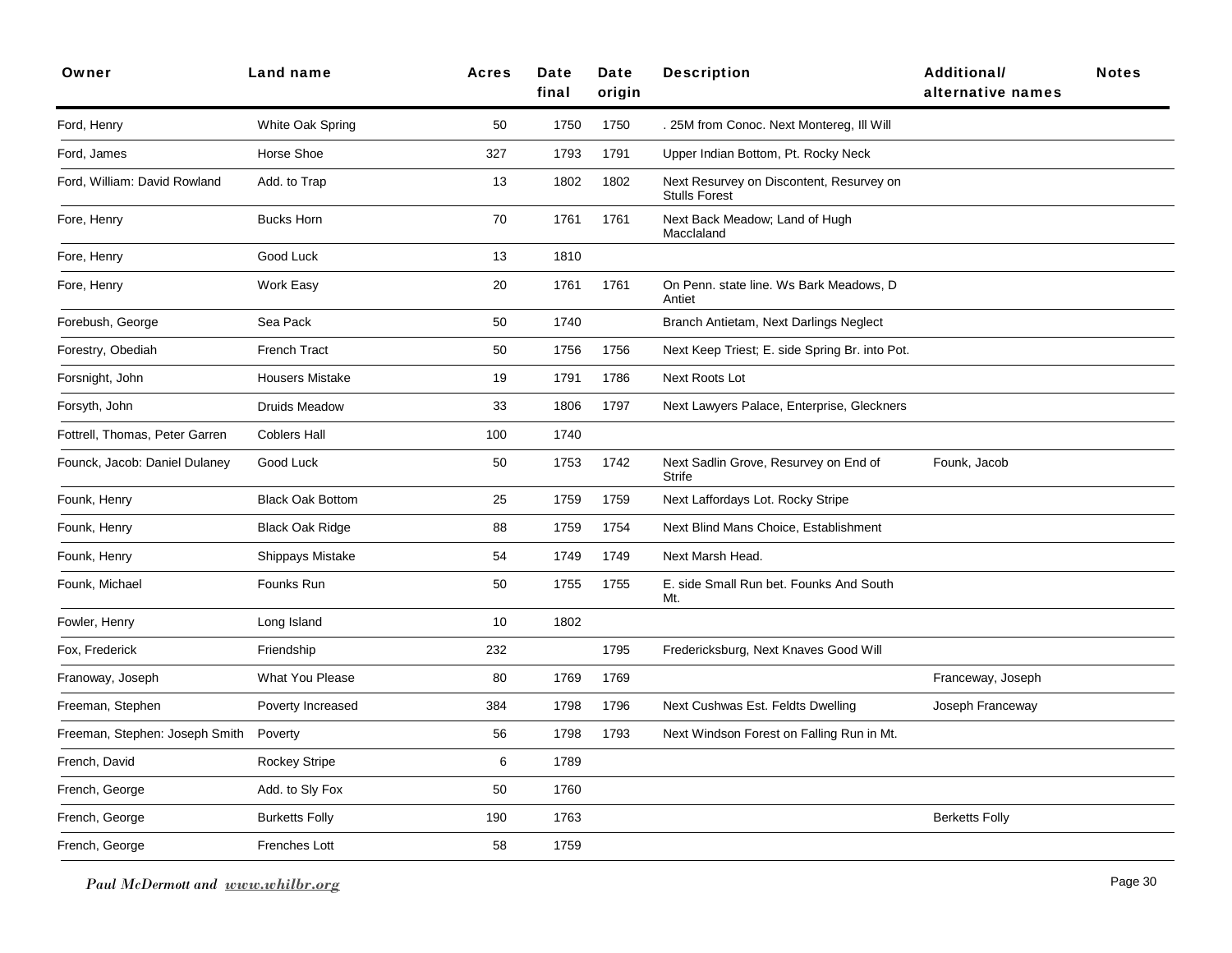| Owner                          | Land name                        | Acres | Date<br>final | Date<br>origin | <b>Description</b>                                       | <b>Additional/</b><br>alternative names | <b>Notes</b>          |
|--------------------------------|----------------------------------|-------|---------------|----------------|----------------------------------------------------------|-----------------------------------------|-----------------------|
| French, George                 | Georges Adventure                | 456   | 1775          |                |                                                          |                                         |                       |
| French, George                 | Georges Venture                  | 50    | 1747          | 1747           | near Antietam Cr. Next Resurvey on Stoney<br>Corner      |                                         |                       |
| French, George                 | Homony Rock                      | 93    | 1790          | 1775           | Next White Oak Bottom 2M. Above J.<br>Dawson             | Homony Isle                             |                       |
| French, George                 | Mistake                          | 10    | 1747          | 1747           | <b>Next Barrons</b>                                      |                                         | 100 acres -<br>Scharf |
| French, George                 | Out Lot                          | 50    | 1761          | 1761           | 80P from Darlings Sale, Next Add. to Outlet              |                                         |                       |
| French, George                 | Resurvey on Georges Mistake      | 1742  | 1755          | 1753           | Next Frenchs Contrivance; Scared From<br>Home            |                                         |                       |
| French, George                 | Sly Fox                          | 100   | 1752          | 1752           |                                                          |                                         |                       |
| French, George                 | Sly Fox                          | 42    | 1759          | 1759           | . 5 M. W. Antietam; Next Add. to Barrens                 |                                         |                       |
| French, George                 | <b>Waggoners Fancy</b>           | 50    | 1760          |                |                                                          |                                         |                       |
| French, Jacob                  | Dry Spring Joining to Sharp Rock | 100   | 1752          | 1752           |                                                          | Dry Spring Joyning to a<br>Sharp Rock   |                       |
| French, Jacob                  | Huckleberry Hill                 | 100   | 1762          |                |                                                          |                                         |                       |
| French, Jacob: Daniel Dulaney  | Huckleberry Hill                 | 100   | 1753          | 1742           | Sd. Forbushs Branch-Little Antietam                      | Huckleberry Hall                        |                       |
| French, Peter                  | Dry Bottom                       | 50    | 1759          | 1754           | . 25M. S of Widow Mongs. Mongs Choice is<br>R.           |                                         |                       |
| Friend, Augustine              | <b>Friends Choice</b>            | 106   | 1789          |                |                                                          |                                         |                       |
| Friend, Charles                | Dear Bargain                     | 25    | 1741          | 1739           | Next #7                                                  |                                         |                       |
| Friend, Charles                | <b>Sweeds Delight</b>            | 260   | 1739          | 1738           | Mouth of Conoc.                                          |                                         |                       |
| Friend, Israel                 | <b>Friends Purchase</b>          | 50    | 1741          |                | Mouth of Antietam; Purchased From J.<br>Moore            |                                         |                       |
| Friend, Jacob                  | None Left                        | 3     | 1786          |                |                                                          |                                         |                       |
| Friend, Jacob                  | Scruple                          | 41    | 1764          |                |                                                          |                                         | Scharf                |
| Friend, Jacob                  | Trifle                           | 23    | 1771          | 1770           | Michaels Briars&Folly. Hagers Delight                    | Triffle                                 | 1781- Scharf          |
| Friend, John                   | <b>Brandy Wine Level</b>         | 45    | 1763          |                |                                                          |                                         |                       |
| Friend, John                   | Sweedland                        | 50    | 1741          | 1739           | E. side Br. Toms Creek, near L. Conoc. Next              |                                         |                       |
| Friend, John: John Carlton Jr. | <b>Chestnut Level</b>            | 50    | 1744          | 1744           | Head Br. Through Mts. to Antietam; Next<br><b>Brandy</b> |                                         |                       |
| Fry, Adam                      | Frys Lot                         | 92    | 1801          | 1798           | Pt. Small Timber, Little Timber, Surveyors.              | Fry, Andrew                             |                       |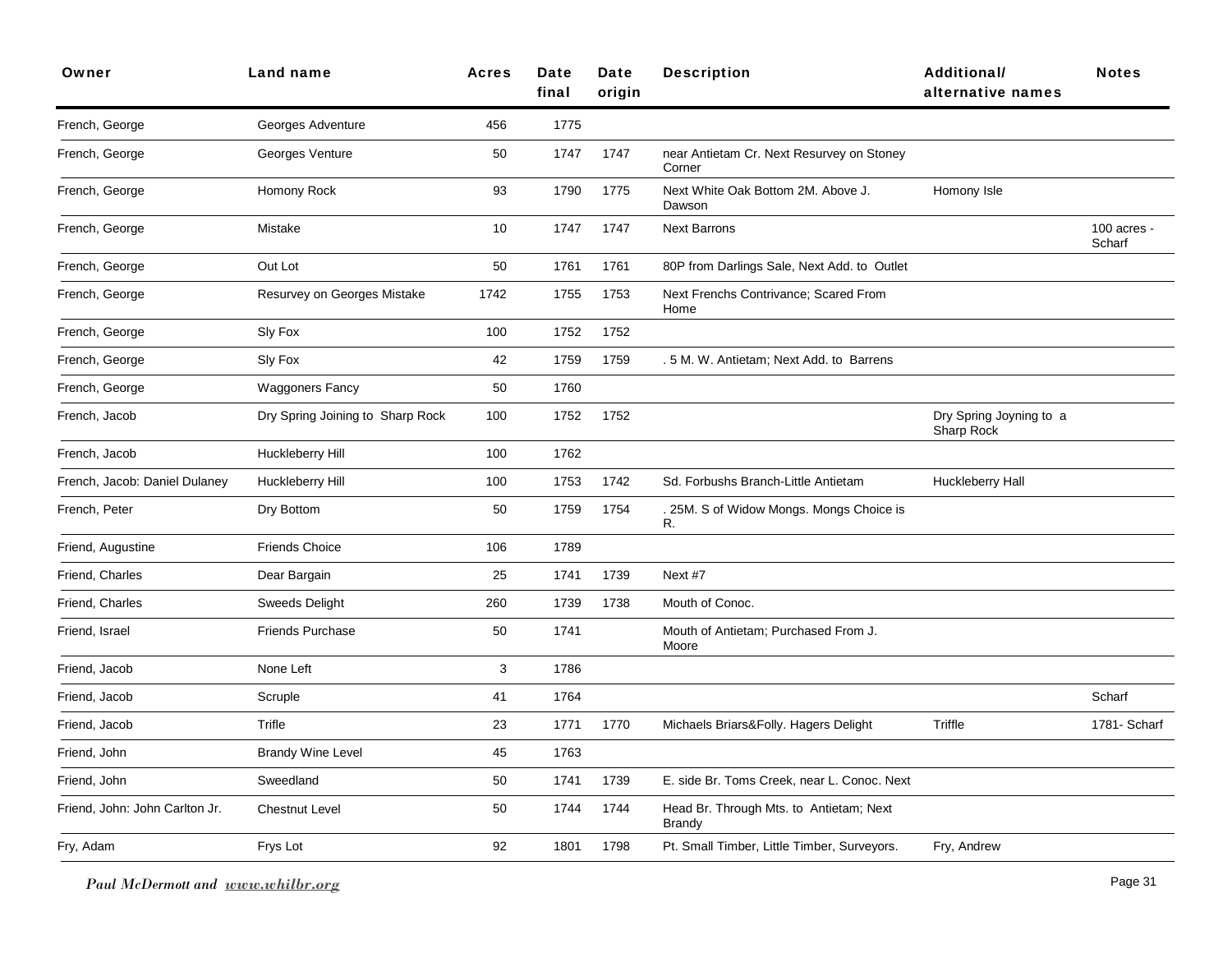| Owner                    | Land name                              | <b>Acres</b> | Date<br>final | Date<br>origin | <b>Description</b>                                 | <b>Additional/</b><br>alternative names | <b>Notes</b>         |
|--------------------------|----------------------------------------|--------------|---------------|----------------|----------------------------------------------------|-----------------------------------------|----------------------|
| Fuller, Thomas           | <b>Bottle Ridge</b>                    | 112          | 1797          | 1795           | Bottle Ridge, Next Hickory Ridge, Rural Hal        |                                         |                      |
| Fuller, Thomas           | <b>Bucks Pasture</b>                   | 33           | 1795          | 1792           | Next Hunters Range, Sheepfold                      |                                         |                      |
| Fuller, Thomas           | <b>Hickory Ridge</b>                   | 42           | 1793          | 1791           | 400 Yds. from Rd. Hancock Town-Oldtown             |                                         |                      |
| Fuller, Thomas           | Hunters Range                          | 21           | 1792          | 1790           | On Ridge, Near Stoney Lick Flat.                   |                                         |                      |
| Fuller, Thomas           | Intention                              | 40           | 1792          | 1791           | near Draft of Long Hollow, Next Williams<br>Neg    |                                         |                      |
| Fuller, Thomas           | <b>Rural Hall</b>                      | 50           | 1789          | 1787           | On Long Ridge                                      |                                         |                      |
| Funck, David             | Lucky Stripe                           | 12           | 1789          | 1784           | Next Great Hall, Add. Laffordays Lot               | French, David                           |                      |
| Funck, Michael           | Margarets Industry                     | 50           | 1752          | 1752           | <b>Beaver Creek District</b>                       |                                         |                      |
| Funk, David: Henry Funk  | White Oak Bottom                       | 31           | 1790          | 1767           | Next Walnut Bottom, Next Cont. to Roots<br>Hall    |                                         |                      |
| Funk, Dorothy: John Funk | David's Friendship                     | 175          | 1801          | 1796           | Marshhead. Pt. Shippays Mistake, Walnut B.         | Funk, David                             | MSA has 147<br>acres |
| Funk, Henry              | A Found Stripe                         | 10           | 1798          | 1797           | Next Heirs Ground, Ludowicks Rk.<br>Simmons L.     | A Found Strife                          |                      |
| Funk, Henry              | Found Stride                           | 10           | 1797          | 1797           | Next Simmons Rock, Heirs Ground                    |                                         |                      |
| Funk, Henry              | Locust Bottom                          | 1086         | 1759          | 1758           | Resurvey on Pt. Simmons Rk. Next Deer<br>Tract     |                                         |                      |
| Funk, Henry              | Resurvey on Harrods Profit             | 330          | 1790          | 1784           | Next Mccoys Discovery; Stulls Forest               | Resurvey on Herwood<br>Profit           |                      |
| Funk, Henry              | Resurvey on Pt. of Simmons<br>Racket   | 489          | 1754          | 1755           | Resurvey on Simmons Racket(1748) Isaac<br>Simmons  |                                         |                      |
| Funk, Henry              | <b>Walnut Bottom</b>                   | 54           | 1753          | 1751           | near Rd. to Wmsport, Next Moudy C.<br>Countersign  |                                         |                      |
| Funk, Jacob              | Add. to Good Luck                      | 2053         | 1762          |                | Good Luck, Hopewell, Next Dicksons<br>Pleasure     |                                         |                      |
| Funk, Jacob              | Establishment                          | 1421         | 1787          | 1786           | Pt. Add. to Good Luck, Dickson's Pleasure          |                                         |                      |
| Funk, Jacob              | <b>Luck Continued</b>                  | 1091         | 1783          | 1776           | Good Luck, Abednegoes Pasture                      |                                         |                      |
| Funk, Jacob              | Resurvey on Add. to Marsh Head         | 219          | 1762          | 1761           | Next #7                                            |                                         |                      |
| Funk, Jacob              | Resurvey on Good Luck                  | 310          | 1754          | 1754           | Next Number 2; Number 3; Sadlin Grove              |                                         |                      |
| Funk, Jacob              | Resurvey on Pt. of Shippeys<br>Neglect | 445          | 1755          | 1743           | Next Resurvey on Good Fortune                      |                                         |                      |
| Funk, Jacob              | Support of Jerusalem                   | 20           | 1770          | 1770           | N. side Rd. Next Washingtons Forest 9 Mile<br>Tree |                                         |                      |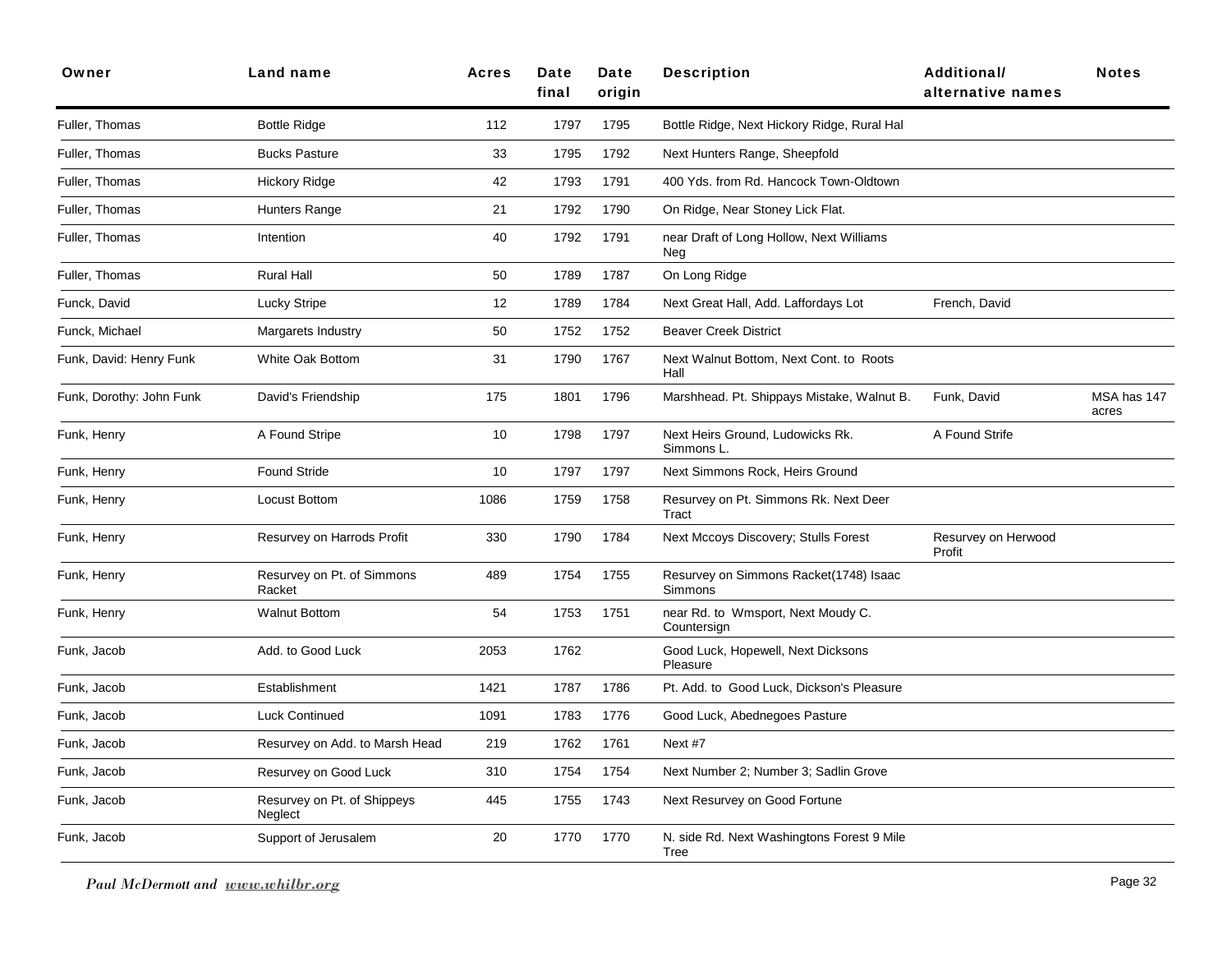| Owner                                | Land name                  | <b>Acres</b>   | Date<br>final | Date<br>origin | <b>Description</b>                                            | <b>Additional/</b><br>alternative names | <b>Notes</b> |
|--------------------------------------|----------------------------|----------------|---------------|----------------|---------------------------------------------------------------|-----------------------------------------|--------------|
| Funk, Jacob                          | Trouble Enough             | 445            | 1786          | 1785           | foot Ridge. A Resurvey on of Youngs Folly,                    |                                         |              |
| Funk, Jacob                          | Trouble Enough             | 2053           | 1786          |                |                                                               |                                         | Scharf       |
| Funk, John: Jacob Huffer             | Funks Last Bit             | 6              | 1805          | 1794           | Next All Thats Left,                                          | Huffler, Jacob                          |              |
| Funk, Michael                        | Funks Run                  | 50             | 1755          |                |                                                               |                                         |              |
| Funk, Michael                        | New York                   | 18             | 1755          | 1755           | On Rd. to James Wallings; N. side                             |                                         |              |
| Funk, Michael                        | Resurvey on Harrods Profit | 311            | 1767          |                | <b>Next Wallings Luck</b>                                     |                                         |              |
| Funk, Michael: Daniel Dulaney        | Harods Profit              | 150            | 1762          | 1742           | Draft Beaver Creek, Next Wallings Luck                        | Harrods Profit                          |              |
| Gabriels, Joseph (Grabille)          | <b>Black Oak Bushes</b>    | 50             | 1752          | 1751           | 25M from Plantation, Swingles Abode is<br>Res                 | Graybell, Joseph                        |              |
| Gaither, Henry                       | Add. to Gaithers Luck      | $\overline{c}$ | 1803          | 1803           | Next Rich Barrens, Gaithers Luck                              |                                         |              |
| Gaither, Henry                       | <b>Gaithers Luck</b>       | 56             | 1784          | 1783           | Next Rich Barrens, Resurvey on Adventure,<br>Old Fox Deceived |                                         |              |
| Gallapsy, George                     | Galapsys Bargain           | 957            | 1767          | 1764           | Davis Bargain, Neighbors Neglect, Save All                    | Gallaspys Bargain                       |              |
| Gallespie, George: Thomas Price      | Philadelphia               | 284            | 1768          | 1766           | Pt. Mt. of Wales; next Need Not                               | Gillespie, George                       |              |
| Gallhrill, Tomas                     | Fairwell                   | 50             | 1739          | 1739           | Next Woodland Hills, Conoc. Manor                             | Gatherell, Thomas;<br>Farewell          |              |
| Gallispie, George                    | Resurvey on ill Will       | 123            | 1769          | 1769           | Next Conquest; Resurvey on No Name;<br>White Oak Stump        |                                         |              |
| Gallspy, George                      | Gallspys Chance            | 284            | 1777          | 1775           | Next Resurvey on Three Friends, White<br>Oak Level            |                                         |              |
| Ganns, Jacob                         | Resurvey on Egypt          | 161            | 1753          | 1751           | Egypt 104A Leithersburg Dist. Next Cumberl                    |                                         |              |
| Gans, Jacob                          | Gossion                    | 35             | 1765          |                |                                                               |                                         |              |
| Garloch, John: Christopher<br>Garlow | Knots Chance               | 50             | 1799          | 1798           | Knotts Chance, Next Manns Add. Add.<br>Knotts C               | Knotts Chance                           |              |
| Garlock, John: Ignatius Knot         | Add. to Knots Chance       | 24             | 1799          | 1791           | Next Knots Chance, Resurvey on Mount<br>Pleasant,             |                                         |              |
| Garlow, John                         | Poplar Springs             | 150            | 1796          | 1793           | Gerlaughs Abode is Res.                                       | Gale, John                              |              |
| Garlow, John                         | <b>Spring Valley</b>       | 54             | 1796          | 1793           | Ridge Bottom of Sideling Hill. Next Mount<br>Pelier           |                                         |              |
| Garrett, Edward                      | Add. to George             | $\mathbf{1}$   | 1815          | 1813           | Next Keep Triest, George, Experiment                          |                                         |              |
| Garrick, George                      | Garricks Abode             | 337            | 1799          | 1797           | Dorseys Risque, Add. to Loss And Gain                         |                                         |              |
| Garrick, George                      | Resurvey on Little Meadow  | 286            | 1783          | 1777           | Next Dorseys Resque, Water Sink                               |                                         |              |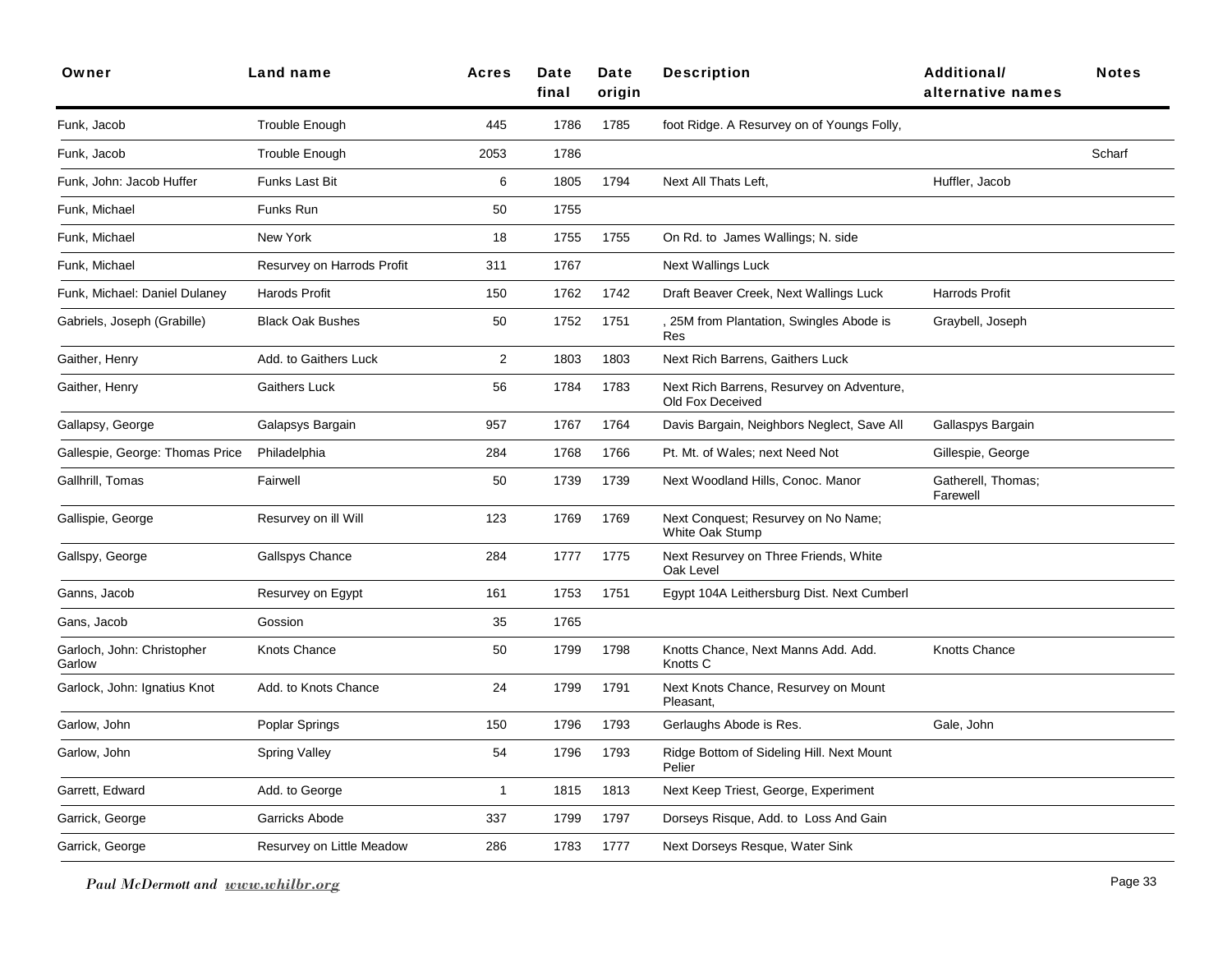| Owner                            | <b>Land name</b>          | <b>Acres</b> | Date<br>final | Date<br>origin | <b>Description</b>                                     | <b>Additional/</b><br>alternative names          | <b>Notes</b> |
|----------------------------------|---------------------------|--------------|---------------|----------------|--------------------------------------------------------|--------------------------------------------------|--------------|
| Gartner, Henry: John McNabb      | <b>Fountain Hall</b>      | 50           | 1787          | 1776           | Next Antietam; Pt. Resurvey on<br>Sweepstakes, Lantz   | Gaither, Henry                                   |              |
| Gassaway, Willey                 | Chance                    | 99           | 1792          |                |                                                        | Certificate in name of<br><b>Thomas Gassaway</b> |              |
| Geoghegan, Ambrose               | More Than Lovely          | 105          | 1790          | 1789           | Lovely, Next Jones Delight. Charltons Forest           | Fisher, George                                   |              |
| Gerhard, Idle                    | Loose All                 | 122          | 1790          | 1784           | Adventure, Next Scared from Home,<br>Resurvey on Nancy |                                                  |              |
| Gerhard, Idle                    | Manhaven                  | 21           | 1791          | 1785           | Next Scared From Home, Fertile Valley                  | Manhaen                                          |              |
| Gerlaugh, Henry                  | Gerlaughs Abode           | 301          | 1799          | 1792           | Gillipies Bargain, Next Resurvey on Davis<br>Bargain   | Gerlough, John;<br>Gerloughs Abode               |              |
| Gerlaugh, Henry                  | <b>Gerlaughs Dwelling</b> | 216          | 1793          |                |                                                        |                                                  |              |
| Gerlaugh, John: Patrick Locherly | Donegaul                  | 53           | 1797          | 1794           | E. side Sideling Hill                                  | Lockey, Patrick; Denegaul                        |              |
| Gerlough, John                   | Gleebe                    | 5            | 1797          |                |                                                        |                                                  |              |
| Ghiseline, George                | Venture                   | 25           | 1761          | 1761           | Next North Bend, Rich Barrens 5Mi. from<br>Stoke       | Ghesline, Reverdy                                |              |
| Gibson, John                     | Oak Woods                 | 89           | 1814          | 1813           | Elbow Ridge; Next Rhodes Folly, Rural<br>Felicity      |                                                  |              |
| Gilespeys, George                | Gilispeys Chance          | 20           | 1774          |                |                                                        |                                                  |              |
| Gillespie, George                | Gillespies Bargain        | 957          | 1767          |                |                                                        |                                                  | Scharf       |
| Gilliland, Hugh                  | Resurvey on Hazzard       | 790          | 1752          | 1749           | Next Nancy's Fancy; Farmers Delight; Revis.            |                                                  |              |
| Gilliland, Thomas: John Boyd     | Indian Bottom             | 51           | 1752          | 1739           | Sw. Big Spring. Upper End Indian Bottom                |                                                  |              |
| Gilliland, Thomas: John Boyd     | Resurvey on Indian Bottom | 100          | 1752          | 1745           | Above Jeremiah Jacks Place                             | Boyd, Abraham                                    |              |
| Gittings, Thomas                 | Gittings Gain             | 8            | 1829          | 1806           | Next Charles & William, Resurvey on Hills &<br>Dales   |                                                  |              |
| Glaze, Samuel                    | Dry Spring                | 428          | 1758          | 1758           | Pt. Dry Spring, Next Chases, Dicksons 0.               | Glazer                                           |              |
| Glazer, Samuel                   | Dry Spring                | 158          | 1753          | 1753           | 300 Yds. from Isaac Hardings Cabbin                    |                                                  |              |
| Godman, Samuel                   | Cloudy Weather            | 20           | 1796          | 1795           | Next Williams Neglect, New Design                      |                                                  |              |
| Godman, Samuel                   | David's Friend Defeated   | 6            | 1797          | 1795           | Next Swamp of Experience, Henry's Last S.              |                                                  |              |
| Godman, Samuel                   | Friendship Ended          | 27           | 1797          | 1795           | Friendship For J. Hager, Next Maidens Walk             | Godman, Capt. Samuel                             |              |
| Godman, Samuel                   | Mannan's Fancy            | 22           | 1797          | 1795           | E. side North Mt.; Next Poverty Increased              | Mamans Fancy                                     |              |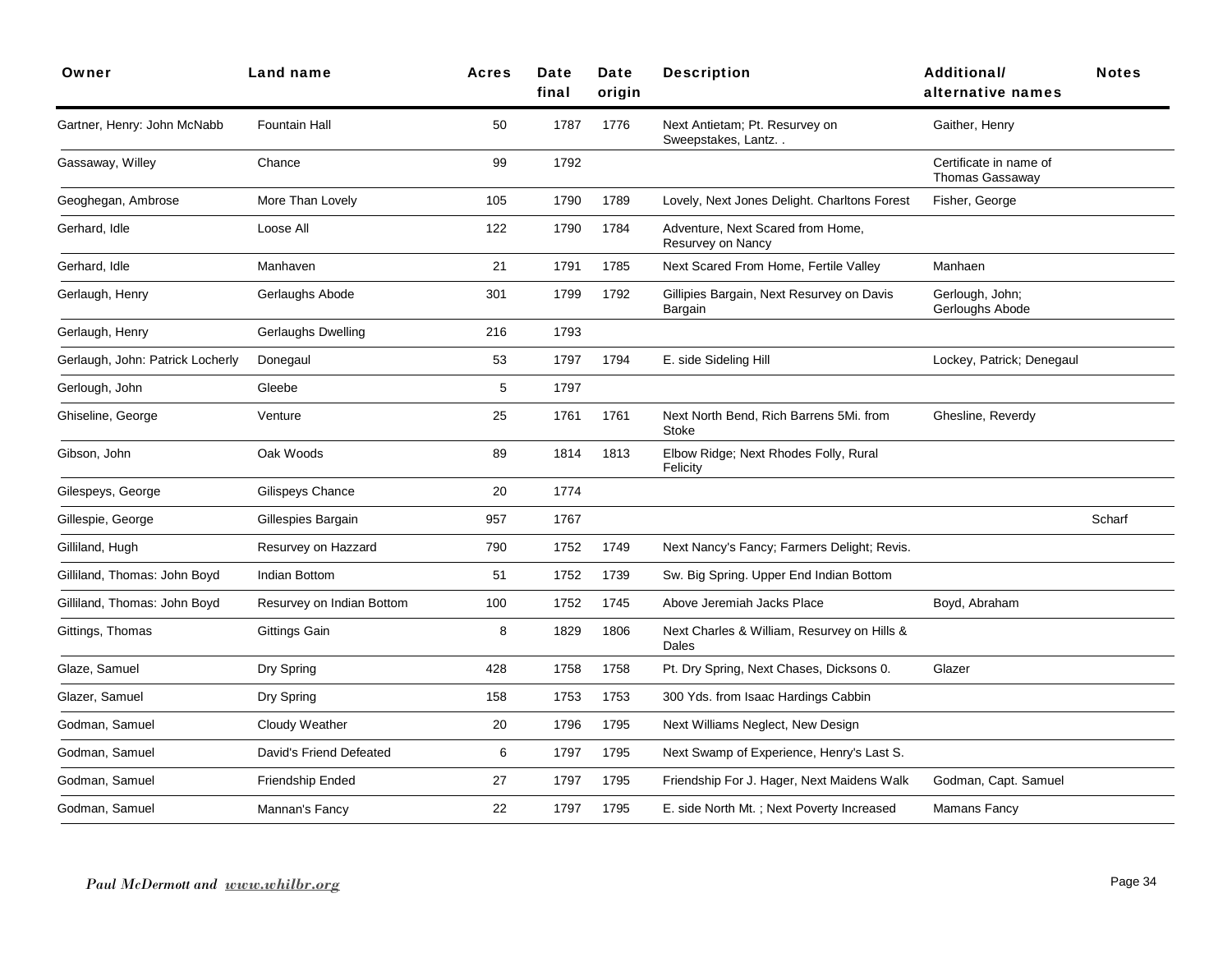| Owner                         | Land name              | <b>Acres</b> | Date<br>final | Date<br>origin | <b>Description</b>                                  | <b>Additional/</b><br>alternative names | <b>Notes</b>                                   |
|-------------------------------|------------------------|--------------|---------------|----------------|-----------------------------------------------------|-----------------------------------------|------------------------------------------------|
| Godman, Samuel                | More Trouble Yet       | 31           | 1797          | 1795           | <b>Next Maidens Choice</b>                          | Godman, Capt. Samuel                    | <b>MSA Parent</b><br>Record IC L -<br>31 acres |
| Godman, Samuel                | One Field More         | 16           | 1797          | 1795           | Resurvey on Mt. Serado; Next Lanafield,<br>Ashback  | Godman, Capt. Samuel                    |                                                |
| Godman, Samuel                | Scotch Prize           | 180          | 1799          |                |                                                     |                                         |                                                |
| Godman, Samuel                | Trap                   | 188          | 1799          | 1788           | Next Williams Neglect, Chance                       |                                         |                                                |
| Good, Christian               | Add. to Darling Sale   | 3            | 1802          | 1800           | Webbs Discovery, Next Darlings Sale                 |                                         |                                                |
| Good, Jacob                   | <b>Bald Hill</b>       | 54           | 1770          | 1769           | N. side South Mt. Next Add. to Spear,<br>Sweepstak  |                                         |                                                |
| Good, William                 | Come By Chance         | 72           | 1770          | 1766           | <b>Next Pine Grove</b>                              |                                         |                                                |
| Good, William                 | Exchange               | 20           | 1784          | 1783           | Next Mount Pleasant, Resurvey on Well<br>Done       |                                         |                                                |
| Good, William                 | Johnahs Last Bit       | 67           | 1786          | 1761           | Resurvey on Mt. Pleasant, Next Mountain             |                                         |                                                |
| Good, William                 | Killerankee            | 36           | 1771          | 1770           | Next Voltons Seale, Nova Zemble,<br>Partnership     |                                         |                                                |
| Good, William                 | Not Much               | 11           | 1784          | 1783           | Next Piles Grove; Mount Pleasant                    |                                         |                                                |
| Good, William                 | Pasture Green          | 290          | 1786          | 1782           | Mountain; Come By Chance; Next Piles<br>Grove       |                                         |                                                |
| Good, William                 | <b>Voltons Retreat</b> | 6            | 1790          | 1785           | Next Voltons Seal, Piles Grove. Millers H R         | <b>Vultons Retreat</b>                  |                                                |
| Good, William: Moses Chaplain | Resurvey on Well Done  | 1822         | 1774          | 1764           | Next Hills And Dales: Pt. Vineyard: Ophelia         |                                         |                                                |
| Goodman, Samuel               | Rotterdam              | 16           | 1797          | 1795           | Next Crows Thicket; Sheperds Abode                  | Godman, Samuel                          |                                                |
| Gordin, George                | Gordins Purchase       | 150          | 1739          | 1739           | Next Hess Discovery, Felfoot Enl.                   | Gordon, George;<br>Gordons Purchase     |                                                |
| Gordon, Alexander             | Gordons Chance         | 25           | 1752          |                |                                                     |                                         |                                                |
| Gordon, John M.               | Number Eight           | 346          | 1769          | 1768           | End. N10E L Conoc. Manor. 14-15 Lines               |                                         |                                                |
| Gordon, John M.               | <b>Number Five</b>     | 1735         | 1769          | 1768           | <b>Next Rogues Harbor</b>                           | Jordan, John Morton                     |                                                |
| Gordon, John M.               | Number Four            | 481          | 1769          | 1768           | Next Perryns Adventure; Timber Wood                 |                                         |                                                |
| Gordon, John M.               | Number One             | 458          | 1769          | 1768           | Next Hallmans Lookout. Resurvey on Water<br>Sink    | Jordan, John Morton                     |                                                |
| Gordon, John M.               | Number Seven           | 341          | 1769          | 1768           | Next Swedes Delight; Dear Bought                    | Jordan, John Morton                     |                                                |
| Gordon, John M.               | Number Six             | 1727         | 1769          | 1768           | Next Swedes Delight; Resurvey on White<br>Oak Swamp |                                         |                                                |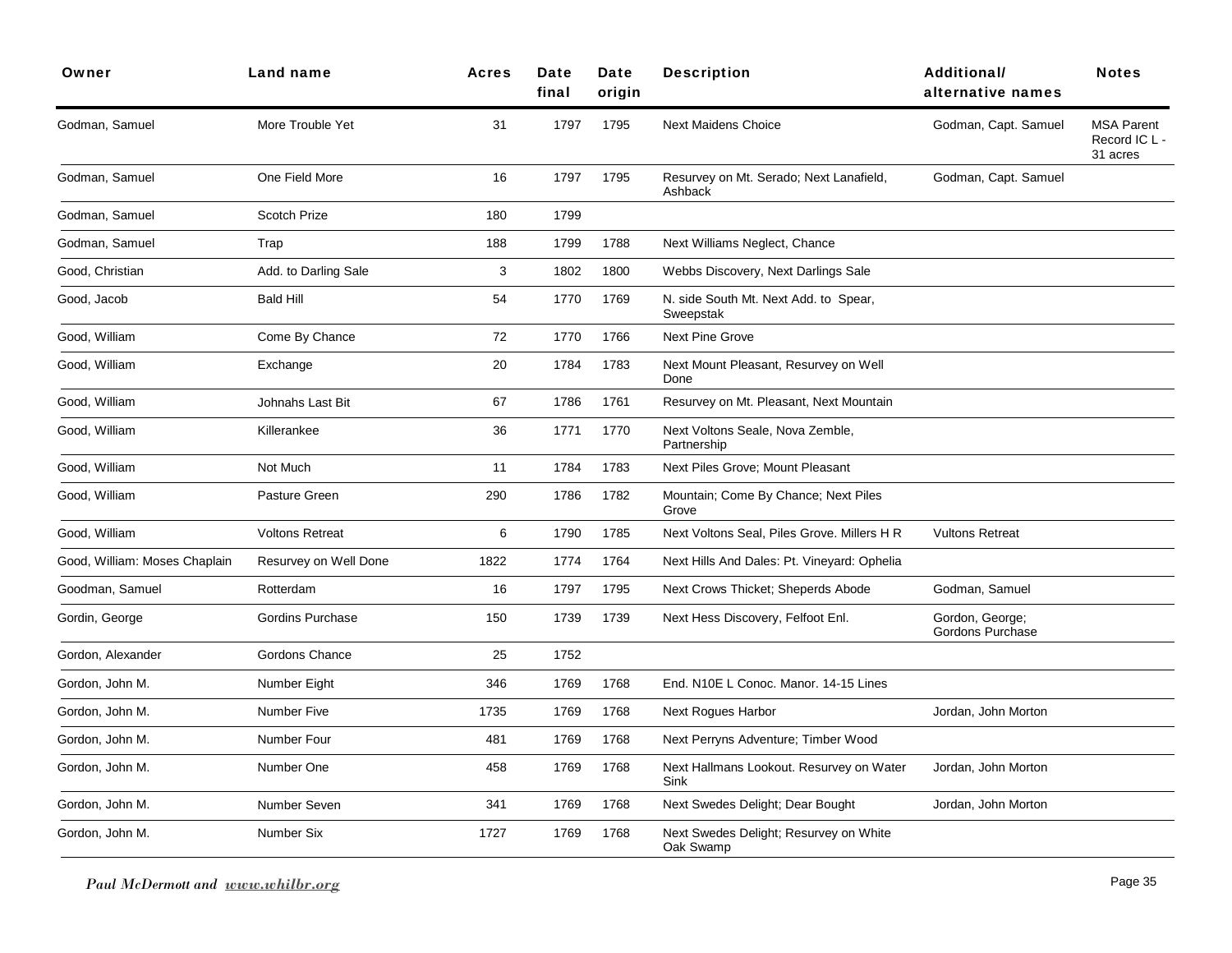| Owner                         | Land name                                       | <b>Acres</b> | Date<br>final | Date<br>origin | <b>Description</b>                                     | Additional/<br>alternative names                                      | <b>Notes</b> |
|-------------------------------|-------------------------------------------------|--------------|---------------|----------------|--------------------------------------------------------|-----------------------------------------------------------------------|--------------|
| Gordon, John M.               | Number Three                                    | 995          | 1769          | 1768           | Next Resurvey on Good Luck; Hazel<br>Bottom, Dixons P  |                                                                       |              |
| Gordon, John M.               | Number Two                                      | 1970         | 1769          | 1768           | Next Resurvey on Charlemont, Widows Mite               |                                                                       |              |
| Gouger, Henry                 | Gougers Delight                                 | 141          | 1797          | 1795           | Hickory Ridge, Next Tryal, Coleraine,<br>Wdmont        |                                                                       |              |
| Gouger, Henry                 | <b>Hickory Ridge</b>                            | 27           | 1797          | 1791           | Next Trial, Gougers Delight                            |                                                                       |              |
| Gouger, Henry                 | Trial                                           | 31           | 1797          | 1790           | On Potomac R., Next Sweeds Delight,<br>Nonelft         | Gauge, Henry: Tryall                                                  |              |
| Grabille, Joseph              | <b>Shippens Neglect</b>                         | 74           | 1749          | 1749           | 6. Acres Cult. Land. Next Marsh Head                   | Graybell, Joseph;<br>Shippeys Neglect;<br>Shipday's Neglect           |              |
| Grambille, Joseph             | Timberwood                                      | 50           | 1752          | 1752           | Next Clift Spring, Walls Neglect,                      | Graybell, Joseph                                                      |              |
| Grammar, Frederick            | Wood and Water Enlarged                         | 304          | 1797          | 1796           | On Penn. St. L.; next Shepherds Delight                |                                                                       |              |
| Graves, John and William Tong | Wolf                                            | 45           | 1823          | 1823           | Next Bulwark to Hilly Ground                           | Tongue, William                                                       |              |
| Gray, Abraham and Samuel      | <b>Stoney Battery</b>                           | 14           | 1806          | 1783           | Next Discontent, Harods Profit                         |                                                                       |              |
| Gray, Abraham: John Gray      | Be Contented Though Your Lot<br><b>Be Small</b> | 48           | 1806          | 1783           | Next Resurvey on Discontent, Wifes Chance              |                                                                       |              |
| Gray, John                    | Add. to Discontent                              | 10           | 1813          | 1810           | Next Resurvey on Discontent, Harrods Profit            |                                                                       |              |
| Gray, Jr John                 | Grays Luck                                      | 34           | 1818          | 1815           | Next Aveys Good Luck; Resurvey on Stulls<br>Forest     | Gray, John, Joseph Gray,<br>Susan Gray, Peter Gray,<br>and Polly Gray |              |
| Greathouse, Harman            | <b>Chestnut Springs</b>                         | 50           | 1749          | 1749           | Head Spring of Dry Branch, Next Easterdays             | Greathouse, Harmon;<br><b>Chestnut Spring</b>                         |              |
| Greenbury                     | Far Enough                                      | 285          | 1784          |                |                                                        |                                                                       |              |
| Griffith, Daniel              | Griffiths Landing                               | $\mathbf{2}$ | 1814          |                |                                                        |                                                                       |              |
| Griffith, William             | <b>Fairly Got</b>                               | 200          | 1749          | 1749           | Next Resurvey on Hills, Dales, Vinyard,<br>Elzwichs D. |                                                                       |              |
| Grim, Alexander               | <b>Grims Delight</b>                            | 95           | 1801          |                |                                                        |                                                                       |              |
| Grim, Alexander               | <b>Grims Discovery</b>                          | 15           | 1808          |                |                                                        |                                                                       |              |
| Grim, Alexander               | Resurvey on Grim's Delight                      | 587          | 1803          |                |                                                        |                                                                       |              |
| Grim, Andrew                  | <b>Frenches Vineyard</b>                        | 50           | 1753          | 1752           |                                                        | Certificate - Peter French                                            |              |
| Grim, Andrew                  | Frenchs Vineyard                                | 940          | 1759          |                |                                                        |                                                                       |              |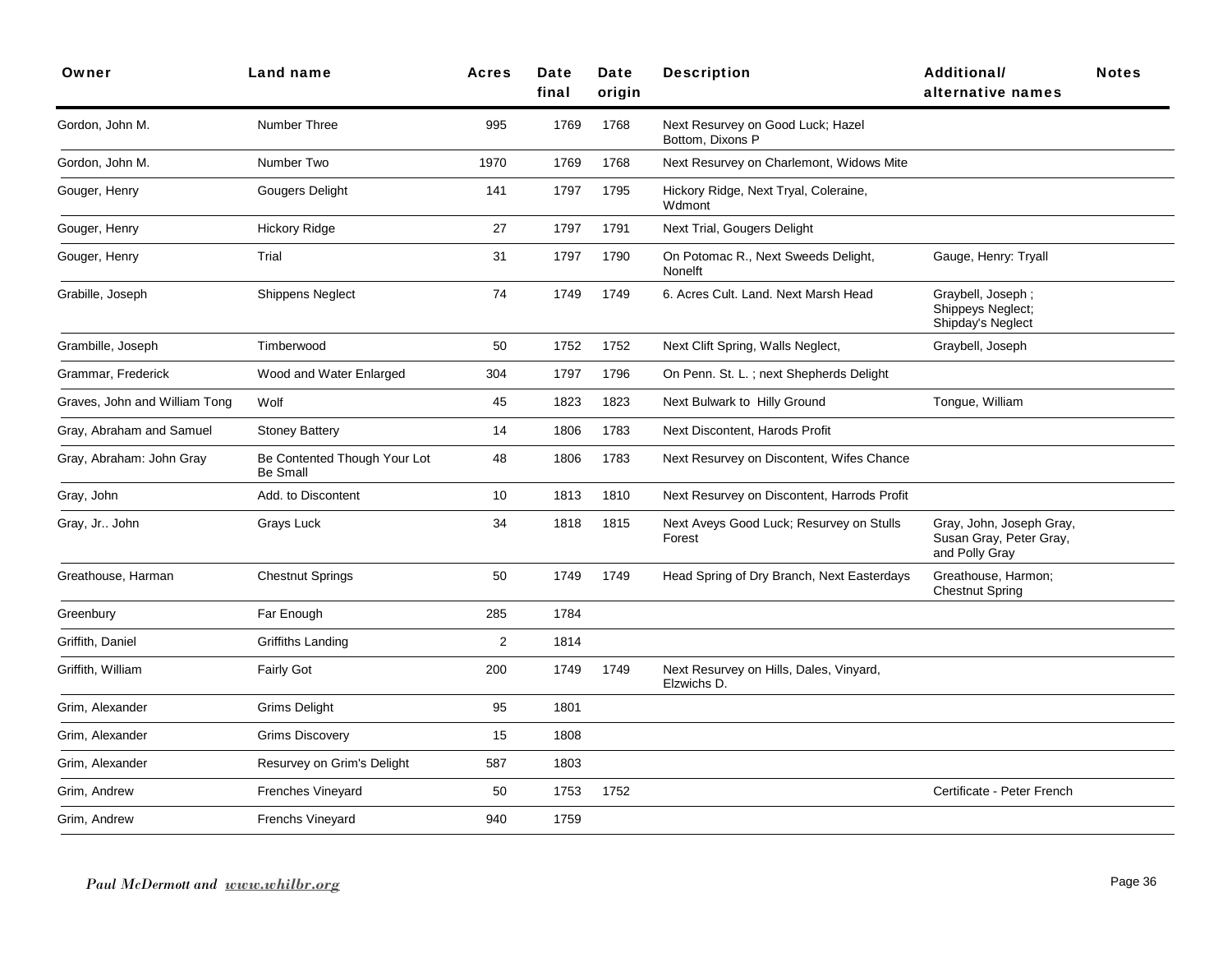| Owner                                  | <b>Land name</b>                         | <b>Acres</b>   | Date<br>final | Date<br>origin | <b>Description</b>                                             | Additional/<br>alternative names   | <b>Notes</b>                               |
|----------------------------------------|------------------------------------------|----------------|---------------|----------------|----------------------------------------------------------------|------------------------------------|--------------------------------------------|
| Grimm, Andrew                          | Resurvey on Frenchs Vineyard             | 940            | 1761          | 1759           | Next Penny Pack Pond; Resurvey White<br>Oak G                  | Grim, Andrew                       |                                            |
| Grimm, Andrew                          | Strife                                   | 982            | 1770          | 1770           | Resurvey on Resurvey on Pt. Park Hall,<br>Next Woodstock Fores |                                    |                                            |
| Grims, Andrew                          | <b>Red Liquor</b>                        | 50             | 1753          | 1752           | E. side Beaver Creek; Next Res. Frenchs<br>Vine.               | Grim, Andrew                       |                                            |
| Gross, John                            | Gross Lot                                | 19             | 1793          |                |                                                                |                                    |                                            |
| Ground, Philip                         | <b>Grounds Dwelling</b>                  | 242            | 1802          |                |                                                                |                                    |                                            |
| Grout, Peter                           | Resurvey on Warrenfelts                  | 205            | 1775          | 1775           | Wolfs Delight, Bakers Delight, Next Rich B.                    | Warnfelts, Jacob;<br>Warnfelts     |                                            |
| Grover, John                           | <b>Chaplains Neglect</b>                 | 23             | 1753          | 1752           | Next 3Friends (Wilson District)                                | Gronon, John; Chaplines<br>Neglect |                                            |
| Groves, George                         | Breach in the Bulwark                    | 130            | 1810          | 1808           | Breach; next Snowball Valley, Wood. &<br>Water Ad.             | Graves, George                     |                                            |
| Gryden, Martin                         | <b>Martins Fancy</b>                     | 132            | 1792          | 1791           | Resurvey on Pt. Well Taught; Perrys<br>Retirement              | Gryder, Martin                     |                                            |
| Hager, David                           | <b>Hagers Defence</b>                    | 22             | 1760          |                |                                                                |                                    | Scharf                                     |
| Hager, Johnathan                       | Add. to Hagers Delight                   | 4086           | 1763          | 1762           | Hagers Delight, Next Dawsons Strife                            |                                    |                                            |
| Hager, Johnathan                       | <b>Fertile Meadow</b>                    | $\overline{2}$ | 1796          | 1794           | End. Cellars Res.                                              |                                    |                                            |
| Hager, Johnathan                       | Hurray                                   | 100            | 1762          | 1744           | W. side Antietam 1, 5M. Above Stulls Mill                      |                                    |                                            |
| Hager, Johnathan: Dr. Henry<br>Snavely | Good Friendship                          | 74             | 1766          | 1765           | Next Add. Hagers Delight, Admend.<br>Dawsons St                | Schnebly, Dr. Henry                |                                            |
| Hager, Johnathan: James<br>Dickson     | <b>Dicksons Meadow</b>                   | 150            | 1762          | 1759           | Next Whiskey                                                   |                                    |                                            |
| Hager, Johnathan: Martin<br>Kershner   | Amendment on Trouble with<br>Contentment | 1077           | 1773          | 1772           | Trouble With Contentment, Contentment                          | Kersner, Martin                    |                                            |
| Hager, Jonathan                        | Add. to Stoney Batter                    | 82             | 1763          | 1762           | Next Stoney Batter, New Work is Res.                           |                                    |                                            |
| Hager, Jonathan                        | Exchange                                 | 24             | 1763          | 1762           | <b>Next Hagers Fancy</b>                                       |                                    |                                            |
| Hager, Jonathan                        | Found It Out                             | 62             | 1763          | 1763           | W. side Hagers Fancy                                           |                                    |                                            |
| Hager, Jonathan                        | <b>Hagers Delight</b>                    | 1780           | 1753          | 1751           | Dicksons Rest; Higginbottoms Exchange                          | Heger, Jonathan                    |                                            |
| Hager, Jonathan                        | Hagers Fancy                             | 200            | 1739          | 1739           | Sm. from Stulls Mill                                           | Hagar, John                        |                                            |
| Hager, Jonathan                        | <b>Hagers Fancy</b>                      | 147            | 1796          |                |                                                                |                                    | <b>MSA Patent</b><br>Record IC N.<br>p. 24 |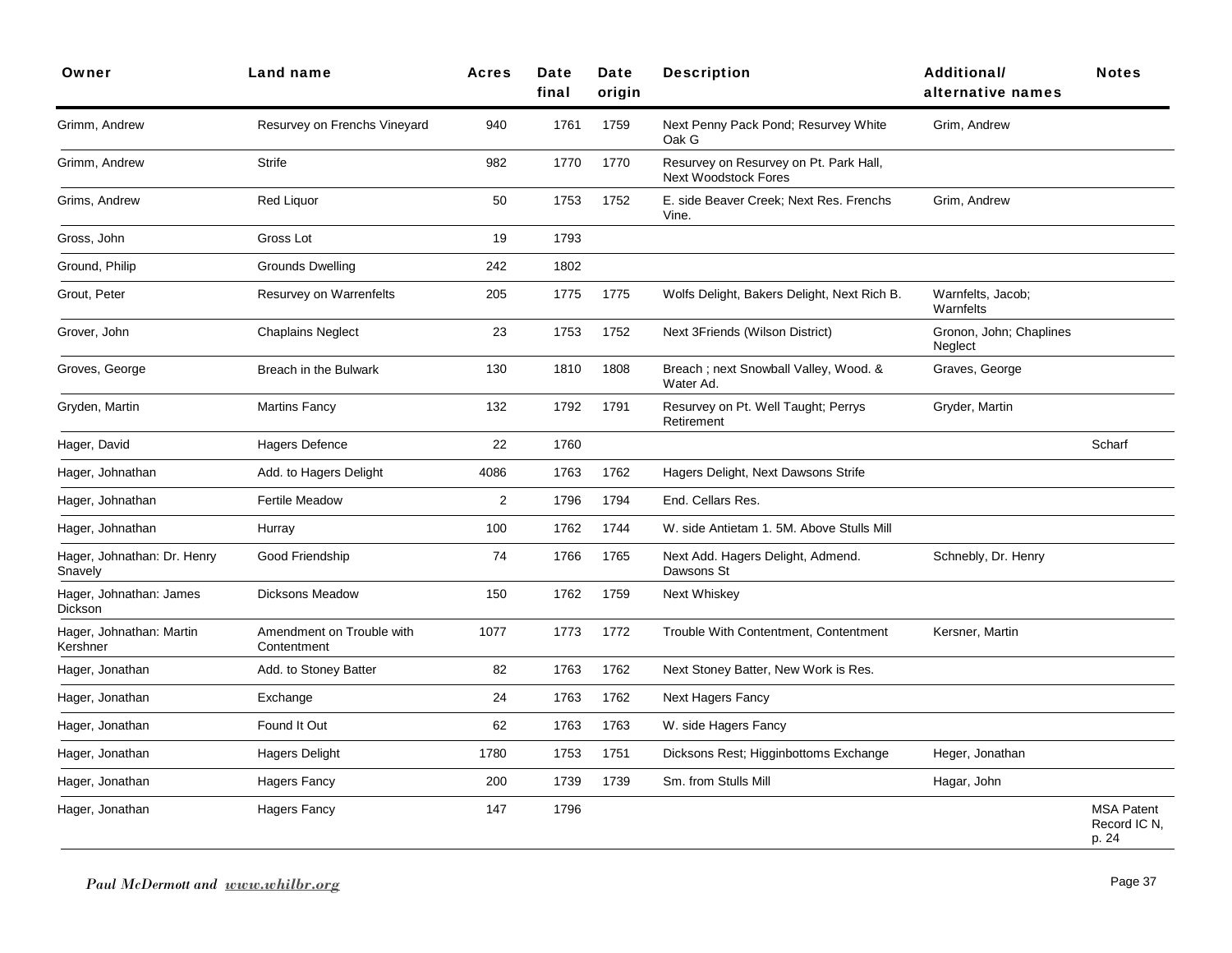| Owner                                                                         | <b>Land name</b>                | <b>Acres</b> | Date<br>final | Date<br>origin | <b>Description</b>                                  | <b>Additional/</b><br>alternative names | <b>Notes</b> |
|-------------------------------------------------------------------------------|---------------------------------|--------------|---------------|----------------|-----------------------------------------------------|-----------------------------------------|--------------|
| Hager, Jonathan                                                               | New Work                        | 714          | 1765          | 1765           | Stoney Batter; Dicksons Meadow                      |                                         |              |
| Hager, Jonathan                                                               | <b>Stoney Battery</b>           | 118          | 1762          | 1762           | S. side Rd. Stulls Mill to Conoc. near Di<br>Cksons | <b>Stoney Bather</b>                    |              |
| Hager, Jonathan: Charles Keller                                               | Diamond Square                  | 150          | 1760          | 1739           | Next Resurvey on Plunks Doubt. Schneblys<br>Refusal |                                         |              |
| Hager, Jonathan: Daniel Dulaney                                               | Bear Hole                       | 100          | 1759          | 1744           | E. side Antietam 2. 5M. Above Stulls Mill           |                                         |              |
| Hager, Jonathan: Daniel Dulaney                                               | <b>Brightwells Choice</b>       | 50           | 1763          | 1747           | W. side Conoc. Opposite Joseph Erwins               | Dulany                                  |              |
| Hager, Jonathan: Daniel Dulaney                                               | Mistake                         | 100          | 1761          | 1742           | Forbushes Branch, Next Abode of Honesty             |                                         |              |
| Hager, Jonathan: James Dickson                                                | Dicksons Ramble                 | 244          | 1768          | 1759           | W. side Antietam. Next Whiskey, Dry Pond            |                                         |              |
| Hagmeyer, Conrad                                                              | <b>Clalands Contrivance</b>     | 90           | 1753          | 1752           | Next Long Meadow, Spriggs Paradise                  | Hogmire, Conrad;<br>Clegland, Clayland  |              |
| Haines, Jacob                                                                 | <b>Bucks Lodge</b>              | 40           | 1801          | 1795           | W. End. Pond North Mt. Next Olivet, Poplar<br>F.    |                                         |              |
| Haines, Jacob                                                                 | Charles Hill                    | 66           | 1797          | 1791           | Next Pricillas Rest, Timber Valley Enl              |                                         |              |
| Haines, Jacob                                                                 | <b>Chestnut Hill</b>            | 49           | 1797          |                |                                                     |                                         |              |
| Haines, Jacob                                                                 | <b>Haines Farewell</b>          | 33           | 1797          | 1791           | Next Rural Hall, Travelors Rest. Timber V.          |                                         |              |
| Haines, Jacob                                                                 | <b>Haines Security</b>          | 185          | 1800          | 1798           | Pt. RIdgeways Farm, Brothers Inheritance            |                                         |              |
| Haines, Jacob                                                                 | <b>Travellors Resort</b>        | 57           | 1797          |                |                                                     |                                         |              |
| Hale, Joseph                                                                  | <b>Hales Choice</b>             | 65           | 1768          | 1761           | S. side Lanes Branch, Next Gleckners<br>Friends     |                                         |              |
| Hale, Joseph                                                                  | <b>Halls Chance</b>             | 65           | 1768          | 1761           | Next Gleckners Friendship, Renchs Luck              |                                         |              |
| Hale, Michael                                                                 | Meshacks Garden                 | 200          | 1744          | 1744           | near Dry Spring; Next Belfast, Chase, Easter        |                                         |              |
| Hall, Elizabeth, Thomas Watkins,<br>John Hall, Thomas Wall, and<br>Henry Wall | Partnership                     | 909          | 1770          |                |                                                     |                                         |              |
| Hallam, Michael                                                               | <b>Wifes Choice</b>             | 20           | 1767          |                |                                                     |                                         | Scharf       |
| Hallum, William                                                               | <b>Hallums Lookout</b>          | 215          | 1752          | 1745           | N. side Carters Marsh-E. side Great Marsh           |                                         |              |
| Hallurn, William                                                              | <b>Great Hall</b>               | 100          | 1748          | 1748           | Next Laffordays Lot, Dutchmans Misfortune           |                                         |              |
| Hambleton, John and Evan<br>Shelby                                            | <b>Upper Indian Bottom</b>      | 200          | 1742          | 1741           | near Potomac R. Under Cliff. Rockeyneck is<br>R.    |                                         |              |
| Hamilton, Hugh                                                                | Hamiltons Fancy                 | 200          | 1797          | 1796           | W. side Sideling Hill, Next Charles Luck            |                                         |              |
| Hamilton, John                                                                | Upper (and Lower) Indian Bottom | 100          | 1741          |                |                                                     |                                         | Scharf       |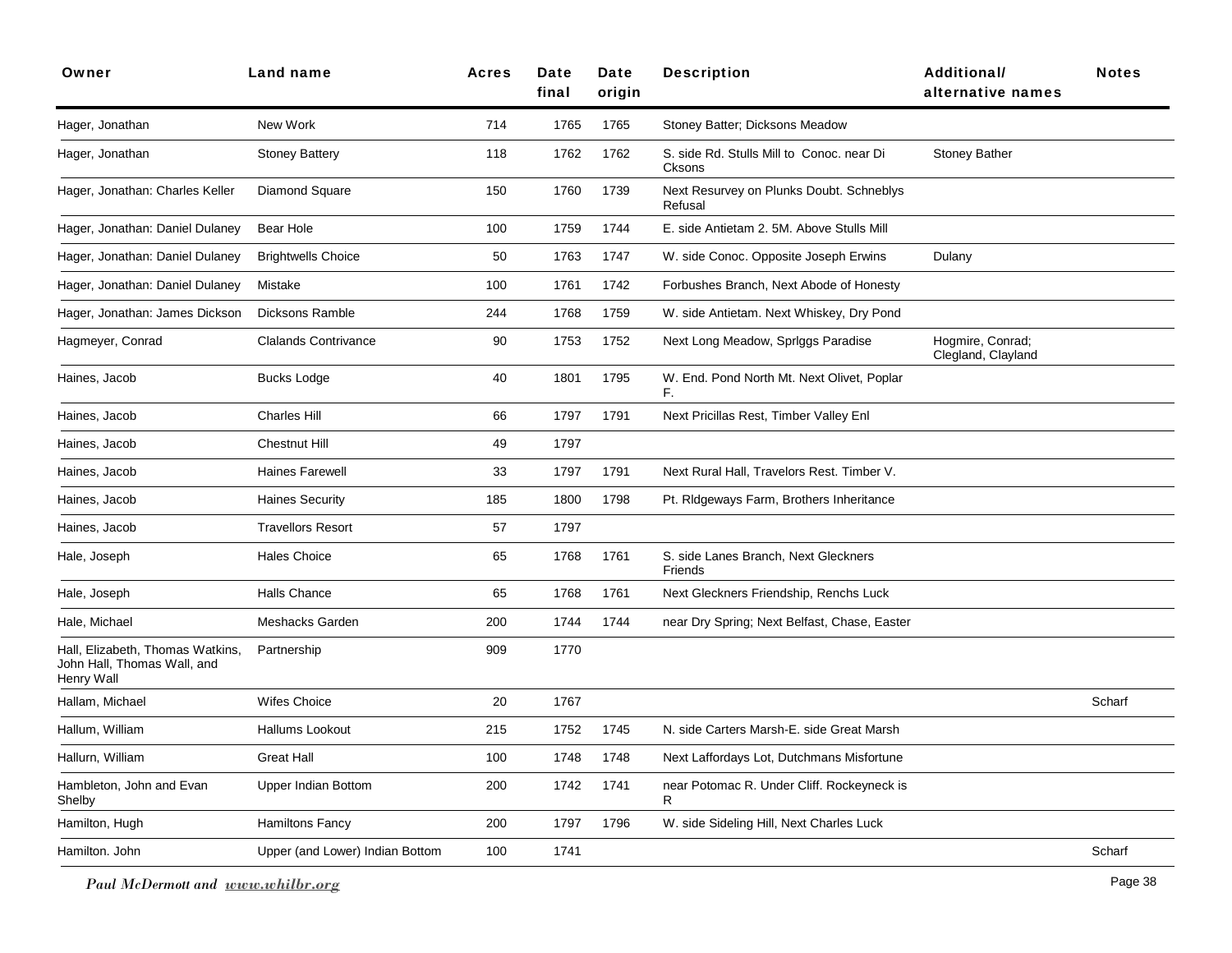| Owner                                 | Land name                      | Acres | Date<br>final | Date<br>origin | <b>Description</b>                                        | Additional/<br>alternative names | <b>Notes</b> |
|---------------------------------------|--------------------------------|-------|---------------|----------------|-----------------------------------------------------------|----------------------------------|--------------|
| Hammett, David: Jacob Rhorer          | Rhorers Hard Bargaln           | 97    | 1804          | 1803           | <b>Next Bucks Resort</b>                                  |                                  |              |
| Hammett, Nancy: David Funk            | <b>Davids Contentment</b>      | 388   | 1801          | 1796           | Laffordays Lot. Pt. Marshhead, Dutchman's<br>м            | Davis's Contentment              |              |
| Hanman, Phillip: Daniel Dulaney       | <b>Dorrins Neglect</b>         | 150   | 1767          | 1743           | W. side Antietam. Next Add. to Burrells<br>Choice         | Haumon, Philip; Dulany           |              |
| Hannibal, Jr., John                   | Hannibals Road                 | 170   | 1800          | 1787           | Next Resurvey on Sweepstakes                              |                                  |              |
| Hanthorn, John                        | <b>Hanturns Rest</b>           | 100   | 1740          | 1739           | 210 P from Mouth Tonoloway                                |                                  |              |
| Harbaugh: John (Jacob)                | Harbaughs Delight              | 67    | 1795          | 1793           | Next Resurvey on Snides Head. River of<br><b>Rocks</b>    |                                  |              |
| Harbough, Jacob                       | Jacobs Last Chance             | 510   | 1795          |                |                                                           |                                  |              |
| Hargass, Thomas                       | <b>Darlings Delight</b>        | 150   | 1743          | 1739           | 2M. Above Alloways Cr. Hancock Dist                       | Hargiss, Thomas                  |              |
| Hargass, Thomas                       | Darlings Delight               | 225   | 1748          | 1745           | Next Force Put, Delecarlia                                | Hargis, Thomas                   |              |
| Harman, Michael                       | Seven Mountains                | 36    | 1765          | 1765           | 5th Line Philips Choice End                               |                                  |              |
| Harper, Robert                        | Dear Bought                    | 20    | 1757          | 1757           | Banks of Potomac, Opposite Mouth of Shan.                 |                                  |              |
| Harper, Robert                        | Long Looked For                | 10    | 1763          | 1763           | On Island, 1M. Bel. John Balladines Iron W.               |                                  |              |
| Harrison, Joslah                      | Resurvey on Locust Bottom      | 231   | 1763          | 1762           | Nw side Turkey Spring Branch. near<br>Whiskey             |                                  |              |
| Harrison, Robert                      | Long Island                    | 21    | 1765          | 1765           | Island in Potomac River, 5M. Above foot<br>Fred           |                                  |              |
| Harrison, Robert                      | Roses Neglect                  | 39    | 1765          |                |                                                           |                                  |              |
| Harrison, William                     | Maiden Head                    | 136   | 1771          | 1769           | Maiden Head(1761)Next Counterscard                        |                                  |              |
| Hartel, George                        | Hartels Lot                    | 50    | 1766          | 1762           | Next Res Well Taught, Surveyors Last Shift                | Hartels, George                  |              |
| Hartley, George                       | Resurvey on Pt. of Well Taught | 183   | 1773          | 1765           | Next Resurvey on Chester, Fanners<br>Blessing, Gd. Frlday |                                  |              |
| Hartly, George                        | <b>Little Timber</b>           | 10    | 1770          | 1769           | next Resurvey on Pt. Well Taught                          | Hartley, George                  |              |
| Hartman, George                       | Hartman                        | 100   | 1745          | 1744           | On Great Bend of Conoc. Rushes Run                        |                                  |              |
| Hartness, John                        | Exchange                       | 18    | 1774          | 1769           | Next Perrys Retirement. Resurvey on Well<br>Taught        |                                  |              |
| Hass, Elizabeth and George<br>Shedler | <b>Sheplers Chance</b>         | 83    | 1839          | 1795           | Next Renches Luck, Resurvey on Pipe<br>Tomahawk           |                                  |              |
| Havener, George                       | Spring Hill                    | 70    | 1762          | 1758           | Next Resurvey on Jericho Hills, Next Castle<br>Finn       |                                  |              |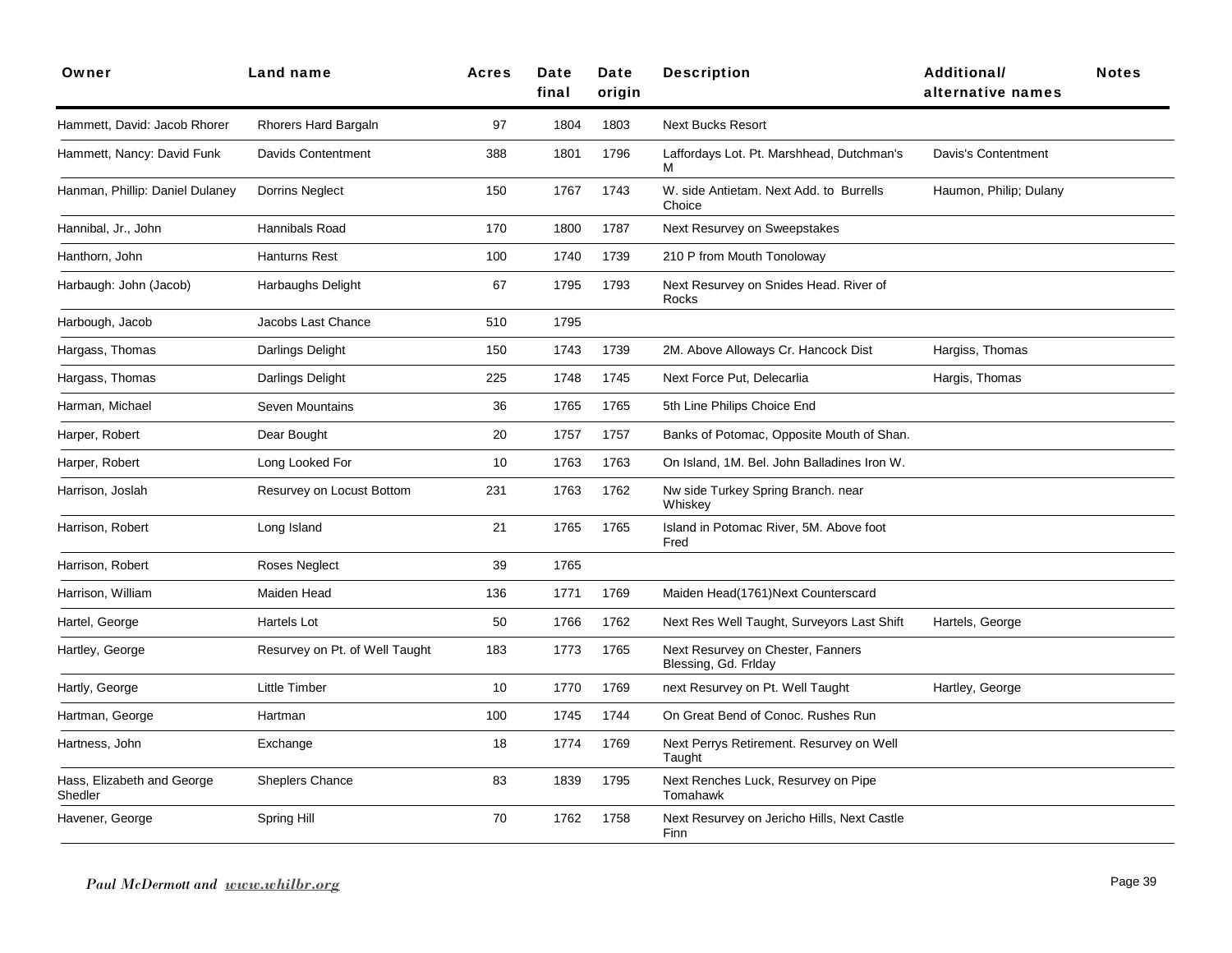| Owner                                 | <b>Land name</b>            | Acres          | Date<br>final | Date<br>origin | <b>Description</b>                                     | Additional/<br>alternative names | <b>Notes</b> |
|---------------------------------------|-----------------------------|----------------|---------------|----------------|--------------------------------------------------------|----------------------------------|--------------|
| Hawkins, George F.: Joseph<br>Warford | Calledonia                  | 3910           | 1765          | 1765           | Rangers Venture, Next Hunters Folly                    | Warfield, Joseph;<br>Caledonia   |              |
| Hawkins, Henry H.                     | <b>Grandfathers Gift</b>    | 305            | 1741          | 1741           | next to Peace, Merryland, . 25M. from<br>Potomac       | Hawkins. Henry Holland           |              |
| Hawkins, John                         | Good Will                   | 16             | 1774          |                |                                                        |                                  |              |
| Hawkins, John, Jr.                    | Hawkins Island              | 125            | 1748          |                |                                                        |                                  |              |
| Hawkins, John, Jr.                    | <b>Hawkins Plains</b>       | 390            | 1752          |                |                                                        |                                  |              |
| Hawkins, Jr., John                    | Hawkins Rich Land           | 420            | 1752          | 1752           | Bet. Little And Big Conoloway; 2M. from<br>Potom       |                                  |              |
| Hawthorn, John                        | Saint John                  | 150            | 1740          | 1739           | Sd. Wagon Rd. Potomac to Stulls Mill                   |                                  |              |
| Hays, Dr. John                        | <b>Antietam Hills</b>       | 159            | 1821          | 1820           | Pt. Little I Thought It. on Wagon Rd. Teag.            |                                  |              |
| Hays, Jeremiah                        | Add. to Snowdens Friendship | 11             | 1807          | 1797           | On Potomac R. Next Chaneys Neck,<br>Snowdens F         |                                  |              |
| Hays, John                            | <b>Antietam Hills</b>       | 159            | 1764          |                |                                                        |                                  |              |
| Hays, Joseph                          | <b>Pretty Good</b>          | 20             | 1761          | 1761           | Ticton Branch. South Mt. Next Res.<br>Sweepstak        |                                  |              |
| Head, Bigger                          | Marthas Delight             | 85             | 1746          | 1746           | Next Easy Come By; Resurvey on Three<br>Springs        |                                  |              |
| Heagarty, Jonathan; Hughes,<br>Daniel | <b>Waters of Strife</b>     | $\overline{4}$ | 1797          | 1796           | Next Resurvey on White Oak Grove,<br>Resurvey on Nanny | Hagerty, Jonathan                |              |
| Hebb, John: Robert Hughes             | Number One                  | $\overline{1}$ | 1822          | 1798           | Next Wallings Luck; Resurvey on Discontent             |                                  |              |
| Heister, Daniel                       | Resurvey on Heisterboro     | 1430           | 1797          | 1796           | Adjoins Dicksons Meadow                                | Resurvey on Heisters<br>Borough  |              |
| Heister, Daniel                       | <b>Washington Forest</b>    | 333            | 1795          | 1794           | Next Support of Jerusalem, Resurvey on<br>Summit of P  |                                  |              |
| Heister, Daniel                       | Westphalia                  | 647            | 1808          |                |                                                        |                                  |              |
| Heister, Gen. Daniel                  | Heisterborough              | 1431           | 1785          | 1784           | Dicksons Ramble, Dicksons Meadow, New<br>Work          | Heister Borough                  |              |
| Helms, Joseph and Joseph<br>Chaplain  | <b>Widows Mite</b>          | 200            | 1760          | 1760           | next Peters Delight, Tippacanoe,<br>Charlemont         |                                  |              |
| Helser, George                        | <b>Helsers Discovery</b>    | 196            | 1825          | 1822           | Next White Oak Valley, Fountain Head                   |                                  |              |
| Helser, George                        | Venture                     | 110            | 1823          | 1813           | Next Hunting The Hare, Cove Springs, N.<br>Bend        |                                  |              |
| Henderson, Richard                    | Low Land                    | 35             | 1764          | 1764           | <b>Sugar Bottom</b>                                    |                                  |              |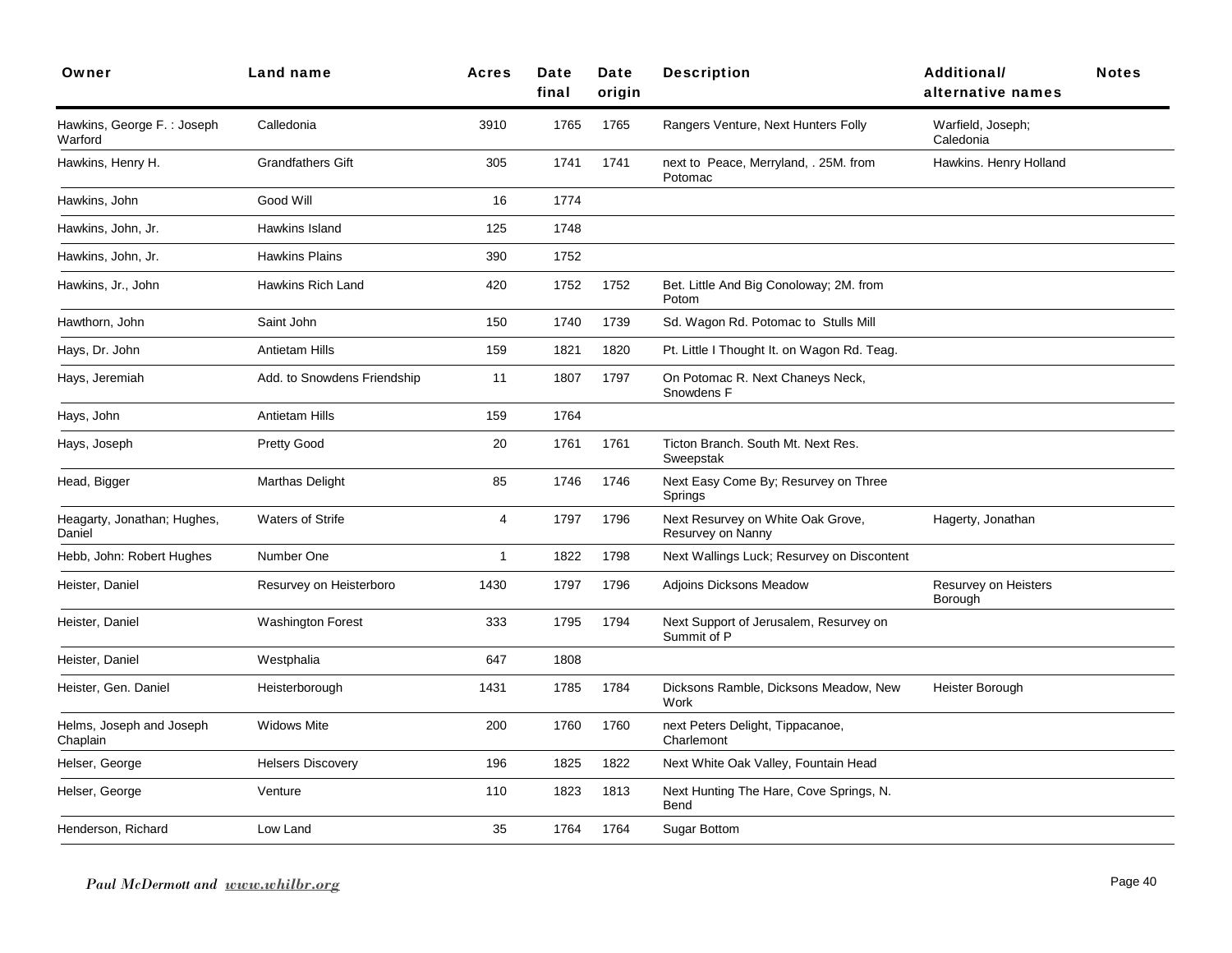| Owner                                   | Land name                        | <b>Acres</b> | <b>Date</b><br>final | Date<br>oriain | <b>Description</b>                                                    | <b>Additional</b><br>alternative names                                    | <b>Notes</b> |
|-----------------------------------------|----------------------------------|--------------|----------------------|----------------|-----------------------------------------------------------------------|---------------------------------------------------------------------------|--------------|
| Henderson, Richard et. al.              | Add. to One Husband              | 31           | 1797                 | 1796           | Bet. Potomac And One Husband, Next<br>Antietam B.                     | Henderson, Richard<br>Alexander, David,<br>Horatio, and Archibald<br>Ross |              |
| Henderson, Richard: Dr. David<br>Ross   | Resurvey on Pt. of Sideling Hill | 155          | 1787                 | 1775           | Next Potomac River; Floras Chance                                     |                                                                           |              |
| Hershel, Isaac                          | Eye Trap                         | 511          | 1796                 | 1794           | True Establishment, Next Three Springs                                | Harsher, Isaac;<br>Certificate in name of<br><b>Thomas Smith</b>          |              |
| Hess, Jacob                             | Hess's Discovery                 | 64           | 1774                 | 1769           | next Gordons Purchase                                                 |                                                                           |              |
| Hess, Jacob                             | Jacobs Lot                       | 8            | 1792                 | 1790           | Next Felfoot Enl. Hesses Discovery, Partner                           |                                                                           |              |
| Hess, Jacob                             | Security                         | 85           | 1796                 | 1791           | N. side South Mt. 200 Yds South Side Rd.<br>Fred-Sharp                |                                                                           |              |
| Hess, Jocob                             | Security                         | 175          | 1796                 | 1792           | Next Add. to Friendship, Resurvey on Well<br>Done                     |                                                                           |              |
| Hess, Valentine                         | <b>Hesses Garden</b>             | 41           | 1797                 | 1787           | Next Resurvey on Adventure, Resurvey on<br>Dryland, Old Fox Deceived. |                                                                           |              |
| Hessing, Jacob                          | Racon                            | 50           | 1762                 | 1762           | S. side Rd. South Mt.                                                 | Raccoon?                                                                  |              |
| Hewett, Jacob                           | <b>Hewetts Purchase</b>          | 144          | 1814                 | 1812           | Pt. Resurvey on Dry Land, Adventure, Next<br>Carrs Q.                 |                                                                           |              |
| Hewitt, Lodowick                        | <b>Hewitts Meadow</b>            | 431          | 1805                 | 1800           | Whiskey Alley, Scared From Home,<br>Alltogeth                         |                                                                           |              |
| Hewitt, Lodowlck                        | Alltogether                      | 94           | 1785                 | 1784           | Stone & Timber, Stoney Quarry,                                        |                                                                           |              |
| Hickman, William                        | <b>Three Springs</b>             | 100          | 1744                 | 1744           | Head Branch Broad Run                                                 |                                                                           |              |
| Hiersman, Matthias                      | <b>Hiers Ground</b>              | 100          | 1753                 | 1752           | W. side Antietam. 1M. Abv. Rohrars Saw<br>Mill                        | Hiershman, Ulrick<br>Matthias                                             |              |
| Higginbottom, Capt. Charles             | Charlemont                       | 100          | 1740                 | 1739           | 5P. from Deep Spring. Intersection Rds.                               |                                                                           |              |
| Higginbottom, Capt. Charles             | Charlemont                       | 300          | 1747                 | 1745           | Rd. Williamsport-Boonsboro, Hagers-<br>Sharpb.                        | <b>Charles Mount</b>                                                      |              |
| Higginbottom, Capt. Charles             | <b>Charltons Fancy</b>           | 100          | 1739                 | 1739           | W. side Neals Meadow Draft-Antietam                                   |                                                                           |              |
| Higginbottom, Charles                   | Dutch Folly                      | 100          | 1739                 | 1739           | Next Let Justice Take Place                                           |                                                                           |              |
| Higginbottom, Ralph                     | Content                          | 144          | 1760                 | 144            |                                                                       |                                                                           |              |
| Higginbottom, Ralph: Joseph<br>Chaplain | Resurvey on Content              | 444          | 1760                 | 1754           | Sd. Antietam Ne. Corner of Marshall Plain                             |                                                                           |              |
| Hill, Joseph                            | Ralphs Field                     | 40           | 1770                 | 1769           | Next Mt. Glade                                                        |                                                                           |              |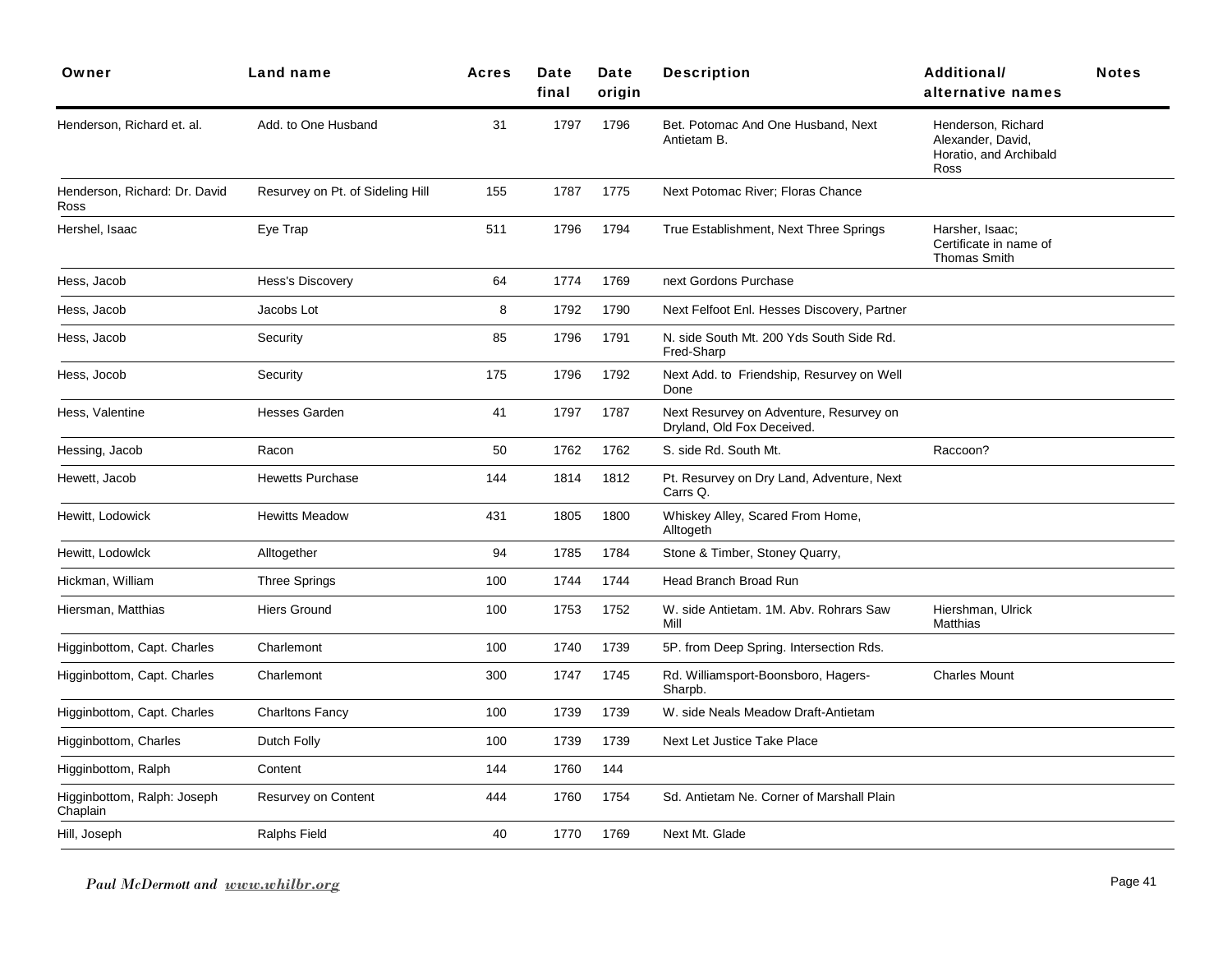| Owner                               | Land name                             | <b>Acres</b>   | Date<br>final | Date<br>origin | <b>Description</b>                                   | <b>Additional/</b><br>alternative names | <b>Notes</b> |
|-------------------------------------|---------------------------------------|----------------|---------------|----------------|------------------------------------------------------|-----------------------------------------|--------------|
| Hillory, John                       | <b>Walnut Point</b>                   | 100            | 1741          | 1740           | Banks Potomac 2Mi. Bel. Antietam                     | Hillary, John                           |              |
| Hinckle, John and John Beard        | <b>Tuckers Valley</b>                 | 39             | 1811          | 1810           | near Leans Run, 1M. South Stone Cabbin<br>Gap        |                                         |              |
| Hines, William                      | Resurvey on Polk Meadow               | 146            | 1759          | 1754           | Hancock Dist.; Little Tonoloway Lick                 | Resurvey on Polkes<br>Meadow            |              |
| Hinkle, Jonathan                    | Fair Play                             | 122            | 1826          |                |                                                      | Hinckle, Jonathan                       |              |
| Hobling, Nicholas                   | Security                              | 5              | 1794          | 1793           | Next Hooks Neglect, Black Oak Level                  |                                         |              |
| Hockman, Henry                      | Hockmans Hall                         | 76             | 1805          | 1798           | Chance, Little Valley, Chaneys Choice                |                                         |              |
| Hoffman, Michael                    | Wisdom                                | 6              | 1823          |                |                                                      |                                         |              |
| Hogg, Thomas                        | Resurvey on White Oak Swamp           | 116            | 1756          | 1755           | Next Number 6.                                       |                                         |              |
| Hogg, Thomas                        | White Oak Swamp                       | 93             | 1753          | 1753           | Potomac R. . 5M From Mouth Conoc                     |                                         | 95 acres?    |
| Hoggs, Thomas                       | Hogs Delight                          | 55             | 1749          | 1747           | Ridge bet. Elk Ridge Mt. Draft Antietam              | Hoggs Delight                           |              |
| Hogmeyer, Conrad & G. Howard        | <b>Beaver Dam</b>                     | 101            | 1753          | 1753           | Possible Site of White Oak Grove                     |                                         |              |
| Hogmire, Andrew                     | <b>Smiths Contract</b>                | 230            | 1830          |                |                                                      |                                         |              |
| Hogmire, Conrad                     | Marlboro Fields                       | 240            | 1758          |                |                                                      | Bowman, Jacob;<br>Malbrough Fields      |              |
| Hogmire, Conrad                     | <b>Mountain Foot</b>                  | 31             | 1768          | 1767           | Next Chaneys Lot                                     | Hoyman, Conrad                          |              |
| Hogmire, Conrad                     | Resurvey on Pt. of White Oak<br>Grove | 354            | 1755          |                |                                                      |                                         |              |
| Hogmire, Conrad                     | Resurvey on White Oak Grove           | 354            | 1755          | 1755           | N. side Beaver Creek: Next Whiskey Alley             |                                         |              |
| Hogmire, Conrad                     | Resurvey on Whites Lot                | 104            | 1762          | 1762           | near Antietam. Next Mccoys Delight.                  | White, James                            |              |
| Hogmire, Conrad                     | White Oak Grove                       | 50             | 1753          | 1753           | N. Side Beaver Cr. Next Stone&Timber,<br>Fertilev    |                                         |              |
| Hogmire, Conrad: Francis<br>Deakins | Friendship                            | 72             | 1796          | 1794           | Minebank, Next Resurvey on Chews Farm-<br>Potomac R. |                                         |              |
| Hogmire, Conrod                     | Dorothy                               | 119            | 1769          | 1767           | Next Georges Mistake, G. Venture, Barrons            |                                         |              |
| Hogmire, Jonas                      | <b>Mill Seat</b>                      | 241            | 1797          | 1793           | Lillys Industry, Garden Spot, Pierponts C.           |                                         |              |
| Hogmire, Jonas                      | Resurvey on Pt. of Save All           | 41             | 1797          | 1797           | Next Chews Farm, Johns Lot; Kindness                 |                                         |              |
| Hogmire, Jonas: John Booth          | <b>Mount Atlas</b>                    | 1073           | 1798          | 1797           | Add. to Partnership; next Strife; Reeders D.         |                                         |              |
| Holland, Gen. Otho                  | Lands End                             | $\overline{2}$ | 1784          | 1784           | Next Garden of Eden, Leeds                           |                                         |              |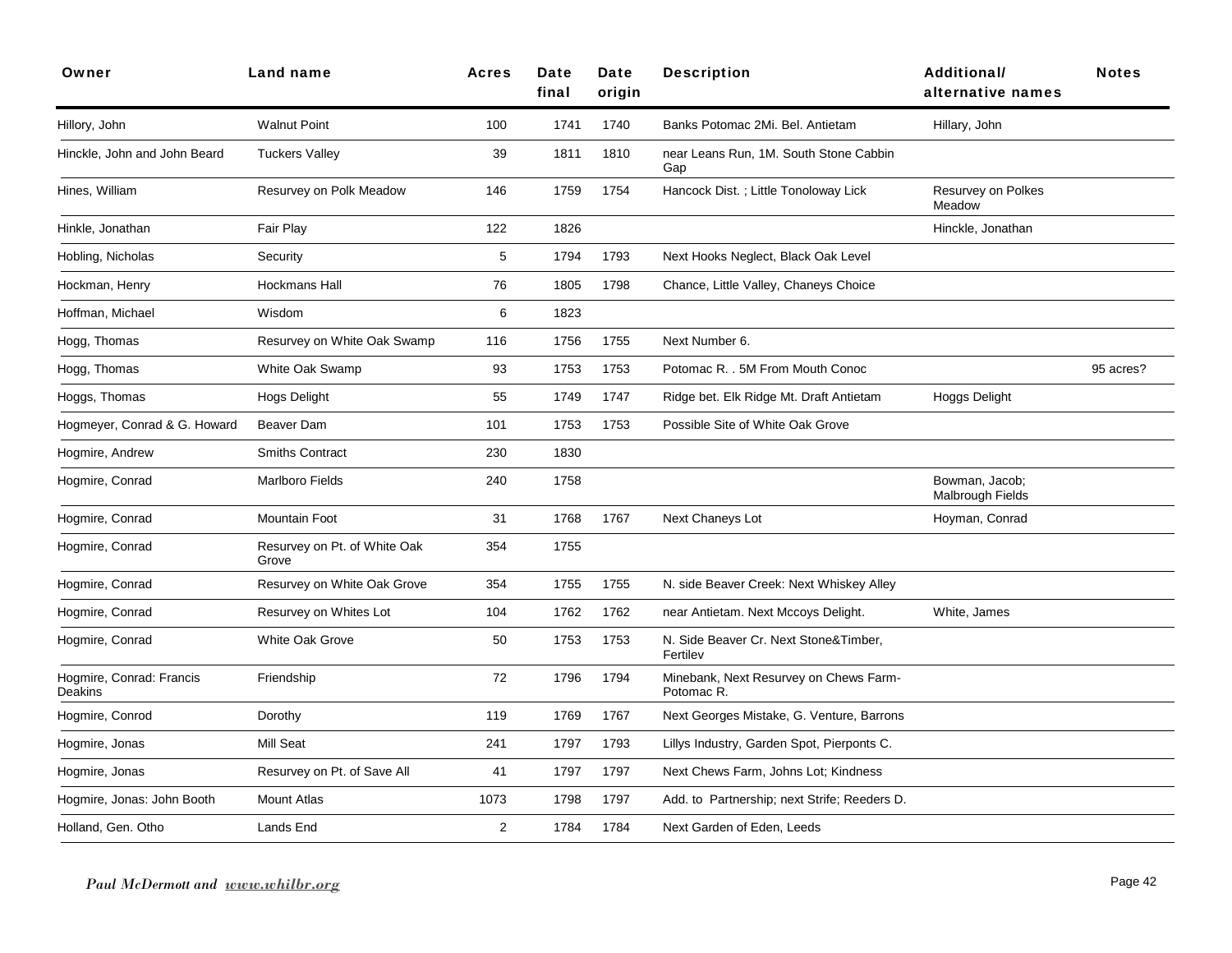| Owner                           | Land name                   | <b>Acres</b>   | Date<br>final | Date<br>origin | <b>Description</b>                                       | <b>Additional/</b><br>alternative names | <b>Notes</b> |
|---------------------------------|-----------------------------|----------------|---------------|----------------|----------------------------------------------------------|-----------------------------------------|--------------|
| Holland, Joslah                 | <b>Batchelors Purchase</b>  | 200            | 1757          | 1757           | Next Resurvey on Blantyre                                |                                         |              |
| Holloway, Joshua                | Addition                    | 76             | 1807          |                |                                                          |                                         |              |
| Holtzman, Frederick             | Partnership                 | $\overline{7}$ | 1773          |                |                                                          |                                         |              |
| Hook, Rudolph                   | <b>Hooks Neglect</b>        | 61             | 1768          | 1767           | Place, Next Add. Trouble With Contentment                |                                         |              |
| Hook, Rudolph                   | Place                       | 50             | 1755          | 1755           | 2nd. L. Second Tryall                                    |                                         |              |
| Hoover, Adam                    | Hoovers Offence Resurveyed. | 66             | 1787          | 1786           | Hoovers Offence, Next Kyser Inheritance                  |                                         |              |
| Hoover, Andrew                  | <b>Cousins Obligation</b>   | 51             | 1755          | 1755           | Next Scant Timbers Large Sink Hole                       |                                         |              |
| Hoover, Jacob                   | <b>Hoovers Offence</b>      | 50             | 1762          | 1762           | Next Not At Home, Whitemans Prospect                     |                                         |              |
| Hoover, Jacob                   | Necessity                   | 767            | 1797          |                |                                                          |                                         |              |
| Hoover, Jacob                   | Shockeys Mistake            | 50             | 1787          | 1770           | Provincial Line; Next Burns Justice                      |                                         |              |
| Hoover, Jacob: Henry Hoover     | Add. to Mount Misery        | 10             | 1827          | 1777           | <b>Next Mount Misery</b>                                 |                                         |              |
| Hoover, John                    | Add. to Spear               | 13             | 1797          | 1794           | Next 3rd Resurvey on Sarahs Delight, Bald<br>Hill        |                                         |              |
| Hoover, John                    | <b>Hoovers Last Chance</b>  | 83             | 1799          | 1795           | Next 3rd Resurvey on Sarahs Delight,<br>Rocky Hill       |                                         |              |
| Hoover, John: Jonathan Kershner | <b>Burns Justice</b>        | 24             | 1799          | 1793           | St. Line; Next Shokeys Mistake; 3rd<br>Resurvey on S. D. |                                         |              |
| Hoover, John: Joseph Miller     | Rocky Hill                  | 6              | 1799          | 1793           | N. side South Mt. Next Bald Hill; Great Rk.<br>Fore      |                                         |              |
| Hoskinson, Josiah               | Yorkshire                   | 220            | 1764          |                |                                                          |                                         |              |
| House, Frederick                | Locust Swamp                | 100            | 1759          |                |                                                          | Dulany, Daniel; Horse,<br>Frederick     |              |
| House, John                     | Mill Place                  | 25             | 1747          | 1747           | Antietam . 25M. Above Mouth                              |                                         |              |
| House, John                     | <b>Two Wives</b>            | 33             | 1744          | 1744           | Head Island near Mouth of Antietam                       |                                         |              |
| Houser Jr., Isaac               | Township                    | 9              | 1790          | 1784           | Sd. Rd. to Oldtown, Next Bottle Ridge                    |                                         |              |
| Houser, Abraham: Isaac Houser   | Add. to Pleasant Valley     | $\,$ 5 $\,$    | 1794          | 1791           | next Well Meant, Resurvey on St. Patrick,                |                                         |              |
| Houser, Abraham: Isaac Houser   | Mount Gilboa                | 8              | 1794          | 1791           | St. Patrick, Scotch Lot, Mount Misery                    |                                         |              |
| Houser, Christian               | Poplar Hollow               | 44             | 1796          |                |                                                          |                                         |              |
| Houser, Isaac                   | Abrahams Lot                | 25             | 1759          | 1759           | Ridge near Pond Green Water Hole,<br>Security            |                                         |              |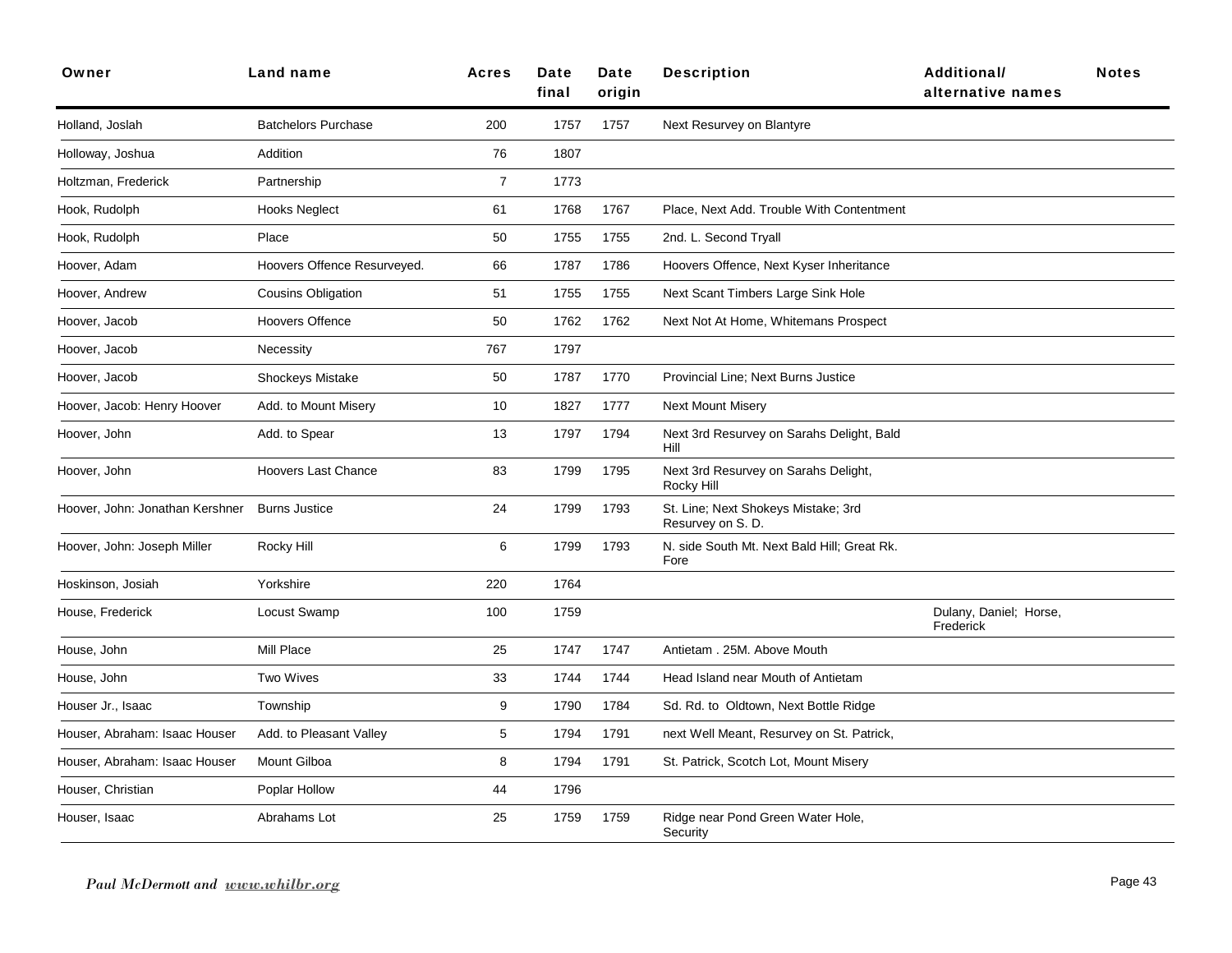| Owner                                      | <b>Land name</b>                        | Acres       | <b>Date</b><br>final | Date<br>origin | <b>Description</b>                                     | <b>Additional/</b><br>alternative names | <b>Notes</b> |
|--------------------------------------------|-----------------------------------------|-------------|----------------------|----------------|--------------------------------------------------------|-----------------------------------------|--------------|
| Houser, Isaac                              | Fausnaughts Mistake                     | 103         | 1795                 | 1790           | Next Roots Lot-South Mt., Mt. Spring                   | Hauser, Isaac                           |              |
| Houser, Isaac                              | Property                                | 80          | 1791                 | 1789           | Next Res. St. Patrick; Lana Field; Gd.<br>Friends      |                                         |              |
| Houser, Isaac                              | Resurvey on Pleasant Valley             | 241         | 1773                 | 1769           | Next Virgin Fair, Resurvey on St. Patrick,<br>Blue Rk. |                                         |              |
| Houser, Isaac                              | Resurvey on Resurvey on St.<br>Patrick  | 723         | 1763                 | 1762           | Next Pleasant Valley                                   |                                         |              |
| Houser, Isaac                              | Resurvey on St. Patrick Lot             | 587         | 1754                 | 1752           | Next Meadows Green; Good Friendship                    |                                         |              |
| Houser, Isaac: Daniel Dulaney              | <b>Pleasant Valley</b>                  | 50          | 1763                 | 1740           | N. side Draft Beaver Creek. 25 M. Bel. Kelly<br>H      | Dulany                                  |              |
| Houser, John                               | <b>Cracket Hook</b>                     | 12          | 1760                 |                |                                                        | Crackle Hook                            |              |
| Houser, John                               | <b>Hidle Barrack</b>                    | 50          | 1754                 |                | Bet. Housers And South Mountain                        | Houser, Julia; Hiddle<br><b>Barrick</b> |              |
| Houser, John                               | Resurvey on Keiddleburgh &<br>Workerham | 177         | 1772                 | 1766           | Next Manheim; Wackram, Hindlebarrack                   |                                         |              |
| Houser, John                               | Wackram                                 | 28          | 1760                 | 1760           | Kelddleburgh&Workerham is R.                           |                                         |              |
| Howard, John                               | Chance                                  | 50          | 1752                 |                |                                                        |                                         |              |
| Howard, John                               | Limestone Land                          | 20          | 1753                 | 1753           | Next Brothers Request, Next George the<br>2nd.         | Lime Stone Land                         |              |
| Huffer, Jacob                              | Friendship                              | 284         | 1791                 | 1788           | Marlboro Field; Pt. Bakers Lookout, Egypt              |                                         |              |
| Huffer, Jacob: Richard Cromwell            | Add. to White Oak Bottom                | 19          | 1792                 | 1792           | Conoc. Cr. Next Egypt, White Oak Bottom                |                                         |              |
| Hugh Gilliland                             | Hazzard                                 | 790         | 1749                 | 790            |                                                        |                                         |              |
| Hughes, Barnabas, John, Daniel<br>& Samuel | Long Tract                              | 2534        | 1764                 |                | Next Resurvey on Summit of Policy,<br>Pattisons        |                                         |              |
| Hughes, Daniel                             | Add. to Mapel Level                     | $\,$ 5 $\,$ | 1818                 |                |                                                        |                                         |              |
| Hughes, Daniel                             | <b>Brookfield</b>                       | 46          | 1765                 |                |                                                        | <b>Brookfield</b>                       | Scharf       |
| Hughes, Daniel                             | <b>Brookfield</b>                       | 46          | 1786                 | 1785           | <b>Next Nicholas Mistake</b>                           |                                         |              |
| Hughes, Daniel                             | Cumberland                              | 706         | 1792                 | 1792           | Rich Barrons. Allamangle, All Thats Left               |                                         |              |
| Hughes, Daniel                             | Cumberland                              | 686         | 1810                 | 1792           | 2M. from Temp. Line Central Leitersburg D.             | Hughes, David                           |              |
| Hughes, Daniel                             | Liberty                                 | 46          | 1801                 | 1796           | Liberty, Next Hickmans Meadows, Add.<br>Hagers         |                                         |              |
| Hughes, Daniel                             | <b>Mountain Prospect</b>                | 1618        | 1792                 | 1791           | Pt. Resurvey on Three Springs, Next<br>Teagues Dis     |                                         |              |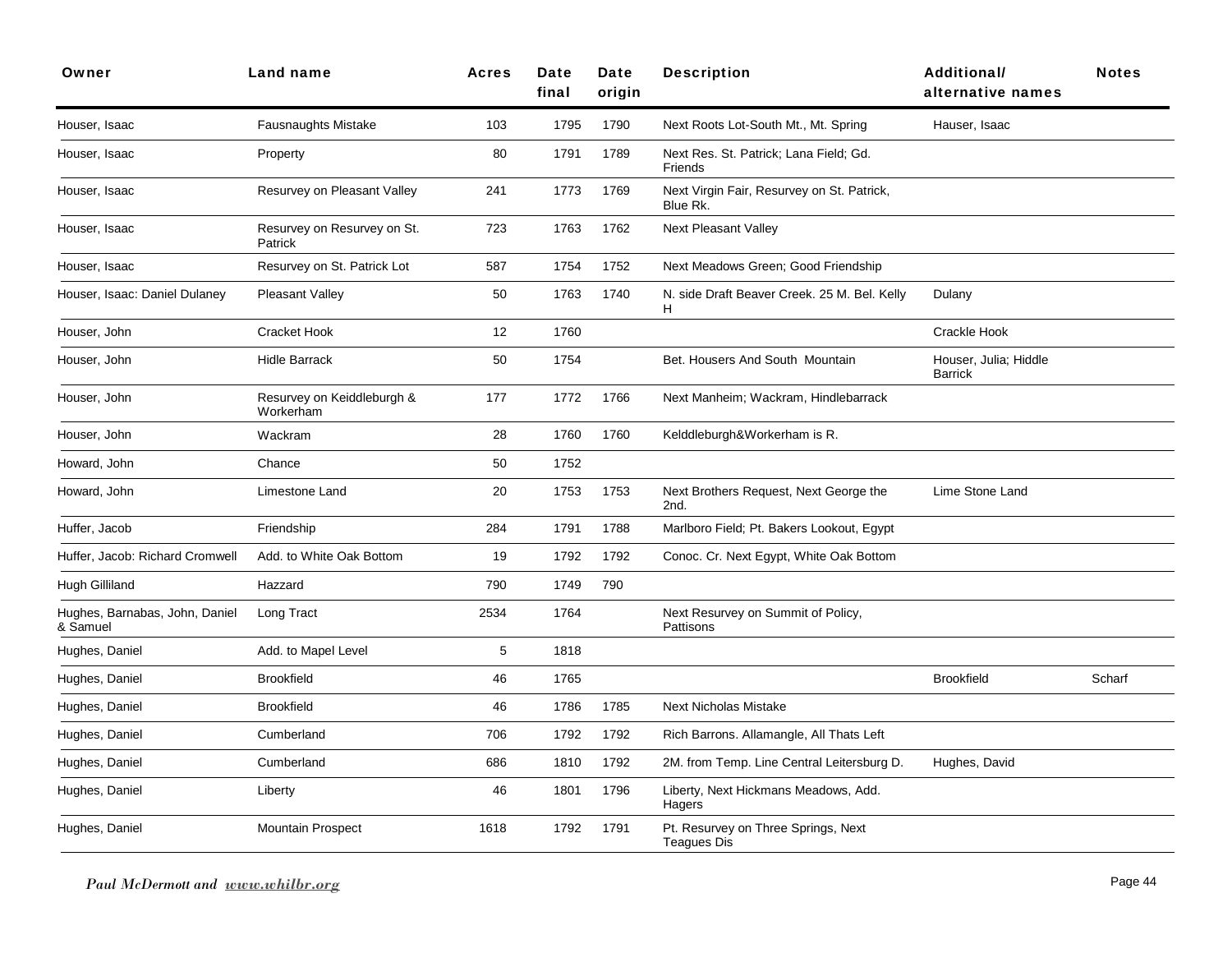| Owner                                                      | <b>Land name</b>                             | <b>Acres</b>     | Date<br>final | Date<br>oriain | <b>Description</b>                                          | Additional/<br>alternative names   | <b>Notes</b> |
|------------------------------------------------------------|----------------------------------------------|------------------|---------------|----------------|-------------------------------------------------------------|------------------------------------|--------------|
| Hughes, Daniel                                             | Resurvey on Pt. of Sarahs Delight            | 638              | 1792          | 1787           | Next Watsons Folly. Nicholas Choice;<br><b>Mount Pelier</b> |                                    |              |
| Hughes, Daniel                                             | Resurvey on Sweepstakes                      | 4809             | 1811          |                | Snarkeys Gap: Carltons Gap, South Mt.                       |                                    |              |
| Hughes, Daniel                                             | Resurvey on Wilkes and Liberty               | 893              | 1803          | 1795           | Next Devottnougts Land. Res Dry Bottom                      |                                    |              |
| Hughes, Daniel                                             | Second Addition                              | 50               | 1814          | 1797           | Next Bucks Range                                            | Beard, John                        |              |
| Hughes, Daniel                                             | <b>Surveyors Last Shift</b>                  | 1581             | 1787          | 1785           | Georges Mistake, The Barrens, Wagoners<br>F.                | Survey on Last Shift               |              |
| Hughes, Daniel                                             | Sweepstakes                                  | 4312             | 1798          |                | Next Tanners Purchase, Great Rock Forest,<br>St. In         | Sweep Stakes; Fitzhugh,<br>William |              |
| Hughes, Daniel                                             | <b>Tanners Forest</b>                        | 130              | 1814          | 1812           | W. side South Mt. Surrounded By<br>Sweepstakes              |                                    |              |
| Hughes, Daniel                                             | Tryall                                       | 25               | 1778          | 1778           | Next Resurvey on Scant Timber, Well<br>Taught               |                                    |              |
| Hughes, Daniel & Samuel                                    | Cave                                         | 10 <sup>10</sup> | 1770          | 1769           | Next Coons Lot. Tressels Good Will, Cave<br>Н.              |                                    |              |
| Hughes, Daniel & Samuel                                    | Part of Third Resurvey on Sarah's<br>Delight | 637              | 1787          |                |                                                             |                                    | Scharf       |
| Hughes, Daniel & Samuel                                    | Retreat, The                                 | 312              | 1804          | 1802           | Discontent; Pt. Mount Aetna, Sam And Lilly                  |                                    |              |
| Hughes, Daniel & Samuel                                    | Walnut Hills                                 | 36               | 1792          | 1776           | Next 4 Springs, Mount Aetna is R.                           | <b>Francis Deakins</b>             |              |
| Hughes, Daniel & Samuel                                    | <b>What You Please</b>                       | 34               | 1769          | 1769           |                                                             |                                    |              |
| Hughes, Daniel & Samuel                                    | Wilks and Liberty                            | 819              | 1773          | 1769           | Resurvey on III Nature, Adventure, Next<br>Huckleberry      |                                    |              |
| Hughes, Jr. Daniel                                         | <b>Abrahams Plains</b>                       | 144              | 1817          | 1814           | Next Tarypins Spring, Martins Rest,<br>Raccoon              |                                    |              |
| Hughes, Jr. Daniel                                         | <b>Hughes Discovery</b>                      | 11               | 1815          | 1814           | Next Manheim, Scared From Home                              |                                    |              |
| Hughes, Jr. Daniel                                         | Ophelia                                      | 206              | 1817          | 1815           | Mount Aetna; Next Manheim; Pattison Res.                    |                                    |              |
| Hughes, Jr. Daniel                                         | Rockey Corner                                | 5                | 1815          | 1814           | Next Resurvey on On Adventure; Scared<br>From Home          |                                    |              |
| Hughes, Jr. Daniel                                         | Rubicon                                      | 64               | 1813          | 1812           | Next Resurvey on Mount Pleasant; Cold<br>Weather            |                                    |              |
| Hughes, Jr. Daniel                                         | Stoney Flat                                  | 3                | 1815          | 1814           | Next Corrinflows Resurvey on                                |                                    |              |
| Hughes, Jr. Daniel: Daniel<br>Hughes                       | Fortunes Favor                               | 5                | 1815          | 1813           | <b>Next Andersons Delight</b>                               | <b>Fortunes Favours</b>            |              |
| Hughes, Normand Bruce, Daniel<br>Hughes, and Samuel Hughes | <b>Great Rock Park</b>                       | 10               | 1774          |                |                                                             |                                    |              |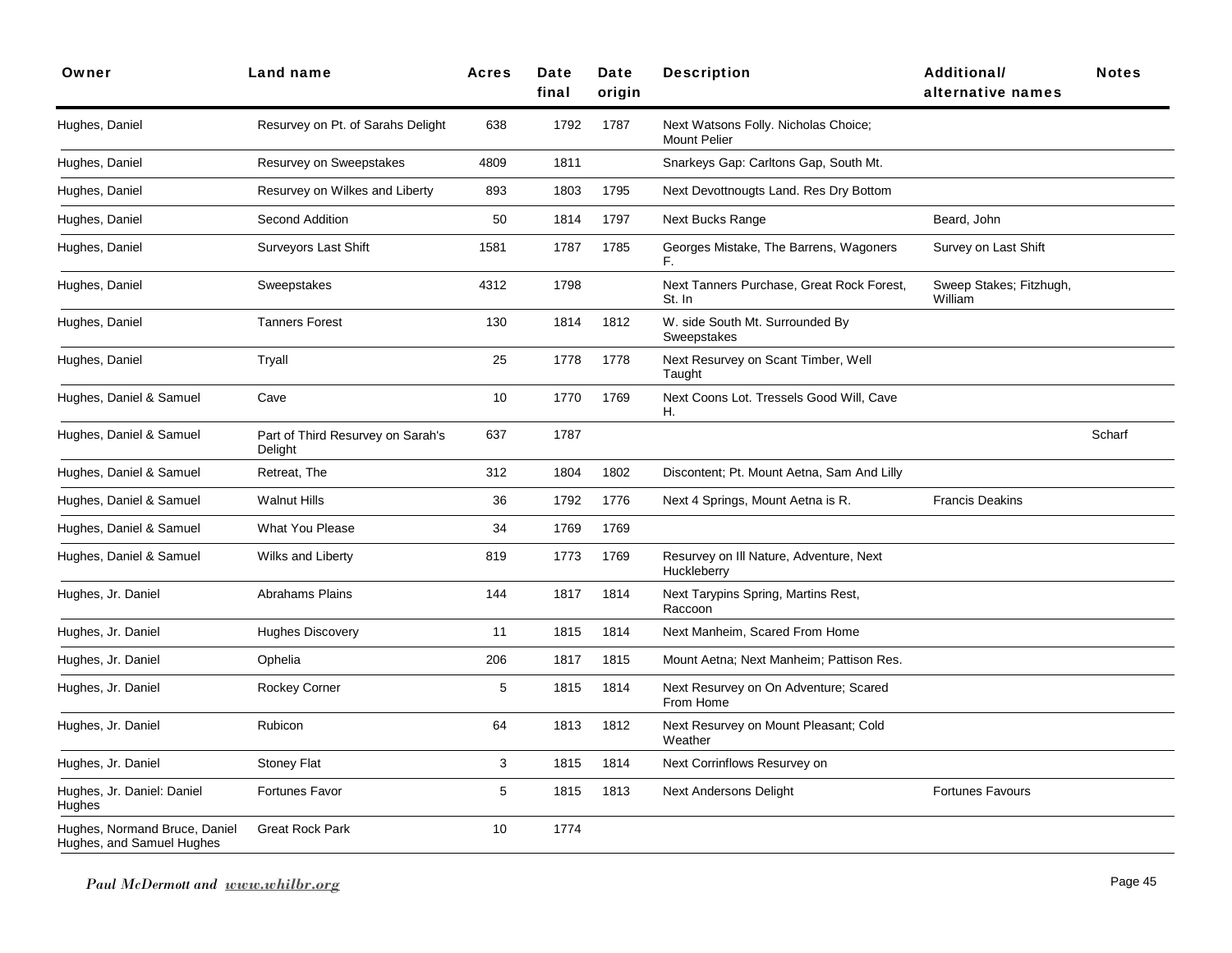| Owner                                                   | Land name                          | <b>Acres</b> | Date<br>final | Date<br>origin | <b>Description</b>                                        | <b>Additional/</b><br>alternative names                          | <b>Notes</b> |
|---------------------------------------------------------|------------------------------------|--------------|---------------|----------------|-----------------------------------------------------------|------------------------------------------------------------------|--------------|
| Hughes, Robert                                          | Limestone Land                     | 20           | 1801          | 1799           | Limestone Land, Next Brothers Request                     | Limestones Land                                                  |              |
| Hughes, Robert                                          | Number Three                       | 17           | 1803          | 1798           | Next Rich Barrons, Gathers Luck; Resurvey<br>on Old F     |                                                                  |              |
| Hughes, Samuel                                          | Cannon                             | 10           | 1770          |                |                                                           |                                                                  |              |
| Hughes, Samuel                                          | Chase                              | 47           | 1770          | 1770           | Next Dry Spring 1M. South Widow Rorers                    |                                                                  |              |
| Hughes, Samuel                                          | Continuation of Friendship         | 51           | 1771          | 1770           | Next Resurvey on Dawsons Strife, Cove<br>Springs          |                                                                  |              |
| Hughes, Samuel                                          | Easter Sunday                      | 50           | 1770          | 1770           | Next Brothers Request, Resurvey on Old<br>Fox Deceived    |                                                                  |              |
| Hughes, Samuel                                          | Let Justice Take Place             | 318          | 1772          | 1770           | Next Long Bottom, Resurvey on No Name,<br>Salisbury       |                                                                  |              |
| Hughes, Samuel                                          | Neighbor Jonathan                  | 16           | 1772          | 1771           | Next New Work                                             |                                                                  |              |
| Hughes, Samuel                                          | New Design                         | 5            | 1797          | 1795           | Next Sweepstakes Resurvey on Ox's<br>Venture              |                                                                  |              |
| Hughes, Samuel                                          | Resurvey on Summit of Policy       | 852          | 1784          | 1775           | Next Manhime; Long Tract; Resurvey on<br><b>Well Done</b> |                                                                  |              |
| Hughes, Samuel                                          | Summit of Policy                   |              | 1771          |                | Next Ophelia, Mount Aetna is Resurvey on                  |                                                                  |              |
| Hughes, Samuel                                          | Sweep Clean                        | 21           | 1770          | 1770           | Next Meshacks Garden, Resurvey on Old<br>Fox. Coblers     | Sweep Clear                                                      |              |
| Hughes, Samuel                                          | <b>Walkers Welcome to Antietam</b> | 48           | 1770          |                |                                                           |                                                                  | Scharf       |
| Hughes, Samuel                                          | <b>What You Please</b>             | 51           | 1792          | 1775           | Next Huckleberry Hill. Mount Aetna is R.                  |                                                                  |              |
| Hughes, Samuel & Daniel                                 | Mount Aetna                        | 4883         | 1792          | 1787           | Friendship Cave, Next Barren Hill                         |                                                                  |              |
| Hughes, Samuel & Francis<br>Deakins                     | Small Game                         | 38           | 1772          |                |                                                           |                                                                  |              |
| Humpart, Jacob                                          | Wild Cat Hill                      | 120          | 1777          |                |                                                           |                                                                  |              |
| Hunter, John                                            | Green Spring                       | 83           | 1792          |                |                                                           |                                                                  |              |
| Hunter, John                                            | <b>Hunters Discovery</b>           | 48           | 1792          | 1791           | next Hawkins Rich Land-St. Line                           |                                                                  |              |
| Hunter, John                                            | <b>Hunters Folly</b>               | 28           | 1796          | 1791           | Next Caledonia                                            |                                                                  |              |
| Hurst, John                                             | Add. to Painters Range             | 191          | 1794          | 1791           | Painters Range, Next Hillside, Linton D.                  |                                                                  |              |
| Huske, Joseph                                           | Josephs Addition                   | 100          | 1760          | 1760           | Next Lanes Land, Park Head Amended                        | Husk, Joseph                                                     |              |
| Hydel, Christian: Resurvey on<br>Part of Burkhearts Lot | Resurvey on Pt. of Burketts Lot    | 209          | 1790          | 1785           | Next Resurvey on Deceit; Darlings Sale;<br>Little Vail    | Hyple, Christian;<br>Resurvey on Pt. of<br><b>Burkhearts Lot</b> |              |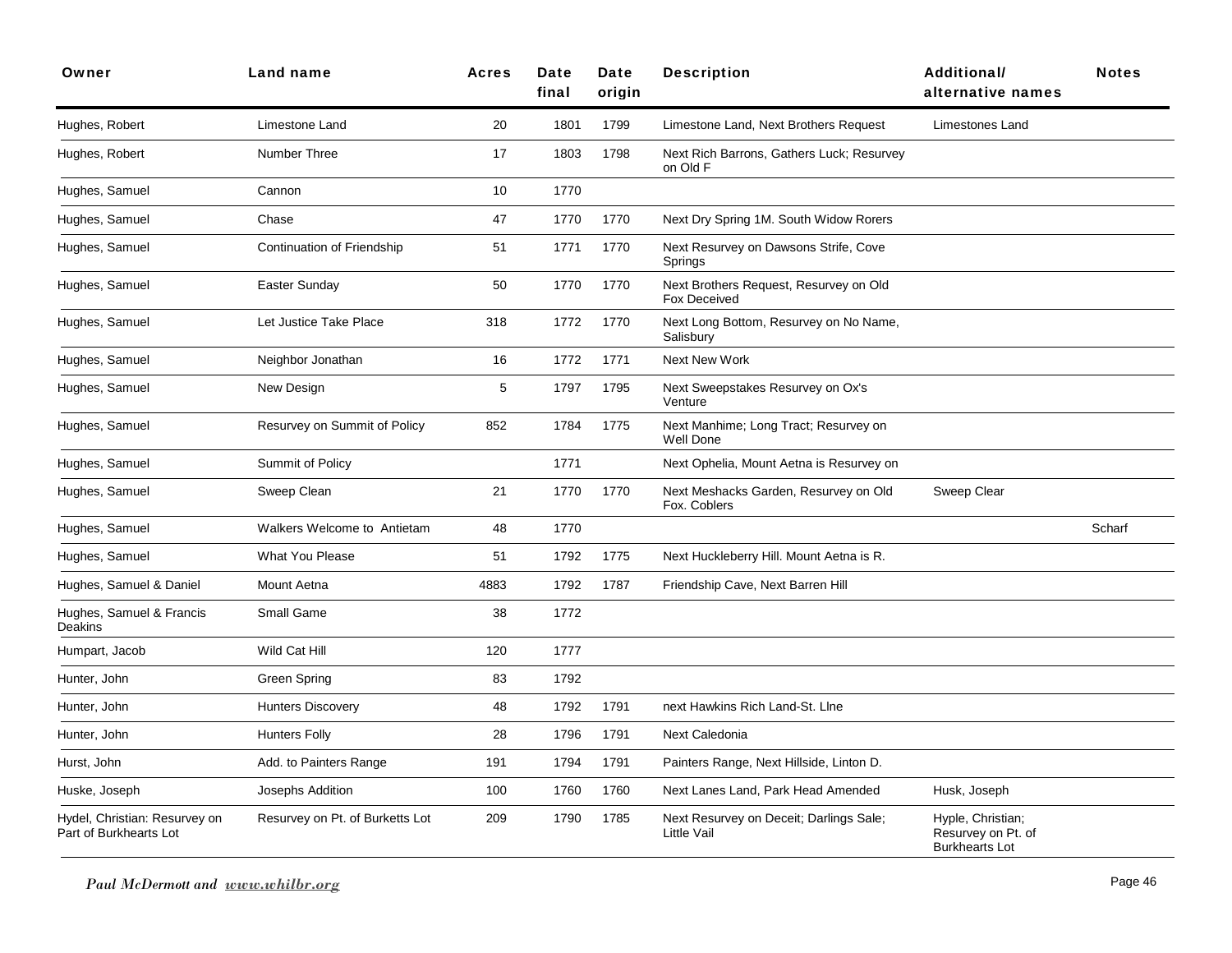| Owner                           | Land name                   | <b>Acres</b>   | Date<br>final | Date<br>origin | <b>Description</b>                                              | <b>Additional/</b><br>alternative names                            | <b>Notes</b> |
|---------------------------------|-----------------------------|----------------|---------------|----------------|-----------------------------------------------------------------|--------------------------------------------------------------------|--------------|
| Hyndes, Thomas                  | <b>Hyndes Frolick</b>       | 10             | 1773          | 1773           | Little Tonoloway Through Tonoloway Hill                         |                                                                    |              |
| Hyson, Vendall                  | Ground Oak Hill             | 35             | 1802          |                |                                                                 |                                                                    |              |
| leler, Frederick                | Resurvey on Worleys Choice  | 92             | 1791          |                |                                                                 | Jeler, Frederick                                                   |              |
| Iginer, John                    | Add. to Benjamin Penry      | 10             | 1805          |                | Parent Record JK T. p 7                                         |                                                                    |              |
| Ingram, John                    | Fairest Virgin              | 18             | 1759          | 1755           | W. side Beaver Cr. Next Stoney Batter                           |                                                                    |              |
| Ingram, John                    | Ingrams Delight             | 100            |               |                |                                                                 |                                                                    | Scharf       |
| Ingram, John                    | Meadows Green               | 247            | 1787          | 1785           | Stoney Battery, Ingrams Delight                                 |                                                                    |              |
| Ingram, John                    | Resurvey on Ingrams Delight | 98             | 1766          | 1765           | <b>Next Stoney Batter</b>                                       |                                                                    |              |
| Ingram, John                    | Virgin Fair                 | 58             | 1755          | 1755           | E. side Antietam, Next Voltons Resurvey on<br>Resurvey on Hills |                                                                    |              |
| Ingram, John: Daniel Dulaney    | <b>Stoney Battery</b>       | 100            | 1762          | 1747           | E. side Beaver Cr. . 5M. Bel. Mill, Next<br>Harods P            | <b>Stoney Batter</b>                                               |              |
| Jacks, Jeremiah: Daniel Dulaney | Jacks Bottom                | 175            | 1739          | 1739           | Potomac R. Next Swedes Delight                                  | <b>Jacks Botton</b>                                                |              |
| Jacob, John Jeremiah            | Green Bank Landing          | 1              | 1783          |                |                                                                 |                                                                    |              |
| Jacob, John Jeremiah            | Trap                        | 3              | 1783          |                |                                                                 |                                                                    |              |
| Jacob, Martin                   | Georges Good Hope           | 19             | 1790          | 1788           | St. Line, Next Rich Barrens, Forest                             |                                                                    |              |
| Jacques, Anne: Thomas Jacques   | Castle Howe                 | 509            | 1801          | 1792           | Leans Field, Costly, Next Resurvey on<br>Maiden Head            | Castle Home                                                        |              |
| Jacques, Denton                 | Josephs Neglect             | 4              | 1817          | 1811           | Next Lanes Field Park Head Amended                              |                                                                    |              |
| Jacques, Denton                 | Olivet                      | 1091           | 1814          | 1812           | Resurvey on Pt. Mt. of Wales; next Spring<br>Head               |                                                                    |              |
| Jacques, Denton                 | <b>Rockey Neck</b>          | 548            | 1764          | 1763           | Bealls Fort(Bealers); Indian Bottom                             | Jacques, Lancelot and<br>Thomas Johnson, Jr.;<br><b>Rocky Neck</b> |              |
| Jacques, Denton                 | Rockey Neck Amended         | 457            | 1811          | 1791           | Next Kilmore, Indian Bottom; on Potomac                         | Jacques, Lancelot                                                  |              |
| Jacques, Denton                 | <b>William Defeat</b>       | $\overline{7}$ | 1793          | 1792           | Next Resurvey on Mt of Wales 340th 1, Res<br>Hazard             |                                                                    |              |
| Jacques, Lancelot               | Add. to Rural Felicity      | 1275           | 1809          |                |                                                                 |                                                                    |              |
| Jacques, Lancelot               | Cypress                     | 8              | 1796          |                |                                                                 | Certificate in name of<br>Normand Bruce                            |              |
| Jacques, Lancelot               | Grove Camp                  | 298            | 1776          |                |                                                                 |                                                                    |              |
| Jacques, Lancelot               | <b>Rural Felicity</b>       | 725            | 1803          | 1792           | Poor Mans Habitation; Boyles Fancy                              |                                                                    |              |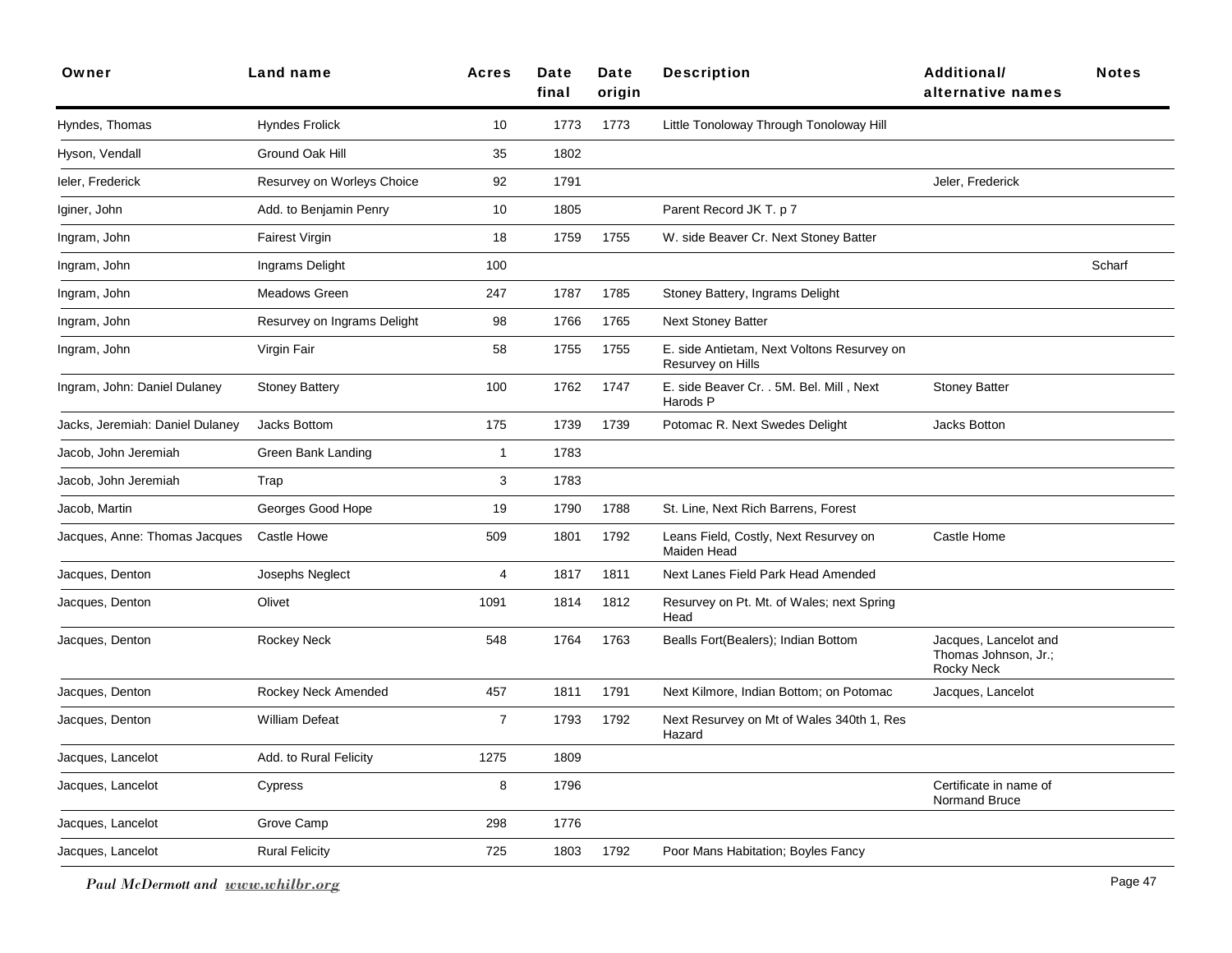| Owner                                   | Land name                | <b>Acres</b> | Date<br>final | Date<br>origin | <b>Description</b>                                     | <b>Additional/</b><br>alternative names       | <b>Notes</b> |
|-----------------------------------------|--------------------------|--------------|---------------|----------------|--------------------------------------------------------|-----------------------------------------------|--------------|
| Jacques, Lancelot                       | <b>Warnald Fell</b>      | 189          | 1800          | 1797           | Next Pleasant Spring, Rural Felicity                   | <b>Warnald Fill</b>                           |              |
| Jacques, Lancelot and Thomas<br>Johnson | <b>Stone Walls</b>       | 434          | 1763          | 1763           | Bealls Fort, Next Friendship, Maids Fancy              |                                               |              |
| Jacques, Lancelot: John Gripe           | Little Worth             | 64           | 1785          | 1773           | Next Resurvey on Mt. of Wales N. Pt. North<br>Mt.      | Littleworth                                   |              |
| James, John                             | Allaway                  | 150          | 1743          | 1742           | Sd. Feltygroves Spring Run. next Pine<br>Grove         |                                               |              |
| James, Joseph                           | James Adventure          | 50           | 1797          |                |                                                        |                                               |              |
| James, Joseph                           | Morris's Defeat          | 100          | 1797          |                |                                                        |                                               |              |
| James, William: Walter Boyd             | Add. to Chance           | 9            | 1797          | 1788           | Next Chance, Resurvey on Mt. of Wales,<br>Hole in Rk.  | liams, William                                |              |
| Jasper, John                            | Very Cold                | 50           | 1770          | 1763           | Next Green Bottom, Shafers Est.<br><b>Macklefishs</b>  |                                               |              |
| Jasper, John: Daniel Dulaney            | White Oak Bottom         | 100          | 1763          | 1744           | E. side Antietam, Next #2. Lower End.<br>Longbottom    | Dulany                                        |              |
| John, Peter                             | Lanafield (and Resurvey) | 1020         | 1767          | 1767           | Resurvey on Chance, Next to Happy<br>Chance, Cornucopi | Lana Field                                    |              |
| John, Peter                             | Resurvey on Chance       | 470          | 1762          | 1761           | near Wolf Spring                                       | Johns, Peter                                  |              |
| Johnson, Baker                          | Mount Pleasant           | 1000         | 1787          |                |                                                        |                                               |              |
| Johnson, John                           | Deer Park                | 80           | 1809          | 1802           | On Penn. Line, 2M. W. Top Sideling Hill                |                                               |              |
| Johnson, John                           | Johnsons Lot             | 172          | 1799          | 1798           | Stansbury Bottom, Small Timber,                        |                                               |              |
| Johnson, John                           | Stockade                 | 210          | 1812          | 1809           | Deer Park, State Line, 2M. W of Sideling H.            |                                               |              |
| Johnson, John & Roger                   | Resurvey on Bucks Resort | 517          | 1774          | 1773           | Penn. state line; Next Rorers Hard Bargain             |                                               |              |
| Johnson, Joshua                         | Lawrences Disappointment | 279          | 1770          | 1769           | Maidens Choice, Add. to Lawrences Dis.                 | Johnson, John                                 |              |
| Johnson, Jr. Thomas                     | Quarry                   | 30           | 1763          | 1763           | E. side Mt. West side Lanes Run. Draft<br>Licking      |                                               |              |
| Johnson, Jr., Thomas: Samuel<br>Chase   | Colonel                  | 976          | 1764          | 1764           | Limestone Land, Next Bel Fast                          |                                               |              |
| Johnson, Roger                          | Johnsons Rich Land       | 101          | 1772          | 1771           | Resurvey on Sawyers Lodge, W. side<br>Licking Cr.      |                                               |              |
| Johnson, Thomas                         | Anything                 | 84           | 1763          | 1736           | On Green Spring Run E. side . 25 from G.<br>Spring     |                                               |              |
| Johnson, Thomas                         | Kindness Enlarged        | 7323         | 1773          | 1772           | Resurvey on Green Spring, Black Oak<br>Land, Killmore  | Johnson, Thomas, Jr.<br>and Launcelot Jacques |              |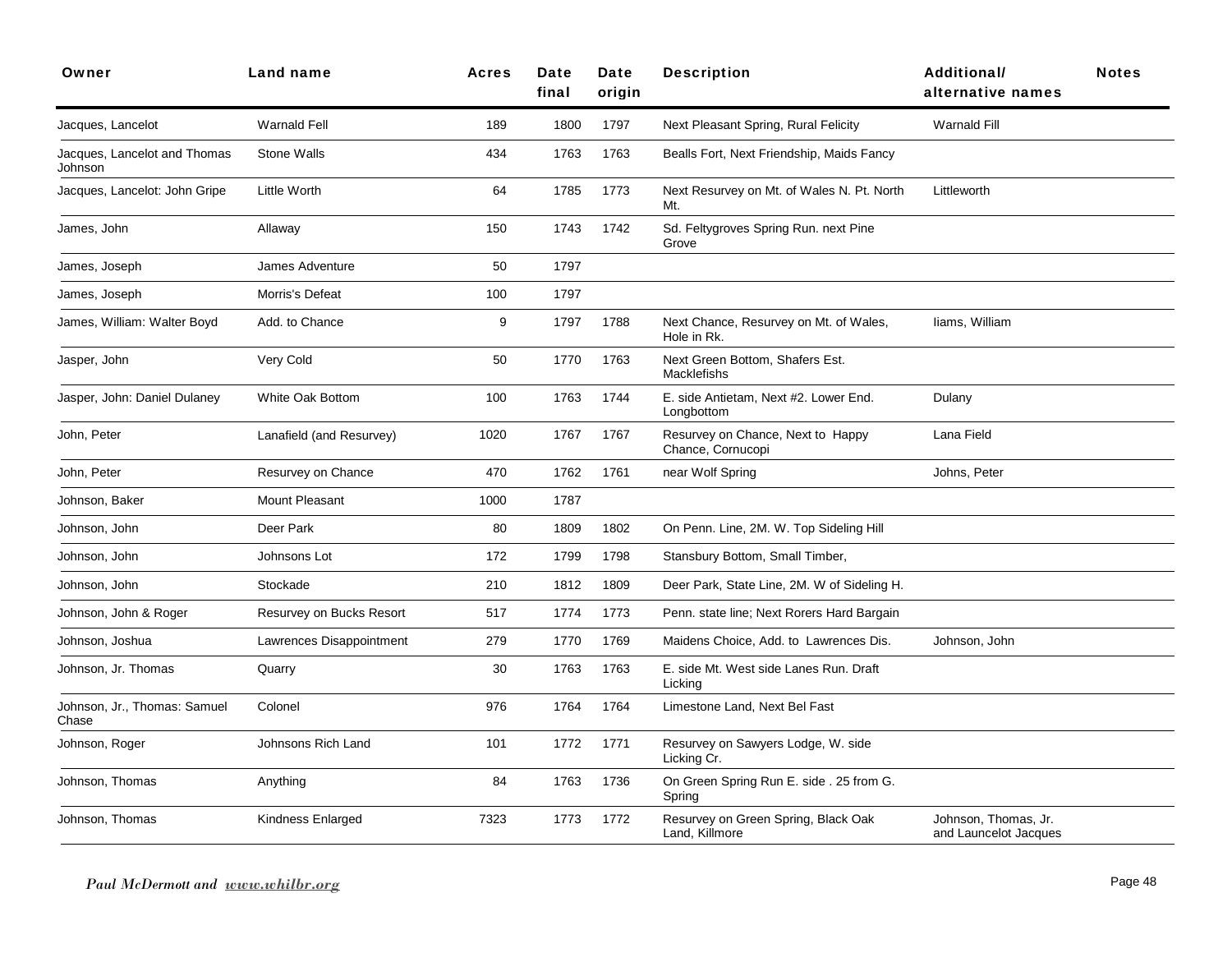| Owner                                      | Land name                               | <b>Acres</b> | Date<br>final | Date<br>origin | <b>Description</b>                                     | <b>Additional/</b><br>alternative names       | <b>Notes</b> |
|--------------------------------------------|-----------------------------------------|--------------|---------------|----------------|--------------------------------------------------------|-----------------------------------------------|--------------|
| Johnson, Thomas                            | Revision                                | 597          | 1793          | 1792           | Pt. Time Elapsed; next Resurvey on Hazard;             |                                               |              |
| Johnson, Thomas and Samuel<br>Chase        | Time Elapsed                            | 1417         | 1764          | 1764           | Next Whisky                                            |                                               |              |
| Johnson, Thomas et. al.                    | Park Head                               | 1137         | 1769          | 1768           | Branch Licking Creek; N. side 8 P. from<br>Potomac     | Johnson, Thomas, Jr.<br>and Launcelot Jacques |              |
| Johnson, Thomas et. al.                    | Park Head Enlarged                      | 1844         | 1773          | 1772           | Resurvey on Park Head; Barrany Hill; Next<br>Chance    | Johnson, Thomas, Jr.<br>and Lancelot Jacques  |              |
| Johnson, Thomas: Lancelot<br>Jacques       | Resurvey on Green Spring                | 227          | 1763          | 1763           | next Fountain Head; Mt. Eagle                          |                                               |              |
| Johnson, Thomas: Lancelot<br>Jacques       | Resurvey on Green Spring                | 575          | 1763          |                |                                                        |                                               |              |
| Johnstone, Peter: James<br>Wardrop         | Johnsons Lot                            | 139          | 1745          | 1743           | Next Skyethorn. 2M. Below Licking Cr.                  | Johnson, Peter                                |              |
| Jones, David                               | Nay Great Things                        | 10           | 1797          | 1771           | Next Linton; Gallipsies Bargain, Lick                  |                                               |              |
| Jones, David                               | Resurvey on Pt. of Mountain of<br>Wales | 80           | 1768          | 1768           | .5 Miles W. Conoc.; Next Gerlaughs<br><b>Dwelling</b>  |                                               |              |
| Jones, David                               | <b>Studmans Luck</b>                    | 100          | 1760          | 1754           | W. side Conoc. in Bottom, near Potomac R.<br>Next #6   |                                               |              |
| Jones, David&Daniel Dulaney                | Add. to Bakers Purchase                 | 100          | 1744          | 1744           | Next Bakers Purchase, No Name                          |                                               |              |
| Jones, David: Peter Studebaker             | <b>Bakers Purchase</b>                  | 200          | 1741          | 1740           | near Conoc. Next More Gleanings Still                  |                                               |              |
| Jones, John                                | Any Name                                | 18           | 1760          | 1760           | 8P Lick Run, Next #6                                   |                                               |              |
| Jones, John                                | Lick                                    | 100          | 1766          | 1747           | W. side Lick Run, Below Linton, Next<br>Chance         |                                               |              |
| Jones, John                                | Resurvey on Three Friends               | 951          | 1759          | 1751           | Next Struggle; Pleasant Springs # 1.                   |                                               |              |
| Jones, John Court and Philemon<br>Griffith | Sugar Tree Camp                         | 310          | 1782          |                |                                                        |                                               |              |
| Jones, jr., David                          | Jones Delight                           | 47           | 1755          | 1755           | W. side Little Conoc. Next More Than Lovely            |                                               |              |
| Jones, Peter                               | Long Bottom                             | 50           | 1760          | 1760           | Conoc. Cr. next Cove, Let Justice Take<br>Place        |                                               |              |
| Jones, Thomas                              | Well Meant                              | 305          | 1770          | 1770           | Farmers Blessing is R. Next Long Meadow<br>enlarged    |                                               |              |
| Jordan, John Morton                        | Conococheague Manor                     | 10688        | 1769          | 1769           | Conoc. Manor- 1736, Limestone Hill,<br><b>Ezekials</b> | Conegocheige Manor                            |              |
| Jost, Christian                            | Old Plott                               | 36           | 1762          | 1762           | Next Brothers Request.                                 | Yost, Christian                               |              |
| Julius, John                               | Add. to Locust Bottom                   | 25           | 1804          | 1802           | Locust Bottom, Next Rockland Farm, Heirs<br>G.         | Julius, Philip Jacob                          |              |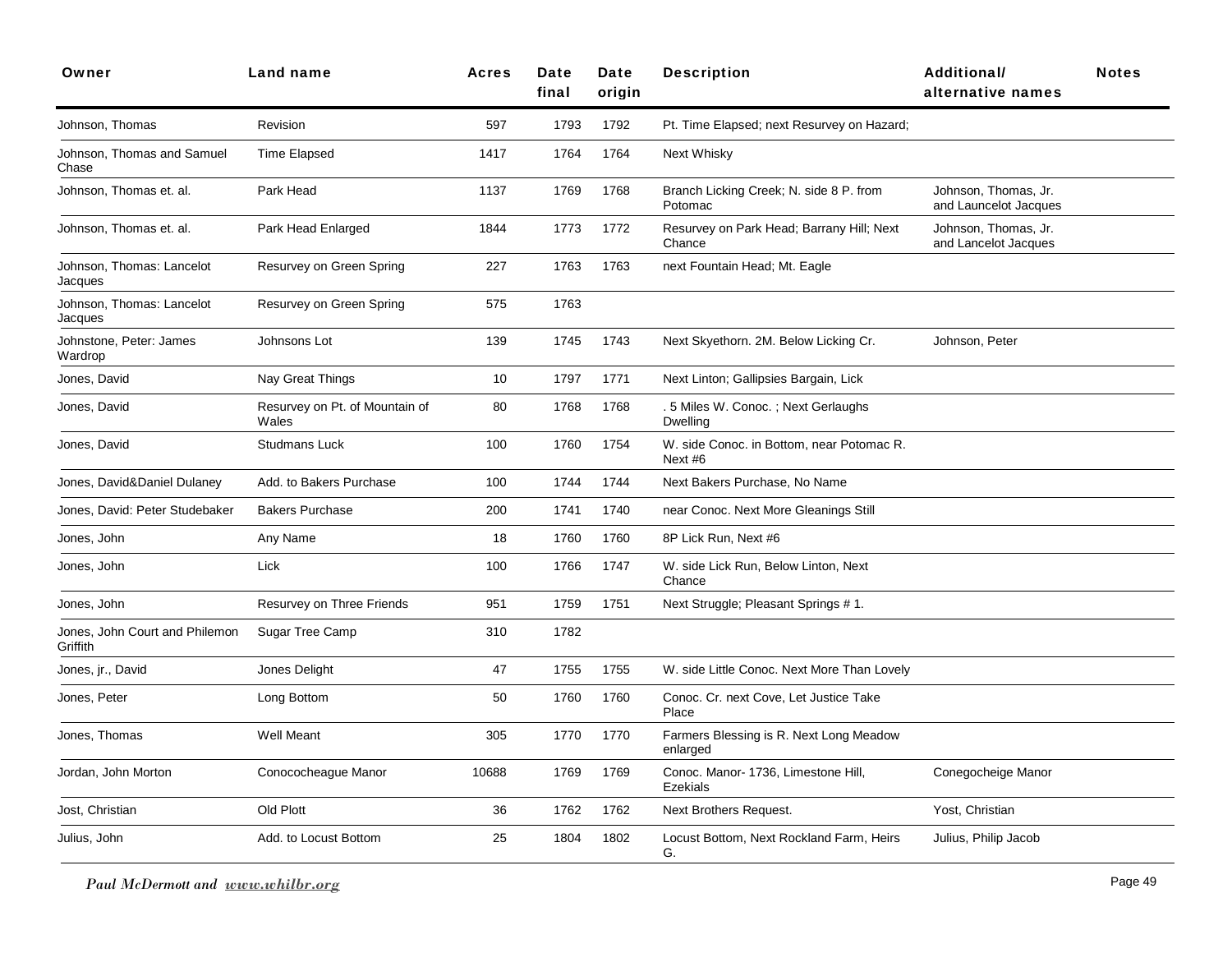| Owner                                 | Land name                                        | <b>Acres</b> | Date<br>final | Date<br>origin | <b>Description</b>                                             | <b>Additional/</b><br>alternative names | <b>Notes</b> |
|---------------------------------------|--------------------------------------------------|--------------|---------------|----------------|----------------------------------------------------------------|-----------------------------------------|--------------|
| Kale, Christian                       | <b>What You Please</b>                           | 9            | 1794          | 1792           | Potomac R. Next Rogues Harbor                                  |                                         |              |
| Kedey, George A.                      | Lyppsuck Laying                                  | 50           | 1765          | 1764           | Next Resurvey on Discontent                                    | Keedy, George Adam;<br>Lypsuck Laying,  |              |
| Keedrick, Henry                       | Manhime                                          | 150          | 1755          | 1754           | Manners, Kiddings Disappointment                               | Man Hime                                |              |
| Keedy, Daniel                         | Add. to Roots Hill                               | 6            | 1815          | 1812           | Next Resurvey on Roots Hill, Resurvey on<br>Hills&Dales        |                                         |              |
| Keedy, Dr. Henry                      | <b>Keedys Chance</b>                             | 11           | 1827          | 1827           | Bet. John&William, Showmans Forest                             |                                         |              |
| Keedy, Henry                          | Neglect                                          | 10           | 1764          | 1764           | <b>Next Discontent</b>                                         | Keeding, Henry                          |              |
| Keedy, Jacob                          | Add. to Felfoot                                  | $\mathbf{1}$ | 1818          | 1816           | Next Resurvey on Hills&Dales, Vineyard,<br>Resurvey on Felfoot |                                         |              |
| Keedy, Ludowick                       | I Hope It Is So                                  | 68           | 1793          | 1788           | Next Park Hall, Keep Triest, Antietam Wrks                     | Keedy, Lodowick                         |              |
| Keeley, George                        | Hunt for Timber                                  | 100          | 1755          | 1755           | E. side Antietam, 1M. Above Burketts                           | Keeler. George; George<br>Keefer        |              |
| Keepheart, Jacob                      | <b>Stoney Ridge</b>                              | 5            | 1768          |                |                                                                |                                         |              |
| Kellaough, Allan                      | Sixth Addition                                   | 52           | 1753          | 1752           | Next 3 Cousins, Draft of Conoc. Come By<br>Chance              | Killogh, Allen                          |              |
| Keller, Thomas                        | <b>Kellers Discovery</b>                         | 11           | 1765          | 1765           | Next Resurvey on Ash Swamp                                     |                                         |              |
| Keller, Thomas                        | Prickly Ash Bottom                               | 39           | 1773          | 1765           | Next Res. Ash Swamp; Pleasant Garden                           |                                         |              |
| Kellogh, Allen                        | Resurvey on Resurvey Sixth Add.<br>Pt. 3 Cousins | 1080         | 1763          | 1762           | Resurvey on 3 Cousins, Resurvey on 6th<br>Addition             |                                         |              |
| Kelly, Thomas                         | Kellys Purchase                                  | 256          | 1753          | 1739           | Next Resurvey on Hills And Dales, Solomon<br>Aldridge          | Stewart, Dr. Charles                    |              |
| Kelly, William                        | Kellys Chance                                    | 59           | 1755          | 1755           | Antietam, Next #2, Partnership, #3                             | Keelley, William                        |              |
| Kelly, William                        | Kellys Delight                                   | 1050         | 1753          | 1752           | Rutter Springs, Cheneys Delight                                |                                         |              |
| Kelly, William                        | Saint Patricks Lot                               | 127          | 1751          | 1749           | Spring side Marsh Branch; Saint Patrick                        |                                         |              |
| Kelly, William and Joseph<br>Chaplain | <b>Tower Hill</b>                                | 50           | 1751          | 1745           | Next Resurvey on Discontent                                    |                                         |              |
| Kelly, William: Daniel Dulaney        | Saint Patrick                                    | 50           | 1747          | 1743           | Beaver Creek: Boonsboro Dist.                                  | Houser, Isaac                           |              |
| Kemp, Henry                           | Add. to Dear Bought                              | 8            | 1816          |                |                                                                |                                         |              |
| Kemp, Lodwick                         | Dear Bought                                      | 15           | 1787          | 1772           | Next Admendment, Add. to Dear Bought                           | Kemp, Ludowick                          |              |
| Kennaman, Jacob                       | Long Meadow                                      | 25           | 1747          | 1747           | N. side Lick Run. Draft Conoc. . 5M Bel J.<br>Wil              | Kennemar, Jacob, Jacob<br>Kermemen      |              |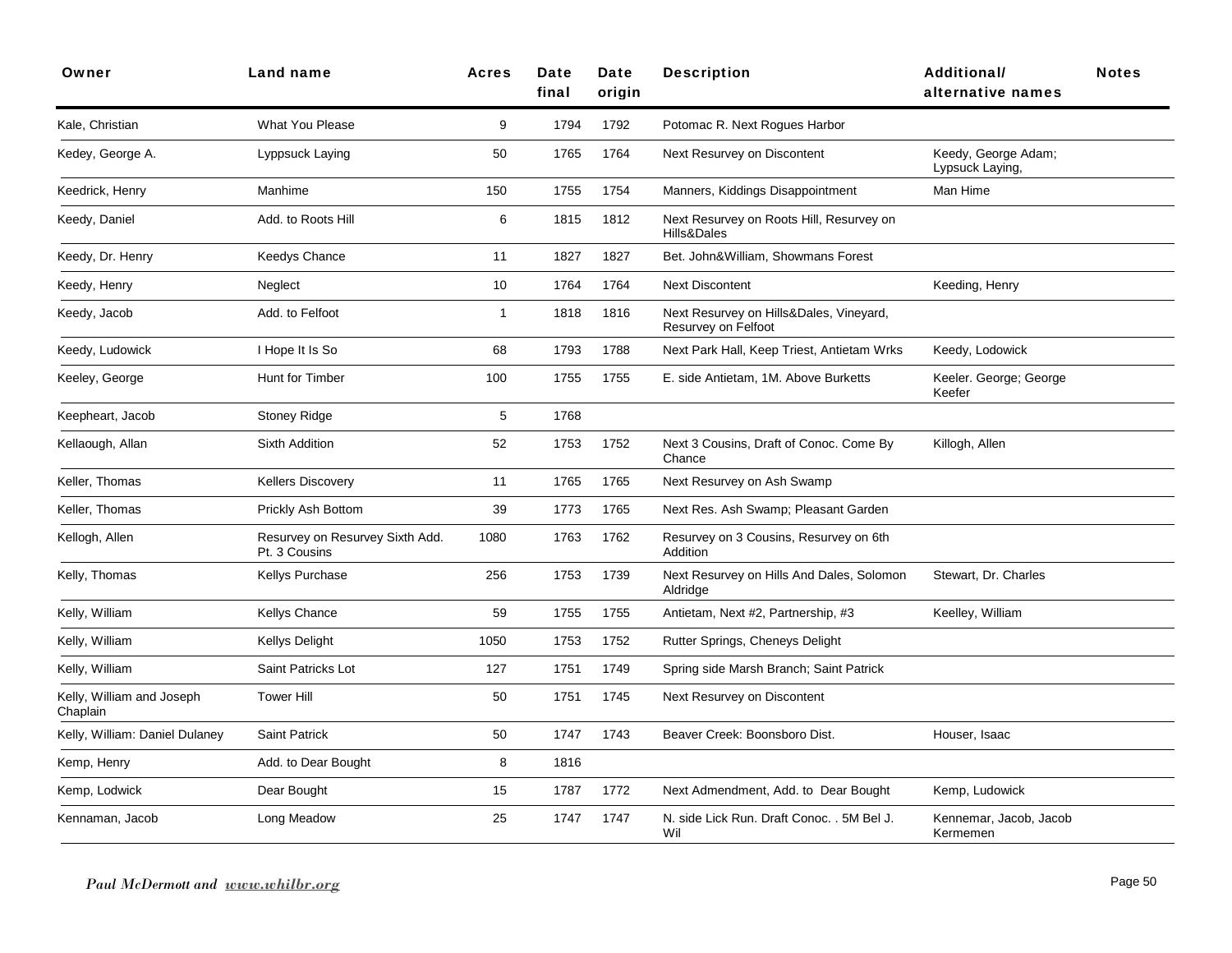| Owner                            | Land name                                                   | <b>Acres</b> | Date<br>final | Date<br>origin | <b>Description</b>                                           | <b>Additional/</b><br>alternative names                      | <b>Notes</b>          |
|----------------------------------|-------------------------------------------------------------|--------------|---------------|----------------|--------------------------------------------------------------|--------------------------------------------------------------|-----------------------|
| Kent, John                       | Chance                                                      | 142          | 1753          | 1752           | Next Kents Chance, #1, #2                                    |                                                              |                       |
| Kent, John                       | Kents Chance                                                | 70           | 1753          | 1752           | W. side Beaver Cr. Next Delamere,<br>Resurvey on Jerrico     | Cheny, Joseph                                                |                       |
| Kerchner, Martin                 | Contentment                                                 | 126          | 1762          | 1742           | Admend, to Trouble With Contentment is R.                    |                                                              |                       |
| Kerchner, Martin                 | Contentment                                                 | 393          | 1771          | 1769           | Add. to Dutch Folly, Next Widows Last Shift                  |                                                              |                       |
| Kerchner, Martin                 | Mount Hope                                                  | 411          | 1796          | 1795           | Resurvey on Resurvey on Batchelors<br>Delight, Pleasant Hill | Kershner, Martin                                             |                       |
| Kerchner, Martin                 | Poplar Grove                                                | 290          | 1790          | 1788           | On Potomac R. Next Hazzard, Sugar Bottom                     | Kershner, Martin                                             |                       |
| Kerchner, Martin                 | <b>Trouble with Contentment</b>                             | 1007         | 1763          | 1762           | Potomac R. Wood Burn is Resurvey on<br>Add. to Chews F       | Kersner, Martin                                              |                       |
| Kershner, John                   | Resurvey on Pt. of Contentment                              | 364          | 1800          | 1788           | Next Wolfs Purchase, Widows Last Shift                       |                                                              |                       |
| Kershner, John & George          | Add. to Dutch Folly                                         | 100          | 1739          | 1734           | Contentment is Resurvey on Next Rocky<br>Springs             |                                                              |                       |
| Kershner, Martin                 | Add. to Long Stripe                                         | 14           | 1813          | 1803           | Next Long Stripe, Admendment, Dear<br><b>Bought</b>          |                                                              |                       |
| Kershner, Martin                 | Adventure                                                   | 250          | 1762          | 1761           | On Potomac R. Next Add. to Adventure                         |                                                              |                       |
| Kershner, Martin                 | <b>Black Oak Level</b>                                      | 100          | 1766          |                |                                                              | Certificate in name of<br>Daniel Dulaney; Dulany;<br>Kersner |                       |
| Kershner, Martin                 | Nazareth                                                    | 18           | 1796          | 1795           | Next Batchelors Delight, Egypt. Feltys Add                   | Kershener, Martin                                            |                       |
| Kershner, Martin                 | Resurvey on Pt. of Resurvey on<br><b>Batchelors Delight</b> | 302          | 1783          | 1776           | Next Pine Grove; Res Bucks Horn,<br>Resurvey on Egypt        |                                                              |                       |
| Kershner, Martin                 | Rocky Spring                                                | 1125         | 1801          | 1800           | Amendment on Trouble; next Youngs Folly                      | Kirshner, Martin                                             |                       |
| Kershner, Martin                 | <b>Walnut Bottom</b>                                        | 100          | 1769          | 1744           | Sd. Hill E. side Conoc. Next Countersign                     | Kersner, Martin                                              |                       |
| Kershner, Martin: Daniel Dulaney | Resurvey on Youngs Folly                                    | 200          | 1759          | 1753           | Was Resurvey on Into Trouble With<br>Contentment             | Kersner, Martin                                              |                       |
| Kersner, Ann                     | <b>Widows Last Shift</b>                                    | 93           | 1749          | 1739           | Head Spring Contentment is Res of This                       | Kershner, Ann                                                | 100 acres -<br>Scharf |
| Key, Philip Barton               | <b>Clift Spring</b>                                         | 1064         | 1793          | 1787           | Friendship, Paradise, Good Hope                              | Certificate in name of<br>John Ross Key and<br>Normand Bruce |                       |
| Key, Phillip                     | Friendship                                                  | 206          | 1750          | 1750           | Next Charltons Forest-Little Conoc.                          |                                                              |                       |
| Key, Phillip                     | Paradise Regained                                           | 530          | 1750          | 1750           | 5M. from Wg. Rd. N. side Betw. W.<br>Evans&Little C.         | Paradice Regained                                            |                       |
| Keys, George: Samuel Ogle        | Ore Hill                                                    | 116          | 1757          | 1747           | Next Little I Thought It.; More Gleanings                    | Keys, Greshen                                                |                       |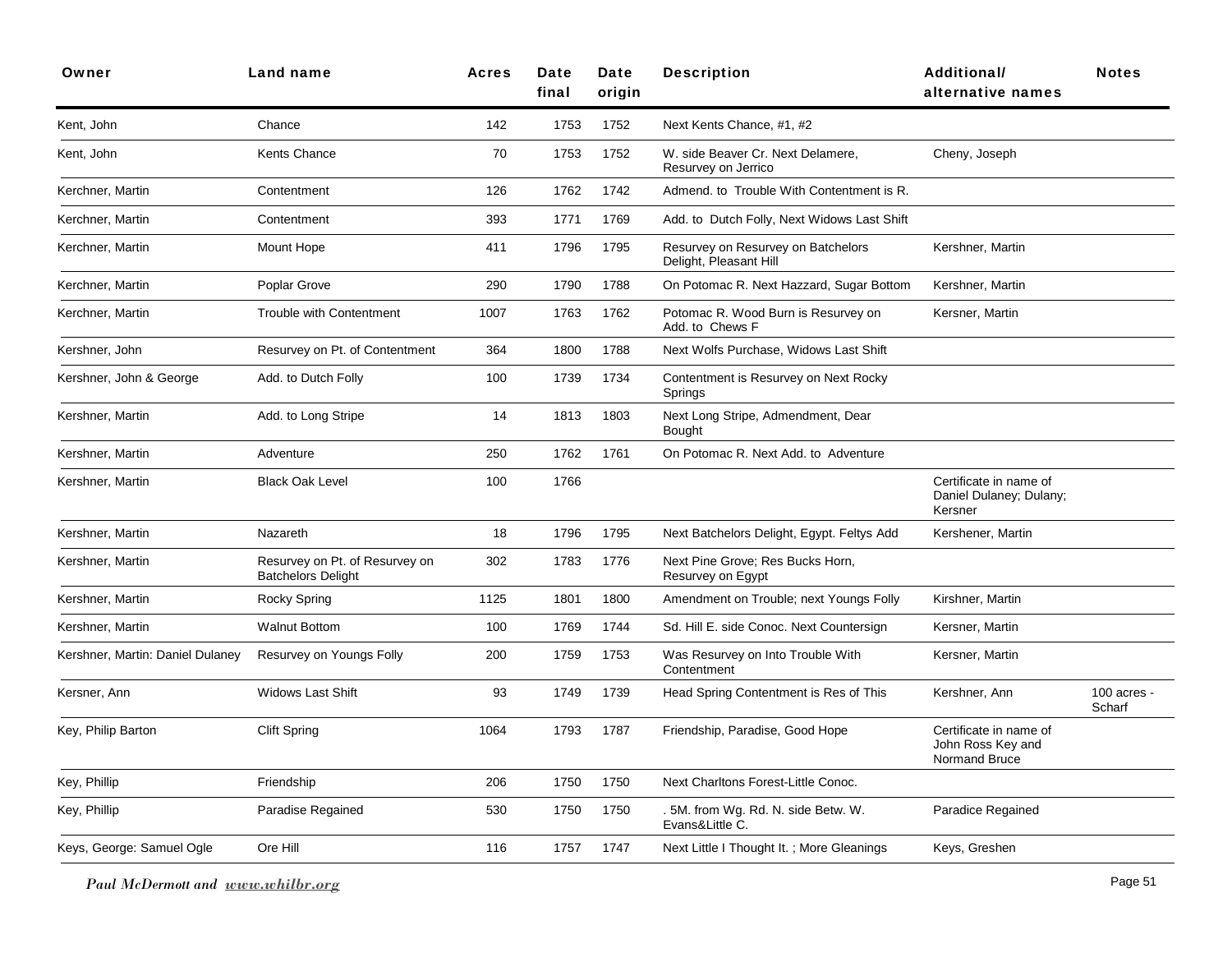| Owner                                  | Land name                | <b>Acres</b>   | Date<br>final | Date<br>origin | <b>Description</b>                                                | <b>Additional/</b><br>alternative names | <b>Notes</b> |
|----------------------------------------|--------------------------|----------------|---------------|----------------|-------------------------------------------------------------------|-----------------------------------------|--------------|
| Keysacker, Simon                       | Pleasant Garden          | 383            | 1796          | 1795           | Next Settled in Time                                              | Keysacre, Simon                         |              |
| Keysecker, Philip                      | <b>Keyseckers Chance</b> | 6              | 1785          | 1777           | Next Maidens Choice, Ranches Discovery                            | Keysicker, Philip;<br>Keysickers Chance |              |
| Keywaughover, Philip                   | Lawwell                  | 90             | 1760          |                |                                                                   |                                         |              |
| Keywaughover, Philip                   | Resurvey on Whisky Alley | 567            | 1768          |                |                                                                   |                                         |              |
| Kirkpatrick, Michael                   | <b>Dicksons Pleasure</b> | 688            | 1764          |                |                                                                   |                                         |              |
| Kirkpatrick, Michael: James<br>Dickson | <b>Dicksons Pleasure</b> | 620            | 1760          | 1760           | Narrow Point, Next Abenegoes Pasture                              |                                         |              |
| Klain, Andrew                          | <b>Level Forest</b>      | 3              | 1817          | 1816           | Next Flaggy Meadow, Maidens Choice                                | Kline; Levil Forest                     |              |
| Kline, Andrew                          | <b>Valley Forest</b>     | 57             | 1823          | 1822           | St. line. foot Mt. W. side Blairs Valley, Next<br>Johns F         |                                         |              |
| Klitz, Jacob                           | <b>Strong Spring</b>     | 15             | 1795          |                |                                                                   |                                         |              |
| Knave, Jacob                           | Pleased with all Men     | 131            | 1786          |                |                                                                   |                                         |              |
| Knief, Michael                         | Stainbaugh               | 30             | 1766          |                |                                                                   |                                         |              |
| Know, John                             | New Design               | 12             | 1791          |                |                                                                   | New Design                              |              |
| Koontz, Jacob.                         | Resurvey on Welchs Lot   | 154            | 1788          | 1787           | Welchs Lot: Next Richards Lot: Princes Wife                       |                                         |              |
| Kratzer, Simon                         | Snowball Valley          | 100            | 1771          | 1769           | Next Wood&Water Enl. Resurvey on<br>Frolick, Robeys R.            | Snow Balls Valley                       |              |
| Kreigh, Nicholas                       | <b>Kreighs Discovery</b> | 44             | 1814          | 1812           | Kreights Establishment                                            |                                         |              |
| Kreigh, Nicholas                       | <b>Kreighs Venture</b>   | $\overline{7}$ | 1814          | 1812           | Resurvey on 6th Add. Pt. Three Cousins,<br>next K. Est.           |                                         |              |
| Kreigh, Philip                         | Kreighs Establishment    | 226            | 1796          | 1795           | Resurvey on Pt. Resurvey on Resurvey on<br>6th Add. Three Cousins |                                         |              |
| Kyser, Frederick                       | Kysers Inheritance       | 160            | 1805          | 1792           | What You Please, Next Delight, Huckleberry                        |                                         |              |
| Kysinger, John                         | <b>Turkey Hill</b>       | 100            | 1763          | 1763           | Next Saturn, Add. Toturkey Hill, Antietam<br>Wk                   |                                         |              |
| Lambert, George                        | Lamberts Delight         | 15             | 1755          | 1755           | Next Lamberts Park,                                               |                                         |              |
| Lambert, George                        | <b>Lamberts Meadow</b>   | 190            | 1798          | 1796           | Lamberts Park, Lamberts Delight, Next Frys                        |                                         |              |
| Lambert, George                        | Lamberts Park            | 200            | 1742          | 1742           | N. side Antietam, near Mouth of Br. Capt.<br>Carlto               |                                         |              |
| Lambert, George                        | <b>Lamberts Strife</b>   | 25             | 1760          | 1760           | 60P. South Hickmans Br. Next Small Timber                         | Lambert, John                           |              |
| Lambert, John                          | Little Valley            | 18             | 1763          | 1763           | Valley Next Chance,                                               |                                         |              |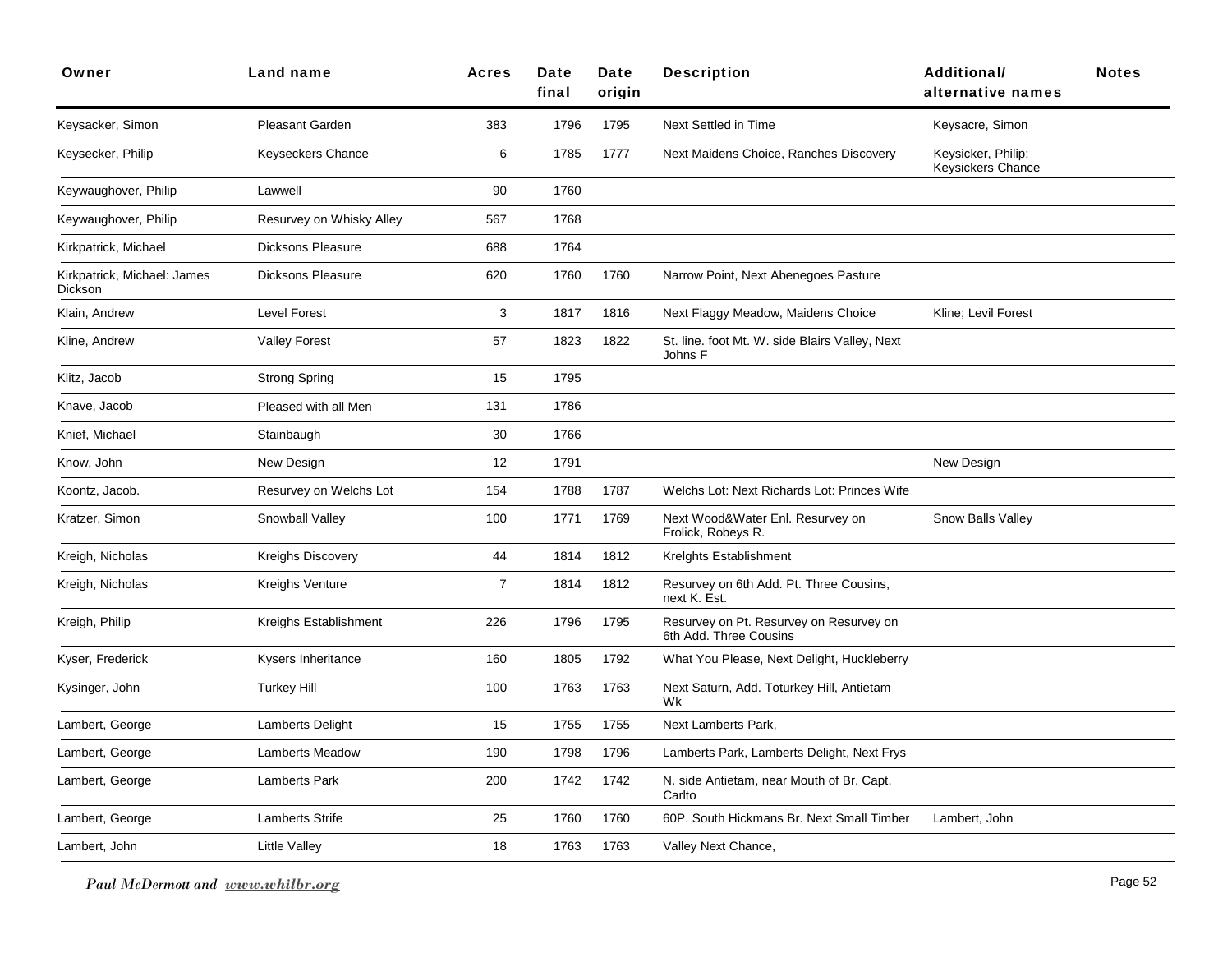| Owner                                   | Land name                | Acres | Date<br>final | Date<br>origin | <b>Description</b>                                        | <b>Additional/</b><br>alternative names | <b>Notes</b> |
|-----------------------------------------|--------------------------|-------|---------------|----------------|-----------------------------------------------------------|-----------------------------------------|--------------|
| Lantz, Christian                        | Lantz Luck               | 60    | 1795          | 1791           | W. side South Mt. 30P from Mack Harmans<br>Rd.            |                                         |              |
| Lantz, Christian                        | Lantzs Bad Luck          | 30    | 1795          | 1792           | Lantz Luck, Next Fountain Hall                            |                                         |              |
| Lantz, Christian                        | <b>Lantzs Forest</b>     | 46    | 1799          | 1799           | Small Timber, next Lamberts Meadow                        |                                         |              |
| Lantz, Christian                        | Less Than Nothing        | 10    | 1795          | 1794           | Next Resurvey on Well Taught, Scant<br>Timber             |                                         |              |
| Lantz, Christian                        | <b>Tanners Discovery</b> | 44    | 1803          | 1799           | Next Mount Pleasant, Resurvey on 3<br>Springs, Rocky Land |                                         |              |
| Lantz, Christian and Jacob Huffer       | <b>Two Brothers</b>      | 15    | 1795          | 1792           | Next Resurvey on Well Taught. Pt. Well<br>Taught          |                                         |              |
| Lawrence, Elizabeth: Johnathan<br>Mager | Resurvey on New Work     | 1050  | 1804          | 1775           | Next Hickmans Meadow; Admendment<br>Dawsons S             |                                         |              |
| Layton, Deborah                         | <b>Widows Purchase</b>   | 74    | 1767          | 1766           | Pleasant Level                                            |                                         |              |
| Leach, Nicholas: Norman Bruce           | <b>Bucks Range</b>       | 60    | 1791          | 1788           | Top Ridge. 3M. from Roses on Potomac R.                   |                                         |              |
| Leach, Nicolas                          | Add. to Buck Range       | 150   | 1791          | 1782           | Next Bucks Range-Provincial Line                          |                                         |              |
| Leamon, John                            | White Oak Stump          | 50    | 1753          | 1753           | W. side Conoc. next Resurvey on III Will                  | Leaman, John; Leman                     |              |
| Lear, Philip                            | Lears Ramble             | 93    | 1804          | 1795           | Blairs Ramble, Next Mt. of Wales. state line              |                                         |              |
| Leatherman, Daniel                      | Resurvey on Nazareth     | 143   | 1788          |                |                                                           |                                         |              |
| Lee, William                            | Jerusalem Forest         | 49    | 1801          | 1800           | <b>Next Dicksons Pleasure</b>                             |                                         |              |
| Lee, William                            | Resurvey on Lees Venture | 228   | 1789          |                |                                                           |                                         |              |
| Lee, William                            | Retreat                  | 307   | 1802          | 1795           | St. Line; Elbow Ridge: Next Norway Forest                 |                                         |              |
| Lee, William: Robert Hughes             | Jerusalem Common         | 3     | 1800          | 1799           | Next Old Fox Deceived, Establishment                      |                                         |              |
| Lee, William: Robert Hughes             | Sapling Grove            | 5     | 1800          | 1799           | Next Good Luck; Establishment;                            |                                         |              |
| Lefever, David                          | Lefevers Inheritance     | 360   | 1812          | 1811           | Capt. Johns Bottom, Rogues Harbor-<br>Potomac             |                                         |              |
| Lewellin, Samuel                        | <b>Bucks Resort</b>      | 100   | 1763          | 1768           | Bucks Resort, near Clays Lick; Hulls Harbor               |                                         |              |
| Lewis, Evan and Daniel Dulaney          | <b>Tent Bottom</b>       | 100   | 1767          | 1742           | Resurvey on Antrum, Walls Neglect, Sugar<br><b>Bottom</b> | Dulany                                  |              |
| Lewis, John                             | Doe Little               | 50    | 1743          | 1742           | W. side Conoc. Cr. Next Mount Hope,<br>White Oak Bot.     |                                         |              |
| Liger, Mathias                          | Sink Hole                | 50    | 1764          | 1764           | W. side Antietam bet. Verdal Sight. Robrt.<br>Dan         | Lesor, Matthias; Matthias<br>Lizer      |              |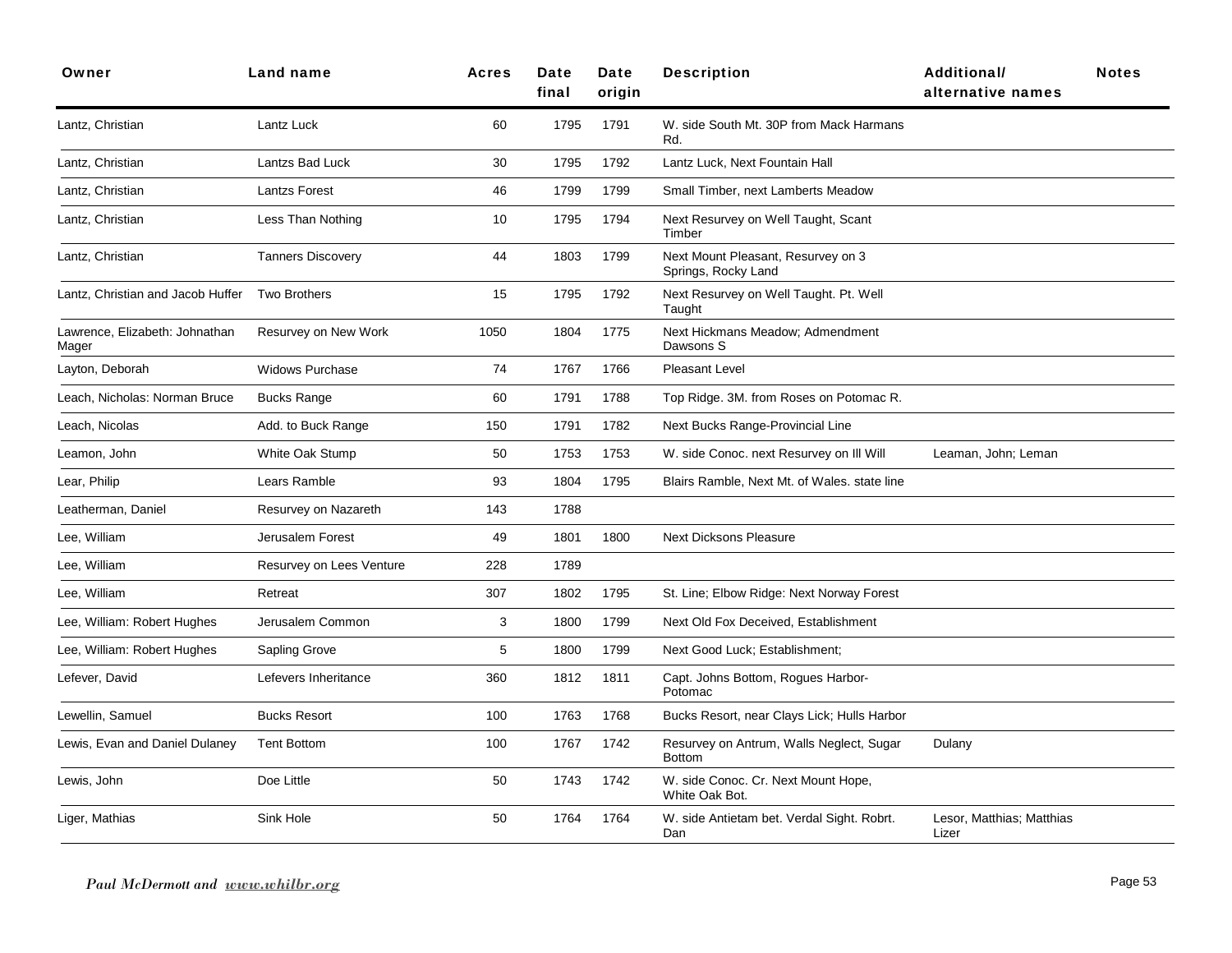| Owner                        | Land name                                      | <b>Acres</b> | Date<br>final | Date<br>origin | <b>Description</b>                                     | Additional/<br>alternative names | <b>Notes</b>          |
|------------------------------|------------------------------------------------|--------------|---------------|----------------|--------------------------------------------------------|----------------------------------|-----------------------|
| Light, Mormy Duke            | <b>Mount Pleasant</b>                          | 50           | 1752          | 1754           | Potomac River N. side Myers Branch                     |                                  |                       |
| Lightner, Jacob              | <b>Burkharts Disappointment</b>                | 58           | 1762          | 1762           | Close to Antietam                                      |                                  |                       |
| Lightner, Jacob              | <b>Burkheads Dispute</b>                       | 50           | 1762          |                |                                                        | <b>Berkheads Dispute</b>         |                       |
| Lightner, Jacob              | Resurvey on Pt. of Poes Well<br>Taught         | 1294         | 1763          | 1763           | Next Farmers Blessing; Well Meant                      | Leighter, Jacob, Lighter         |                       |
| Lilley, John                 | Hermits Fancy                                  | 374          | 1762          |                |                                                        | <b>Hermits Fancy</b>             |                       |
| Lilley, Richard              | Good Luck                                      | 258          | 1767          |                |                                                        |                                  | Scharf                |
| Lilley, Richard              | <b>Hamptons Plains</b>                         | 200          | 1764          |                |                                                        |                                  | Scharf                |
| Lilley, Samuel               | <b>Lilleys Discovery</b>                       | 30           | 1764          | 1760           | near Beaver Cr. Next Chaneys Parcels                   |                                  |                       |
| Lilley, Samuel               | <b>Lilleys Discovery</b>                       | 37           | 1767          |                |                                                        | <b>Lillys Discovery</b>          |                       |
| Lilley, Samuel               | Lilleys Industry                               | 41           | 1764          | 1764           | Next Pierponts Content. Next Resurvey on<br>Jerrico H. | Lilly, Samuel                    |                       |
| Lilley, Samuel               | Resurvey on Lilleys Discovery                  | 37           | 1767          | 1764           | Next Garden Spot; Resurvey on Jerrico Hills            |                                  | 45 acres -<br>Scharf  |
| Lilley, Samuel               | Second Resurvey on Lilleys<br><b>Discovery</b> | 45           | 1776          |                |                                                        |                                  | Scharf                |
| Lingoe, Robertson            | Outlet and Lingoes Outlet                      | 50           | 1763          |                |                                                        |                                  |                       |
| Link, Andrew                 | Dry Land                                       | 24           | 1765          | 1765           | Next Carrs Querry, (S) Also James Walling              |                                  |                       |
| Link, Andrew                 | Links Foundling                                | 50           | 1759          | 1759           | Next Hickmans Meadow, Settled in Time                  | <b>Links Founding</b>            |                       |
| Link, Andrew                 | Resurvey on Dry Land                           | 163          | 1768          | 1767           | <b>Next Hewetts Purchase</b>                           |                                  | 136 acres -<br>Scharf |
| Litsinger, Phillip           | <b>Phillips Choice</b>                         | 31           | 1765          | 1765           | Next Burns Neglect, Draft Little Antietam              | Litzsinger, Philip               |                       |
| Little, Frederick            | <b>Fredericks Hills</b>                        | 74           | 1755          | 1755           | S. side Piney Creek; near Temp. Line                   |                                  |                       |
| Loas, Jacob                  | Poplar Forest                                  | 42           | 1829          |                |                                                        |                                  |                       |
| Locker, Henry                | Add. to Marstone                               | 4            | 1824          | 1818           | Next Marstone (Martsoma), Raccoon                      |                                  |                       |
| Long, John                   | Resurvey on Bakers Lookout                     | 117          | 1762          | 1760           | <b>Next Nazaret</b>                                    |                                  |                       |
| Long, John                   | Resurvey on Pt. of Bakers<br>Lookout           | 117          | 1762          | 1760           | Draft Conoc.                                           |                                  |                       |
| Long, William: Thomas Hyndes | Abigals Delight                                | 10           | 1795          | 1773           | Next Polks Meadows, Polks Meadow Enl. is<br>Resurvey   | Tongue, William                  |                       |
| <b>Lord Baltimore</b>        | Conococheague Manor                            | 10594        | 1736          | 1736           |                                                        | Conegocheigue Manor              |                       |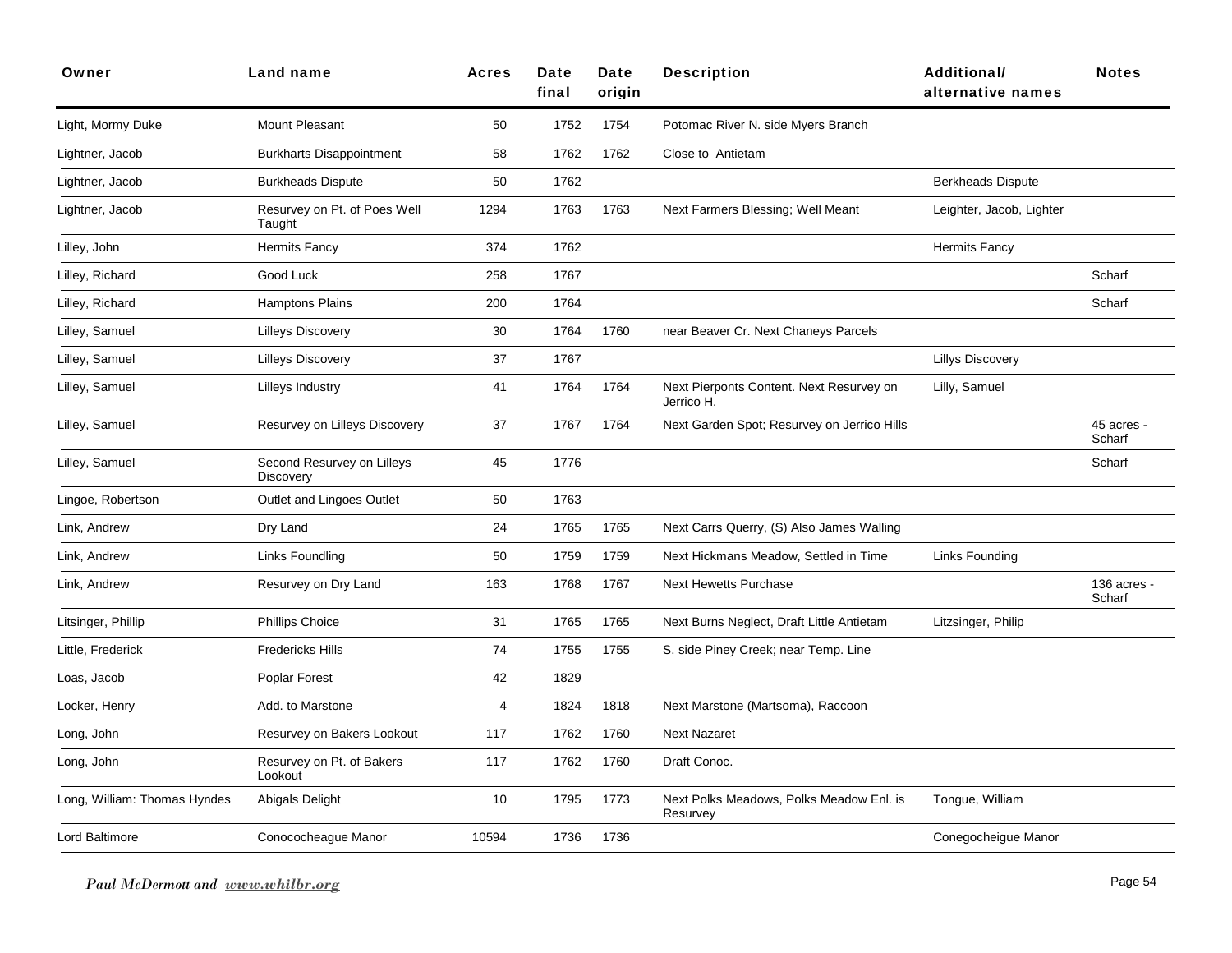| Owner                           | Land name                     | Acres | Date<br>final | Date<br>origin | <b>Description</b>                                      | <b>Additional/</b><br>alternative names | <b>Notes</b> |
|---------------------------------|-------------------------------|-------|---------------|----------------|---------------------------------------------------------|-----------------------------------------|--------------|
| Lowey, John: Moses Fragnnar     | Resurvey on Snipes Head       | 227   | 1810          | 1796           | Next Buck Range; Harbaughs Delight                      |                                         |              |
| Lucas Jr., Thomas               | Thomas and Nancy              | 50    | 1752          | 175Cf          | Draft Conoc, Next Convenlency, Resurvey<br>on Pleas. Sp |                                         |              |
| Lucas, Richard                  | Mine Bank                     | 50    | 1761          | 1761           | 25M from Potomac. 1M Below Snowdens<br>Friend           |                                         |              |
| Lucass, Charles                 | Plumb Yard                    | 300   | 1740          | 1739           | Bet. Conoc. Manor Ft Potomac; Next #5,<br>Wd. Hill      | Lucas, Charles                          |              |
| Lux, William                    | By Chance                     | 108   | 1753          | 1752           | Surr. By Kindness Enl. Close to Potomac R.              |                                         |              |
| Lynch, Samuel                   | Lynches Establishment         | 332   | 1814          | 1812           | Pt. Resurvey on Add. to Cheneys Neck.<br>Potomac R.     | <b>Lynchs Establishment</b>             |              |
| Lynch, Samuel                   | Second Add. to Chaneys Neck   | 3     | 1802          | 1801           | Next Resurvey on Add. to Chaneys Neck,<br>Lynches Is R  | <b>Cheneys Neck</b>                     |              |
| Lynch, William                  | Third Add. to Chaneys Neck    | 15    | 1802          | 1801           | E. Ringold, Next Burns Justice, Hempfield               | Lynch, Samuel                           |              |
| Lynn, David                     | <b>Crooked Meanders</b>       | 28    | 1790          |                |                                                         |                                         |              |
| Lynn, David                     | <b>Mount Neglect</b>          | 95    | 1790          | 1790           | Next Sugar Bottom Incl. 2 Islands                       |                                         |              |
| Lynn, David                     | Mountza Neglect               | 95    | 1790          |                |                                                         |                                         |              |
| Lynn, Edmund                    | Edmunds Lott                  | 12    | 1797          |                |                                                         |                                         |              |
| Lynn, Levi                      | Levis Portion                 | 143   | 1801          | 1795           | Next Resurvey on Old Times, Touch Me<br>Not. State L.   |                                         |              |
| Lynn, Levi                      | Resurvey on Old Times         | 204   | 1793          | 1777           | Next Pt. Sarahs Fancy; John And Davy                    | Linn, Levi                              |              |
| Macantire, John. Daniel Dulaney | Smiths Choice                 | 50    | 1753          | 1745           | W. Side Antietam 3M. Above Fork                         |                                         |              |
| MacEntire, John                 | <b>Hard Fortune</b>           | 50    | 1761          | 1761           | near South side Antietam Cr. Next<br>Contentment        | Mackentire, John                        |              |
| Mackelayland, Hugh              | <b>Back Meadow</b>            | 70    | 1752          | 1749           | near Spring called Back Spring.                         |                                         |              |
| Macklefish, Richard             | <b>Strawberry Bottom</b>      | 51    | 1760          |                |                                                         |                                         | Scharf       |
| Macklefish, Thomas              | Fish Pot Hill                 | 9     | 1784          | 1783           | Next Chaneys Chance, Stripe, Cadiz                      |                                         |              |
| Macklefish, Thomas              | Macklefishes Luck             | 4     | 1803          | 1750           | E. side Antietam Cr. Next Cadez                         |                                         |              |
| Macklefish, Thomas              | Macklefishes Range            | 68    | 1750          |                |                                                         |                                         |              |
| Macklefish, Thomas              | <b>Macklefishes Small Bit</b> | 2     | 1784          | 1783           | Next Very Cold; 2nd. Resurvey on First<br>Choice        |                                         |              |
| Macklefish, Thomas              | Macklefish's Ridge            | 60    |               | 1738           |                                                         |                                         |              |
| Macklefish, Thomas              | Partnership                   | 36    | 1785          | 1782           | Next Stulls Forest; Aveys Good Will                     |                                         |              |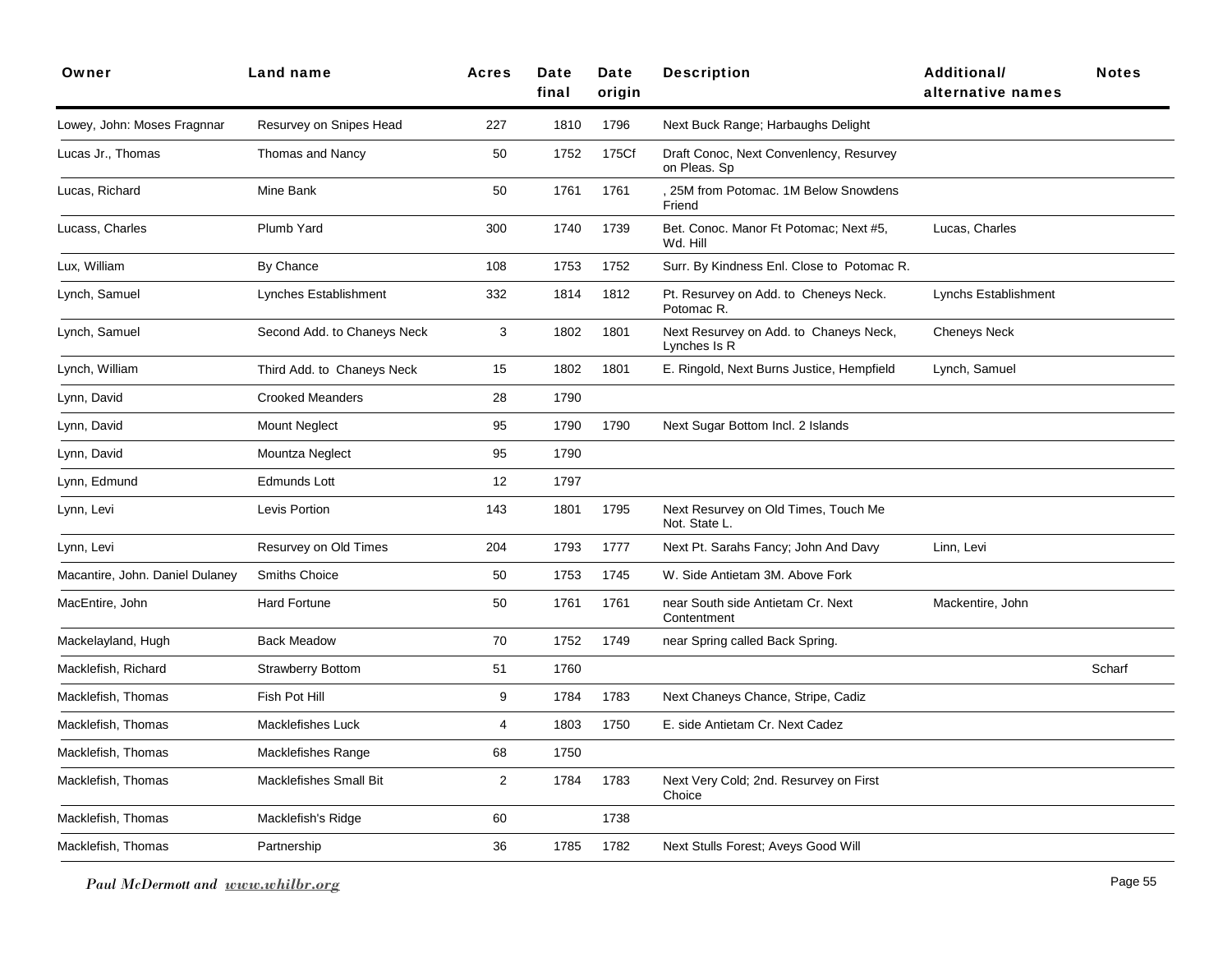| Owner                                  | Land name                             | <b>Acres</b> | Date<br>final | Date<br>origin | <b>Description</b>                                     | <b>Additional/</b><br>alternative names | <b>Notes</b> |
|----------------------------------------|---------------------------------------|--------------|---------------|----------------|--------------------------------------------------------|-----------------------------------------|--------------|
| Main, Mary                             | <b>Widows Mite</b>                    | 22           | 1793          | 1792           | Draft Sideling Creek next Tippancanoe                  |                                         |              |
| Maines, Philip                         | <b>Hickory Ridge</b>                  | 25           | 1806          | 1797           | Top Hickory Ridge-Surrounded Enterprise                |                                         |              |
| Mains, Philip                          | <b>Piney Forest</b>                   | 160          | 1796          | 1795           | Next Mouses Folly, Res. Pipe Tomahawk                  | Maines, Philip                          |              |
| Mains, Philip & Thomas: Mary<br>Maines | Mount Pisgah                          | 684          | 1806          | 1795           | Poor Robin, Next Mt. Side, Mouses Folly                |                                         |              |
| Mains, Phillip: Mary Mains             | Poor Robin                            | 37           | 1806          | 1792           | Next Beals Delay. Mount Pisgah                         |                                         |              |
| Mallott, Catherine                     | Good Fortune                          | 50           | 1755          | 1755           | Next Neglect, 4.                                       |                                         |              |
| Mallott, Catherine                     | Neglect                               | 50           | 1759          | 1753           |                                                        |                                         |              |
| Mallott, Peter                         | Come By Chance                        | 50           | 1764          | 1764           | foot Tonoloway Hill (W. side ) on Banner Cr.           | Malotte, Peter                          |              |
| Mallott, Peter                         | Peters Delight                        | 19           | 1759          | 1759           | W. side Dry Run                                        |                                         |              |
| Malott, Benjamin                       | Resurvey on Good Fortune &<br>Neglect | 87           | 1797          | 1786           | <b>Next Shippays Neglect</b>                           |                                         |              |
| Mann, John H.                          | <b>Manns Addition</b>                 | 53           | 1828          | 1824           | Next Forest Park; Young Timber, Spring Val.            | <b>Munns Addition</b>                   |              |
| Mannar, John                           | <b>Spring Garden</b>                  | 16           | 1795          | 1789           | near Penn Line, Poverty Increased                      | Mannan, John, Cus, Mary<br>Esable       |              |
| Mansberger, John                       | Newcomers Purchase                    | 101          | 1794          | 1786           | Resurvey on Jonas Last Shift, Foxes Last<br>Shift      |                                         |              |
| Mansberger, John                       | Partnership                           | 685          | 1795          | 1794           | Necombers Purchase; Next Rackhon                       |                                         |              |
| Mantzer, Michael                       | Cave Hill                             | 68           | 1788          | 1787           | Next Cave(Land), Gleanings, Cumberland                 |                                         |              |
| Mantzer, Michael                       | Chance                                | 4            | 1791          | 1787           | Next Little Valley, Lamberts Pk. Burketts L            |                                         |              |
| Mantzer, Michael                       | Come By Chance                        | 12           | 1787          | 1787           | Next Cheneys Lot, Long Tract                           |                                         |              |
| Mantzer, Michael                       | Nothing Ventured Nothing Have         | 5            | 1791          | 1787           | Next Small Timber, Lamberts Park                       | Mantz, Michael                          |              |
| Margrave, Henry                        | <b>Groff Stones</b>                   | 20           | 1760          |                |                                                        |                                         |              |
| Mariarty, Jacob                        | Mariartys Hard Travel                 | 36           | 1818          | 1792           | On Potomac River, Next Prospect                        |                                         |              |
| Marmaduke, W. Boyd: John<br>Johnson    | Oak Grove                             | 207          | 1820          | 1818           | Pt. Resurvey on White Oak Grove; Next<br>Pennypack Pd. | Johnston, John                          |              |
| Martin, Benjamin                       | <b>Pleasant Valley</b>                | 9            | 1758          |                |                                                        |                                         |              |
| Martin, Nicholas                       | Resurvey on Swamp of<br>Experience    | 164          | 1754          | 1752           | Next Henrys Last Shift                                 |                                         |              |
| Martin, Nicholas                       | Swamp of Experience                   | 100          | 1751          | 1744           | In Swamp to Conoc. Next Thomas F. More<br>Glean        | Dulaney, Daniel                         |              |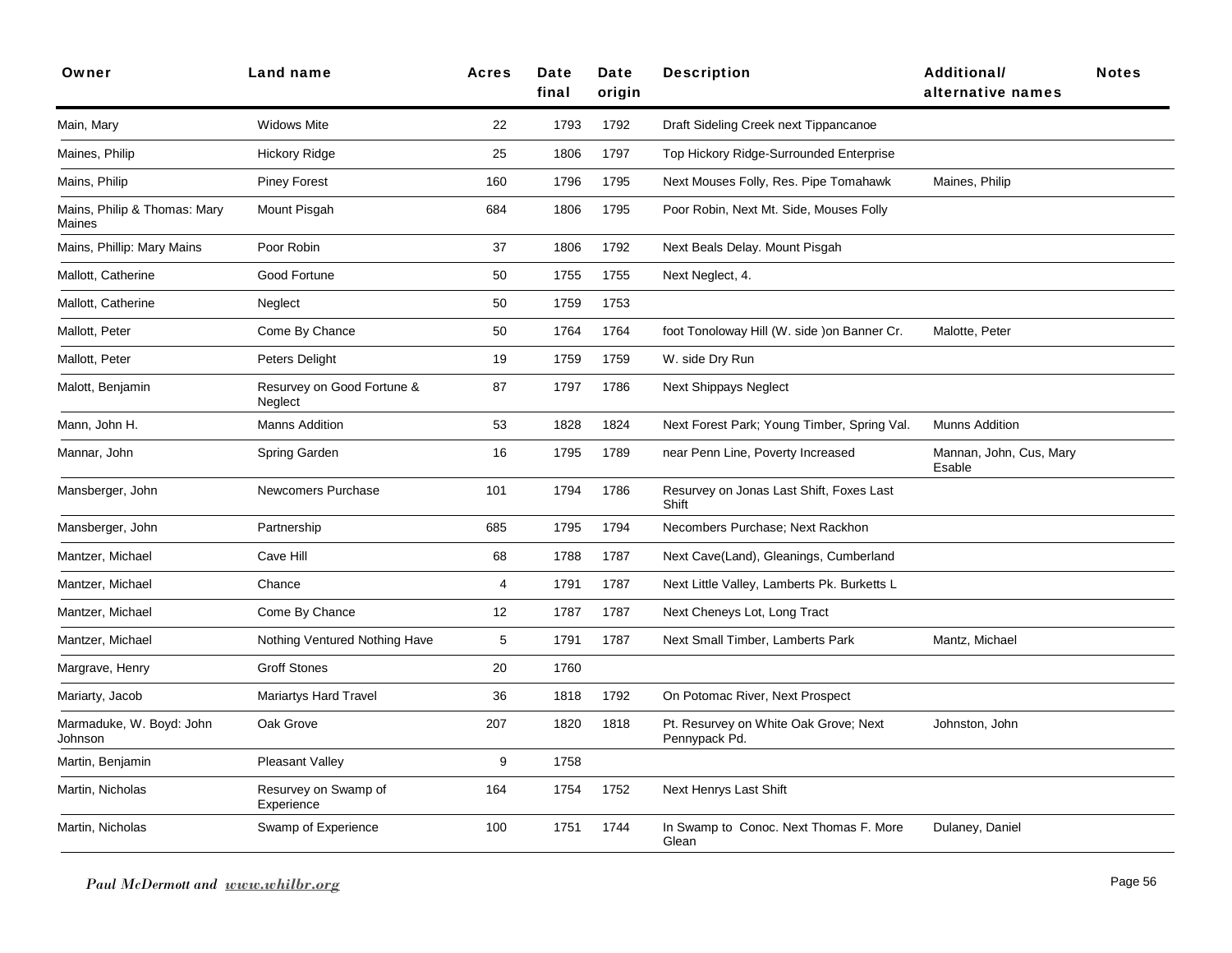| Owner             | Land name                                         | <b>Acres</b> | Date<br>final | Date<br>origin | <b>Description</b>                                     | <b>Additional/</b><br>alternative names        | <b>Notes</b> |
|-------------------|---------------------------------------------------|--------------|---------------|----------------|--------------------------------------------------------|------------------------------------------------|--------------|
| Martin, William   | <b>Martins Nest</b>                               | 103          | 1802          |                |                                                        | Burk, James                                    |              |
| Mason, George     | Cove                                              | 510          | 1763          |                |                                                        | Certificate in name of<br><b>Thomas Bladen</b> |              |
| Mason, Phillip    | I Am in Hopes                                     | 50           | 1761          |                |                                                        |                                                |              |
| Matthews, William | Resurvey on Discovery                             | 95           | 1790          |                |                                                        |                                                |              |
| Matthias, Jacob   | Saw Mill Place                                    | 20           | 1765          | 1764           | foot South Mt. N. side Beaver Dam Run                  |                                                |              |
| May, William      | <b>Dutchmans Request</b>                          | 151          | 1750          | 1746           | Next Maidens Choice. Next Resurvey on Mt.<br>of Wales  |                                                |              |
| May, William      | Mays Folly                                        | 18           | 1773          |                |                                                        |                                                |              |
| McClain, James    | All We Can Get                                    | 195          | 1796          | 1784           | Add. to Jacks Bottom; next Sheadmans<br>Lick           | McClaim, James                                 |              |
| McClain, James    | Resurvey on Pt. of Add. to Jacks<br><b>Bottom</b> | 195          | 1796          | 1784           | Next Linton, Resurvey on Mt. of Wales                  |                                                |              |
| McClary, William  | Adventure                                         | 30           | 1765          | 1765           | Bet. Little Ft Great Tonoloway, Next Bowles            | McClarry, William                              |              |
| McClary, William  | Dispatch                                          | 5            | 1765          | 1765           | Ridge, near Great Tolonoway                            |                                                |              |
| McClary, William  | Expedition                                        | 5            | 1765          | 1765           | E. side Sideling Hill. 6P from Cr.                     |                                                |              |
| McClary, William  | <b>McClarys Choice</b>                            | 10           | 1765          |                |                                                        |                                                |              |
| McClary, William  | Resolution                                        | $\mathbf 5$  | 1765          | 1765           | Top Ridge 40P. Great Tonoloway Bottom                  |                                                |              |
| McClary, William  | <b>Shoafs Adventure</b>                           | 10           | 1765          |                |                                                        |                                                |              |
| McClary, William  | Trial                                             | 5            | 1765          | 1765           | E. side Sideling Hill, 2 Miles from Barhardts          |                                                |              |
| McClayland, John  | <b>Browns Grief</b>                               | 30           | 1771          | 1753           | near Great Marsh known as Black Meadow                 |                                                |              |
| McCoy, Daniel     | Garrons Loss                                      | 220          | 1749          |                |                                                        |                                                | Scharf       |
| McCoy, Daniel     | Good Luck                                         | 89           | 1820          | 1819           | Next Kindness Enlarged                                 |                                                |              |
| McCoy, Daniel     | <b>McCoys Discovery</b>                           | 44           | 1755          |                |                                                        |                                                | Scharf       |
| McCoy, John       | Add. to Discontent                                | 5            | 1803          | 1802           | Next Resurvey on Discontent, Meadows<br>Green          | McCoy, Joseph                                  |              |
| McCoy, John       | Add. to the Barrens                               | 3            | 1810          | 1808           | Next Sly Fox, Barrens, Resurvey on Henry's<br>Content. |                                                |              |
| McCoy, John       | Add. to Work Well                                 | 55           | 1801          | 1799           | Next Sweepstakes, Welchs Lot. Work well                |                                                |              |
| McCoy, John       | <b>Belfast</b>                                    | 13           | 1801          | 1800           | Next Colonel, Resurvey on Meshacks<br>Garden           | <b>Bellfast</b>                                |              |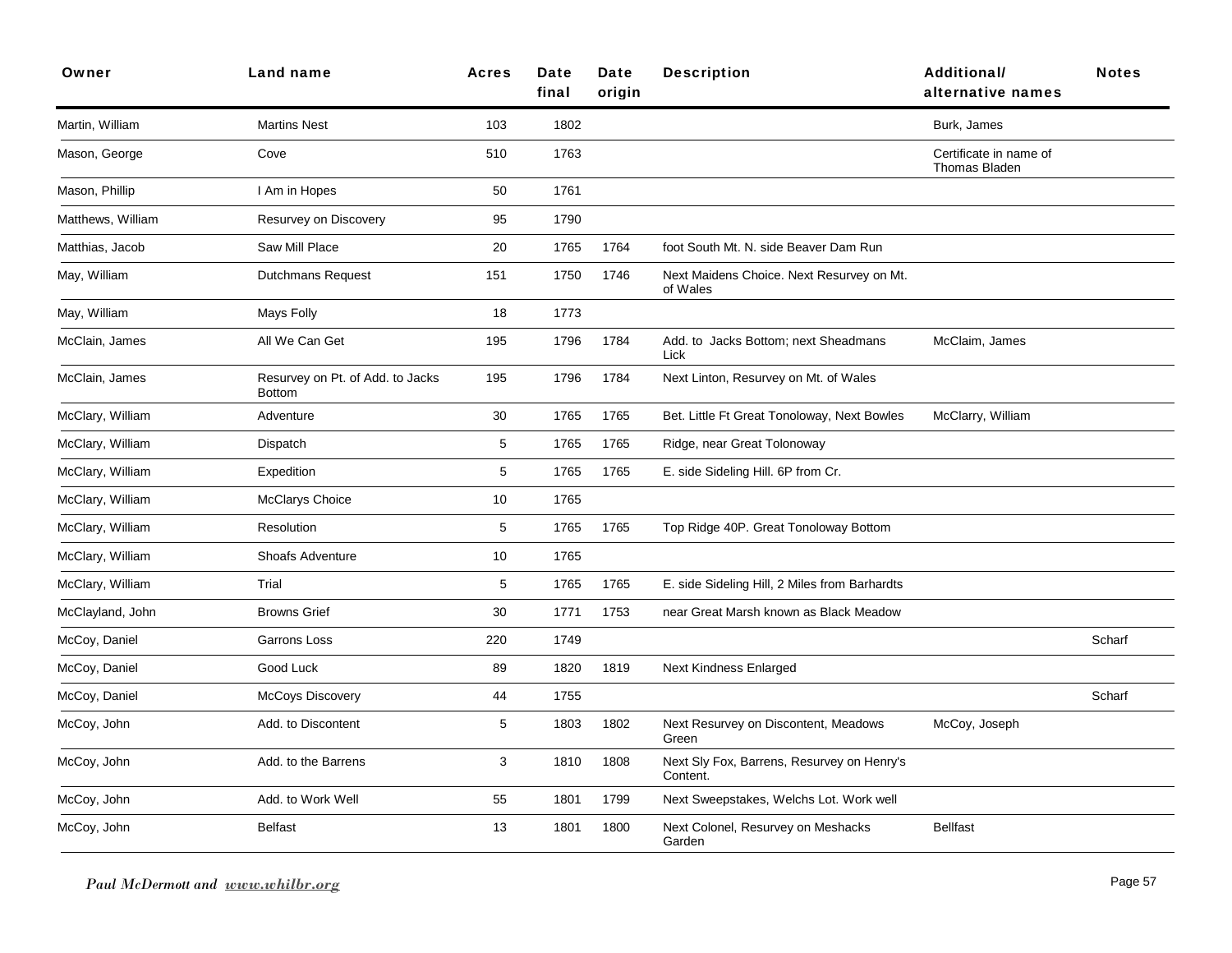| Owner                        | Land name                 | <b>Acres</b> | Date<br>final | Date<br>origin | <b>Description</b>                                           | <b>Additional/</b><br>alternative names | <b>Notes</b> |
|------------------------------|---------------------------|--------------|---------------|----------------|--------------------------------------------------------------|-----------------------------------------|--------------|
| McCoy, John                  | Contention                | 3            | 1802          | 1801           | Next Resurvey on Welchs Lot, Worth While                     |                                         |              |
| McCoy, John                  | Good Fortune              | 5            | 1802          | 1801           | Next #4. Agreed in Peace                                     |                                         |              |
| McCoy, John                  | Long Looked For           | 39           | 1801          | 1800           | Next Resurvey on Scared From Home,<br>Resurvey on Nancy's F. | McCay, John                             |              |
| McCoy, John                  | Neglect                   | 150          | 1742          |                |                                                              | Neglect                                 |              |
| McCoy, John                  | Second Addition           | 3            | 1810          | 1808           | Next Lanes Fancy; Sly Fox                                    |                                         |              |
| McCoy, John                  | Secrets Worth Knowing     | 10           | 1816          | 1815           | Next Scared From Home                                        | Daniel Marker                           |              |
| McCoy, John W.               | Add. to Lanes Folly       | 3            | 1810          | 1808           | Next Lanes Folly, Nancys Contentment                         |                                         |              |
| McCullum, Alex.              | <b>Wallings Mistake</b>   | 26           | 1770          |                |                                                              |                                         | Scharf       |
| McDonald, Evan               | Scotch Lot                | 150          | 1741          | 1741           | <b>Below Mugdonalds Plantation</b>                           | Mugdonald, Evan                         |              |
| McDonald, John               | Beef and Chicken          | 25           | 1789          |                |                                                              |                                         |              |
| McGaugny, William            | <b>Wolfs Hollow</b>       | 50           | 1765          | 1765           | Tonoloway Creek, 1. 5M Joseph Flint, Next<br>Del             | McGaughy, William                       |              |
| McKeene, Thomas              | <b>Barren Hill</b>        | 50           | 1760          |                |                                                              |                                         |              |
| McKever, Andrew              | <b>Bethlehem</b>          | 100          | 1752          | 1751           | . 25M South Prov. line; Next Timber Bottom                   |                                         |              |
| McKinley, Henry              | McKinleys Island          | 3            | 1817          |                |                                                              |                                         |              |
| McLaughlin                   | McLaughlin?s Chance       | 50           | 1776          |                |                                                              |                                         | Scharf       |
| McLaughlin, James            | <b>McLaughlins Chance</b> | 50           | 1791          | 1791           | Next Hermitage; Cushwas Est. Hesitation                      | Kneable, Jacob                          |              |
| McPherson, John              | More Gleanings            | 42           | 1811          | 1812           | Next Gleanings, Little Worth, Ore Hill                       | Brien, John                             |              |
| McPherson, John; John Brien  | Maple Swamp               | 16           | 1818          |                |                                                              |                                         |              |
| Measter, John                | <b>Stoney Ridge</b>       | 100          | 1761          |                |                                                              | <b>Stoney Ridge</b>                     | Scharf       |
| Meek, Jane                   | Pleasant Hill             | 50           | 1754          | 1754           | E. side Conoc. on hill near George Waddles                   |                                         |              |
| Meek, Thomas: Daniel Dulaney | <b>Meeks Folly</b>        | 100          | 1762          | 1745           | 1 M. East Great Road W. Jacob Miller's                       | Meekes Folly                            |              |
| Meek, Thomas: Daniel Dulaney | Meeks Ingenuity           | 200          | 1764          | 1745           | 1M. Below Provincial L. E. side Conoc.                       | Meeke, Dulany                           |              |
| Meeks, Thomas                | <b>Mullens Delight</b>    | 60           | 1754          | 1754           | E. side Conoc. Next Meeks Neglect, Finis<br>Cor.             | Meek, Thomas                            |              |
| Meeks, Thomas                | Poor Chance               | 50           | 1762          | 1760           | Draft Conoc. Nr Temp. L                                      | Meek, Thomas                            |              |
| Melechoir, Nicholas          | <b>Timber and Stone</b>   | 20           | 1771          | 1762           | Next King Cole. Park Hall                                    |                                         |              |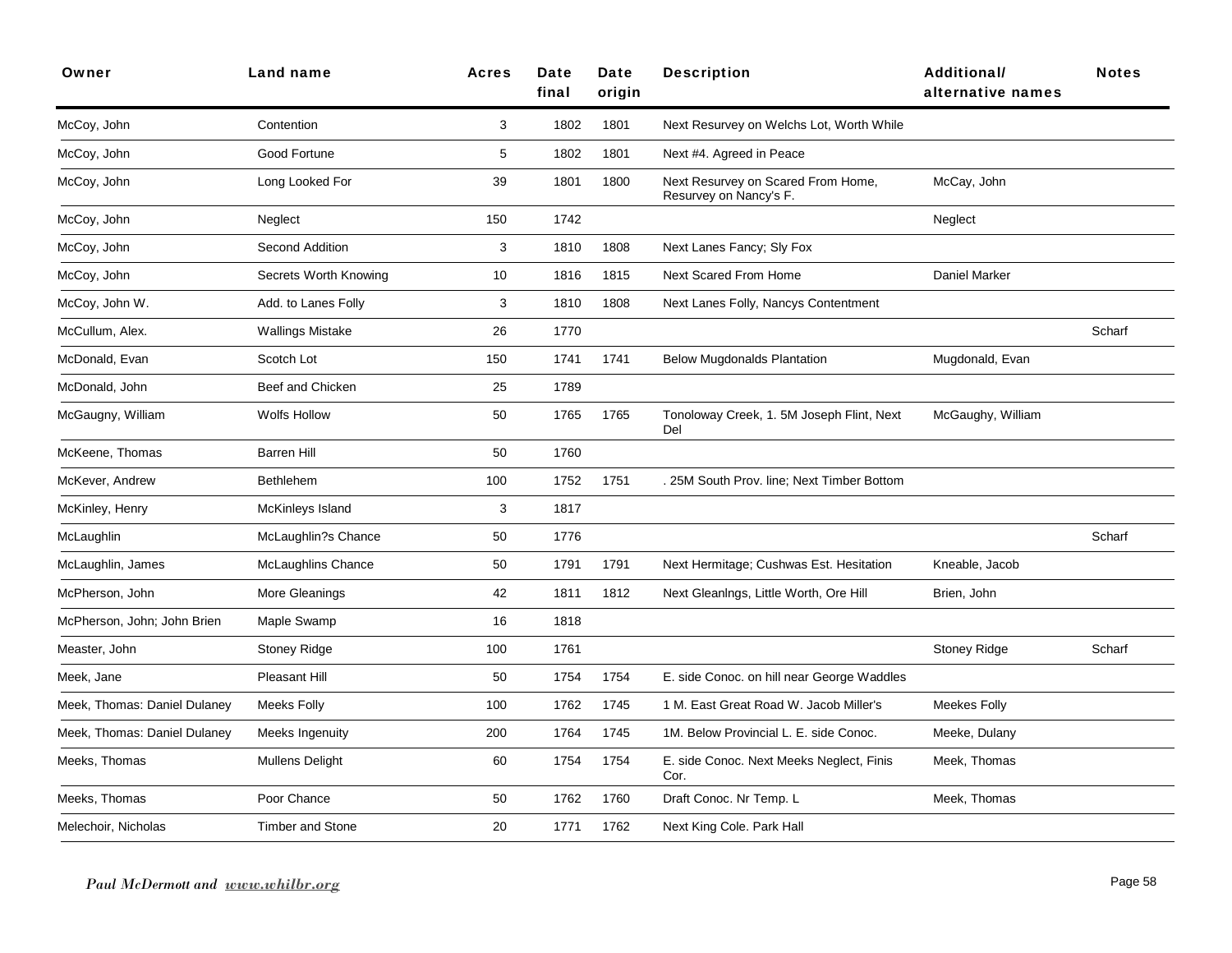| Owner                                | Land name                  | <b>Acres</b>   | Date<br>final | Date<br>origin | <b>Description</b>                                              | <b>Additional/</b><br>alternative names        | <b>Notes</b> |
|--------------------------------------|----------------------------|----------------|---------------|----------------|-----------------------------------------------------------------|------------------------------------------------|--------------|
| Mellen, Ross                         | Ross Good Luck             | 10             | 1760          | 1760           | N. side Antietam; Next Wmtemans Prospect                        |                                                |              |
| Metcalf, Allen                       | Hickory Swamp              | 44             | 1784          | 1777           | Same as Above. 6P. from Muddy Spring                            |                                                |              |
| Meyers, John: Thomas Bladen          | <b>Boyles Fancy</b>        | 50             | 1753          | 1745           | 4M. Above Licking Cr. on Potomac.                               | Certificate in name of<br><b>Thomas Bladen</b> |              |
| Michael, Andrew                      | Resurvey on Cooley Springs | 340            | 1768          |                |                                                                 | Barrance, James                                |              |
| Middlecalf, John                     | Middlecalfs Lot            | 6              | 1784          | 1783           | Next Long Sought                                                |                                                |              |
| Miers, Jacob                         | <b>Miers Beauty</b>        | 81             | 1783          |                |                                                                 |                                                |              |
| Miers, John                          | Moody's Pleasure           | 50             | 1762          | 1745           | Potomac R. Opposite Mouth Sleepy Cr.                            | Bladen. Thomas                                 |              |
| Miller, Conrad                       | <b>Millers Desire</b>      | 100            | 1750          | 1752           | . 25M from Millers House, Next Resurvey on<br>Plunks D.         |                                                |              |
| Miller, Conrad and Jacob<br>Sneavley | Sneaveleys Choice          | 150            | 1769          | 1739           | Sd. Swamp, Resurvey on Plunks Doubt,<br><b>Snavelys Success</b> | Sneavely, Jacob                                |              |
| Miller, George                       | Rich Hill                  | 100            | 1761          | 1761           | hill South side Piney Run. next #2                              |                                                |              |
| Miller, Jacob                        | <b>Millers Lot</b>         | 3              | 1800          |                |                                                                 | Hughes, Robert                                 |              |
| Miller, Jacob                        | Resurvey on Ash Swamp      | 290            | 1753          | 1752           | Head Ashton Swamp. Draft Conoc.                                 |                                                |              |
| Miller, Jacob                        | Stone and Timber           | 36             | 1774          | 1771           | 6th Line Stoney Run. Next White Oak Grove                       |                                                |              |
| Miller, Jacob                        | Swamp                      | 50             | 1752          | 1751           | N. of Swamp-Millers Land, Next Plunks<br>Doubt                  |                                                |              |
| Miller, Jacob: James McLaughlan      | Meadow Land                | 33             | 1745          | 1744           | At Dry Hole on Rd From Penn. to Conoc.                          |                                                |              |
| Miller, James                        | <b>Fins Coronet Opus</b>   | 435            | 1765          | 1765           | Meeks Neglect, Next Castle Plains                               | Miller, Daniel; Finis<br>Coronatopus           |              |
| Miller, John                         | Add. to Brantners Lot      | 10             | 1813          | 1806           | <b>Next Strife</b>                                              |                                                |              |
| Miller, John                         | Add. to Millers Pieces     | 4              | 1799          | 1795           | Next Friendship. E. Bank Conoc. Next<br>Rocky S.                |                                                |              |
| Miller, John                         | Add. to Trifle             | 8              | 1796          | 1795           | Next Sweeds Delight. Conoc. . Jacks Bottom                      |                                                |              |
| Miller, John                         | <b>Edwards Luck</b>        | $\overline{7}$ | 1792          | 1792           | next Gallispies Bargain, Resurvey on Mt. of<br>Wales            |                                                |              |
| Miller, John                         | Good Luck                  | 4              | 1794          | 1792           | Next Resurvey on Hills And Dales, Vinyard,<br>Smiths P          |                                                |              |
| Miller, John                         | Johns Fancy                | 9              | 1793          | 1792           | Next Brightwells Choice; E. side Conoc.                         |                                                |              |
| Miller, John                         | <b>Miller Hills</b>        | 180            | 1819          | 1813           | Volten Seal, Voltens Retreat, Pastures Gr.                      |                                                |              |
| Miller, John                         | <b>Millers Delight</b>     | 45             | 1761          |                |                                                                 |                                                |              |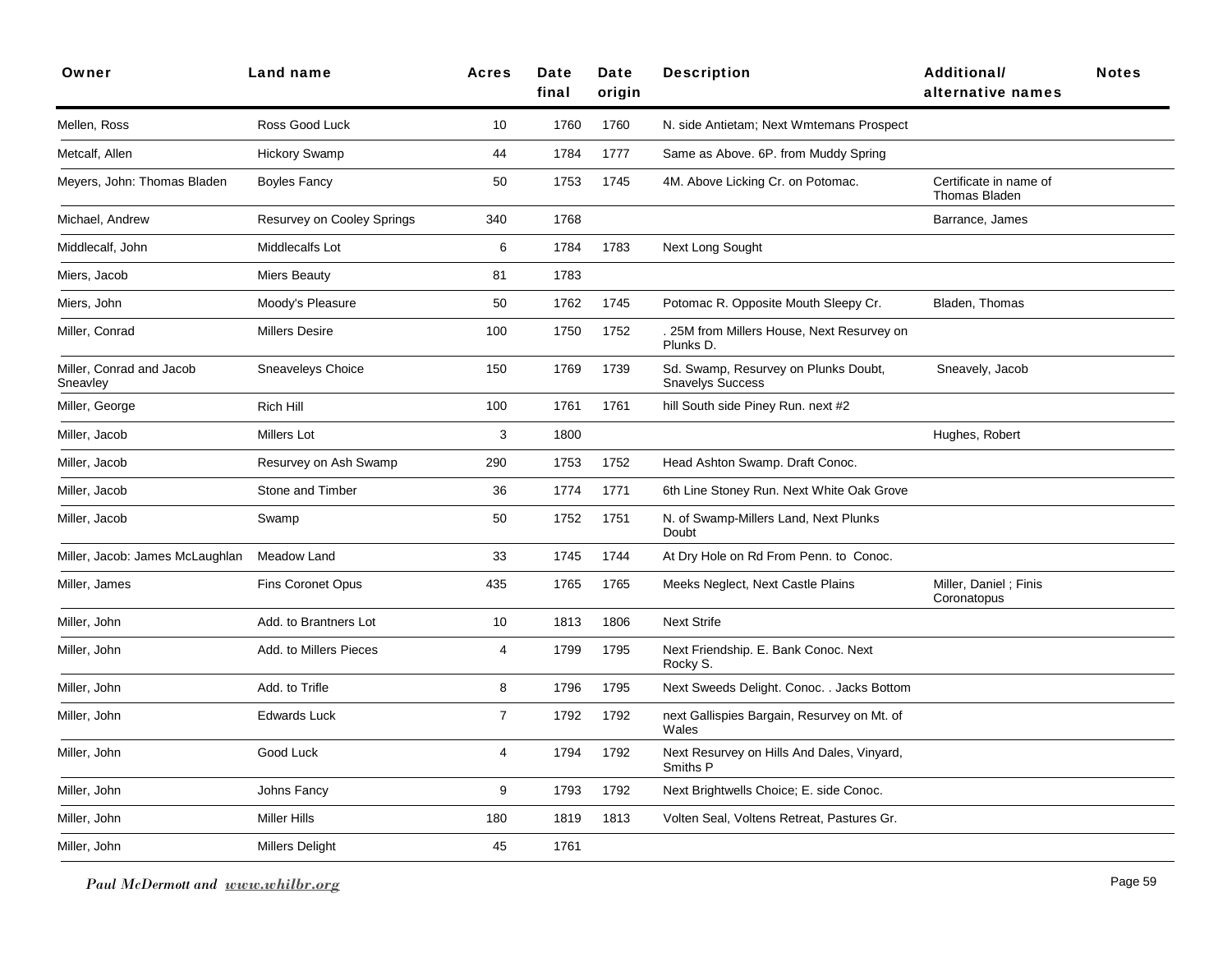| Owner                       | Land name                 | <b>Acres</b> | Date<br>final | Date<br>origin | <b>Description</b>                                                | Additional/<br>alternative names                                                                                         | <b>Notes</b> |
|-----------------------------|---------------------------|--------------|---------------|----------------|-------------------------------------------------------------------|--------------------------------------------------------------------------------------------------------------------------|--------------|
| Miller, John                | <b>Millers Discovery</b>  | 68           | 1792          | 1783           | next Linton                                                       |                                                                                                                          |              |
| Miller, John                | <b>Millers Luck</b>       | 19           | 1793          | 1792           | Next Philadelphia, Paradise Regained                              |                                                                                                                          |              |
| Miller, John                | <b>Millers Pieces</b>     | 52           | 1793          | 1792           | 2Parcels, Next Pt. Loss & Gain                                    |                                                                                                                          |              |
| Miller, John                | Rockey Ridge              | 50           | 1749          | 1749           | Next Plunks Doubt; Sneaveleys Sucess                              |                                                                                                                          |              |
| Miller, Michael             | <b>Blind Mans Choice</b>  | 50           | 1760          |                |                                                                   |                                                                                                                          | Scharf       |
| Miller, Michael             | Millers Fancy             | 36           | 1754          |                |                                                                   |                                                                                                                          |              |
| Miller, Michael             | <b>Millers Chance</b>     | 50           | 1760          | 1760           | <b>Next Piney Grove</b>                                           |                                                                                                                          |              |
| Miller, Oliver              | Millers Range             | 50           | 1764          | 1764           | S. side Tlctons Branch, Next Resurvey on<br>Sweepstakes           |                                                                                                                          |              |
| Miller, Oliver              | Worth Little              | 20           | 1764          | 1764           | Head Draft Tictums Run?                                           |                                                                                                                          |              |
| Miller, Samuel              | Rocky Fountain            | 454          | 1818          | 1817           | Resurvey on Pt. of Res Mt. of Wales; Clift<br>Spring              | Rockey Fountain                                                                                                          |              |
| Miller, Samuel et. al.      | Millers Luck              | 19           | 1809          | 1808           | Millers Luck; Next Paradise Regained, Need<br>N                   | Miller, Samuel, Maud<br>Miller, John Miller, Sarah<br>Snyder, Catharine<br>Ankney, Elizabeth Miller,<br>and Jacob Miller |              |
| Millhouse, John             | <b>Creeks Neglect</b>     | 3            | 1799          | 1786           | Resurvey on Resurvey on 6th Add. Pt. 3<br>Cousins, 3Friends       |                                                                                                                          |              |
| Millhouse, John             | <b>Fields and Glades</b>  | 15           | 1799          | 1786           | Next Resurvey on Three Friends, Resurvey<br>on 6th. Add. 3Cousins |                                                                                                                          |              |
| Millhouse, Moritz           | Resurvey on Flaggy Meadow | 305          | 1754          | 1753           | Next Level Forest; Resurvey on Pleasant<br>Springs                |                                                                                                                          |              |
| Mills, Jacob                | Sawyers Lodge             | 50           | 1754          | 1754           | 7th 1. Beaver Dam Bottom                                          |                                                                                                                          |              |
| Mills, Jacob: Thomas Bladen | <b>Beaver Dam Bottom</b>  | 138          | 1747          | 1745           | E. side Licking Cr. Next Sawyers Lodge                            |                                                                                                                          |              |
| Mills, James H.             | Mills Heritage            | 71           | 1827          | 1826           | Mount Pisgah. Indian Springs District                             |                                                                                                                          |              |
| Mills, Michael              | Last Chance               | 55           | 1787          | 1773           | Sd. Turkey Hill, Draft-Leans Run Licking C                        |                                                                                                                          |              |
| Mills, Michael              | <b>Turkey Hill</b>        | 87           | 1754          | 1754           | Next Batchelors Hall. Renchs Luck. Indian<br>Sp                   |                                                                                                                          |              |
| Mills, Thomas               | Add. to Batchelors Hall   | 50           | 1761          | 1761           | N.Side Lanes Branch, Next Park Head<br>Admended                   |                                                                                                                          |              |
| Mills, Thomas               | <b>Bachelors Hall</b>     | 100          | 1748          | 1748           | N. side Leans Run Draft Licking Cr.                               |                                                                                                                          |              |
| Mills, Thomas               | Conclusion                | 56           | 1752          | 1750           | Next Lanesfield, 2M. Abv. Mouth, W. side<br>Licking               |                                                                                                                          |              |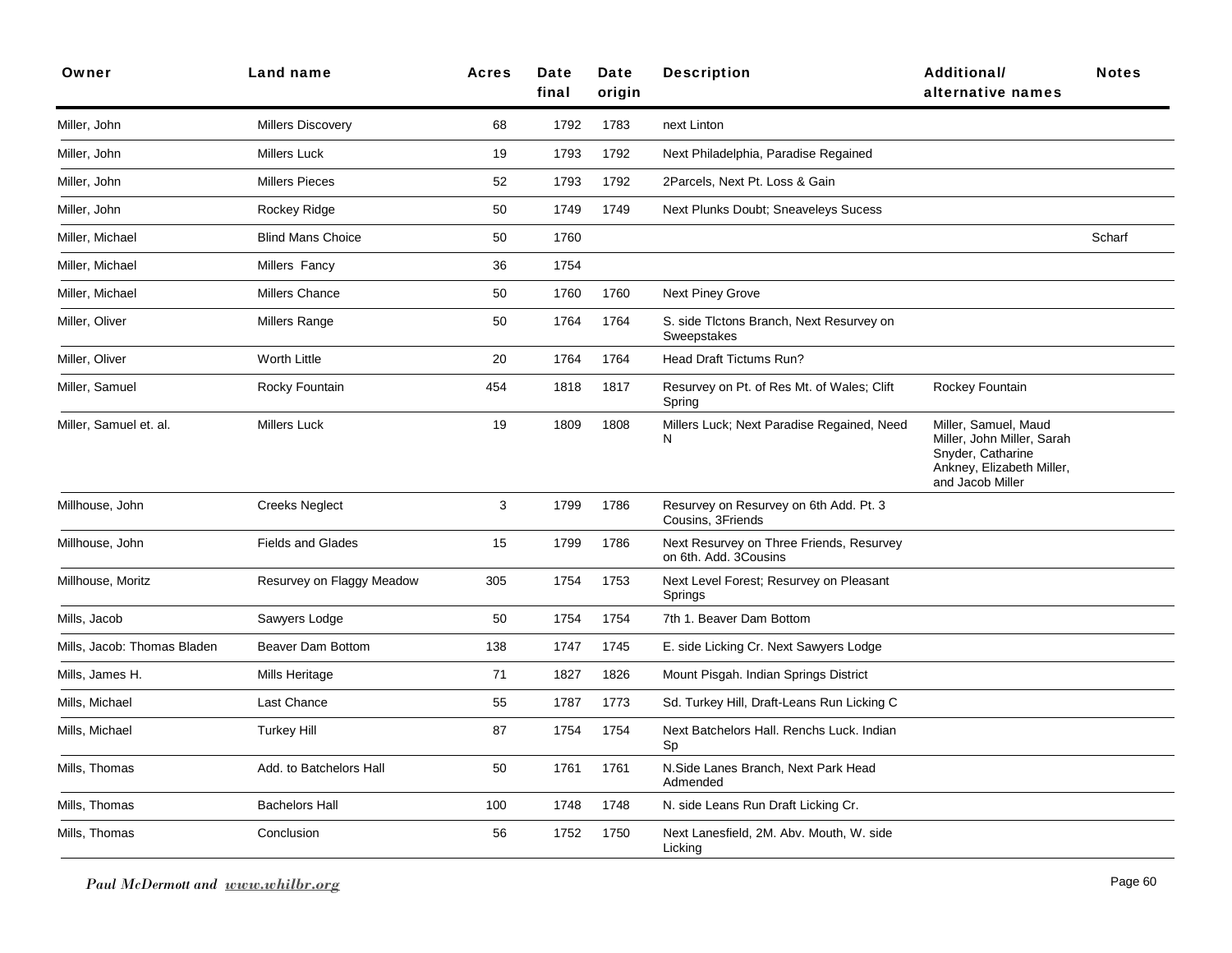| Owner                                 | Land name                                    | <b>Acres</b>   | Date<br>final | Date<br>origin | <b>Description</b>                                           | <b>Additional/</b><br>alternative names                                                                                  | <b>Notes</b> |
|---------------------------------------|----------------------------------------------|----------------|---------------|----------------|--------------------------------------------------------------|--------------------------------------------------------------------------------------------------------------------------|--------------|
| Mills, Thomas                         | Costly                                       | 35             | 1767          | 1767           | Next Pt. Resurvey on Lana Field, Castle<br>Home is Res       |                                                                                                                          |              |
| Mills, Thomas                         | Lanes Field                                  | 175            | 1747          | 1745           | E. side Licking Cr. 1M. From Mouth, Hd<br><b>Bottom</b>      | Bladen, Thomas                                                                                                           |              |
| Mills, Thomas                         | Lean Fields                                  | 231            | 1749          | 1746           | Lean's Field on Licking Cr.                                  |                                                                                                                          |              |
| Mills, Thomas                         | Resurvey on Lean Fields                      | 233            | 1765          | 1765           | Next Castle Home; Park Head Amend.<br>Pointers 0.            |                                                                                                                          |              |
| Mills, Thomas                         | Resurvey on Pt. of Antietam<br><b>Bottom</b> | 299            | 1758          | 1758           | Next Add. to Husband; Fengs Landing                          | Resurvey on Pt. of<br>Anteatum Bottom                                                                                    |              |
| Mills, Thomas                         | Wolfs Lodge                                  | 50             | 1765          | 1765           | N. Lanes Field; Next Gleckners Friendship                    |                                                                                                                          |              |
| Mills, Thomas: Thomas Bladen          | <b>Barren Hills</b>                          | 80             | 1761          | 1745           | E. side Licking Cr. . 5M from Potomac, Next<br>Park          | <b>Barreny Hill</b>                                                                                                      |              |
| Milot, Peter                          | Peters Delight                               | 233            | 1799          | 1785           | Res. of Res. Peters Delight.                                 |                                                                                                                          |              |
| Mitchell, John: Hugh Mitchell         | What You Will                                | 940            | 1766          | 1760           | Next Poor Chance, Spriggs Mistake,<br>Goldenf.               |                                                                                                                          |              |
| Mondy, Baltzer.                       | <b>Mondy Corrected</b>                       | 39             | 1796          | 1794           | Moudy; Next Walnut Bottom, Fountain Head                     | Moudy                                                                                                                    |              |
| Mong, George:                         | Nanney                                       | 100            | 1764          | 1764           |                                                              | Nanny                                                                                                                    |              |
| Mong, George: Henry Keedee            | Nanny                                        | 290            | 1769          |                |                                                              |                                                                                                                          |              |
| Mong, Miller et. al: Jack Mong Sr.    | <b>Fertile Valley</b>                        | 330            | 1816          | 1814           | Resurvey on Nancy, Next Resurvey on<br>Adventure, Red Llgour | Mong, Jacob, John<br>Mong, George Mong,<br>Peter Mong, Elizabeth<br>Mong, Margaret Mong,<br>Mary Mong, and Milly<br>Mong |              |
| Mong, Peter                           | Mongs Choice                                 | $\overline{4}$ | 1816          | 1811           | Dry Bottom, Next Delight                                     |                                                                                                                          |              |
| Moore, Aaron                          | Add. to Chaneys Neck                         | 50             | 1752          | 1750           | Next Chaneys Neck. Woodburn                                  |                                                                                                                          |              |
| Moore, Ezekial                        | Resurvey on Add. to Cheneys<br>Neck          | 394            | 1765          | 1764           | Next Woodburn; 2nd-3rd. Add. to Cheneys<br>Nk.               |                                                                                                                          |              |
| Moore, George                         | Snowdens Friendship                          | 84             | 1739          | 1734           | Next Mine Bank, Add. to Chews Farm.<br>Woodburn              |                                                                                                                          |              |
| Moore, John                           | Antietam Bottom                              | 300            | 1740          | 1739           | Side Potomac River. More Land is Res                         | Anteatum Bottom                                                                                                          |              |
| Moore, John                           | Resurvey on Spriggs Delight                  | 652            | 1766          | 1765           | Next Save All; Fishing Harbor Enlarged                       |                                                                                                                          |              |
| Moran, Edmund and William<br>Mardanan | <b>Stoney Quarry</b>                         | 25             | 1761          | 1761           | 1M. E. Fort Fred.                                            | Marclanan, William and<br><b>Edmund Moran</b>                                                                            |              |
| Morgan, William                       | Morgans Delight                              | 3              | 1811          | 1806           | Next Strife, Mount Serado                                    |                                                                                                                          |              |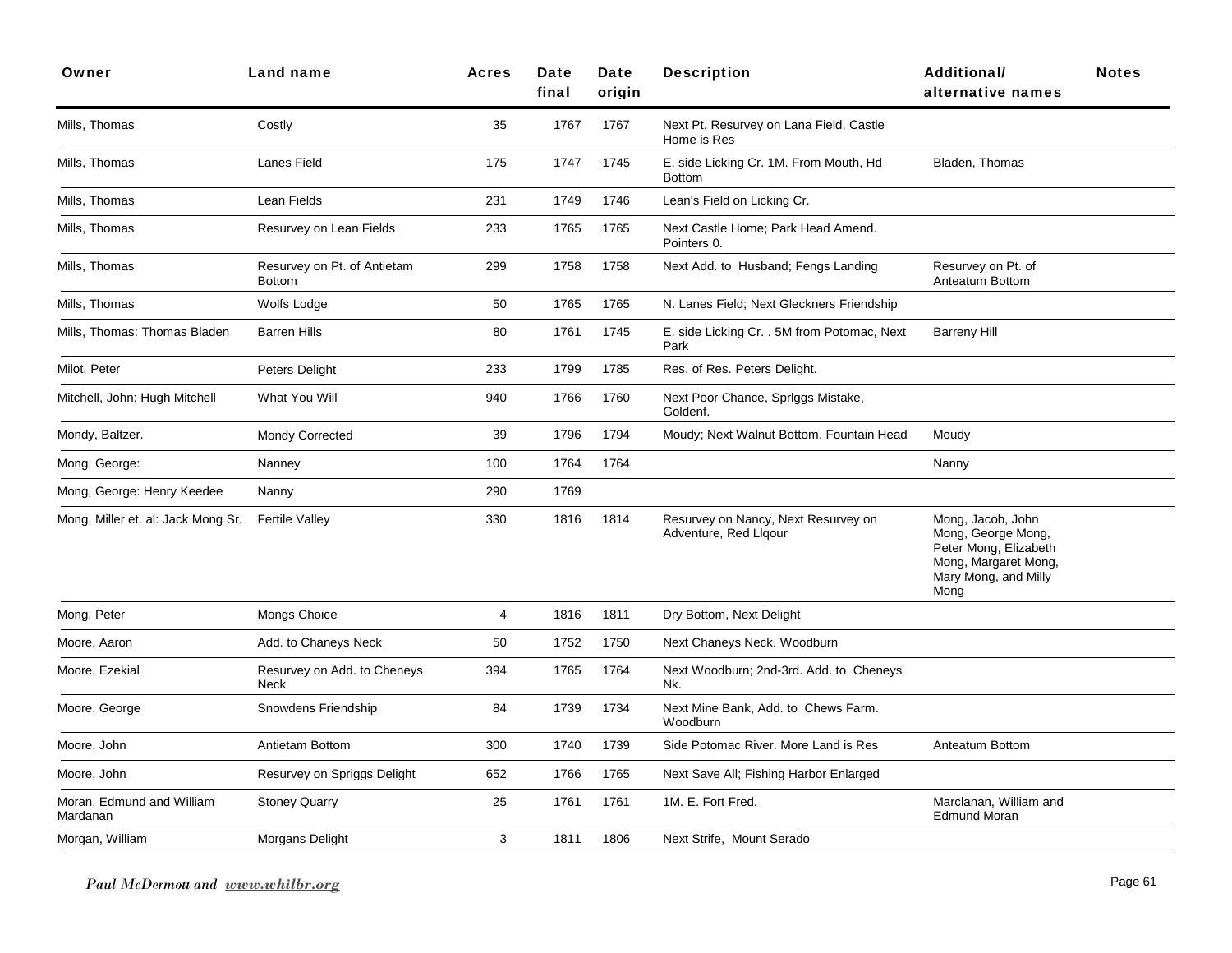| Owner                                   | Land name                 | Acres          | Date<br>final | Date<br>origin | <b>Description</b>                                              | Additional/<br>alternative names           | <b>Notes</b> |
|-----------------------------------------|---------------------------|----------------|---------------|----------------|-----------------------------------------------------------------|--------------------------------------------|--------------|
| Morgan, William                         | Morgans Delight           | 165            | 1818          | 1815           | Resurvey on Resurvey on Pt. Seven Mts,<br>Mt. Serado, Burnes N. |                                            |              |
| Morningstar, Philip                     | Philips Range             | 228            | 1773          |                |                                                                 |                                            |              |
| Moudy, Paltzer: Emanuel Piper           | <b>Moudy Corrected</b>    | 39             | 1796          | 1794           | Next Walnut Bottom, Hollow Spring, Pot. Riv                     | <b>Mondy Corrected</b>                     |              |
| Mouse, Jacob: Dewalt Gleckner           | Gleckners Luck            | 83             | 1814          | 1812           | Next Timber Ridge, Fair & Easy. Shedors C.                      | Glecknor, Devalt;<br><b>Glecknors Luck</b> |              |
| Mudcalf, Joseph                         | <b>Metcalfs Meadow</b>    | 100            | 1740          | 1739           | .5M from Wagon Rd. Next Bonds Refusal,<br>Choice                | Medcalf: Peter Rench                       |              |
| Mumma, Jacob                            | Add. to Potomac River     | 5              | 1828          | 1811           | Next to Add. Piles Delight, Porto Santo                         | Add, to Potomack River                     |              |
| Mumma, Jacob                            | Little Lot                | $\overline{2}$ | 1828          | 1812           | Next Add. to Piles Delight                                      |                                            |              |
| Mumma, Jacob                            | Mummas Fancy              | 17             | 1823          | 1812           | Next Resurvey on Smiths Hills                                   |                                            |              |
| Mumma, Jacob                            | Mummas Lott               | 11             | 1812          |                |                                                                 |                                            |              |
| Mumma, Jacob                            | Timberland                | 20             | 1828          | 1811           | Next Porto Santo, Piles Delight                                 | <b>Timber Land</b>                         |              |
| Mung, Dewalt                            | <b>Stoney Valley</b>      | 45             | 1796          | 1787           | W. side Head Branch Tictums Run, Next<br>Coal Yard              | Mong, Devalt                               |              |
| Mung, George                            | Resurvey on Nanny         | 290            | 1769          | 1769           | Next Res White Oak Grove; Piney Park                            |                                            |              |
| Murdoch, James                          | III Nature                | 60             | 1755          | 1755           | near John Webbs, 1 M. W. Great Cave                             |                                            |              |
| Murdoch, James                          | III Will                  | 100            |               | 1754           |                                                                 |                                            |              |
| Murdock, William                        | <b>Murdocks Small Bit</b> | 17             | 1801          | 1794           | <b>Next Butlers Ramble</b>                                      |                                            |              |
| Murdock, William and Samuel<br>Hughes   | Sweepstakes               | 114            | 1793          | 1792           | Next Stand By, Wood Hall, Father's Good W                       | <b>Sweep Stakes</b>                        |              |
| Murphy, Patrick                         | Smithfield                | 155            | 1757          |                |                                                                 |                                            | Scharf       |
| Murray, Joseph                          | This or Nothing           | 85             | 1786          | 1765           | N. side Blue Ridge, Next King Cole, Butlers<br>R.               |                                            |              |
| Musselman, Mathias                      | Add. to Catherines Part   | 50             | 1754          | 1754           | Next Simmons Rock, Magdalenes Fancy is<br>Res                   |                                            |              |
| Myer, Jacob                             | Locust Land               | 12             | 1766          |                |                                                                 |                                            |              |
| Myers, Jacob                            | <b>Broad Meadow</b>       | 25             | 1753          | 1753           | E. side Run. 30P from Spring Flaggy<br>Meadow                   |                                            |              |
| Myers, John                             | <b>Boyles Fancy</b>       | 242            | 1761          |                |                                                                 |                                            | Scharf       |
| Myers, Johnathan: Daniel Hughes Hab Nab |                           | 59             | 1805          | 1797           | Next What You Will, Resurvey on Bucks<br>Resort                 | Nab Nab                                    |              |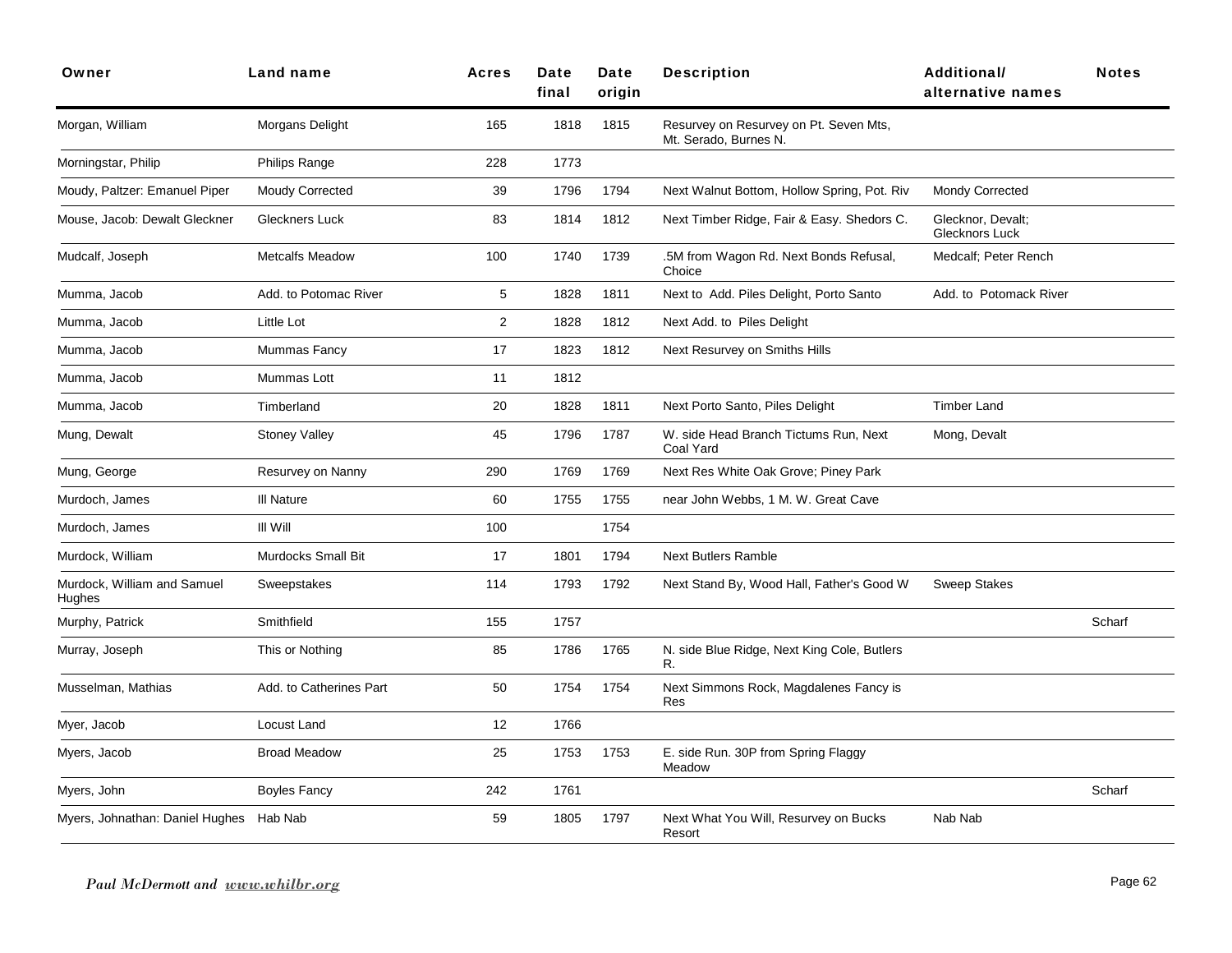| Owner                                    | Land name                              | <b>Acres</b>   | Date<br>final | Date<br>origin | <b>Description</b>                                                    | <b>Additional/</b><br>alternative names                  | <b>Notes</b> |
|------------------------------------------|----------------------------------------|----------------|---------------|----------------|-----------------------------------------------------------------------|----------------------------------------------------------|--------------|
| Myers, Joseph                            | Top of Blue Ridge                      | 45             | 1795          | 1791           | near Flat Stoney Lick, Next Levi's Portion                            |                                                          |              |
| Myres, James                             | Resurvey on Boyles Fancy               | 242            | 1762          | 1761           | On Potomac R.; Next Sarahs Fancy                                      |                                                          |              |
| Nelson, Arthur: George Arthur            | Nelsons Folly                          | 500            | 1738          | 1734           | S. side Draft of Antietam; Next Bealls<br>Choice                      | Neilson, George and<br>Arthur Neilson, Neilsons<br>Folly |              |
| Nesbit, Nathaniel                        | Nesbits Inheritance                    | 708            | 1794          | 1791           | Resurvey on Resurvey on Hazzard, Locust<br><b>Thicket: Next Clark</b> |                                                          |              |
| Nesbitt, Nathaniel                       | <b>Locust Thicket</b>                  | 443            | 1761          |                |                                                                       |                                                          | Scharf       |
| New, Christian                           | Deep Hole                              | 45             | 1765          |                |                                                                       |                                                          |              |
| Newcomer, Peter                          | <b>Isaacs Discovery</b>                | $\overline{4}$ | 1794          |                |                                                                       | Certificate in name of<br><b>Isaac Howser</b>            |              |
| Newey, John                              | Neweys Retreat                         | 28             | 1826          | 1796           | <b>Next Great Rock Forest</b>                                         | Wright, Joshua                                           |              |
| Newkirk, George                          | Sugar Island                           | 6              | 1814          |                |                                                                       |                                                          |              |
| Newson, John                             | <b>Farmers Delight</b>                 | 353            | 1806          | 1805           | Long Life to Lord Balt. Clift Springs                                 | Newton, John                                             |              |
| Nicholas, Edward                         | Nicholas Contrivance                   | 75             | 1740          | 1739           | near Rattlesnake Spring. Next. Smoke Pipe<br>Hat                      | Nichols, Edward                                          |              |
| Nicodemus, Frederick                     | <b>Coalers Amendment</b>               | 448            | 1768          | 1768           | Poes Chance, Poes Pt. Well Taught                                     | <b>Colliers Amendment</b>                                |              |
| Nieswander, Abraham: John<br>Smith       | <b>Blooming Meadows</b>                | 165            | 1806          | 1781           | Strife, Pt. Cadiz, Chaneys Chance, Rainey<br>W.                       |                                                          |              |
| Nighman, Henry                           | <b>Black Oak</b>                       | 14             | 1819          |                |                                                                       | Beterbenner, Henry                                       |              |
| Nighman, Henry                           | <b>Turkey Neck</b>                     | 21             | 1819          | 1814           | Next Roots Lot, Fausnaughs Mistake                                    |                                                          |              |
| Nighschweinger, Abraham:<br>Josiah Price | <b>Mechanics Hall</b>                  | $\overline{7}$ | 1806          | 1792           | Next Huckleberry Level                                                | Nighswinger, Abraham                                     |              |
| Nighswenger, Abraham. Josiah<br>Price    | <b>Small Addition</b>                  | $\mathsf 3$    | 1816          | 1794           | <b>Pleasant Hills</b>                                                 | Nighswinger, Abraham                                     |              |
| Nisbett, Nathaniel                       | Resurvey on Hazzard; Locust<br>Thicket | 1404           | 1774          | 1772           | Next Time Elapsed; Richards Choice;<br>Friends                        |                                                          |              |
| Nisbett, Nathaniel                       | Resurvey on Locust Thicket             | 443            | 1763          | 1761           | N. side Toms Run; Resurvey on Hazzard                                 |                                                          |              |
| Nisbit, Nathaniel: Evan Shipley          | <b>Locust Thicket</b>                  | 105            | 1761          | 1752           | W. side Toms Run, Next Hazzard                                        | Nesbitt, N.                                              |              |
| Nixon, Jonathan                          | Resurvey on the Farm                   | 273            | 1771          |                |                                                                       |                                                          |              |
| Norris, John                             | Robys Neglect                          | 80             | 1794          | 1792           | Next Grassy Cabin                                                     |                                                          |              |
| Norris, William                          | Lovely                                 | 100            | 1763          | 1763           | Next Jones Delight, Revision, Resurvey on<br>Jones Del                |                                                          |              |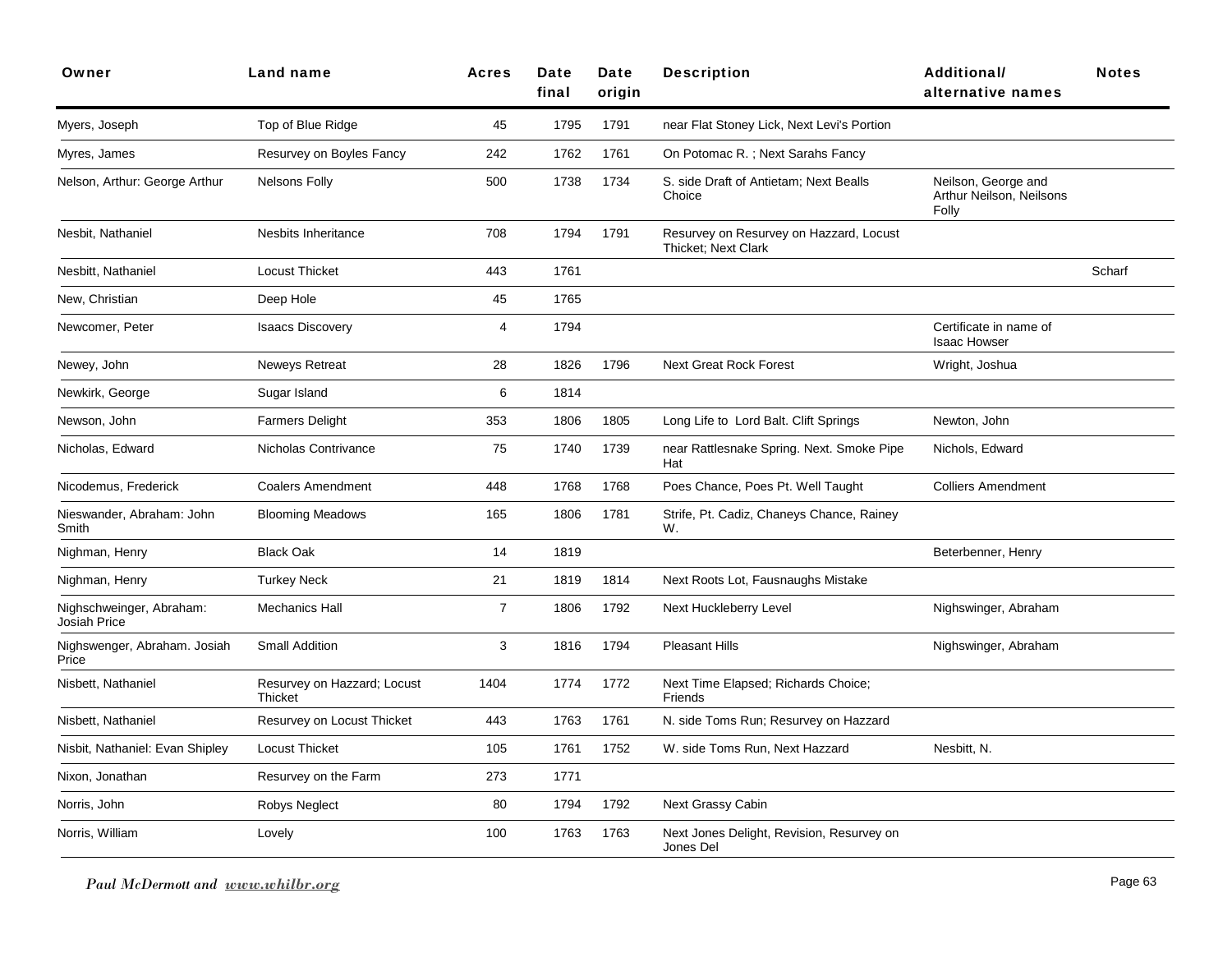| Owner                     | Land name                   | <b>Acres</b>   | Date<br>final | Date<br>origin | <b>Description</b>                                           | <b>Additional/</b><br>alternative names | <b>Notes</b> |
|---------------------------|-----------------------------|----------------|---------------|----------------|--------------------------------------------------------------|-----------------------------------------|--------------|
| Norris, William           | Norrises Seat               | 65             | 1740          | 1740           | On Potomac R. near Big Spring                                |                                         |              |
| Norris, William           | <b>Timber Hills</b>         | 205            | 1764          |                |                                                              |                                         | Scharf       |
| Nyman, Henry              | <b>Number Twelve</b>        |                | 1819          |                |                                                              |                                         | 18 perches   |
| Oden, Benjamin            | Resurvey on Mount Pleasant  | 1624           | 1798          | 1797           | Next The Pasture; Poplar Springs                             |                                         |              |
| Ogle, Benjamin            | Resurvey on Worleys Delight | 150            | 1766          | 1764           | <b>Next Partnership</b>                                      |                                         |              |
| Ogle, Maj. Joseph         | <b>Worleys Delight</b>      | 104            | 1752          | 1752           | E. Side Tictums Run. Next Glaster Shear                      |                                         |              |
| Ogle, Samuel              | <b>Charlemont Pleasant</b>  | 100            | 1758          | 1745           | Small Mt, South Robert Turners, Next<br>Notingh              | <b>Charlesmount Pleasant</b>            |              |
| Ogle, Samuel              | Luck                        | 100            | 1766          |                |                                                              |                                         |              |
| O'Neal, Lawrence          | Add. to Sink Hole           | 30             | 1806          | 1788           | Next Sink Hole, Discovery                                    |                                         |              |
| O'Neal, Lawrence          | <b>Dentons Neglect</b>      | 374            | 1796          | 1790           | Carrick's Fell, Next Resurvey on Mt of Wales                 | <b>Dentone Neglect</b>                  |              |
| O'Neal, Lawrence          | <b>Discovery</b>            | 102            | 1788          | 1775           | <b>Next Sink Hole</b>                                        |                                         |              |
| O'Neal, Lawrence          | Good Chance                 | 58             | 1770          |                |                                                              |                                         |              |
| O'Neal, Lawrence          | Killicrankey                | 48             | 1774          |                |                                                              |                                         |              |
| O'Neal, Lawrence          | Marylands Right             | 39             | 1770          |                |                                                              |                                         |              |
| O'Neal, Lawrence          | Nathan's Lot                | 28             | 1770          |                |                                                              |                                         |              |
| O'Neal, Lawrence          | Second Discovery            | 17             | 1772          | 1770           | Next Elk Hall; Park Hall                                     |                                         |              |
| O'Neal, Lawrence          | Steuart I Defy You          | 72             | 1771          |                |                                                              |                                         |              |
| O'Neal, Lawrence          | Trouble                     | 95             | 1788          |                |                                                              |                                         |              |
| O'Nell, Cornelius         | Monican                     | 50             | 1740          | 1739           | Woods, between W. Sherrill's And Plantation                  | O?Neal, Cornelius                       |              |
| Orendorff, Christopher    | <b>Vultons Rest</b>         | 173            | 1793          |                |                                                              |                                         |              |
| Orr, George               | Add. to Long Tract          | $\overline{2}$ | 1802          |                |                                                              |                                         |              |
| Orr, George               | Add. to Manheim             | 3              | 1802          | 1801           | Next Manheim, Pattisons Resurvey on<br>Resurvey on Summit P. |                                         |              |
| Orr, George               | Contention                  | 12             | 1805          | 1802           | Next Maccoys Discovery, Resurvey on<br><b>Stulls Forest</b>  |                                         |              |
| Otto, Adam & William Boyd | Pine Grove                  | 78             | 1790          | 1788           | Next Prospect Hill, Alloways, Res. Bac.<br>Delte             | <b>Piney Grove</b>                      |              |
| Otto, John M.             | My Home                     | 50             | 1754          | 1754           | Next Salisbury, Resurvey on No Name, Let<br>Justice.         | Martin, John (or Martin<br>John) Ott    |              |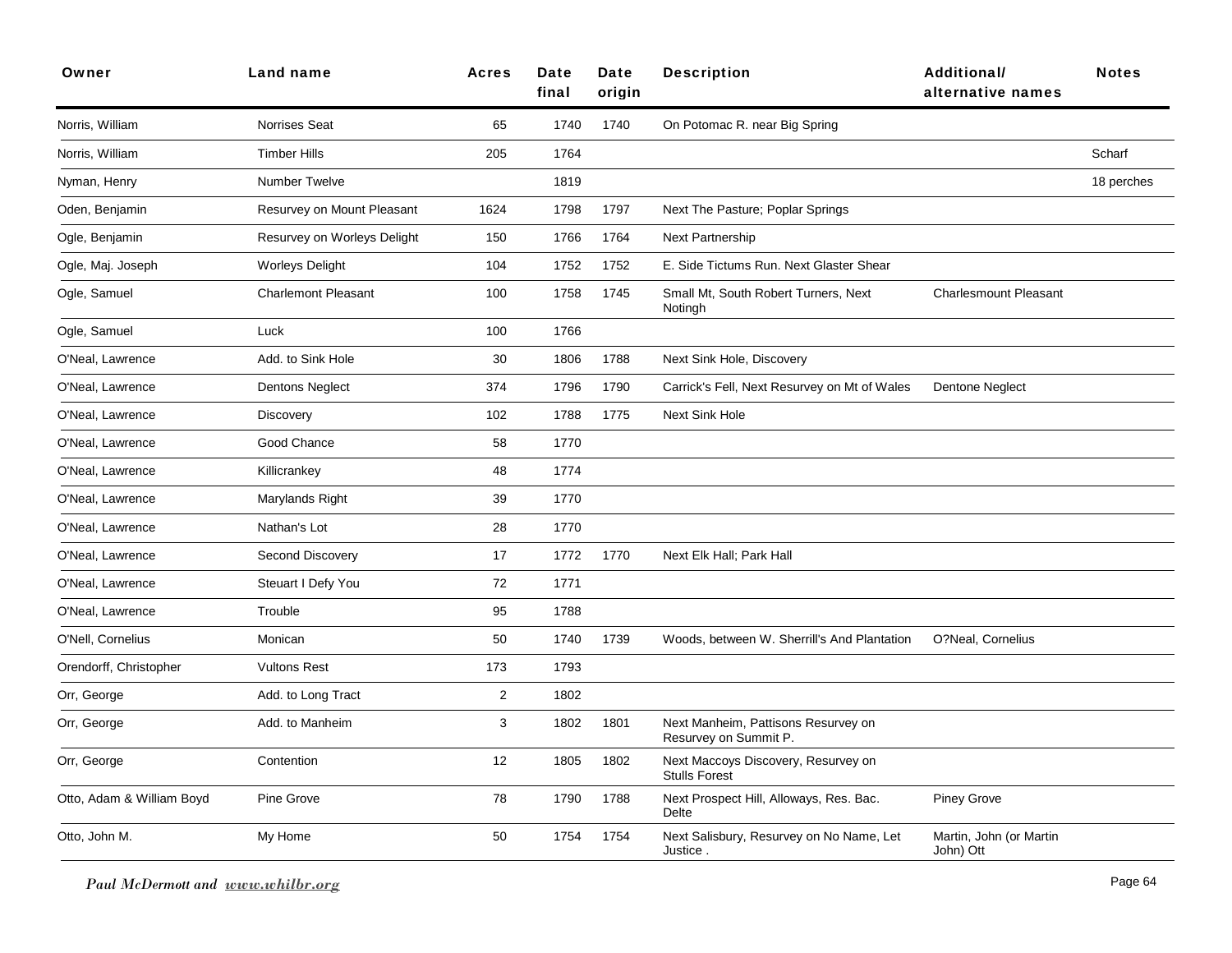| Owner                                          | Land name                     | <b>Acres</b> | Date<br>final | Date<br>origin | <b>Description</b>                                  | <b>Additional/</b><br>alternative names             | <b>Notes</b> |
|------------------------------------------------|-------------------------------|--------------|---------------|----------------|-----------------------------------------------------|-----------------------------------------------------|--------------|
| Otto, Matthew                                  | Dry Spring                    | 100          | 1761          | 1761           | Head Hallow near Conoc. Cr. Next Add.<br>Pleasant H | Utto, Mathew                                        |              |
| Otto, Matthias                                 | Resurvey on Smiths Lot        | 350          | 1762          | 1760           | E. side Run Gillelows Mill; . 5 from Thomas<br>C.   |                                                     |              |
| Owen, Robert                                   | <b>Woodstock Forrest</b>      | 208          | 1770          | 1762           | Conoc Manor Below William Bonnier's                 | Owens, Robert, John<br>James and David Owens        |              |
| Owings, Robert                                 | Prospect                      | 54           | 1762          | 1762           | E. side Run Little Antietam Below Rolls Old         | Owens. Robert                                       |              |
| Owings, Samuel                                 | Switzerland                   | 44           | 1795          | 1793           | Next Maple Level Res                                | Stem, Jacob                                         |              |
| Paca, William and Samuel<br>Chase: Geo. French | Resurvey on Three Springs     | 1660         | 1767          | 1767           | Next Hickory Swamp. Teagues Disappoint.             |                                                     |              |
| Painter, Daniel                                | Painters Range                | 30           | 1787          |                |                                                     |                                                     |              |
| Parker, George                                 | Add. to Salisbury Plains      | 80           |               | 1737           |                                                     |                                                     |              |
| Parker, George                                 | Salisbury Plains              | 170          | 1738          | 1737           | Manor of Calverton (Conococheague)                  |                                                     |              |
| Parker, Hugh                                   | Salisbury                     | 4119         | 1750          | 1750           | Beg. E. side John Encchsons-Parcel of Rks           |                                                     |              |
| Parker, Hugh: Isaac Astill (New<br>Castle, De) | <b>Astills Delight</b>        | 150          | 1750          | 1737           | S. side Enocsons Br. Lm to Conoc.<br>Salisbury      | <b>Astells Delight</b>                              |              |
| Parks, William                                 | Parks Hall                    | 1550         | 1732          |                |                                                     |                                                     |              |
| Parks, William                                 | Resurvey on Pt. of Parks Hall | 510          | 1766          | 1766           | Next Piney Hill Enlarged; Strife, Woodstock         | Grim, Andrew                                        |              |
| Parson, George Jr                              | Unexpected                    | 51           | 1774          |                |                                                     |                                                     |              |
| Pattent, Hanse                                 | <b>Israels</b> Lot            | 72           | 1765          | 1765           | N. side Tictum Branch                               | Patten, Hance                                       |              |
| Patterson, James                               | Kiddings Disappointment       | 70           | 1770          | 1770           | W. side South Mt.                                   |                                                     |              |
| Pattison, James                                | Pattison Resurvey             | 411          | 1775          | 1772           | Manners; Kiddings Disappointment                    |                                                     |              |
| Payne, Thomas                                  | That or None                  | 52           | 1753          | 1753           | Next Paynes Industry, 1MI. from Potomac.<br>Blue R  |                                                     |              |
| Paynes, Flayl                                  | Paynes Industry               | 50           | 1742          | 1741           | Ns. Blue Ridge 1M. Potomac R.                       |                                                     |              |
| Pearce, John                                   | Pearce Well                   | 21           | 1769          | 1769           | 3 M. Above Conoc. on Potomac                        | Pearcewell                                          |              |
| Peck, George                                   | Tar Hill                      | 50           | 1761          | 1761           | near Head Tictum Run, Next Mount<br>Prospect        |                                                     |              |
| Peeker, Peter                                  | Marstone                      | 50           | 1771          | 1763           | Short Hill Mt. Above Robert Furness Plant           | Pecker, Peter; Martsome                             |              |
| Perre, Ignatius                                | <b>Brothers Inheritance</b>   | 500          | 1744          | 1744           | S. side Antietam, 1. 5M. From Stulls Mill           | <b>Brothers Request.</b><br><b>Brosters Request</b> |              |
| Perre, Joseph                                  | Ash Swamp                     | 200          | 1739          | 1739           | Hagerstown Dist.                                    | Perry, Joseph                                       |              |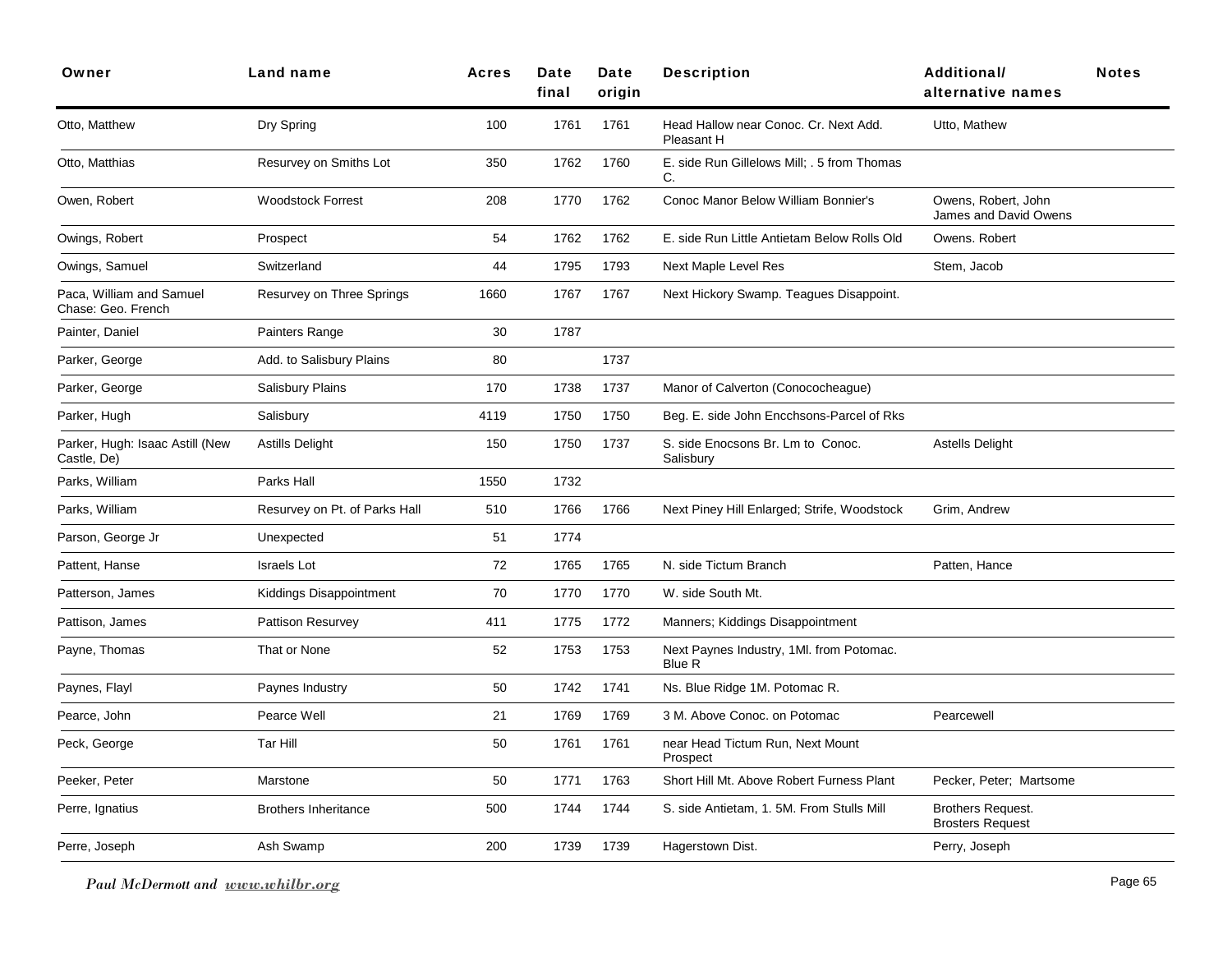| Owner                          | <b>Land name</b>          | <b>Acres</b> | Date<br>final | Date<br>origin | <b>Description</b>                                    | <b>Additional/</b><br>alternative names         | <b>Notes</b> |
|--------------------------------|---------------------------|--------------|---------------|----------------|-------------------------------------------------------|-------------------------------------------------|--------------|
| Perrin, John                   | <b>Perrins Adventure</b>  | 100          | 1740          | 1739           |                                                       |                                                 |              |
| Perrin, John                   | Perryns Adventure         | 222          | 1747          | 1744           | Next #4. Beg. End. Cheneys Manor                      |                                                 |              |
| Perrins, John                  | Killams Advantage         | 50           | 1768          | 1768           | Next Hilly Ground, Powells Chance,<br>Leasures        |                                                 |              |
| Perry, James                   | Perrys Retirement         | 100          | 1757          | 1743           | N. side Antietam Cr. Next Res. Well Taught            | Perry, Joseph                                   |              |
| Perry, Joseph                  | Conjurors Disappointment  | 10           | 1768          |                |                                                       |                                                 |              |
| Perry, Joseph                  | Resurvey on Deceit        | 658          | 1761          |                |                                                       |                                                 |              |
| Perryn, John                   | Long Looked For           | 150          | 1754          | 1754           | Long Run - L M. from Little Tonoloway                 | Perryns, John                                   |              |
| Perryn, John                   | Perryns Fancy             | 95           | 1761          | 1761           | Little Tonoloway-3M. from Mouth                       |                                                 |              |
| Perryn, John                   | Rosburghs Delight         | 73           | 1761          | 1761           | End. 1st. 1. Tonoloway Lick; Next Delecarlia          |                                                 |              |
| Peter, Robert                  | Resurvey on Blantyre      | 1350         | 1791          | 1785           | Next Batchelors Purchase, Partnership                 |                                                 |              |
| Peterbenner, John              | Harbour                   | 162          | 1806          | 1805           | Next Landstool, Middleburgh. Mount<br>Prospect        | <b>BetIbenner</b>                               |              |
| Peters,                        | Resurvey on Pipe Tomahawk | 720          | 1766          | 1775           | Sams Run Draft of Licking Creek                       |                                                 |              |
| Peters, Robert                 | <b>Blantyre</b>           | 710          | 1768          | 1768           | Next Pipe Tomahawk, N. Lanes Run                      |                                                 |              |
| Peters, Robert                 | Resurvey on Pipe Tomahawk | 841          | 1798          | 1797           | Blantyre. Next Renchs Luck, Shedlers<br>Chance        | Peter, Robert                                   |              |
| Pierpoint, David               | A Small Bit to David      | 40           | 1753          |                |                                                       |                                                 |              |
| Pierpont, Larkin               | <b>Pierpont Content</b>   | 100          | 1760          | 1747           | Sd. Beaver Cr. Next Res. Jericho Hills                | Pierpoint, Larkin;<br><b>Pierpoints Content</b> |              |
| Pigman, Moses                  | Locust Bottom             | 88           | 1753          | 1753           | N. side Turkey Spring Branch,                         |                                                 |              |
| Piles, James                   | Friends Good Will         | 80           | 1763          |                |                                                       |                                                 |              |
| Pindale, Philip                | Fountain Head             | 30           | 1763          | 1763           | At Head of Lanes Run                                  | Pindall, Philip                                 |              |
| Pindle, Phillip: Thomas Bladen | Resurvey on Mills Folly   | 485          | 1772          | 1769           | Next Sawyers Lot; Tippecanoe                          |                                                 |              |
| Pitner, Henry: James Macky     | Done in Haste             | 50           | 1760          | 1752           | Next Resurvey on French Vineyard, Oak<br>Grove        | Pitman, Henry                                   |              |
| Plowman, Jonathan              | Add. to White Oak Bottom  | 42           | 1784          | 1774           | Next Hawns Lot, White Oak Bottom,<br><b>Walkers P</b> |                                                 |              |
| Plunk, Christopher             | <b>Plunks Doubt</b>       | 100          | 1749          | 1749           | Conoc. Dist.                                          |                                                 |              |
| Polk, Charles                  | Polks Meadow              | 100          | 1748          | 1748           | Next Abigales Delight; Little Cone. 1M. F. Pr         | Poalk, Charles; Poalkes<br>Meadows              |              |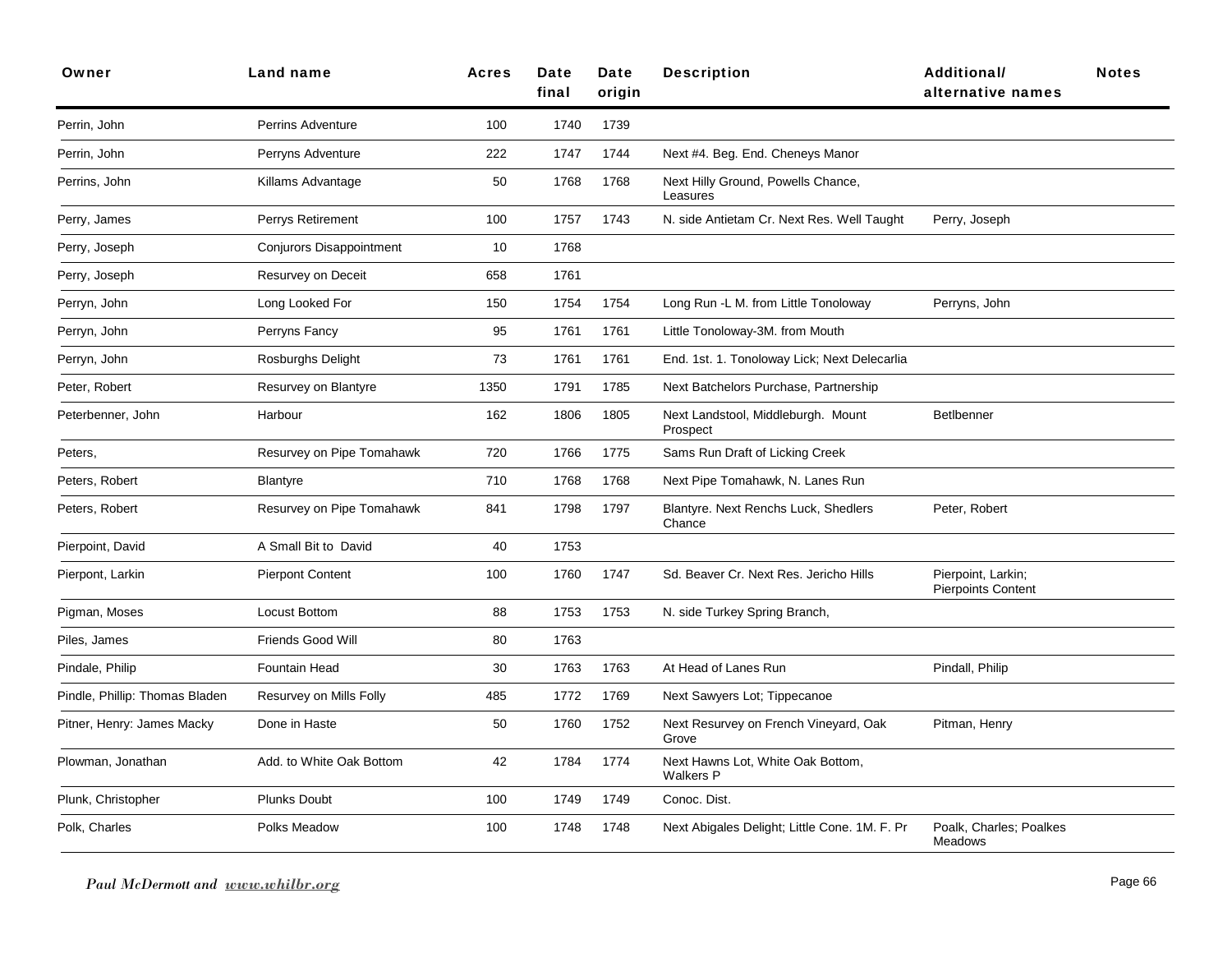| Owner                | Land name                       | <b>Acres</b> | Date<br>final | Date<br>origin | <b>Description</b>                                            | Additional/<br>alternative names              | <b>Notes</b> |
|----------------------|---------------------------------|--------------|---------------|----------------|---------------------------------------------------------------|-----------------------------------------------|--------------|
| Polke, John          | Polks Venture                   | 10           | 1754          | 1753           | Stillwood Branch. 25M Bel. Rogers Run                         | Polk, John                                    |              |
| Poorman, Henry       | Poormans Chance                 | 219          | 1813          | 1808           | Next Partnership; Water Street; Gr. Rock F.                   |                                               |              |
| Poorman, Henry       | Woodville                       | 55           | 1818          |                |                                                               |                                               |              |
| Portmas, Philip      | <b>Travelors Resort</b>         | 280          | 1797          |                | Pt. Whitemans Prospect, Next Cave,<br>Princes W.              | Portness, Philip;<br><b>Travellors Resort</b> |              |
| Posthethwait, Samuel | Pipe Tomahawk                   | 25           | 1762          | 1762           | Hollow Into Sams Run; Draft Licking Creek                     | Posthethwaite, Samuel                         |              |
| Postlewait, John     | <b>Pleasant Bottom</b>          | 226          | 1739          | 1737           | W. side Conoc. Bel. Hill. 2 M. N. Us 40                       | John Postlethwait ;<br>Postalwait, John       |              |
| Postlewait, Samuel   | Resurvey on Pipe Tomahawk       | 720          | 1775          |                |                                                               |                                               |              |
| Poulls, Henry        | Jacobs Brune                    | 50           | 1784          | 1772           | E. side Lanafield, South Mt. . 5M R. Turners                  | Poulis, Henry                                 |              |
| Pow, George          | Resurvey on Well Taught         | 1300         | 1754          | 1753           | <b>Next Good Friday</b>                                       |                                               | 1360 acres?  |
| Pow, Jacob           | Well Taught                     | 100          | 1749          | 1749           | E. side Antietam, Next Poes Part.<br>Leitersburg              | Pow, George Jacob                             |              |
| Powell, Andrew       | Powells Chance                  | 43           | 1829          | 1816           | Next to Kelmers Advantage. Penn. L                            |                                               |              |
| Powell, George       | Fort Hill                       | 34           | 1803          | 1784           | Next First Choice, Kents Chance, Smiths.                      |                                               |              |
| Powell, George       | Not Much                        | 5            | 1803          | 1783           | Next Smiths Burgh; Kontz Chance                               |                                               |              |
| Powell, John         | <b>Bulwark to Hilly Ground</b>  | 147          | 1796          | 1794           | St. Line. Next Leasures Add. Powells<br>Chance                | <b>Bullwork to Hilly Ground</b>               |              |
| Powell, John         | Dry Level                       | 24           | 1796          | 1793           | near Little Tonoloway                                         |                                               |              |
| Powell, John         | <b>Hilly Ground</b>             | 33           | 1792          | 1790           | On Long Run, Next Killams Advantage                           |                                               |              |
| Powell, John         | <b>Little Water</b>             | 31           | 1796          | 1796           | Ridge between Little Tonoloway & Long R.                      |                                               |              |
| Powell, Thomas       | <b>Diddlecombs Content</b>      | 50           | 1763          | 1742           | W. side Antietam 20P. Next #2. Boonsboro<br>Dist.             | Certificate in name of<br>Daniel Dulaney      |              |
| Powell, Thomas       | <b>First Choice</b>             | 50           | 1752          | 1752           | W. side Antietam; Next #2, foot Hill,<br>Partnership.         |                                               |              |
| Powell, Thomas       | Resurvey on First Choice        | 212          | 1766          | 1766           | Next Add. to Big Bit; Scotch Lot; Last Bit                    |                                               |              |
| Powell. Thomas       | Second Resurvey on First Choice | 282          | 1770          | 1768           | First Choice; Next White Oak Bottom                           |                                               |              |
| Powell, William      | <b>Will Restored</b>            | 50           | 1760          |                |                                                               |                                               |              |
| Prather, Charles     | Resurvey on Pt. of Kindness     | 137          | 1783          | 1768           | Kindness Originally Had 3716 Acres                            |                                               |              |
| Prather, Edward      | Addition                        | 40           | 1745          | 1745           | Next Sam&Harry. Resurvey on Hazzard,<br><b>Locust Thicket</b> |                                               |              |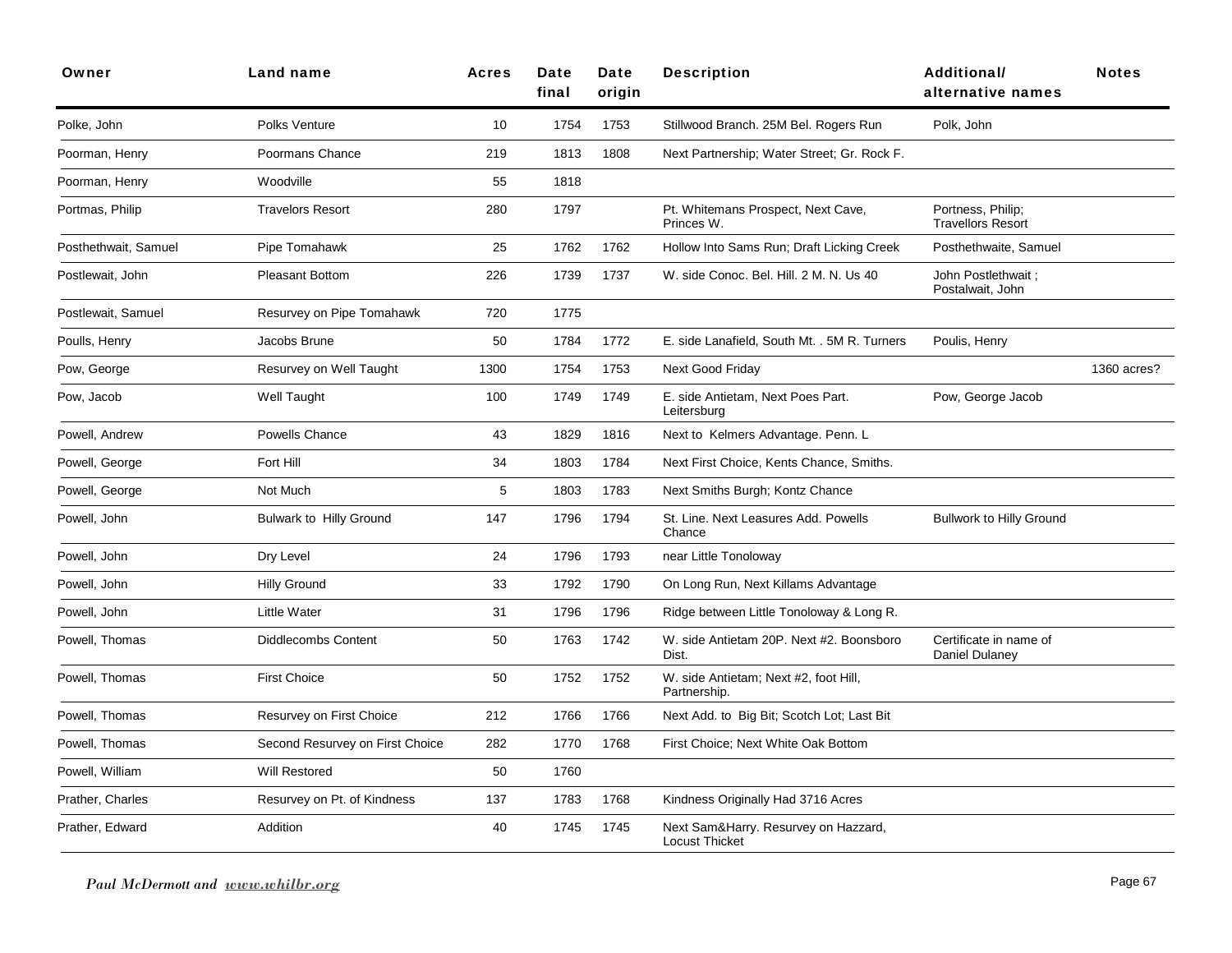| Owner                                   | Land name                   | <b>Acres</b> | Date<br>final | Date<br>origin | <b>Description</b>                                      | <b>Additional/</b><br>alternative names         | <b>Notes</b> |
|-----------------------------------------|-----------------------------|--------------|---------------|----------------|---------------------------------------------------------|-------------------------------------------------|--------------|
| Prather, Henry and Thomas               | Storm                       | 104          | 1755          | 1754           | Sd. Potomac R. 1/2 M. Bel. Gillilands Mill              |                                                 |              |
| Prather, James                          | Resurvey on Pt. of Kindness | 162          | 1768          | 1768           | <b>Next Kindness Enlarged</b>                           |                                                 |              |
| Prather, James                          | Trap                        | 5            | 1787          |                |                                                         |                                                 |              |
| Prather, R.                             | Addition                    | 30           | 1748          |                |                                                         |                                                 | Scharf       |
| Prather, Richard                        | <b>Mountain Lot</b>         | 10           | 1760          | 1760           | E. side E. Fork. Branch North Mt. Easter<br>Spring      | <b>Mountain Lott</b>                            |              |
| Prather, Richard: Thomas Prather        | <b>Richards Choice</b>      | 100          | 1748          | 1748           | S. side Eastern Branch of Potomac                       |                                                 |              |
| Prather, Samuel and Henry               | Sam and Harry               | 261          | 1809          | 1792           | Kindness; Next Mt. of Wales                             |                                                 |              |
| Prather, Thomas                         | Choice                      | 185          | 1748          | 1747           | Banks of Potomac-Upper End-Whiskey<br>Bottom.           |                                                 |              |
| Prather, Thomas                         | Dutchmans Misfortune        | 100          | 1752          | 1751           | Next Great Hall                                         |                                                 |              |
| Prather, Thomas                         | Resurvey on Choice          | 223          | 1765          | 1763           | Upper End Walnut Bottom. 1M Sidling Hill                |                                                 |              |
| Prather, Thomas: Clagget,<br>Thomas     | <b>Maids Fancy</b>          | 100          | 1749          | 1748           | E. side Western Branch, North Mt. Gillilands            | Claggett, Thomas                                |              |
| Price, Col. Josiah: William Boyd        | Small Bit For William       | 11           | 1811          | 1789           | Next Resurvey on Green Bottom,<br>Conveniency           |                                                 |              |
| Price, Col. Josiah: William Boyd<br>Jr. | <b>Little More</b>          | 34           | 1811          | 1789           | Next Resurvey on Green Bottom,<br>Conveniency. Conoc. C |                                                 |              |
| Price, George                           | Number One & Number Two     | 24           | 1800          | 1794           | Next Resurvey on Three Friends                          |                                                 |              |
| Price, George                           | <b>Small Stripe</b>         | 6            | 1801          | 1797           | Next Marlboro Field, Resurvey on Egypt                  | <b>Small Strife</b>                             |              |
| Price, George                           | Struggle                    | 13           | 1806          |                |                                                         |                                                 |              |
| Price, George: Richard Prather          | Pastures Green              | 12           | 1796          | 1792           | Next Marlboro Field                                     |                                                 |              |
| Price, Josiah                           | <b>Green Bottom</b>         | 871          | 1810          |                |                                                         |                                                 |              |
| Price, Josiah: Benjamin Price           | Cove                        | 37           | 1811          | 1789           | Next Resurvey on Green Bottom, White<br>Oak Ridge       |                                                 |              |
| Price, Josiah: John Rowland             | Mount Nebo                  | 145          | 1794          | 1793           | Mount Nebo                                              | Rowland, Henry                                  |              |
| Price, Josiah: Samuel Hughes            | Number Three                | 15           | 1801          | 1794           | Next Resurvey on Three Friends                          | Price, Samuel                                   |              |
| Price, Josiah: William Boyd             | A Little More               | 34           | 1811          | 1789           | Next Resurvey on Green Bottom on Conoc.                 |                                                 |              |
| Price, Josiah: William Boyd Jr.         | <b>Boyds Conclusion</b>     | 25           | 1811          | 1789           | Next Resurvey on Green Bottom                           |                                                 |              |
| Price, Samuel                           | Adventure                   | 30           | 1793          |                |                                                         | Certificate in name of<br><b>Benjamin Price</b> |              |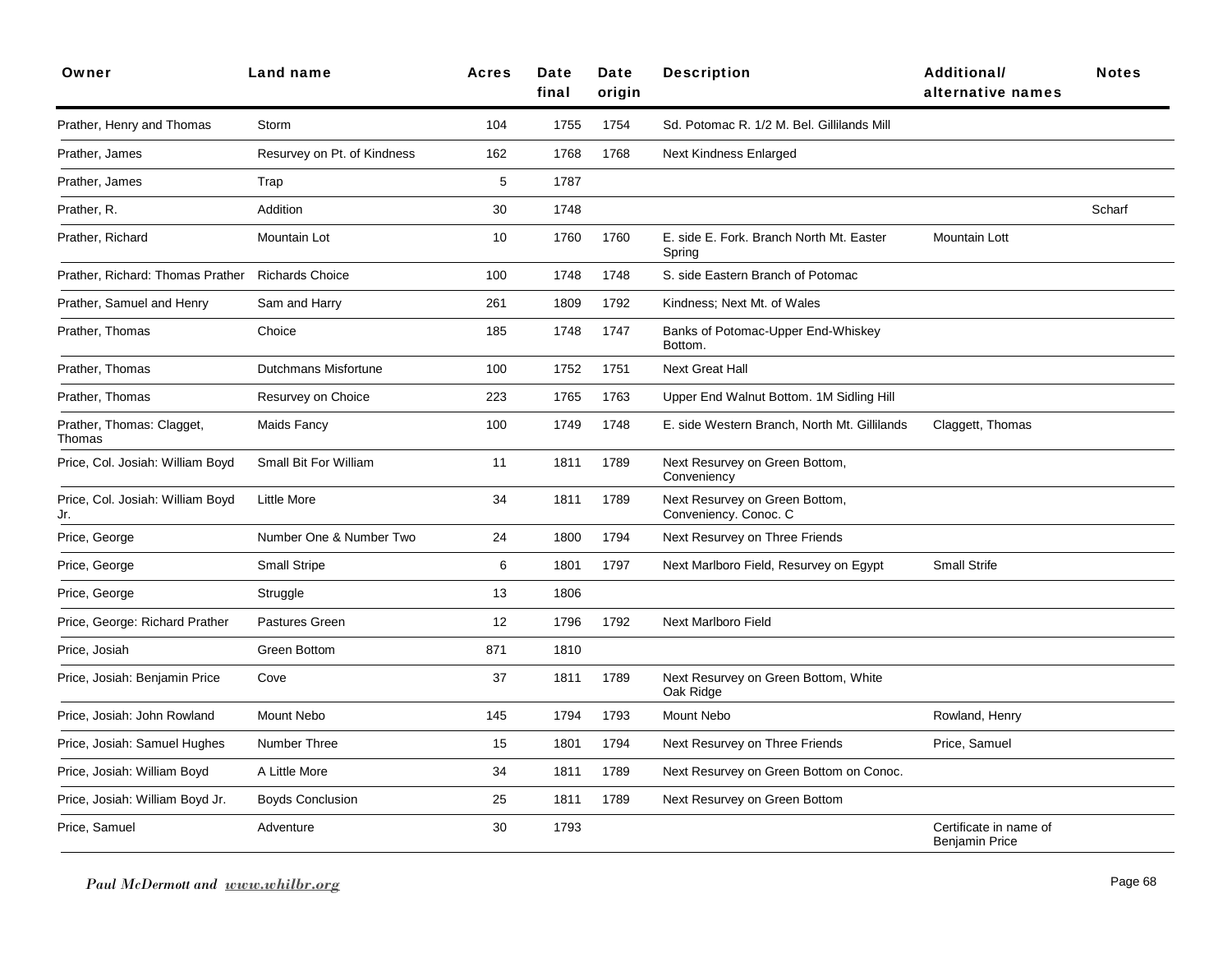| Owner                          | <b>Land name</b>              | <b>Acres</b> | Date<br>final | Date<br>origin | <b>Description</b>                                             | <b>Additional/</b><br>alternative names | <b>Notes</b> |
|--------------------------------|-------------------------------|--------------|---------------|----------------|----------------------------------------------------------------|-----------------------------------------|--------------|
| Price, Samuel                  | <b>Narrows</b>                | 15           | 1793          | 1789           | <b>Three Friends</b>                                           | Price, Benjamin                         |              |
| Price, Thomas                  | North Ridge                   | 78           | 1776          | 1774           | Next Ophelia At Nd. of Spring                                  |                                         |              |
| Price, William                 | Prices Purchase               | 100          | 1762          | 1762           | Next Green Bottom, Conveniency                                 |                                         |              |
| Price, William and Josiah      | <b>White Oak Forest</b>       | 87           | 1853          | 1813           | St. Line, Next Pt. 3Cousins, Conveniency                       |                                         |              |
| Pridemore, Joseph              | <b>Mountain Glade</b>         | 66           | 1755          | 1755           | W. side Hill between M. Founks & South Mt.                     |                                         |              |
| Pridmore, Joseph               | Nancy's Fancy                 | 341          | 1764          | 1764           | Resurvey on Mt. Glade; Next Barren Hill,<br>Long Looked        | Prigmore, Joseph                        |              |
| Prince, Henry                  | <b>Princes Wife</b>           | 95           | 1786          | 1783           | Next Tresslers Good Will, Richard Lot.                         |                                         |              |
| Pringles, Henry: Conrad Averly | Marys Cow Pen                 | 50           | 1771          | 1761           | Next Piles Grove, Nottingham, Resurvey on<br>Mount Pleas,      |                                         |              |
| Priterbaugh, George            | Luck                          | 9            | 1768          |                | Next Upper Farm                                                | Puterbaugh, George                      |              |
| Prospect, Jeremiah             | <b>Kellys Prospect</b>        | 6            | 1793          |                |                                                                |                                         |              |
| Quoranflue, George             | Stoney Run                    | 80           | 1760          | 1754           | Sd. Hill foot Mt. Corrinflows is Resurvey on<br><b>Hewitts</b> | Quaranfleck, George A.                  |              |
| Ransburg, Stephen              | Adventure                     | 27           | 1766          | 1766           | South Mt. Saw side S. Fork Tictum R.                           | Rensburgh, Stephen                      |              |
| Rayman, William                | <b>Wards Springs</b>          | 200          | 1747          | 1739           | Next Hills And Dales, Hoffmans Contention                      | Steuart, George; Ward<br>Spring         |              |
| Reator, John                   | <b>Higgenbottoms Exchange</b> | 100          | 1743          | 1742           | Pt. Hagers Delight                                             |                                         |              |
| Reaves, Christopher            | Good Will                     | 158          | 1767          |                |                                                                |                                         |              |
| Reed, Mary: John Sybert        | <b>Red Liquor</b>             | 250          | 1808          | 1783           | Next Carrs Query Four Springs; Fertile Val                     | Sibert, John                            |              |
| Reeder, Jesse                  | Fox's Den                     | 79           | 1805          | 1796           | Next Mount Serado, Strife, Resurvey on Pt.<br>Park Hall        |                                         |              |
| Reeder, Jesse                  | <b>Reeders Delight</b>        | 50           | 1795          | 1795           | S. side Run; Next Fox's Den, Mt. Atlas                         |                                         |              |
| Reeder, Jesse & William Morgan | <b>Mount Serado</b>           | 75           | 1793          | 1790           | Servers Last Shift; Next Resurvey on 7 Mts.                    | Montserado                              |              |
| Rench, Andrew                  | <b>Renchs Discovery</b>       | 14           | 1788          | 1787           | Next Tegarts Delight; Maidens Walk                             | Renches Discovery                       |              |
| Rench, Andrew                  | <b>Small Spring</b>           | 50           | 1760          |                |                                                                |                                         | Scharf       |
| Rench, Daniel                  | Add. to Links Foundling       | 11           | 1794          | 1793           | Next Settled in Time, Links Foundling                          | Addition to Links Fondlin               |              |
| Rench, Daniel                  | <b>Blacks Garden</b>          | 8            | 1794          | 1793           | Next Resurvey on Hickman's Meadow,<br>Dawsons Strife           |                                         |              |
| Rench, Jacob                   | <b>Renchs Luck</b>            | 840          | 1790          | 1790           | On Lanes Run-Draft Licking Creek                               | Rench, John                             |              |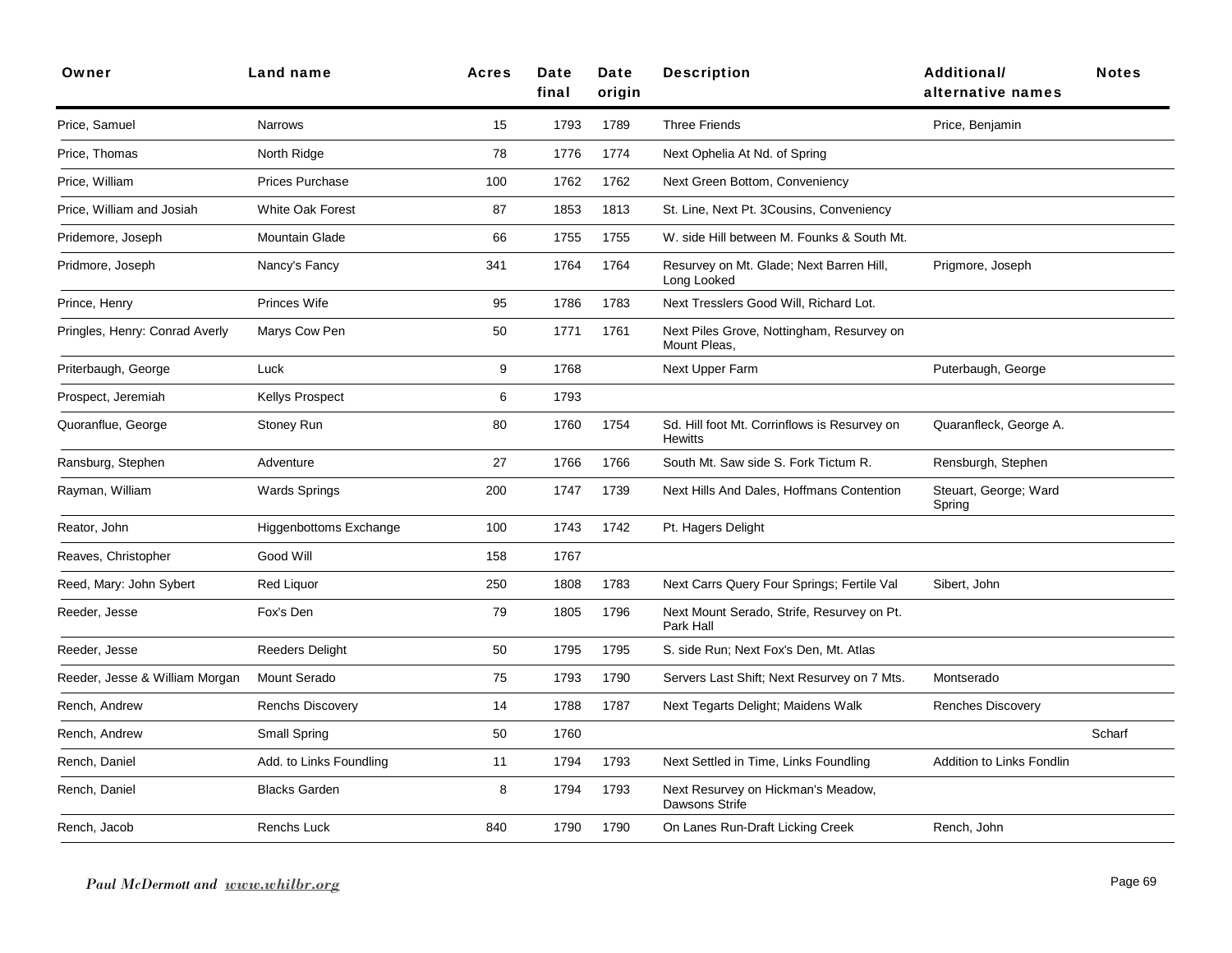| Owner                        | Land name                                               | <b>Acres</b>   | Date<br>final | Date<br>origin | <b>Description</b>                                                | <b>Additional/</b><br>alternative names | <b>Notes</b>                      |
|------------------------------|---------------------------------------------------------|----------------|---------------|----------------|-------------------------------------------------------------------|-----------------------------------------|-----------------------------------|
| Rench, John                  | <b>Pleasant Spring</b>                                  | 100            | 1760          | 1760           | 351. Long Meadow Enl. Next Res. Clayland<br>Inh                   |                                         |                                   |
| Rench, John                  | Small Timber                                            | 294            | 1765          | 1765           | Next Lamberts Stripe, Frys Lot is Res                             |                                         |                                   |
| Rench, Joseph, John & Andrew | Settled in Time                                         | 2228           | 1788          |                |                                                                   | Setted in Time                          | Scharf Has<br>Resurvey in<br>1785 |
| Rench, Peter                 | Amendment of Dawsons Strife-<br><b>Hickmans Meadows</b> | 1915           | 1767          | 1766           | Strife, Dawsons Strife, Next Magdalenes F.                        |                                         |                                   |
| Rench, Peter                 | <b>Hickman's Meadow</b>                                 | 150            | 1739          | 1793           | Draft Antietam called Hickman's Meadow                            |                                         |                                   |
| Rench, Peter                 | Resurvey on Dawsons Strife                              | 2345           | 1759          | 1754           | Next Add. Hagers Delight; Resurvey on<br>Hickman's Meadow.        |                                         |                                   |
| Rench, Peter                 | Resurvey on Hickman's Meadow                            | 780            | 1753          | 1751           | Next Blacks Garden, Resurvey on Dawsons<br><b>Strife</b>          |                                         |                                   |
| Rench, Peter                 | Resurvey on Pt. of Spriggs Delight                      | 387            | 1752          | 1751           | Resurvey on Spriggs Delight(1751); Next<br>Add. to L/G            |                                         |                                   |
| Rench, Peter                 | Resurvey on Spriggs Delight                             | 387            | 1752          |                |                                                                   |                                         | Scharf                            |
| Rench, Peter                 | <b>Widows Neglect</b>                                   | 30             | 1754          | 1754           | Prosperity is Res. Saturn is Res.                                 |                                         |                                   |
| Rench, Peter: Daniel Dulaney | Four Springs                                            | 200            | 1746          | 1744           | S. side Beaver Creek; Next Resurvey on<br><b>Frenchs Vineyard</b> |                                         |                                   |
| Rench, Peter: Daniel Dulaney | Penny Pack Pond                                         | 50             | 1753          | 1744           | Beaver Creek. Next Mount Aetna                                    |                                         |                                   |
| Reynold, Joseph              | Joes Farm                                               | 241            | 1789          | 1785           | Andersons Delight, Elswick Dwelling                               | Reynolds, Joseph                        |                                   |
| Reynolds, William            | Add. to Wards Springs                                   | 30             | 1755          | 1755           | Next Resurvey on Hills, Dales, Vineyard,<br><b>Fairly Got</b>     |                                         |                                   |
| Reynolds, William            | <b>Surely Got</b>                                       | 29             | 1764          | 1764           | Next Wards Spring, Hoffmans C. I Have Got<br>It It                |                                         |                                   |
| Rhoads, Paul                 | Mistake                                                 | 60             | 1768          |                |                                                                   |                                         |                                   |
| Rhodes, Ezekial              | Add. to Snowdens Friendship                             | $\mathbf{1}$   | 1802          | 1801           | Next Resurvey on Add. to Chaneys Neck,<br>Snowdens F.             |                                         |                                   |
| Rhodes, Henry                | Resurvey on Round Meadow                                | 375            | 1763          |                |                                                                   |                                         | Scharf                            |
| Rhorer, Jacob                | Hard to Find It                                         | 16             | 1799          | 1775           | Next Jacobs Chance; Resurvey on Pt.<br><b>Hagers Fancy</b>        | Hard to Find Out                        |                                   |
| Rhorer, Jacob                | Square                                                  | $\overline{7}$ | 1799          | 1775           | Next Exchange, Hagers Fancy                                       |                                         |                                   |
| Rhorer, John                 | Add. to the Mill                                        | 30             | 1761          | 1761           | near Antietam Cr. Next Defiance, Nancys<br>Cont.                  | Roror, John                             |                                   |
| Rhorer, John                 | Resurvey on Pt. of Hagers Fancy                         | 574            | 1769          | 1769           | Next Add. to Hagers Delight; Resurvey on<br>Dawsons F.            |                                         |                                   |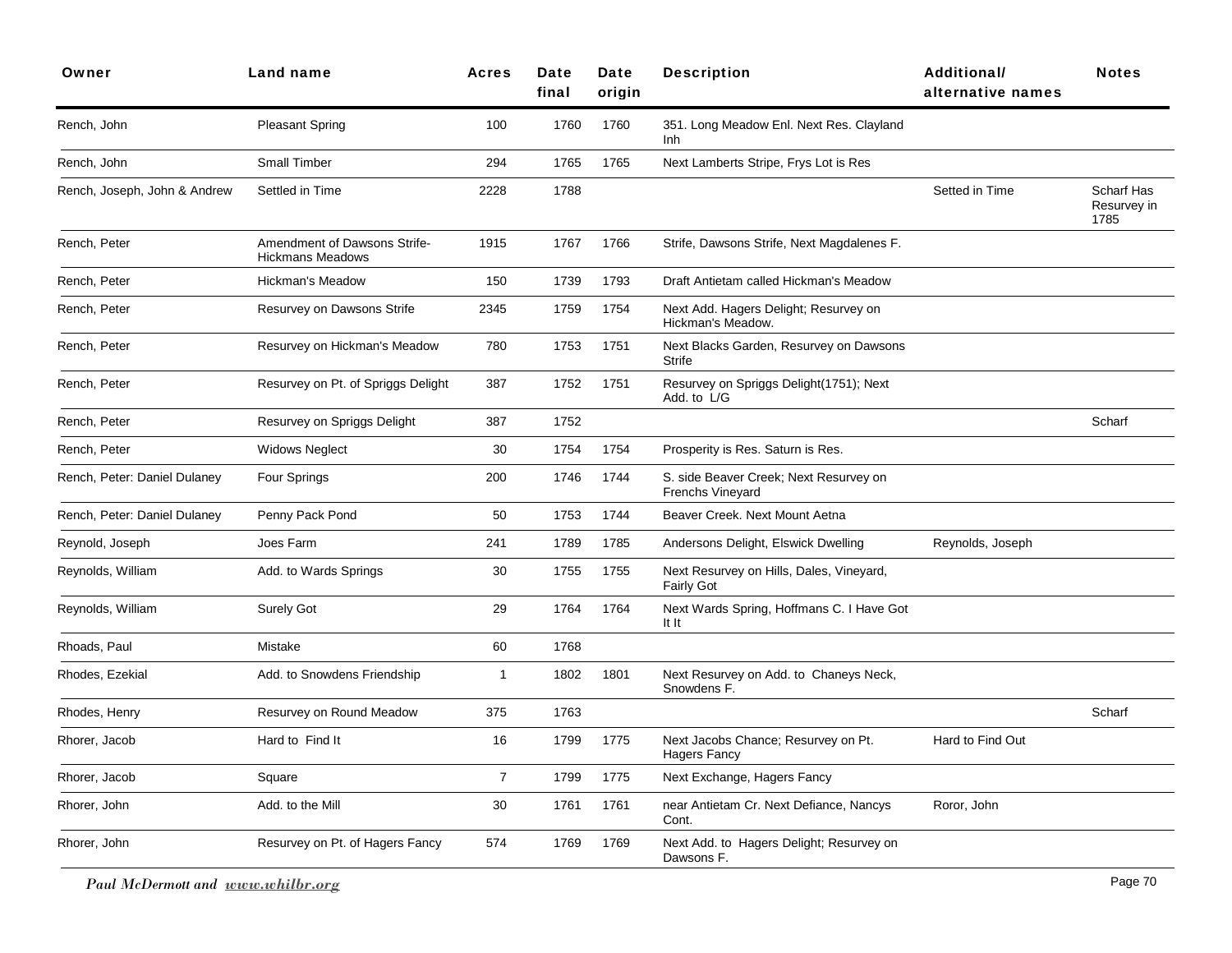| Owner                                | <b>Land name</b>             | <b>Acres</b> | Date<br>final | Date<br>origin | <b>Description</b>                                      | <b>Additional/</b><br>alternative names       | <b>Notes</b> |
|--------------------------------------|------------------------------|--------------|---------------|----------------|---------------------------------------------------------|-----------------------------------------------|--------------|
| Rhorer, Paul                         | Pauls Travels                | 40           | 1770          | 1769           | Next Felfoot; Next Felfoot Enl.                         | Rhodes, Paul                                  |              |
| Rice, Jacob                          | Jacobs Well                  | 153          | 1760          | 1760           | Next Contentment, Low Germany                           |                                               |              |
| Rice, Jacob                          | Prosperity                   | 31           | 1795          | 1791           | South Mt. Next Mountain Spring                          |                                               |              |
| Ricketts, Edward: Joseph<br>Chaplain | Mistaken Friend              | 116          | 1753          | 1752           | Beaver Creek.                                           |                                               |              |
| Ricords, Thomas                      | Fox Hall                     | 28           | 1766          |                |                                                         |                                               |              |
| Ridengewer, Peter                    | <b>First Snow</b>            | 190          | 1753          | 1751           | <b>Next Rocky Springs</b>                               | Ridenour, Peter<br>Ridinzover                 |              |
| Ridenour, David                      | Add. to Henrys Last Shift    | 30           | 1787          | 1785           | Next Amendment Hagers Del. Ridenours<br>Pond            |                                               |              |
| Ridenour, David                      | Davids First Shift           | 241          | 1787          | 1785           | Pt. Henry's Last Shift, Nicholas R. Pond                | Ridenover, David                              |              |
| Ridenour, Henry                      | Henrys Last Shift            | 503          | 1770          | 1769           | Henrys Last Shift, Next Davids 1st. Shift               | Harry Last Shift                              |              |
| Ridenour, Henry                      | <b>Whitemans Prospect</b>    | 1076         | 1766          | 1766           | Huckleberry Land; Next Not At Home;<br>Hoovers          | Ridenover, Henry                              |              |
| Ridenour, John                       | Rockey Land                  | 40           | 1792          | 1776           | South Mt. Tictoms Run; Next Tanners Forest              | Reitenomon, John; May,<br>George ; Rocky Land |              |
| Ridenour, Martin                     | <b>Mountain Hall</b>         | 423          | 1812          | 1812           | Pt. Locust Spring, Tressells Goodwill                   |                                               |              |
| Ridenour, Martin                     | <b>Tressells Good Will</b>   | 248          | 1785          | 1783           | S. side Ridge. 5 Mile N. side Little<br>Tonoloway       | Ridenour, Martini                             |              |
| Ridenour, Martin: Henry King         | <b>Locust Spring</b>         | 60           | 1795          | 1794           | Next Mount Pleasant                                     | Kemp, Henry                                   |              |
| Ridenover, David;                    | Add. to Harris's Last Shift  | 22           | 1787          |                |                                                         |                                               |              |
| Ridgely, Charles                     | Add. to Oak Hampton          | 13           | 1765          |                |                                                         |                                               |              |
| Ridgely, Isaac                       | Resurvey on Ridgelys Delight | 108          | 1792          |                |                                                         |                                               |              |
| Ridingower, Henry                    | Henrys Last Shift            | 50           | 1754          | 1754           | Next Henrys Fancy, Next Davids Friend<br>Defeated       |                                               |              |
| Ridout, John                         | Add. to Delecarlia           | 101          | 1776          | 1775           | <b>Next Boyles Cabin</b>                                | Addition to Dalecarlia                        |              |
| Ridout, John                         | Chatham                      | 5692         | 1768          |                | Land Owned By E. Shelby, Hanthorns Rest                 |                                               |              |
| Ridout, John                         | Delecarlia                   | 6895         | 1775          | 1774           | Chatam, Next Caledonia, Resurvey on<br>Darlings Delight | Dalecarlia                                    |              |
| Ridout, John                         | Jericho Hills                | 922          | 1761          | 1760           | Next Delamere, Resurvey on Jericho, Low<br>Germany      |                                               |              |
| Ridout, John                         | Resurvey on Jerico Hills     | 829          | 1776          | 1775           | Next Spring Hill, Bear Range; Jerico                    |                                               |              |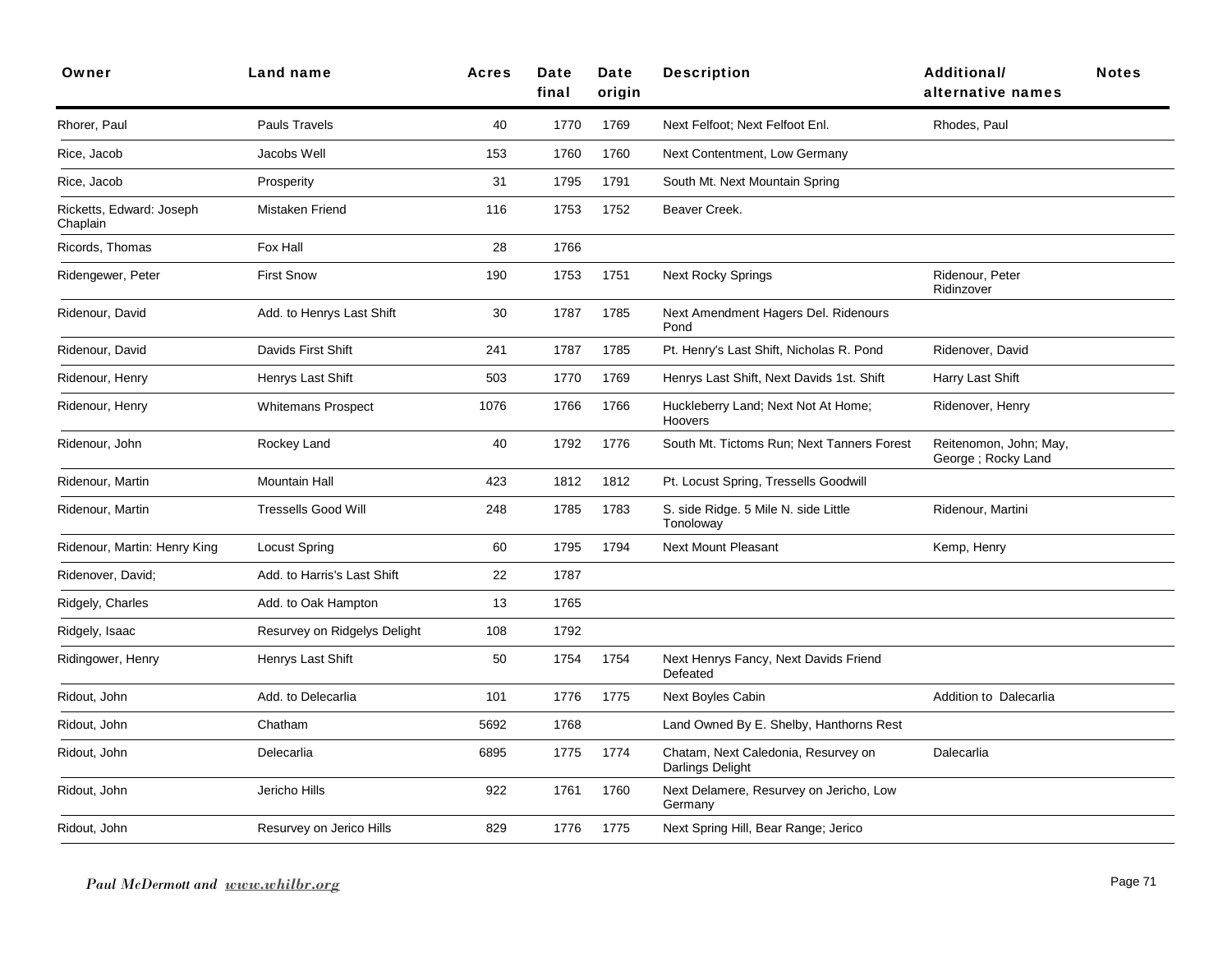| Owner                                 | Land name                  | <b>Acres</b> | Date<br>final | Date<br>origin | <b>Description</b>                                                     | <b>Additional/</b><br>alternative names   | <b>Notes</b>                                           |
|---------------------------------------|----------------------------|--------------|---------------|----------------|------------------------------------------------------------------------|-------------------------------------------|--------------------------------------------------------|
| Rightnours, Nicholas                  | Nickolas Rightnour's Pond  | 100          | 1743          | 1742           | 5M. S of Cono on Small Rd.                                             | Nicholas Rightnows<br>Pond: Nicholas Pond |                                                        |
| Riley, Samuel                         | Resurvey on Jericho Plains | 189          | 1764          | 1760           | Next Contentment: Wine Hill                                            |                                           |                                                        |
| Riley, Thomas                         | Resurvey on Israels Lot    | 438          | 1792          | 1791           | Next Resurvey on Sweepstakes; Good Will;<br>Stoney Ld.                 | Resurvey on Isreals Lot                   |                                                        |
| Rindengowers, George                  | <b>Ridengowers Place</b>   | 50           | 1753          | 1753           | End. 20th P. 6th 1. Peter Whetstones Land                              |                                           |                                                        |
| Rinehart, Henry                       | Add. to Chase              | $\mathbf{1}$ | 1818          | 1817           | Next Resurvey on Old Fox Deceived, Chase                               |                                           |                                                        |
| Ringgold, Samuel                      | Clifton                    | 33           | 1826          | 1824           | #8, Next Chews Farm on Potomac                                         |                                           |                                                        |
| Ringgold, Samuel                      | <b>High Germany</b>        | 565          | 1813          | 1796           | Resurvey on Resurvey on Freestone, Next<br>Resurvey on #6. Black Oak B |                                           |                                                        |
| Ringgold, Samuel                      | <b>Woodland Hills</b>      | 1071         | 1812          | 1811           | Res Number Five, Conoc. Manor. Next<br>Rouges H                        |                                           |                                                        |
| Ringgold, Thomas: George Ross         | <b>Level Plains</b>        | 200          | 1774          | 1765           | Next Butchers Fancy. South side Van<br>Swearingers                     |                                           |                                                        |
| Ringgold, Thomas: Joseph<br>Wolgomuth | Resurvey on Free Stone     | 520          | 1776          | 1763           | Next Dutch Folly; Let Justice Take Place                               | Wolgamott, Joseph                         |                                                        |
| Ritter, Jacob                         | <b>Ritters Rest</b>        | 139          | 1796          | 1794           | Pt. Cousins Obligation; Pt. Well Taught                                |                                           |                                                        |
| Rizer, George                         | <b>Rizers Addition</b>     | 9            | 1881          | 1813           | Next Hill. W. Bank Branch of Sideling Hill                             |                                           |                                                        |
| Rizer, George: James Rose             | Rose Valley                | 294          | 1816          | 1788           | Bear Camp; Bear Garden                                                 |                                           |                                                        |
| Roach, Samuel                         | Roachs Ship Yard           | 5            | 1763          |                |                                                                        |                                           | <b>MSA Patent</b><br>Record Bc<br>And Gs 25,<br>P. 212 |
| Road, Paul                            | <b>Rich Barrens</b>        | 100          | 1759          | 1759           | 3 M. Sw Joseph Rorers; Next French Contr.                              | Rhodes, Paul                              |                                                        |
| Roar, John: Daniel Dulaney            | Lanes Folly                | 100          | 1769          | 1744           | E. Bank Antietam 3M. Above Stulls Mill                                 | Roror, John; Dulany                       |                                                        |
| Robins, Daniel                        | Ore Ridge                  | 50           | 1764          |                |                                                                        |                                           |                                                        |
| Robins, John                          | Troublesome                | 50           | 1770          | 1769           | Next Marshalls Plains, Resurvey on<br>Content, Pt Lookout              |                                           |                                                        |
| Roddey, Edward                        | Pine Hills                 | 50           | 1753          |                |                                                                        |                                           |                                                        |
| Rodes, Ezekial                        | Sand Bank                  | 5            | 1798          | 1797           | <b>Next Chaneys Neck</b>                                               | Rhodes, Ezekiel                           |                                                        |
| Rodrick, Ludowick                     | Good Neighbour             | 402          | 1783          | 1777           | Grandfathers Gift Pt. Maryland                                         |                                           |                                                        |
| Rodrick, Ludowick                     | Peace                      | 310          | 1794          | 1794           | Next Grandfathers Gift Res. Maryland                                   | Rodrick, Lodwick                          |                                                        |
| Rohare, Jacob                         | <b>Stoney Corner</b>       | 40           | 1755          | 1755           | Next Rohrers Lot                                                       |                                           |                                                        |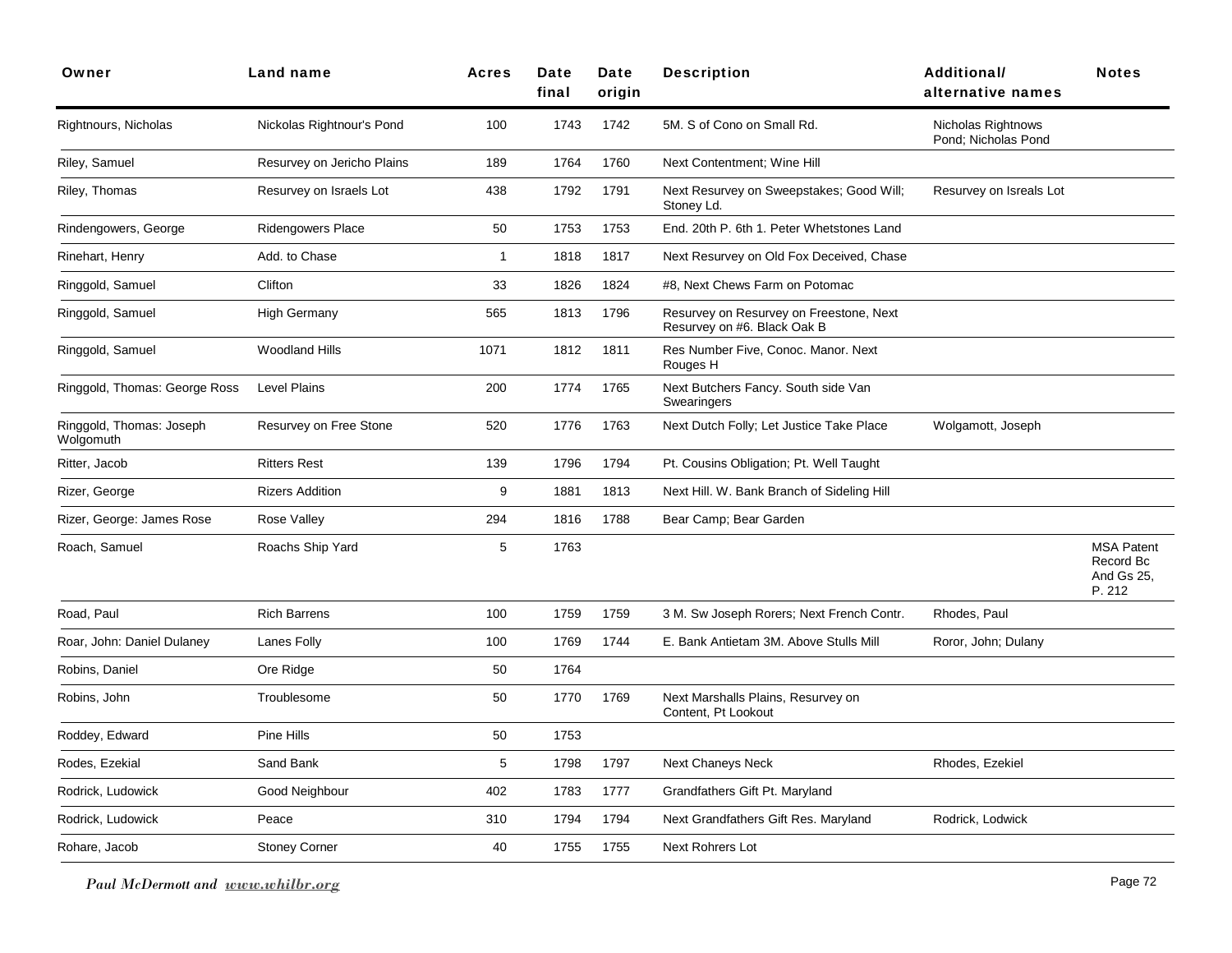| Owner                         | Land name                        | Acres | Date<br>final | Date<br>origin | <b>Description</b>                                       | <b>Additional/</b><br>alternative names        | <b>Notes</b> |
|-------------------------------|----------------------------------|-------|---------------|----------------|----------------------------------------------------------|------------------------------------------------|--------------|
| Rohrer, Francis               | Resurvey on Pt. of Strong Corner | 93    |               |                |                                                          |                                                | Scharf       |
| Rohrer, Frederick             | Pleasant Valley                  | 187   | 1811          | 1809           | Next Piney Hall Enl. Woodstock Forest                    |                                                |              |
| Rohrer, Jacob                 | Land of Prospect                 | 592   | 1802          | 1790           | Next Change between 2 Roads-Sharps.<br>William           | Rhorer, Jacob                                  |              |
| Root, Jacob                   | Roots Lot                        | 38    | 1791          | 1786           | near George Scotts Land; Next Turkey Neck                |                                                |              |
| Root, Jacob                   | <b>Well Meant</b>                | 266   | 1791          | 1784           | Pt. Resurvey on 1st. Choice, Scotch Lot,<br>Mistake      |                                                |              |
| Roove, Michael                | <b>Michaels Briars</b>           | 30    | 1755          | 1755           | Next Toms Chance, Henrys Last Shift                      |                                                |              |
| Roove, Michael                | Michaels Folly                   | 60    | 1759          |                |                                                          |                                                |              |
| Rora, Fronica                 | Resurvey on Stoney Corner        | 83    | 1763          | 1763           | Next Rorars Lot, Rorars Add. Georges Vent,               |                                                |              |
| Rorar, Jacob                  | Jacobs Welfare                   | 10    | 1747          | 1747           | E. side Antietam Cr. Next Resurvey on<br>Nancy's Content |                                                |              |
| Rorar, Jacob                  | Resurvey on Rorars Addition      | 153   | 1818          | 1812           | Part. Rorars Fancy                                       | Rohrer, Jacob: Resurvey<br>on Rohrers Addition |              |
| Rorar, Jacob: Johnathan Hager | <b>Hagers Fancy</b>              | 507   | 1747          | 1745           | Next Jacobs Chance, Sq. Exchange                         | Rohrer, Jacob                                  |              |
| Rorer, Jacob                  | All Thats Left                   | 5     | 1799          | 1775           | Next Resurvey on Hagers Fancy                            |                                                |              |
| Rorer, Jacob                  | Clover                           | 24    | 1802          | 1795           | Next Resurvey on Georges Mistake, G.<br>Venture, Barren  | Rhorer, Jacob                                  |              |
| Rorer, Jacob                  | Defiance                         | 100   | 1753          | 1750           | On Antietam, Next Add. to The Mile,<br>Nancy's           |                                                |              |
| Rorer, Jacob                  | Jacobs Chance                    | 6     | 1799          |                |                                                          |                                                |              |
| Rorer, Jacob                  | Rorers Addition                  | 100   | 1742          | 1740           | Beg. Rorers Lot. Chewsville. Manor of C.                 |                                                |              |
| Rorer, Jacob                  | Rorers Fancy                     | 100   | 1753          | 1752           | Nwside Hagers Delight; Ne Sturtzmans Res                 | Rohare, Jacob; Rohares<br>Fancy                |              |
| Rorer, Jacob                  | Rorers Fancy                     | 60    | 1755          | 1755           | <b>Next Rorars Lot</b>                                   | Rorar, Jacob                                   |              |
| Rorer, Jacob                  | Rorers Lot                       | 50    | 1739          | 1739           | Draft Antietam; 1. 5M. from Shenandoah Mt.               |                                                |              |
| Rorer, Jacob                  | Rusha Corner                     | 50    | 1753          | 1752           | N. side Marsh Hagers Town; Next Sq.<br>Hagers Fane       | Rushia Corner                                  |              |
| Rorer, Jacob: Daniel Dulaney  | Dry Pond                         | 100   | 1753          | 1746           | Head of Spring That Leads to Stulls Mill                 |                                                |              |
| Rorer, John                   | Nancy's Contentment              | 817   | 1768          | 1768           | Add. to The Mill; Defiance, Jacobs Welfare               |                                                |              |
| Rorer, John                   | Resurvey on Nancys Contentment   | 726   | 1770          | 1769           | Next John Rorers House; Defiance; J.<br>Welfare          |                                                |              |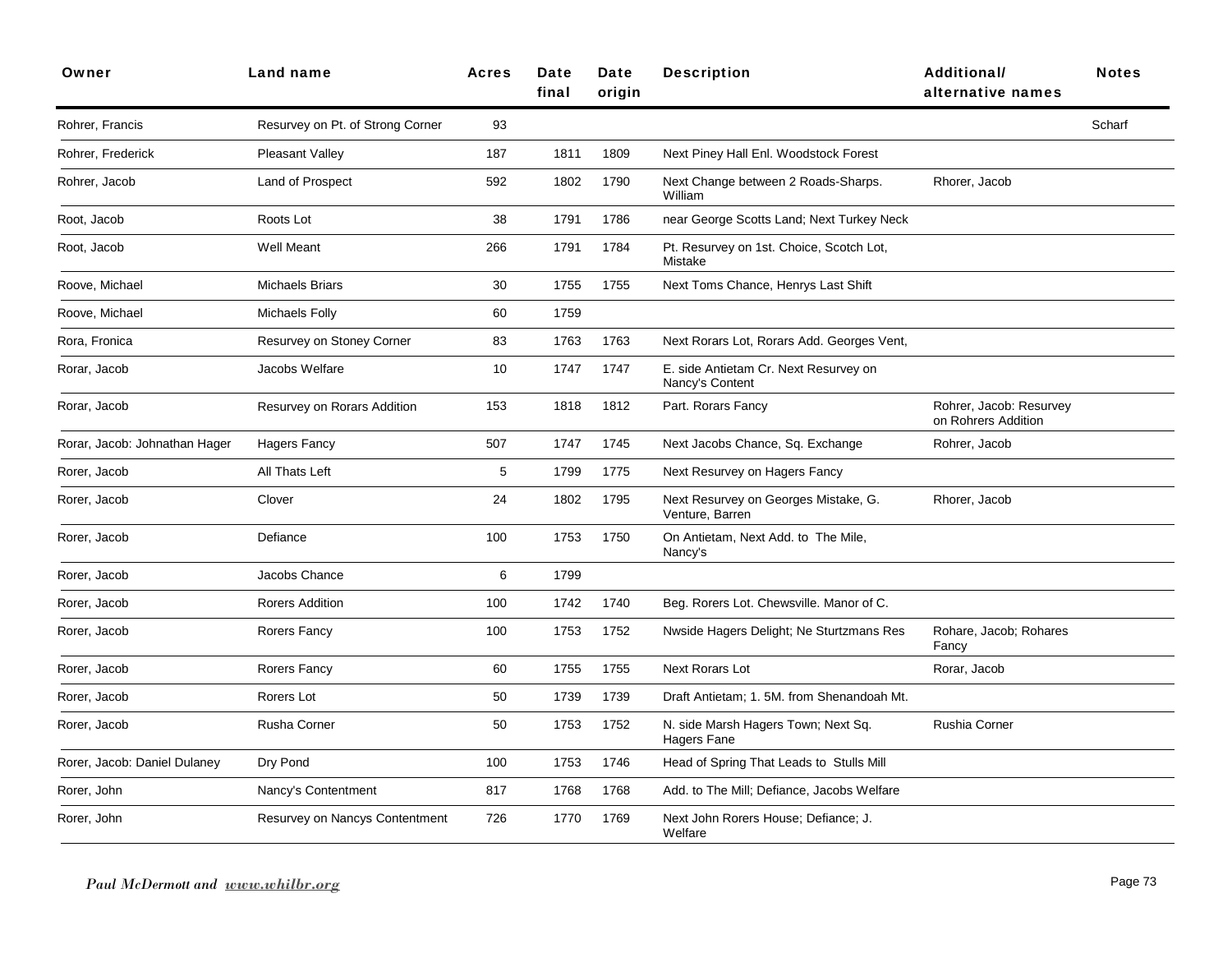| Owner                             | Land name                           | Acres | Date<br>final | Date<br>origin | <b>Description</b>                                            | <b>Additional/</b><br>alternative names                    | <b>Notes</b> |
|-----------------------------------|-------------------------------------|-------|---------------|----------------|---------------------------------------------------------------|------------------------------------------------------------|--------------|
| Rorer, Martin                     | Small Hope                          | 4     | 1770          | 1769           | Next Resurvey on Old Fox Deceived,<br><b>Brothers Request</b> | Small Hopes, Roareri,<br>Martin, Rohrer, Martin            |              |
| Rose, James                       | Bear Garden                         | 128   | 1797          | 1791           | Sideling Hill Next Green Briar, Bear Camp                     |                                                            |              |
| Rose, John                        | Maple Level                         | 130   | 1797          | 1793           | Maple Level; Next Smiths Contract,<br>Switzerland.            |                                                            |              |
| Rose, Jonathan                    | <b>Harrys Neglect</b>               | 6     | 1772          | 1771           | Rural Felicity is Res.                                        |                                                            |              |
| Rose, Jonathan                    | Poormans Habitation                 | 22    | 1772          | 1772           | Rural Felicity is Res.                                        |                                                            |              |
| Rose, Jonathan                    | Resurvey on Poor Mans<br>Habitation | 244   | 1775          | 1773           | Potomac R. Opposite Sleepy Creek in Va.                       |                                                            |              |
| Rose, Thomas                      | Bear Camp                           | 129   | 1797          | 1795           | Next Bear Garden. Rose Valley is Res.                         | Rose, James                                                |              |
| Ross, Abraham et al.              | <b>Timber and Stone</b>             | 53    | 1784          | 1783           | Next #4. Agreed in Peace                                      | Brice, Edmond                                              |              |
| Ross, David                       | Add. to Jacks Bottom                | 395   | 1761          | 1760           | Next Clift Spring, All We Can Get is<br>Resurvey on           |                                                            |              |
| Ross, David                       | Elk Hill                            | 330   | 1761          |                |                                                               |                                                            |              |
| Ross, David                       | Good Will                           | 100   | 1763          |                |                                                               |                                                            | Scharf       |
| Ross, David                       | Luck                                | 212   | 1763          |                |                                                               |                                                            |              |
| Ross, David et. al                | <b>Boston</b>                       | 8025  | 1772          | 1769           | Little I Thought, Elzwicks Dwelling                           | Ross, David, Richard<br>Henderson, and Samuel<br>Henderson |              |
| Ross, Dr. David                   | <b>Chance Lost</b>                  | 130   | 1761          | 1760           | 2M. Below Mouth Licking Cr. Next Sklethorn                    | Chance Lott                                                |              |
| Ross, Dr. David                   | Inverness                           | 20    | 1760          | 1761           | E. side Elk Mt. Next Burrells Disappointment                  |                                                            |              |
| Ross, Dr. David                   | Ross Chance                         | 78    | 1761          | 1760           | Next Park Head Enlarged                                       |                                                            |              |
| Ross, Dr. David                   | Ross Purchase                       | 529   | 1775          | 1767           | Limestone Hill; Ezekials Inheritance                          |                                                            |              |
| Ross, Dr. David and John Brice    | <b>Tetors Neglect</b>               | 68    | 1766          | 1763           | Resurvey on Flag Meadow, Next Resurvey<br>on Pleasant Springs |                                                            |              |
| Ross, Dr. David and John Brice    | <b>Tetricks Folly</b>               | 212   | 1766          | 1763           | Resurvey on Flaggy Meadow, Bowles Est.<br>Is. R               |                                                            |              |
| Ross, George & Thomas<br>Ringgold | Add. to Level Plains                | 176   | 1774          | 1765           | <b>Level Plains</b>                                           |                                                            |              |
| Rot, Godlie                       | Stoney Hill                         | 50    | 1764          | 1764           | E. side Antietam, near John Kysingers, Mill<br>Run            | Rott, Godlip                                               |              |
| Rottenour, Eva: C. Ridenour       | <b>Crows Thicket</b>                | 13    | 1811          | 1792           | Draft Long Run Bel. C. Sheppard's. Next<br>Deer P             | Ridenour, Rottenour, Eve                                   |              |
| Roughsong, Adam                   | Adams Hill                          | 65    | 1787          |                |                                                               |                                                            |              |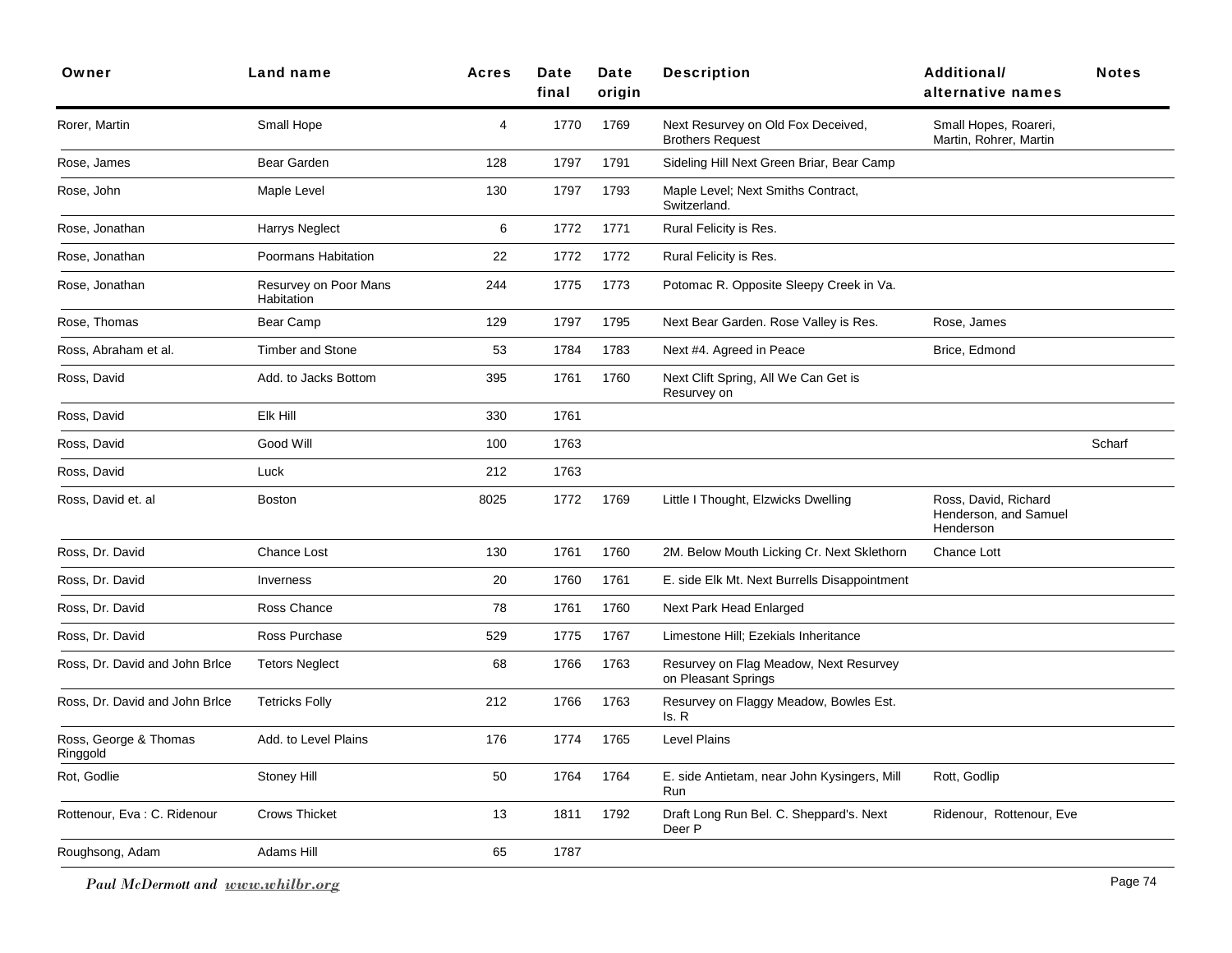| Owner                          | Land name                  | <b>Acres</b> | <b>Date</b><br>final | Date<br>origin | <b>Description</b>                                        | <b>Additional/</b><br>alternative names | <b>Notes</b>          |
|--------------------------------|----------------------------|--------------|----------------------|----------------|-----------------------------------------------------------|-----------------------------------------|-----------------------|
| Roughsong, Adam                | I am glad it is no worse   | 362          | 1776                 |                |                                                           |                                         |                       |
| Rowland, David                 | Add. to John and Davy      | 3            | 1815                 | 1799           | Mouth of Tonoloway Cr. Next Delacarlia                    |                                         |                       |
| Rowland, David                 | John and Davy              | 911          | 1796                 | 1795           | Add. to Mill Place, State Line                            |                                         |                       |
| Rowland, Jacob                 | Agreed in Peace            | 725          | 1788                 | 1785           | Shippeys Neglect, Black Oak Bushes                        |                                         |                       |
| Royer, Daniel and John Stevens | <b>Tanners Reserve</b>     | 51           | 1796                 | 1783           | Next Strife. Boetlers Ramble                              | Stover, John                            |                       |
| Rufe, Michael                  | Resurvey on Green Castle   | 620          | 1766                 |                |                                                           |                                         |                       |
| Rutter, John                   | Resurvey on Gaming Alley   | 178          | 1758                 | 1752           | <b>Gaming Alley</b>                                       |                                         |                       |
| Rutter, John                   | <b>Rutters Delight</b>     | 100          | 1738                 | 1739           |                                                           |                                         |                       |
| Rutter, John                   | <b>Rutters Delight</b>     | 100          | 1740                 | 1739           | Dark Spring, Draft Antietam. Funkstown                    |                                         |                       |
| Rutter, John                   | <b>Rutting Springs</b>     | 50           | 1752                 |                |                                                           |                                         |                       |
| Rutter, John: Daniel Dulaney   | <b>Gaming Alley</b>        | 100          | 1752                 | 1744           | S. side Rd. Stulls Mill Next Rutters Delight              | Butler, John                            | 178 acres -<br>Scharf |
| Sammons, John                  | Brush Heaps                | 150          | 1763                 | 1763           | near Little Tonoloway                                     | <b>Brush Heapes</b>                     |                       |
| Sample, John                   | Gleanings                  | 446          | 1765                 | 1765           | Next Rogues Harbor, Bakers Rest, More<br>Glean            |                                         |                       |
| Sample, John                   | <b>Keep Triest</b>         | 10202        | 1764                 | 1764           | Village of Brownsville, Little I Thought                  | <b>Keep Trieste</b>                     |                       |
| Sapp, Jacob                    | White Oak Swamp            | 20           | 1791                 | 1788           | Next Potomac River. Next Resurvey on III<br>Will          |                                         |                       |
| Saum, Nicholas                 | Add. to Rosberries Delight | 30           | 1768                 |                |                                                           |                                         |                       |
| Saunders, James                | Young Timber               | 62           | 1820                 |                |                                                           |                                         |                       |
| Schafer, Nicholas              | <b>Bucks Horn</b>          | 50           | 1761                 | 1761           | E. side Conoc. Cr.; W. side Wagon Rd to<br>I. Baker       | Scaffar, Nichalos                       |                       |
| Schnebley, Dr. Henry           | <b>Schnableys Neglect</b>  | 15           | 1789                 | 1788           | Next Sink Hole                                            | <b>Schnabelys Neglect</b>               |                       |
| Schnebley, Dr. Henry           | <b>Snableys Neglect</b>    | 15           | 1789                 | 1788           | Next Sinkhole, Scant Timber. Pt. Pelican                  |                                         |                       |
| Schnebley, Dr. Henry           | Spring Garden              | 357          | 1793                 |                |                                                           |                                         |                       |
| Schnebley, Henry               | <b>First Addition</b>      | 58           | 1795                 | 1792           | Next Intuition, Resurvey on Mount Pleasant,<br>Williams N | Fuller, Thomas                          |                       |
| Schnebly, Dr. Henry            | Garden of Eden             | 851          | 1801                 | 1790           | Sneablys Success, Pt. Pluncks Doubt, Long<br>H            | Schnebely, Henry                        |                       |
| Schnebly, Dr. Henry            | <b>Little Spot</b>         | 9            | 1791                 | 1790           | Next Plunks Doubt, Resurvey on Long<br>Meadow Enl.        |                                         |                       |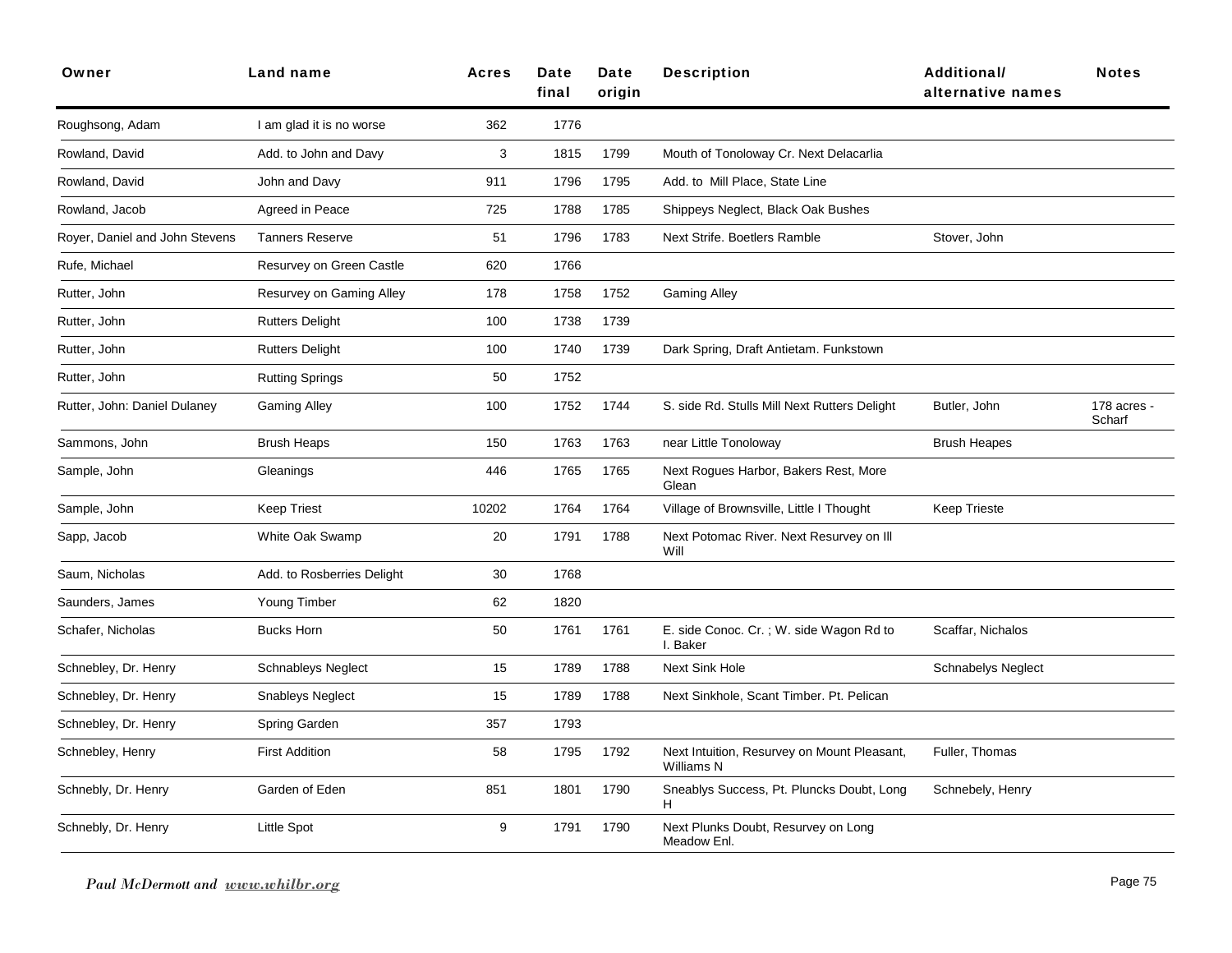| Owner                                 | Land name                        | <b>Acres</b>   | Date<br>final | Date<br>origin | <b>Description</b>                                    | <b>Additional/</b><br>alternative names | <b>Notes</b>         |
|---------------------------------------|----------------------------------|----------------|---------------|----------------|-------------------------------------------------------|-----------------------------------------|----------------------|
| Schnebly, Dr. Henry                   | <b>Rich Barrens</b>              | 256            | 1792          | 1783           | Pt. of Forest; Next Browns Grief; Well<br>Taught      |                                         |                      |
| Schnebly, Henry                       | <b>Farmers Blessing</b>          | 373            | 1793          | 1792           | Pt. Scant Timber, Schneblys Neglect                   |                                         | MSA has 573<br>acres |
| Schnebly, Henry: George<br>Shanifield | Dear Bought                      | 25             | 1801          | 1772           | Next Schnebly's Success, Castle Plains                |                                         |                      |
| Schnebly, John                        | Ashton Hall                      | 296            | 1811          | 1797           | Ash Swamp, Next Countersign, Teearts<br>Delight       |                                         |                      |
| Schnebly, John                        | <b>Blooming Fields</b>           | 255            | 1815          | 1814           | Pt. Resurvey on Friends, Bowles Est. Sch.<br>Hard Bar | Schnebly, John                          |                      |
| Schnively, Henry                      | Forrest                          | 800            | 1777          | 1771           | Rich Barrons, Next Browns Grief, Dry Spring           |                                         |                      |
| Schoaff, John                         | <b>Other Shimer Hoff</b>         | 30             | 1769          | 1767           | W. side Shenandoah Mt.                                | <b>Other Skinners Hoff</b>              |                      |
| Scott, Andrew                         | Saturn                           | 200            | 1748          | 1748           | Next Antietam Works; Nr Richard Deans                 |                                         |                      |
| Scott, Dr. Upton                      | Resurvey on Timber Land          | 205            | 1795          | 205            |                                                       |                                         |                      |
| Scott, Dr. Upton: Phillip Key         | Paradise & Good Hope             | 335            | 1766          | 1764           | Paradise Regained. Next Dry Plains                    | Paradise                                |                      |
| Scott, George                         | Add. to Chance                   | 10             | 1794          | 1792           | Next Rich Bottom, Lana Field, Jacobs<br><b>Broom</b>  |                                         |                      |
| Scott, George                         | Add. to Middleburgh              | 124            | 1792          | 1790           | Next Resurvey on Well Done, Middleburgh,<br>Martsome  | Addition to Middlebaugh                 |                      |
| Scott, George                         | Cornucopia                       | 260            | 1793          |                |                                                       |                                         |                      |
| Scott, George                         | Happy Chance                     | 27             | 1789          | 1788           | Next Contentment, Lana Field, Abrahams<br>Lot         |                                         |                      |
| Scott, George                         | Link Together                    | 18             | 1789          | 1788           | Next Contentment, Antietam Finished                   |                                         |                      |
| Scott, George                         | <b>Mountain Prospect</b>         | 81             | 1792          | 1790           | Next Add. to Middleburgh; Add. to Mount<br>Prospect   |                                         |                      |
| Scott, George                         | Norway Forest                    | 118            | 1792          | 1791           | Resurvey on White Oak Land; 1M. W.<br>Jacob Adams     |                                         |                      |
| Scott, George                         | <b>Scotts Adventure</b>          | 67             | 1776          |                |                                                       |                                         | Scharf               |
| Scott, George                         | White Oak Land                   | $\overline{7}$ | 1792          |                |                                                       |                                         |                      |
| Scott, George                         | <b>White Oak Level</b>           | 190            | 1776          |                |                                                       |                                         |                      |
| Scott, George: Jacob Huffer           | Moorefields                      | 16             | 1794          | 1792           | Next Lanafields, Ashbark, Friendship                  | Moonfields                              |                      |
| Scott, John                           | Resurvey on Charlton             | 187            | 1762          |                |                                                       |                                         | Scharf               |
| Scott, John                           | Resurvey on Pt. of Burketts Lott | 298            | 1770          |                |                                                       |                                         | Scharf               |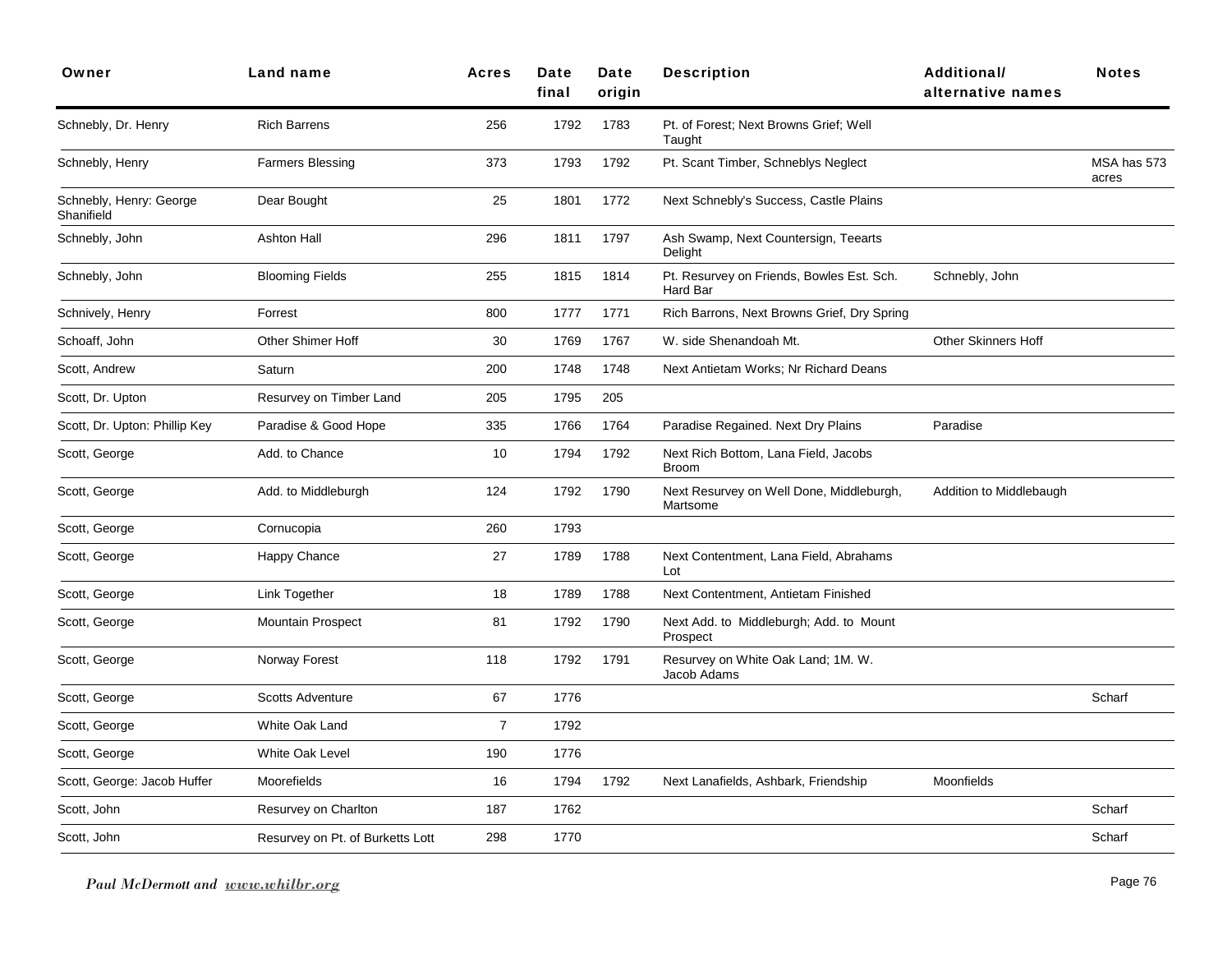| Owner                               | <b>Land name</b>             | <b>Acres</b>   | Date<br>final | Date<br>origin | <b>Description</b>                                   | <b>Additional/</b><br>alternative names   | <b>Notes</b> |
|-------------------------------------|------------------------------|----------------|---------------|----------------|------------------------------------------------------|-------------------------------------------|--------------|
| Scott, Upton: Philip Key            | Good Hope                    | 300            | 1766          | 1764           | Paradise Regained.                                   |                                           |              |
| Seibert, Jacob: James<br>McLaughlin | Jennings Beginning           | 16             | 1788          | 1783           | Next Dutchmans Request, Sieberts Est.                | McGlaughlin, James;<br>Jemmys Beginning   |              |
| Selby, Evan                         | Selbys Addition              | 50             | 1741          | 1741           | Next Forest of Needwood                              |                                           |              |
| Shafer, Jacob Philip                | Flonham                      | 36             | 1774          |                |                                                      |                                           |              |
| Shafer, John                        | Abode of Honesty             | 89             | 1793          |                |                                                      |                                           |              |
| Shafer, John                        | <b>Shafers Establishment</b> | 373            | 1822          | 1820           | White Oak Bottom; Very Cold; 1st Choice              |                                           |              |
| Shank, Jacob                        | Verdant Mead                 | 88             | 1793          | 1791           | Pt. Magdalenes Fancy, Simmons Racket                 |                                           |              |
| Shank, John                         | Stop Gap                     | $\mathbf{1}$   | 1811          | 1806           | Next Darling Sale. Wilkes Liberty, Webbs D           | White, Isaac                              |              |
| Shank, John: Daniel Hughes          | Add. to Out Lot              | $\overline{2}$ | 1805          | 1804           | Next Wilkes And Liberty                              |                                           |              |
| Shanyfield, William                 | Rock Hall                    | 303            | 1813          | 1807           | Sheepsland; Little Worth; Downeys Lot                |                                           |              |
| Sharp, James                        | <b>Green Castle</b>          | 620            | 1745          | 1745           |                                                      |                                           |              |
| Sharpe, George                      | <b>Tower Hill</b>            | 160            | 1769          |                |                                                      |                                           |              |
| Sharrar, John & Jack Petry          | Partnership                  | 3              | 1811          | 1802           | E. side Antietam Cr. Next Kellys Chance              | Sharer, John                              |              |
| Sharrow, Jacob                      | Johns Neglect                | 23             | 1773          | 1770           | Erharts Industry is Res.                             |                                           |              |
| Shaum, Nicholas                     | Add. to Rosberries Delight   | 175            | 1763          | 1763           | E. side Little Tonoloway. 5M from J. Dawson          | Saum, Nicholas                            |              |
| Shaver, Duvall                      | Sheeps Land                  | 100            | 1755          | 1752           | E. side Antietam. 5M. Below Rorers Saw Mill          | Shaver, Devall                            |              |
| Shaver, John                        | Swearingers Disappointment   | 100            | 1788          | 1782           | <b>Next Foxes Last Shift</b>                         |                                           |              |
| Shaver, Nicholas                    | Little is Left               | 24             | 1769          |                |                                                      |                                           |              |
| Shease, Peter                       | All Thats Left               | 597            | 1765          | 1765           | Next Resurvey on Pt. Well Taught, Hunt For<br>Timber | Sheese, Peter:                            |              |
| Sheckin, Vandet                     | Security                     | 150            | 1794          | 1791           | Lana Field                                           | Sheckter, Vandel                          |              |
| Shedler, George and John Stover     | Strife                       | 8              | 1794          | 1793           | Next Resurvey on Mt. of Wales, Hopewell<br>Enlarged  | Stripe                                    |              |
| Sheerer, Archibald                  | Hills and Dales              | 194            | 1798          | 1797           | Pt. Jacks Bottom, #6                                 |                                           |              |
| Shees, Peter                        | Allamangle                   | 100            | 1752          | 1750           | Antietam Cr. Leitersburg D. Cumberland               | Sheese, Peter:<br>Allamangel, Allemangh?s |              |
| Sheese, Peter                       | Resurvey on Rich Barrens     | 1154           | 1765          |                |                                                      |                                           | Scharf       |
| Shelby, David                       | Green Spring                 | 30             | 1766          |                |                                                      |                                           |              |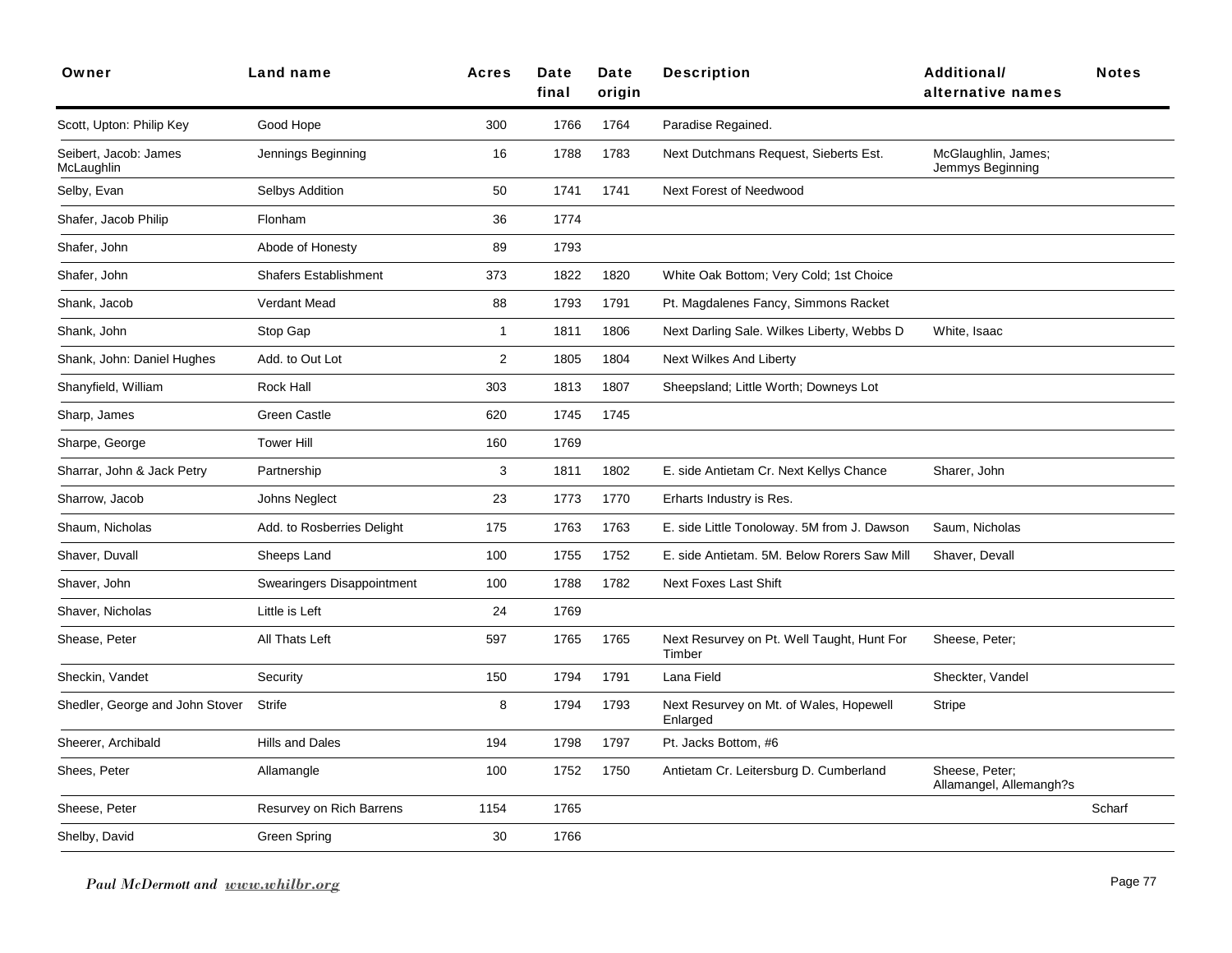| Owner                        | Land name                               | <b>Acres</b> | Date<br>final | Date<br>origin | <b>Description</b>                                      | <b>Additional/</b><br>alternative names | <b>Notes</b> |
|------------------------------|-----------------------------------------|--------------|---------------|----------------|---------------------------------------------------------|-----------------------------------------|--------------|
| Shelby, Evan                 | <b>Bealls Fort</b>                      | 50           | 1745          | 1741           | Mouth Big Spring, 2M. Above. Little Conoc.              |                                         |              |
| Shelby, Evan                 | <b>Big Spring</b>                       | 150          | 1741          | 1739           | Head Big Spring, Next Kindness, Stone<br>Walls          |                                         |              |
| Shelby, Evan                 | Hazzard                                 | 200          | 1740          | 1739           | Draft of Little Conoc. Next Farmers Delight             | Hazard                                  |              |
| Shelby, Evan                 | Long Bottom                             | 126          | 1752          | 1752           | W. side Licking Creek 1 M. Bel. Hunts<br>Cabbin         |                                         |              |
| Shelby, Evan                 | Maidens Choice                          | 1000         | 1739          | 1739           | Conoc. Cr. Next Lawrence Disappointment                 |                                         |              |
| Shelby, Evan                 | <b>Moldy Pone</b>                       | 150          | 1741          | 1739           | S. Little Conoc. near Small Meadow                      | Mouldy Poan                             |              |
| Shelby, Evan                 | Moldy Pone                              | 593          | 1741          |                |                                                         | Mouldepone                              | Scharf       |
| Shelby, Evan                 | Mountain of Wales                       | 200          | 1740          | 1739           | Head Little Conoc. 1N Gap of Mt.                        |                                         |              |
| Shelby, Evan                 | Rangers Venture                         | 1020         | 1761          | 1760           | Hill E. side Branch of (No Suggestions)                 |                                         |              |
| Shelby, Evan                 | Resurvey on Jones Delight               | 104          | 1773          | 1772           | Next Hazzard; Time Elapsed; Resurvey on<br>Mt. of Wales |                                         |              |
| Shelby, Evan                 | Resurvey on Mountain of Wales           | 9860         | 1764          | 1764           | Next Johns Forest Enl; Windsor Forest                   |                                         |              |
| Shelby, Evan                 | Resurvey on Pt. of Kindness             | 425          | 1771          |                |                                                         |                                         |              |
| Shelby, Evan                 | Resurvey on Pt. of Mountain of<br>Wales | 9860         | 1763          |                |                                                         |                                         | Scharf       |
| Shelby, Evan                 | Resurvey on Pt. of Mountain of<br>Wales | 3342         | 1768          | 1767           | Next Zellers Discovery; Se D. Ulrichs House             |                                         |              |
| Shelby, Evan                 | <b>Rich Land</b>                        | 200          | 1739          | 1739           | near Harris Wagon Rd. SE. side Conoc.<br>1.5Mi Awa      |                                         |              |
| Shelby, Evan                 | Welcome Home                            | 12           | 1766          | 1766           | Next Germania, Mount Pelier is R.                       |                                         |              |
| Shelby, Isaac                | Chance                                  | 48           | 1773          | 1772           | 5M from Coburns Rd. Little Conoc.                       |                                         |              |
| Shelby, Isaac                | <b>Whats Left</b>                       | 80           | 1772          | 1771           | near Licking Cr., Next Mount Pisgah,<br>Palmers Def     |                                         |              |
| Shelby, Moses                | Hunts Cabbin                            | 50           | 1739          | 1739           | Fork Licking Cr.                                        |                                         |              |
| Shelby, Moses                | Hunts Cabbin                            | 310          | 1749          | 1745           | Hunts Cabbin, W. side Licking Cr. Upper<br>Fork         |                                         |              |
| Shenerfleld, Frederick       | Resurvey on White Oak Plain             | 114          | 1773          | 1767           | Next Schneblys Improvement                              |                                         |              |
| Shepherd, John and Christian | Sheperds Delight                        | 20           | 1833          | 1790           | Draft Long Hollow, Hancock Dist.                        |                                         |              |
| Shepherd, John and Christian | <b>Sheperds Delight</b>                 | 139          | 1833          | 1795           | <b>Shepherds Delight</b>                                |                                         |              |
| Shepler, George              | Sawyers Palace                          | 314          | 1796          | 1795           | Sawyers Palace on Lances Run                            | Lawyers Palace                          |              |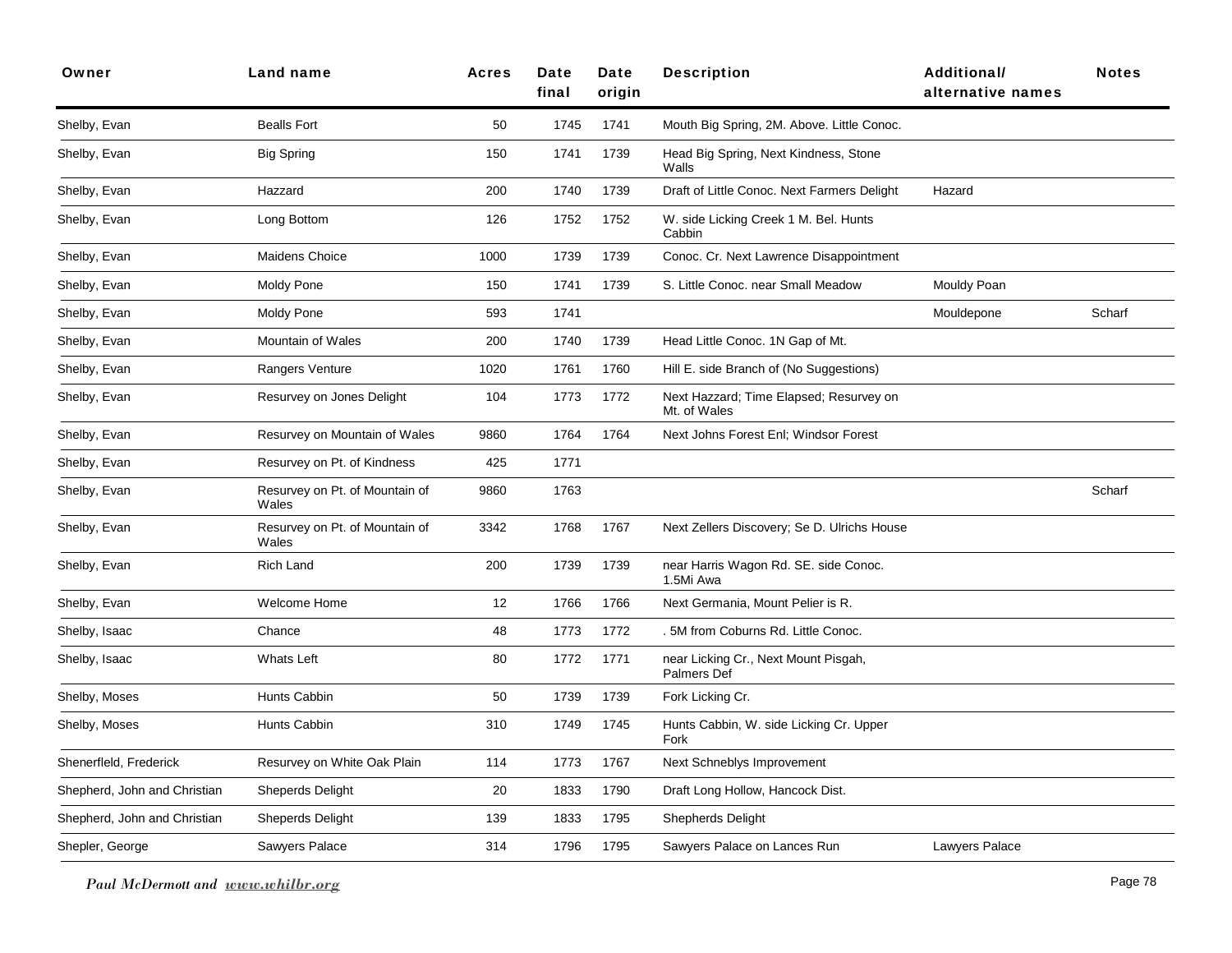| Owner                         | Land name                                              | <b>Acres</b> | Date<br>final | Date<br>origin | <b>Description</b>                                          | <b>Additional/</b><br>alternative names | <b>Notes</b> |
|-------------------------------|--------------------------------------------------------|--------------|---------------|----------------|-------------------------------------------------------------|-----------------------------------------|--------------|
| Sherrill, Adam                | Johns Bottom                                           | 100          | 1740          | 1738           | Potomac River. Bet Antietam & Conoc.                        |                                         |              |
| Shippen, Edward               | Add. to Lafferdays Lot                                 | 59           | 1747          | 1744           | Next Walnut Grove, Next Lucky Stripe,<br>Marsh              |                                         |              |
| Shly, Thomas: Joseph Chaplain | Little Left                                            | 100          | 1759          | 1753           | Next Watsons Welfare, Watsons Trust                         |                                         |              |
| Shoap, Martin                 | Shoaps Choice                                          | 50           | 1762          |                |                                                             |                                         |              |
| Shoap, Sebastian              | III Will                                               | 124          | 1761          |                |                                                             |                                         |              |
| Shockey, Jacob                | Jacobs Delight                                         | 25           | 1770          | 1769           | Next 271 Sarahs Delight                                     |                                         |              |
| Shockey, Jacob                | Land of Nod                                            | 20           | 1795          | 1793           | Run. W. side South Mt. . 5M from St. L.                     | Land of Nob                             |              |
| Shockey, Jacob                | Shockey's Part of Third Resurvey<br>of Sarah's Delight | 112          | 1769          |                |                                                             |                                         | Scharf       |
| Shockey, John                 | <b>Brooks Blunder</b>                                  | 9            | 1770          | 1769           | Next 3rd. Resurvey on Sarahs Delight;<br>Compensation       |                                         |              |
| Shockley, Jacob               | Lime Stone and White Oak                               | 8            | 1794          |                |                                                             |                                         |              |
| Shoes, Peter                  | <b>Rich Barrons</b>                                    | 1154         | 1767          | 1765           | Well Taught; Next Frenchs Contrivance                       | Sheese, Peter                           |              |
| Shokey, Jacob                 | White Oak and Limestone                                | 8            | 1794          | 1798           | Next 3rd. Resurvey on Sarahs Delight, Belt<br><b>Buckle</b> | Shockley, Jacob                         |              |
| Shoop, Samuel                 | Resurvey on Cool Spring                                | 267          | 1802          | 1801           | Case is Altered, Next Mount Pelier,<br>Ebenezer             |                                         |              |
| Shoop, Sebastian: Samuel Ogle | III Will                                               | 100          | 1764          | 1747           | Sw. Corner Brightwells Choice                               | Shoap, Sebastion                        |              |
| Shoup, Martin                 | <b>Martins Good Luck</b>                               | 423          | 1773          |                |                                                             |                                         |              |
| Shoup, Martin                 | Maxatania                                              | 20           | 1765          |                |                                                             |                                         |              |
| Showman, George               | Showmans Purchase                                      | 67           | 1807          | 1805           | Dear Bought                                                 | Beatty, Charles                         |              |
| Showman, John                 | <b>Mollies Fancy</b>                                   | 230          | 1786          | 1784           | Marshall Plains, Hickory Lane, Next Fairly.                 | Molleys Fancy                           |              |
| Showman, John                 | <b>Showmans Forest</b>                                 | 331          | 1793          | 1793           | Wagon Rd. to Harpers Ferry from Hess Mill                   |                                         |              |
| Shreder, Henry                | Add. to Philips Chance                                 | 45           | 1807          | 1792           | Next Mount Serado, Bookers Resurvey on<br>Well Done         |                                         |              |
| Shryock, Henry                | Fertile Hills and Valleys                              | 275          | 1799          | 1795           | Chance                                                      | Shryock, Henry                          |              |
| Shua, John: Joseph Chapline   | Confusion                                              | 68           | 1793          | 1773           | What Was Left, Next Penns Disappointment                    |                                         |              |
| Shuey, John                   | <b>Blooming Plains</b>                                 | 318          | 1815          | 1813           | On Resurvey on Mount Pleasant, Well<br>Done, Exchange       | Shucy, John                             |              |
| Shushes, Peter                | <b>Discontent</b>                                      | 5            | 1792          | 1786           | Next Resurvey on Discontent, Content,<br>Smiths Choice      | Sluscher, Peter                         |              |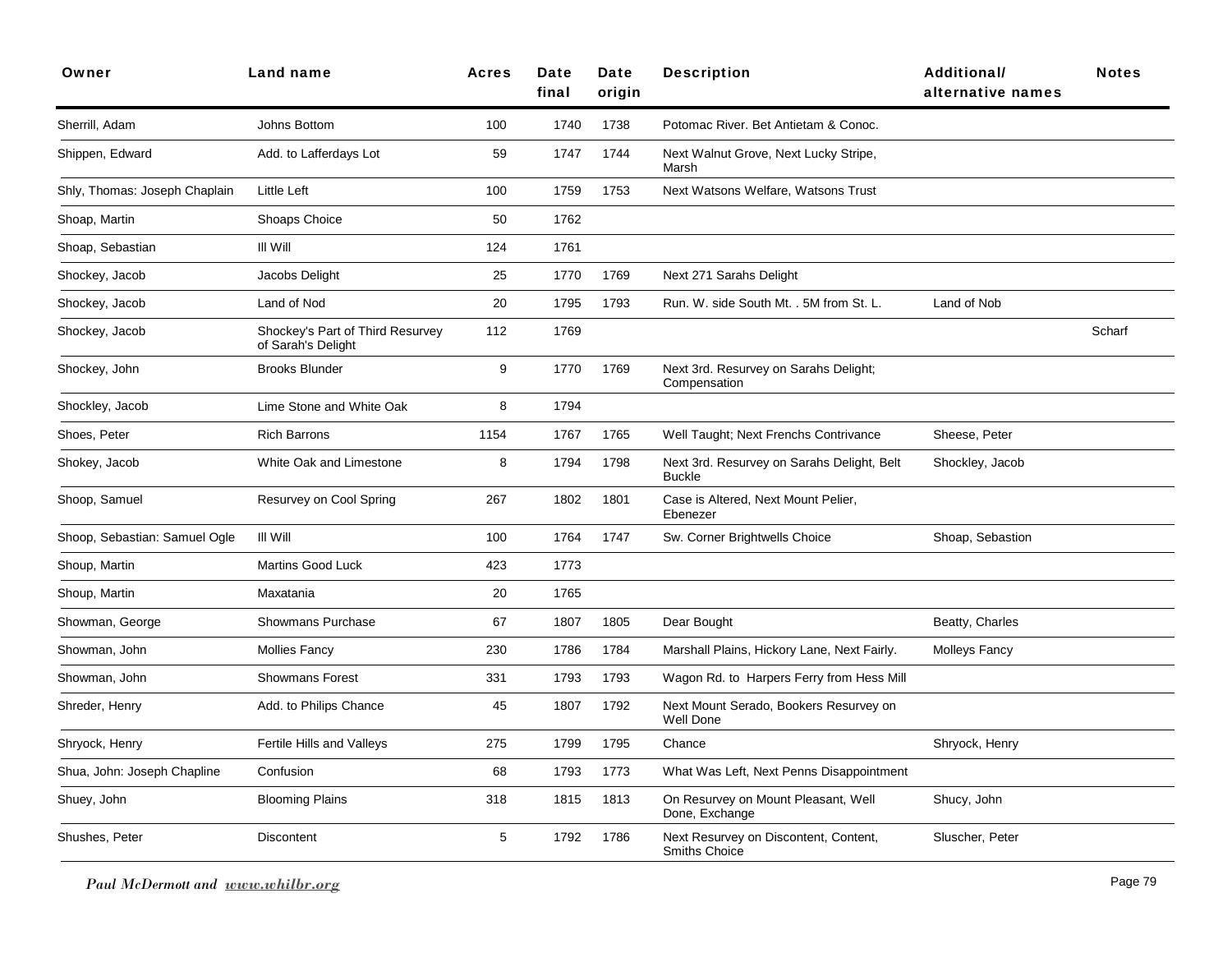| Owner                                     | <b>Land name</b>                     | <b>Acres</b>   | <b>Date</b><br>final | Date<br>origin | <b>Description</b>                                       | Additional/<br>alternative names            | <b>Notes</b> |
|-------------------------------------------|--------------------------------------|----------------|----------------------|----------------|----------------------------------------------------------|---------------------------------------------|--------------|
| Shyrock, Henry                            | Fertile Hills and Valleys            | 360            | 1799                 | 1795           | Fertile Hills And Valleys                                | Shryock, Henry                              |              |
| Sibert, Jacob                             | Jacobs Addition                      | 9              | 1798                 | 1798           | Dutchmans Request, Resurvey on Mt. of<br>Wales           |                                             |              |
| Sibert, Jacob                             | <b>Siberts Establishment</b>         | 182            | 1806                 | 1799           | Germany; Stoney Hill, Dutchmans Request                  |                                             |              |
| Sight, Vindal                             | <b>Scant Timber</b>                  | 5210           | 1766                 |                |                                                          |                                             | Scharf       |
| Sights, Vindall                           | <b>Scant Timber</b>                  | 540            | 1766                 | 1766           | Pelican; Next Resurvey on Well Taught                    |                                             |              |
| Simmonds, Samuel                          | Piney Hill                           | 30             | 1792                 |                |                                                          |                                             |              |
| Simmons, Isaac                            | Resurvey on Pt. of Simmons<br>Racket | 545            | 1748                 |                |                                                          |                                             | Scharf       |
| Simmons, Isaac                            | Simmons Delight                      | 200            | 1739                 | 1739           | Sd. Hickman's Meadow, Draft Antietam                     |                                             |              |
| Simmons, Isaac                            | Simmons Racket                       | 300            | 1740                 | 1740           | Sd. Moals Meadow; Charltons Fancy                        |                                             | 360 acres    |
| Simmons, Isaac                            | Simmons Rock                         | 545            | 1748                 | 1748           | Pt. Simmons R. Next Black's Garden,<br>Found S.          | Simmons Rackt                               |              |
| Simms, Thomas                             | <b>Hyndes Desire</b>                 | 36             | 1775                 | 1774           | 4th L. Perryns Fancy                                     |                                             |              |
| Simms, Thomas                             | <b>Simms Addition</b>                | 58             | 1775                 |                |                                                          |                                             |              |
| Slusher, Peter                            | Joes Folly                           | $\overline{4}$ | 1793                 | 1786           | <b>Next Smiths Choice, Contentment</b>                   | Sluscher, Peter                             |              |
| Slusser, Peter                            | <b>Slussers Chance</b>               | 250            | 1792                 | 1791           | Smiths Choice, Stoney Ridge, on Antietam                 | Sluscher, Peter;<br><b>Sluschers Chance</b> |              |
| Slusser, Peter                            | Smiths Choice                        | 50             | 1764                 |                |                                                          |                                             | Scharf       |
| Smears, Frederick, Norman<br><b>Bruce</b> | <b>Smears Neglect</b>                | $\overline{7}$ | 1792                 | 1782           | Next Richards Choice, Resurvey on Smiths<br>Lot          | Haynes, Jacob; Bruce,<br>Normand            |              |
| Smith, James                              | Add. to Three Springs                | 30             | 1754                 | 1754           | Next Resurvey on 3 Springs, #1,                          |                                             |              |
| Smith, James                              | Nova Scotia                          | 10             | 1757                 | 1757           | Next Marshalls Plains, Next Resurvey on<br>Hills & Dales |                                             |              |
| Smith, James                              | Nova Scotia                          | 60             | 1760                 | 1757           | Next Marshalls Plains, Next Resurvey on<br>Hills & Dales |                                             |              |
| Smith, James                              | Plumb Run                            | 50             | 1754                 | 1754           | N side Plumb Run Draft Conoc.                            | Smith, William John                         |              |
| Smith, James                              | Porto Santo                          | 23             | 1756                 | 1756           | Next Res. Add. to Piles Delight                          | Porto Sancto                                |              |
| Smith, James                              | Resurvey on Pt. of Port Santo        | 91             | 1765                 | 1764           | Next Add. to Loss And Gain; Piles Delight                | Resurvey on Pt. of Porto<br>Sancto          |              |
| Smith, James                              | Resurvey on Smiths Hill              | 510            | 1756                 | 1755           | Next Joes Lot; Mummas Fancy; Resurvey<br>on Abstons F.   | Smith Hills                                 |              |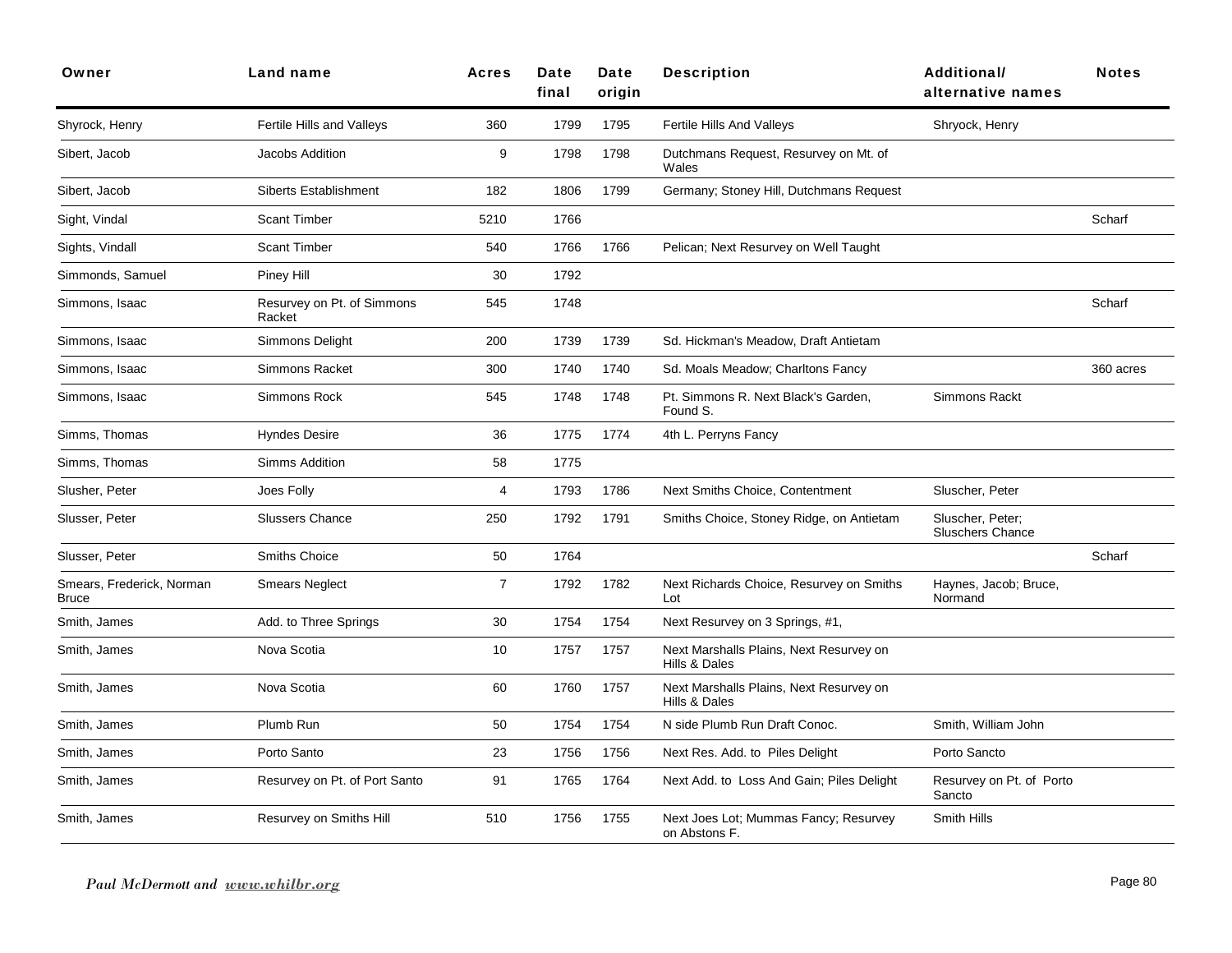| Owner                       | <b>Land name</b>                     | <b>Acres</b> | Date<br>final | Date<br>origin | <b>Description</b>                                   | Additional/<br>alternative names | <b>Notes</b> |
|-----------------------------|--------------------------------------|--------------|---------------|----------------|------------------------------------------------------|----------------------------------|--------------|
| Smith, James                | Resurvey on Stoney Glade             | 410          | 1761          | 1761           | W. side Short Hill; Next Voltons Grove               |                                  |              |
| Smith, James                | Resurvey on Three Springs            | 1704         | 1765          | 1761           | Next Cumberland; Chaplains<br>Disappointment         |                                  |              |
| Smith, James                | Smiths Burgh                         | 50           | 1760          | 1760           | E. Side Antietam; on Wagon Rd. foot Fred             | Smith Burght                     |              |
| Smith, James                | <b>Smiths Hills</b>                  | 208          | 1745          |                |                                                      |                                  | Scharf       |
| Smith, James                | Spring Hill                          | 811          | 1770          | 1769           | Search Well, Mistaken Friend, Ws. Antietam           |                                  |              |
| Smith, James                | <b>Stoney Glade</b>                  | 10           | 1757          | 1757           | W. side Mt called Short Hill, E. side<br>Antietam    |                                  |              |
| Smith, James                | <b>Stoney Glade</b>                  | 450          | 1761          |                |                                                      |                                  | Scharf       |
| Smith, John                 | Resurvey on Add. to Three<br>Springs | 129          | 1761          | 1757           | Next Little Meadow Res.                              |                                  |              |
| Smith, John                 | Search Well                          | 584          | 1763          |                | Hard Weather; W. side Antietam; Next<br>Delamere     | Smith, James                     |              |
| Smith, John                 | <b>Smiths Discovery</b>              | 55           | 1764          |                | W. Side Shenandoah Mt. 5th L. Thomas<br>Forest       |                                  |              |
| Smith, John W.              | <b>Bakers Delight</b>                | 50           | 1754          | 1754           | Next Mount Airy, Add. to Bakers Delight              |                                  |              |
| Smith, John W.              | <b>Smiths Field</b>                  | 150          | 1740          | 1739           | Sd. Honey Hill, Next Wagon Rd. Conoc.<br>Dist.       | Smithfield                       |              |
| Smith, John: John Goeghegan | Lexington                            | 16           | 1795          | 1791           | Next Give And Take, Johns Lot, Rainey<br>Weat.       | Geohegan, John                   |              |
| Smith, Joseph               | Add. to Smiths Purchase              | 27           | 1763          | 1763           | Next Smith's Purchase, John & Davy, is<br>Res.       |                                  |              |
| Smith, Joseph               | <b>Blunder Amended</b>               | 164          | 1793          | 1786           | On Resurvey on Pt. Hazzard. Josephs<br>Inner. is Res |                                  |              |
| Smith, Joseph               | <b>Elswicks Dwelling</b>             | 270          | 1747          | 1747           | <b>Ellswicks Dwelling</b>                            | <b>Elwicks Dwelling</b>          |              |
| Smith, Joseph               | Josephs Inheritance                  | 351          | 1793          | 1792           | Just Nicked It, Blunder Amended                      |                                  |              |
| Smith, Joseph               | Resurvey on Elswicks Dwelling        | 574          | 1761          | 1756           | Next Hills And Dales; Fairly Got; Boston             | Resurvey on Elzwicks<br>Dwelling |              |
| Smith, Joseph               | Resurvey on Pt. of Hazzard           | 354          | 1785          | 1784           | Next to Adventure; The Storms; Smiths Lot            |                                  |              |
| Smith, Joshua               | Smiths Purchase                      | 63           | 1747          | 1747           | Next Hills-Dales, Ellswick D. W. side<br>Antietam    | Smith, Joseph                    |              |
| Smith, Nicholas             | Smiths Addition                      | $\sqrt{5}$   | 1785          | 1774           | Next Add. Tegardens Delight, Smiths C. is R          |                                  |              |
| Smith, Nicholas             | <b>Smiths Dwelling</b>               | 188          | 1796          | 1794           | Next Resurvey on Plunks Delight, Prickly<br>Ash Bot. |                                  |              |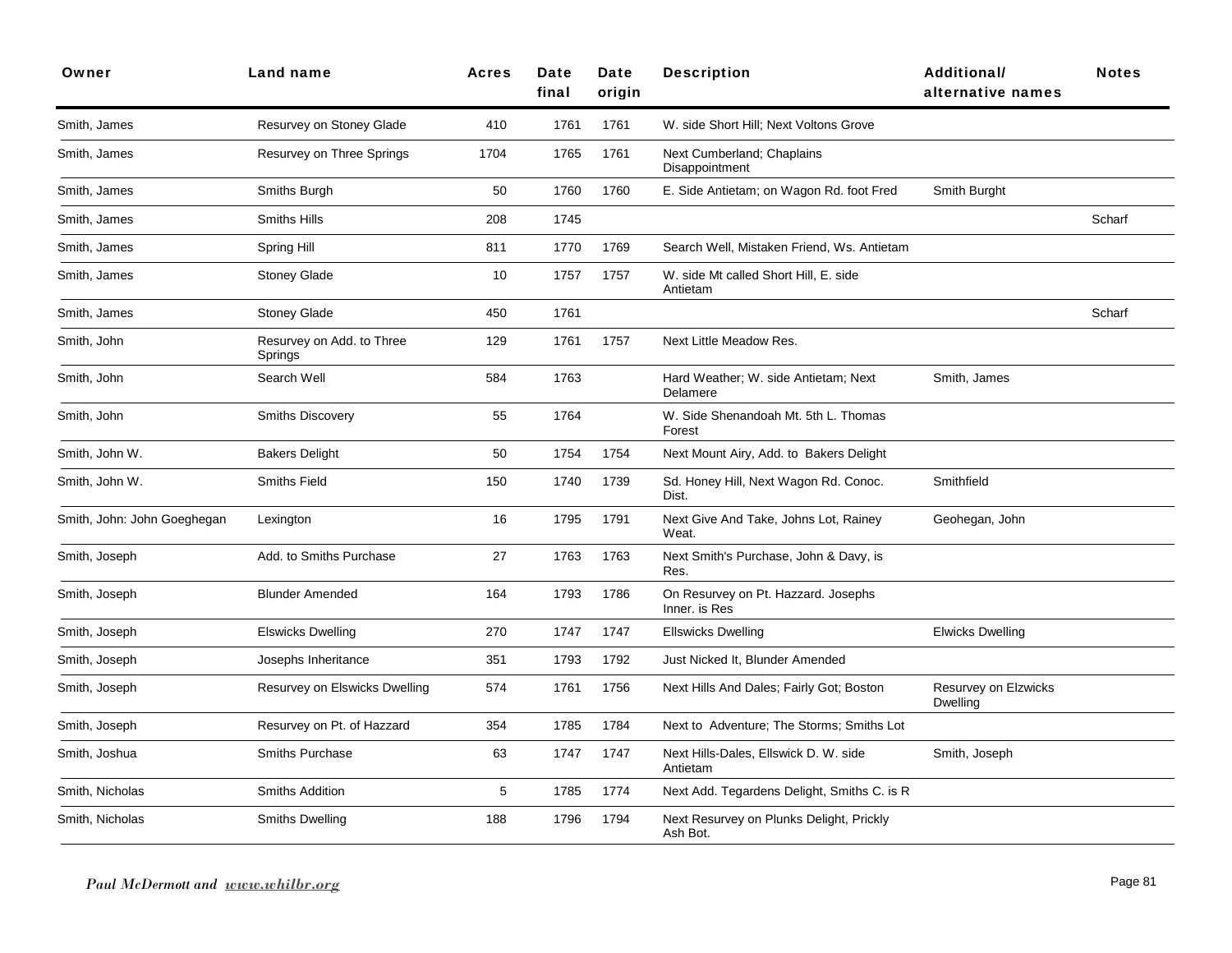| Owner                               | Land name                       | <b>Acres</b>   | <b>Date</b><br>final | Date<br>origin | <b>Description</b>                                     | <b>Additional/</b><br>alternative names | <b>Notes</b> |
|-------------------------------------|---------------------------------|----------------|----------------------|----------------|--------------------------------------------------------|-----------------------------------------|--------------|
| Smith, Robert                       | <b>Beckwiths Second Lot</b>     | 24             | 1793                 |                |                                                        |                                         |              |
| Smith, Robert                       | <b>Chaplines Disappointment</b> | 22             | 1794                 | 1793           | Next Resurvey on 3Springs, Add. to Loss<br>And Gain    | <b>Chaplains Disappointment</b>         |              |
| Smith, Robert                       | Fox's Last Shift                | 72             | 1764                 | 1764           | N. side Rd. South Mt. At Zittlestown                   |                                         |              |
| Smith, Robert                       | Paris                           | 312            | 1797                 | 1796           | On Pt. Resurvey on Little Meadow; Add. to<br>Loss-Gain |                                         |              |
| Smith, Robert                       | <b>Smiths Risque</b>            | 24             | 1798                 | 1797           | Next Felfoot Enlarged, Hills-Dales                     |                                         |              |
| Smith, Thomas                       | <b>Hickory Lane</b>             | 20             | 1762                 | 1762           | <b>Next Marshalls Plains</b>                           |                                         |              |
| Smith, Thomas                       | <b>True Establishment</b>       | 471            | 1786                 | 1784           | Pt. Res 3 Springs, Spring Hill, Next Marshall          |                                         |              |
| Snabley, Conrad                     | Resurvey on Felfoot Enlarged.   | 355            | 1787                 | 1785           | Next Resurvey on Hills And Dales; Add.<br>Felfoot      | Snably, Conrod                          |              |
| Snaveley, Casper: William<br>Dennis | Add. to Georges Discovery       | 26             | 1805                 | 1803           | Next Keep Triest, Hoggs Delight, Geo. Disc.            |                                         |              |
| Snavely, Casper                     | Add. to Felfoot Enlarged        | $\mathbf{1}$   | 1812                 | 1811           | Next Resurvey on Roots Hill, Felfoot Enl.              |                                         |              |
| Snavely, Casper                     | Marys Cow Pen                   | 4              | 1803                 |                |                                                        |                                         |              |
| Snavely, Casper: William Dennis     | Add. to Keep Triest             | 39             | 1805                 | 1803           | Next Keep Triest, Little I Thought of It               | Add. to Keep Trieste                    |              |
| Snavely, Henry                      | Add. to Pleasant Hill           | 101            | 1775                 | 1772           | Next Pleasant Hill, Dry Spring,                        |                                         |              |
| Snavely, Henry                      | Good Hope                       | 41             | 1766                 | 1766           | Next Pt. Resurvey on Well Taught. Forrest              | Schnebly, Dr. Henry                     |              |
| Snavely, Henry                      | Narrow Meadow                   | 19             | 1760                 | 1760           | Next Weeks Ingenuity, Little Enlargement               | Sneibly, Henry                          |              |
| Snavely, Jacob and Casper           | <b>Valley Mills</b>             | 89             | 1829                 | 1828           | Pt. Snowmans Forest, Piney Hills Enl.                  |                                         |              |
| Snavely, John                       | Add. to Pleasant Mount          | $\overline{2}$ | 1815                 | 1812           | Next Meadows Green, Resurvey on Stulls<br>Forest       |                                         |              |
| Snavely, John                       | Snavelys Hard Bargain           | 6              | 1804                 | 1800           | Resurvey on Pt. 3 Friends                              |                                         |              |
| Sneavely, Dr. Henry                 | <b>Sneaveleys Success</b>       | 653            | 1763                 | 1759           | Resurvey on Pt. Plunks Doubt, Next Rocky<br>Ridge      |                                         |              |
| Sneavely, Henry                     | Little Enlargement              | 83             | 1765                 | 1765           | Selbys Add                                             | Little Enlarged                         |              |
| Sneavley, John                      | Cold Weather                    | 188            | 1765                 | 1765           | Small Bit, Next Ravens Nest, Rubicon                   |                                         |              |
| Snevely, John (Snavely)             | Warm Weather                    | 313            | 1772                 | 1769           | Cold Weather, Huckleberry Hall. next Whats<br>Up       |                                         |              |
| Snider, Caspar                      | Sniders Lot                     | 41             | 1796                 | 1770           | <b>Next Walnut Bottom</b>                              |                                         |              |
| Snively, Dr. Henry                  | Long Hill                       | 69             | 1766                 | 1766           | Next Long Meadow, Resurvey on Plunks<br>Doubt          | Sneavly, Henry                          |              |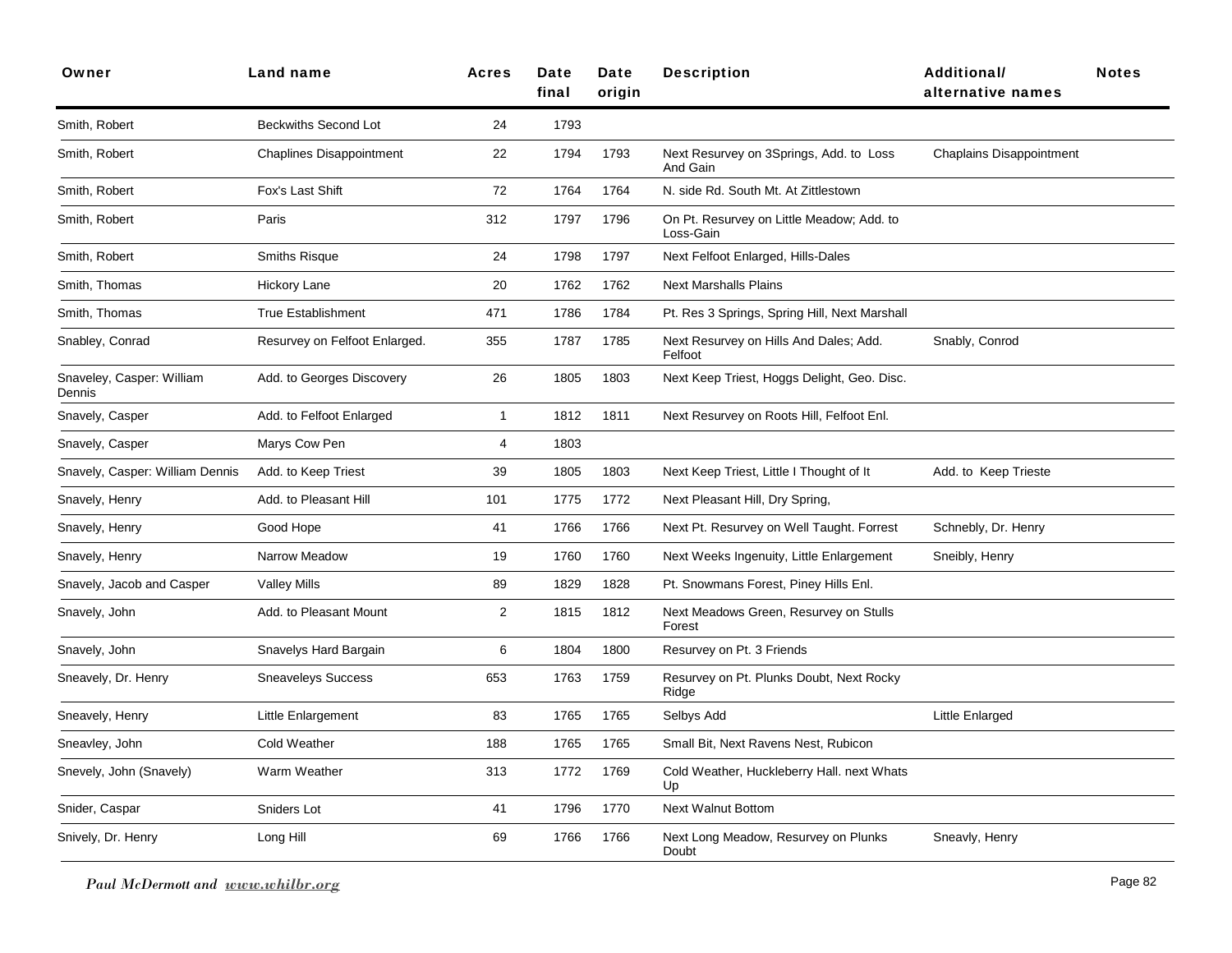| Owner                        | Land name                         | <b>Acres</b> | Date<br>final | Date<br>origin | <b>Description</b>                                 | <b>Additional/</b><br>alternative names | <b>Notes</b> |
|------------------------------|-----------------------------------|--------------|---------------|----------------|----------------------------------------------------|-----------------------------------------|--------------|
| Snively, Henry               | Resurvey on Plunks Doubt          | 1550         | 1754          | 1752           | Next Callicohat; Swamp Thigh; Diamond Sq.          |                                         |              |
| Snively, John                | Small Bit                         | 10           | 1761          | 1761           | 5th Line Huckleberry Hill                          | Sneavely, John, Snevely                 |              |
| Snope, Peter                 | <b>Timber Ridge</b>               | 25           | 1805          | 1795           | Next Chance, Dalecarla, Boyds Cabin-<br>Hancock    |                                         |              |
| Snowden, John                | Resurvey on King Cole             | 593          | 1798          | 1798           | King Cole                                          |                                         |              |
| Snowden, Richard             | <b>Walnut Level</b>               | 50           | 1739          | 1739           | Hill between Antietam & Mt. Next Dickson's<br>P    |                                         |              |
| Snowden, Richard P.          | Snowdens Friendship               | 402          | 1809          | 1803           | King Cole, Next Keep Triest, 1Mi from Mine<br>В.   | Snowdens Friend                         |              |
| Snybley, John                | Resurvey on Tonoloway Lick        | 271          | 1773          | 1768           | Tonoloways Lick: Next Res. Frolick: Polks          | Snybly, John                            |              |
| Snyder, Frederick and Martin | <b>Three Springs</b>              | 70           | 1761          | 1761           | Br. Antietam, Next Mount Pleasant                  |                                         |              |
| Snyder, Frederick and Martin | Work Well                         | 36           | 1761          | 1761           | W. Side Tictums Run. South Mt. Next<br>Sweepstake  |                                         |              |
| Snyder, Jacob                | Mount Pleasant                    | 198          | 1815          |                |                                                    |                                         |              |
| Snyder, Jacob                | Pleasant Valley                   | 120          | 1816          | 1814           | S. Side Rd. Fox's Gap; Next Blooming<br>Plains     |                                         |              |
| Snyder, John                 | Counterscarp                      | 194          | 1799          | 1798           | Next Vale of Glamorgan, Resurvey on<br>Leans Field |                                         |              |
| Snyder, John                 | Upland                            | 36           | 1812          | 1810           | near Potomac 1 Ml. Park Head Forge, Next<br>Golden |                                         |              |
| Soper, Nathan                | Sopers Purchase                   | 455          | 1821          |                |                                                    |                                         |              |
| Spencer, Isia                | <b>Pleasant Hill</b>              | 150          | 1745          | 1744           | W. side Beaver Creek, near Wagon Rd.<br>Ford       |                                         |              |
| Spencer, James               | Shoe String                       | 150          | 1740          | 1739           | W. side Beaver Creek                               | Shoe Spring                             |              |
| Sprigg, Col. Edward          | Resurvey on Add. to Piles Delight | 2617         | 1750          |                |                                                    |                                         | Scharf       |
| Sprigg, Richard              | <b>Piles Delight</b>              | 724          | 1742          | 1734           | Potomac R. Nw from Sharpsburg                      | Spriggs, Richard                        |              |
| Sprigg, Richard              | <b>Piles Grove</b>                | 560          | 1736          | 1734           | Antietam Creek; . 5 M. Above Wagon Rd.             | Pile Grove                              |              |
| Spriggs, Col Ed.             | Salisbury Plains                  | 200          | 1743          | 1743           | Williamsport Dist.                                 | Sprigg, Edward                          |              |
| Spriggs, Col. Edward         | Add. to Piles Delight             | 117          | 1743          | 1742           | Bet. Piles Delight And Potomac                     | Sprigg                                  |              |
| Spriggs, Col. Edward         | <b>Little Cave</b>                | 83           | 1743          | 1742           | Br. N. Fork Licking Cr.                            | Sprigg, Edward                          |              |
| Spriggs, Edward              | Add. to Piles Delight             | 2617         | 1750          | 1750           | Next Hopewell, Joes Lot, Add. to Potomac<br>R.     |                                         |              |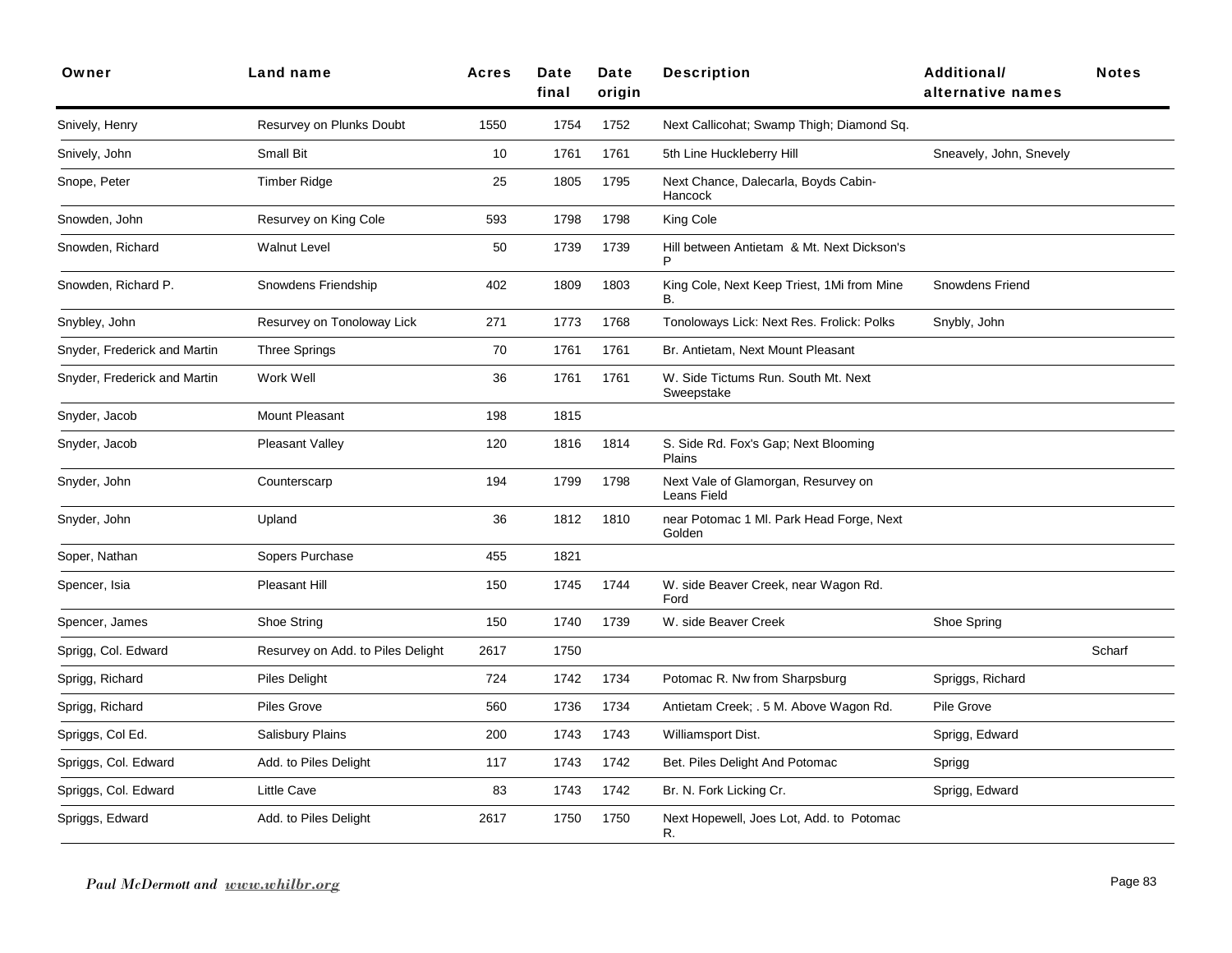| Owner                           | Land name                | <b>Acres</b> | Date<br>final | Date<br>origin | <b>Description</b>                                     | Additional/<br>alternative names                                                                 | <b>Notes</b> |
|---------------------------------|--------------------------|--------------|---------------|----------------|--------------------------------------------------------|--------------------------------------------------------------------------------------------------|--------------|
| Spriggs, Joseph                 | Race Ground              | 12           | 1776          | 1775           | Next Long Meadow Enl., Johns Last Shift                |                                                                                                  |              |
| Spriggs, Major Edward           | Spriggs Delight          | 136          | 1738          | 1734           | Potomac R. Upper End Sinah Isl. near Ford              |                                                                                                  |              |
| Spriggs, Thomas                 | Spriggs Paradise         | 1754         | 1804          | 1792           | Long Meadow, Pleasant Spring                           |                                                                                                  |              |
| Springer, Christian             | Punch Bowl               | 120          | 1817          | 1815           | Licking Crk. State L. Next 1 M. West Bear<br>Pd        |                                                                                                  |              |
| Springer, Henry                 | <b>Whiskey Hall</b>      | 10           | 1817          |                |                                                        |                                                                                                  |              |
| Spurgeon, James                 | Spurgeons Choice         | 300          | 1764          |                |                                                        |                                                                                                  |              |
| Stanbury, Tobias                | <b>Felfoot Enlarged</b>  | 2100         | 1752          | 1750           | <b>Next Contentment</b>                                | Stansbury, Tobias;<br>Certificate in name of<br>Thomas Sweringen                                 |              |
| Stansbury, Tobias               | Lott                     | 50           | 1753          | 1753           | E. side Antietam Cr. on Road to Marsh<br><b>Branch</b> |                                                                                                  |              |
| Startsman, Henry                | <b>Startsmans Share</b>  | 100          | 1752          | 1751           | Res Into Startzmans Resurvey on                        | <b>Startmans Shares</b>                                                                          |              |
| Steefey, Andrew                 | Steefeys Home            | 362          | 1801          | 1800           | Pt. Wolf Spring, Farlers Chance, Scared                | Andrew, Nicholas,<br>George, Michael, Peter,<br>Catharine, Aug., and<br><b>Elizabeth Stiffee</b> |              |
| Stem, Jacob                     | Scrubby Ridge            | 48           | 1795          | 1792           | Travellers Resort is Res.                              |                                                                                                  |              |
| Stephenson, Leonard             | Friendship               | 414          | 1771          | 1771           | Next Whiskey Alley, Corrinfrows Res                    |                                                                                                  |              |
| Stern, Jacob                    | Hill Side                | 17           | 1792          | 1791           | Next Add. to Painter S Range, Happy<br>Retreat         |                                                                                                  |              |
| Steuart, William                | Resurvey on Vineyard     | 506          | 1762          | 1752           | Res. Hills And Dales, Vineyard is R. of This           |                                                                                                  |              |
| Steuart, William and Dr. George | Vineyard                 | 154          | 1750          | 1739           | W. side Antietam At. Conoc. Rd Crossing<br>10P         | Steuart, George                                                                                  |              |
| Stevens, William Davis          | <b>Williams Luck</b>     | 70           | 1766          |                |                                                        |                                                                                                  |              |
| Stewart, Dr. George             | Edinburgh                | 50           | 1761          | 1761           | near Water Pond. Sw. side Little Conoc. N.<br>Mt.      |                                                                                                  |              |
| Stewart, William                | <b>Stewarts Luck</b>     | 45           | 1768          |                |                                                        |                                                                                                  |              |
| Stone, Jacob: Patrick McClary   | Hunt Me Out              | 48           | 1807          | 1793           | North Mt. Next Bechtel's Abode, Putturffs C.           |                                                                                                  |              |
| Stonebraker, Gerard             | <b>Number Twenty One</b> | 72           | 1818          |                |                                                        |                                                                                                  |              |
| Stonehyer, John                 | Cumberland               | 100          | 1750          | 1750           | 50 Yds. N of Antietam, 2M. from Temp, Line             | Stonehyers, John;<br>Stoner, John                                                                |              |
| Stoner, Daniel: John Stoner     | <b>Fathers Good Will</b> | 1365         | 1774          | 1767           | Resurvey on Content, in Village of Ringgold            | Stoner, David                                                                                    |              |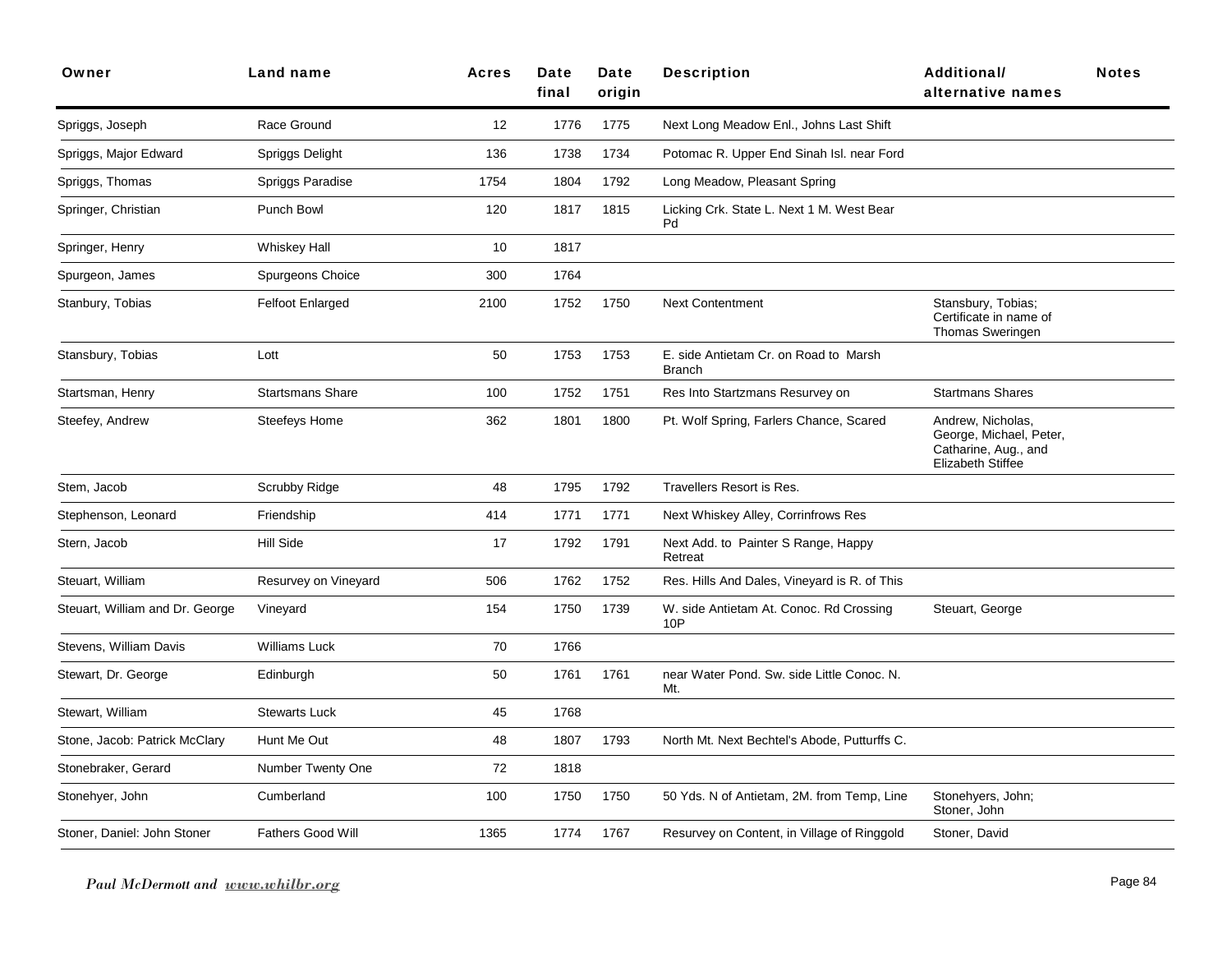| Owner                          | Land name                                 | Acres        | Date<br>final | Date<br>origin | <b>Description</b>                                           | Additional/<br>alternative names   | <b>Notes</b> |
|--------------------------------|-------------------------------------------|--------------|---------------|----------------|--------------------------------------------------------------|------------------------------------|--------------|
| Stoner, Jacob                  | Spring Garden                             | 313          | 1767          |                |                                                              |                                    | Scharf       |
| Stoner, John                   | Egypt                                     | 104          | 1749          | 1749           | On Temp. Line; N. side Draft near Stoners<br>Mill            |                                    |              |
| Stoner, John                   | Resurvey on Content                       | 230          | 1762          | 1760           | Next True Establishment; Resurvey on<br><b>Three Springs</b> |                                    |              |
| Stoner, John                   | <b>Stoners Luck</b>                       | 55           | 1764          |                |                                                              |                                    | Scharf       |
| Stoners, John                  | Content                                   | 60           | 1759          | 1750           | On Antietam, Next Resurvey on 3 Springs-<br>Leitersburg      | Stoner, John                       |              |
| Stover, Christian              | Marshy Hope                               | 3            | 1822          | 1817           | <b>Next Duckets Misfortune</b>                               |                                    |              |
| Stover, Christian              | <b>Stovers Good Luck</b>                  | $\mathbf{1}$ | 1806          | 1804           | Next 3rd Resurvey on Deceit, Huckleberry<br>Hall             |                                    |              |
| Stover, John                   | Security                                  | 4            | 1794          |                |                                                              |                                    |              |
| Stroope, William               | Rogues Harbor                             | 110          | 1753          | 1751           | Next Woodland Hills; Potomac; #5                             |                                    |              |
| Stuart, George                 | <b>Marshall Plains</b>                    | 200          | 1751          | 1739           | Next Fairly Got; W. side Antietam                            | Steuart, John; Stewart,<br>Charles |              |
| Stuart, William and Dr. George | The Vineyard                              | 154          | 1750          | 1739           | <b>Next Lamberts Park</b>                                    |                                    |              |
| Studebaker, Peter              | <b>Bakers Lookout</b>                     | 100          | 1740          | 1740           | Next Beckers Lot, Walnut Bottom                              | Studenbaker,<br>Studdenbecker      |              |
| Studebaker, Peter              | <b>Beckers Lot</b>                        | 100          | 1743          | 1742           | Next Beckers Lookout (Bakers)                                | Studebecker, Peter                 |              |
| Studebaker, Peter              | Shoemakers Purchase                       | 63           | 1751          | 1750           | Next Clydesdale, Walnut Bottom, Albrights F                  |                                    |              |
| Stull, John                    | Obed                                      | 104          | 1770          | 1769           | Next Resurvey on Stulls Forest, End. 42 L.                   | Obid                               |              |
| Stull, John                    | Part of Chestnut Hill Resurvey            | 393          | 1761          |                |                                                              |                                    | Scharf       |
| Stull, John                    | Resurvey on Shoestring &<br>Pleasant Hill | 510          | 1755          | 1754           | Wagon Rd. Ford Beaver Creek                                  | Resurvey on Shoe Spring            |              |
| Stull, John                    | Resurvey on Stulls Forest                 | 1891         | 1764          |                |                                                              |                                    |              |
| Stull, John                    | Second Add. to Whiskey                    | 40           | 1744          | 1741           | Next Whiskey. Whiskey With 1&2 Add. is<br>Res.               |                                    |              |
| Stull, John                    | Stulls Addition to Whiskey                | 160          | 1744          | 1741           | Next Whiskey, Whiskey With Add. is R.                        |                                    |              |
| Stull, John                    | <b>Stulls Forest</b>                      | 756          | 1761          |                | Resurvey on Shoestring, Pleasant Hill,<br>Aveys is R.        |                                    |              |
| Stull, John                    | <b>Stulls Forest</b>                      | 1819         | 1764          | 1764           | Resurvey on Stulls Forest, Next Obed                         |                                    |              |
| Stull, John                    | <b>Toddys Laying</b>                      | 41           | 1767          | 1767           | Next Ashton Hall, The Swamp-Ash Swamp                        | <b>Toddy Lane</b>                  |              |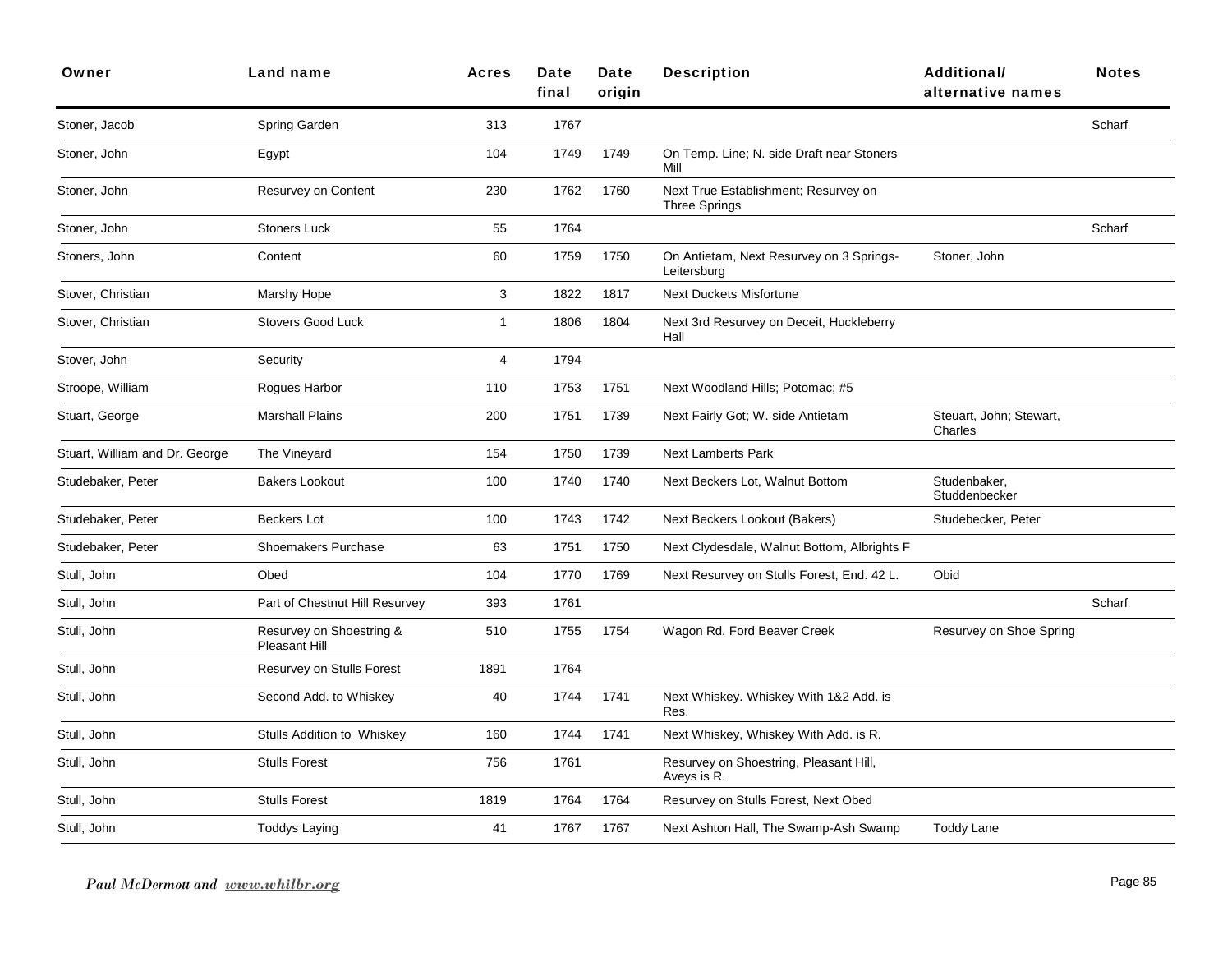| Owner                  | Land name                       | <b>Acres</b> | Date<br>final | Date<br>origin | <b>Description</b>                                         | <b>Additional/</b><br>alternative names  | <b>Notes</b>          |
|------------------------|---------------------------------|--------------|---------------|----------------|------------------------------------------------------------|------------------------------------------|-----------------------|
| Stull, John            | Whiskey                         | 50           | 1739          | 1739           | Rd. from J. E. Rowlands Mill to Beaver Cr.                 |                                          |                       |
| Stull, John            | Whiskey w/1st and 2nd Add.      | 530          | 1747          | 1744           | W. side Antietam. 25M bel. mill, Next<br>Resurvey on New W |                                          | 580 acres -<br>Scharf |
| Stultz, H.             | Hermitage                       | 50           |               |                |                                                            |                                          |                       |
| Stultz, Henry          | Profit and Loss                 | 25           | 1803          |                |                                                            |                                          |                       |
| Stultz, Henry          | Resurvey on Josephs Heritage    | 129          | 1786          |                |                                                            |                                          | Scharf                |
| Sturtzman, David       | Hit the Mark                    | 19           | 1792          | 1768           | Next Good Luck                                             | Startzman, David                         |                       |
| Sturtzman, Henry       | Resurvey on Sturtzmans Resurvey | 358          | 1769          | 1795           | Next Hagers Delight; Resurvey on Dawson<br><b>Strife</b>   | Startsman, Henry                         |                       |
| Sturtzman, Henry       | <b>Sturtzmans Resurvey</b>      | 358          | 1773          | 1771           | Pt. Dawsons Strife, Next Hagers Long<br>Hickory            |                                          |                       |
| Summers, John          | Kysers Landing                  | 110          | 1763          | 1763           | N. S Road between Turners And Antietam                     | Kizers Low Den                           |                       |
| Summers, Thomas        | Raccoon                         | 253          | 1771          | 1770           | S. side Road South Mt. Next Albaughs<br><b>Discover</b>    |                                          |                       |
| Swan, John: David Kerr | Chance                          | 108          | 1791          | 1775           | Next Dutch Folly                                           | Certificate in name of<br>David Ross     |                       |
| Swearingan, Thomas     | Felfoot                         | 115          | 1737          | 1734           | Forks of Little Antietam; Next Pauls Trav.                 | Swearingen, Thomas;<br>Swerengen, Thomas |                       |
| Swearingen, Benoni     | Ferry Landing                   | 66           | 1796          |                |                                                            |                                          |                       |
| Swearinger, Benoni     | Fengs Landing Enlarged          | 67           | 1796          | 1795           | Next Resurvey on Antietam Bottom                           |                                          |                       |
| Swearingin, John       | Piney Hill Enlarged             | 320          | 1752          | 1742           | Next Pleasant Valley (187A) Next Res. Park<br>Hall         |                                          |                       |
| Sweeney, Edward        | <b>Bucks Range</b>              | 9            | 1762          | 1762           | Sweeney is Resurvey on near Great Ridge<br>of Rocks        |                                          |                       |
| Sweeney, Edward        | Resurvey on Buck Range          | 340          | 1765          | 1765           | <b>Next March Weather</b>                                  |                                          |                       |
| Sweet, Benjamin        | Sideling Hill                   | 73           | 1766          | 1765           | Br. Potomac River Next Hibernia, Floras                    | Cresap, Michael                          |                       |
| Swingle, Nicholas      | Swingles Abode                  | 363          | 1802          | 1802           | Resurvey on Marsh Head, Walnut Grove,<br>Next Agreed N     |                                          |                       |
| Swoad, Peter           | Fair and Easy                   | 122          | 1801          | 1794           | Pipe Tomahawk, Next Sedlers Chance,<br>Gleckn.             | Swoop, Peter                             |                       |
| Swoap, Peter           | <b>Timber Ridge</b>             | 176          | 1805          |                |                                                            |                                          |                       |
| Swope, Barnabas        | Resurvey on Barneys Venture     | 5            | 1788          | 1785           | Next Resurvey on Scared From Home.                         |                                          |                       |
| Swope, Barnabus        | <b>Barneys Venture</b>          | 6            | 1788          |                |                                                            | The Barneys Venture                      |                       |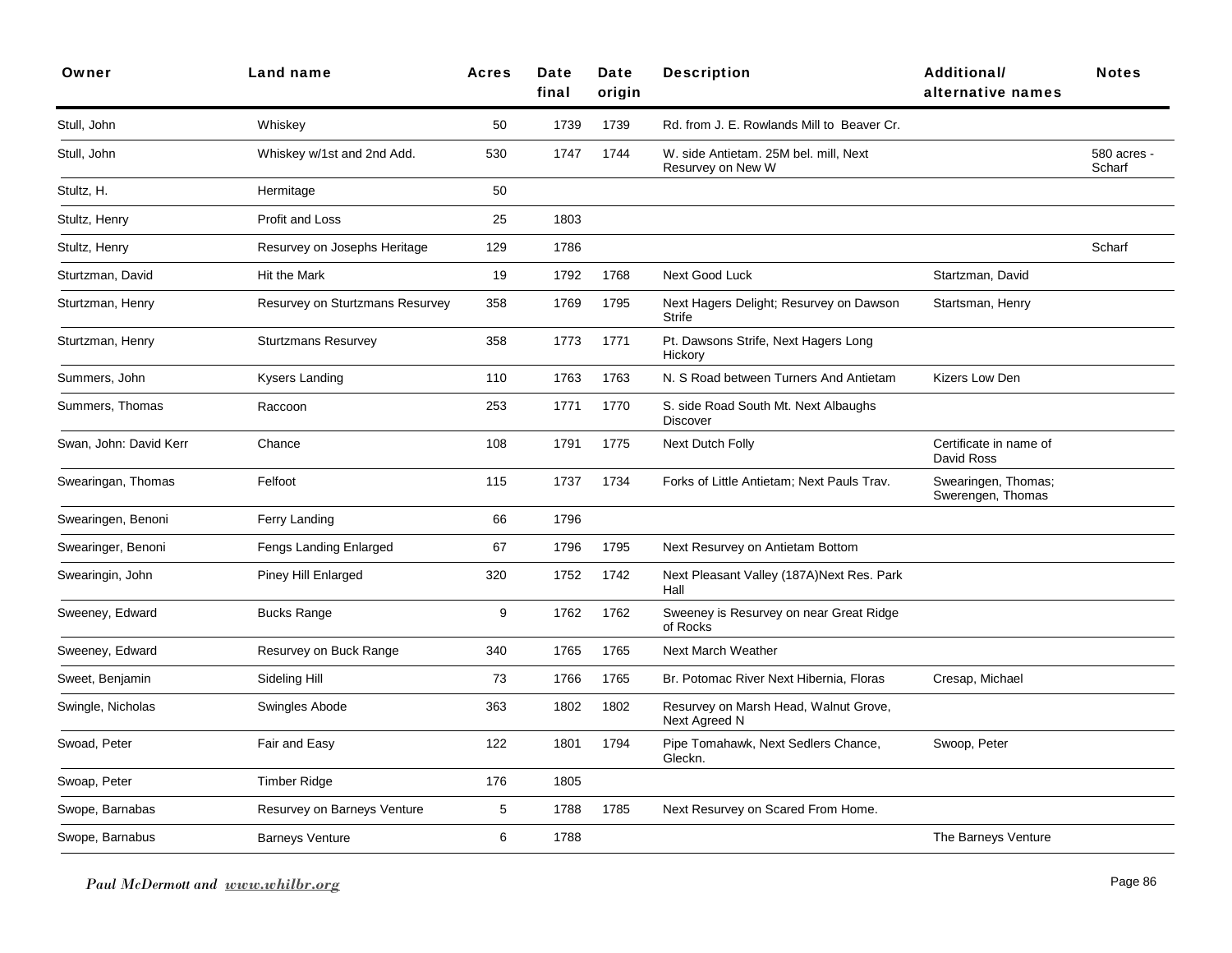| Owner                                                 | <b>Land name</b>       | <b>Acres</b> | Date<br>final | Date<br>origin | <b>Description</b>                                    | <b>Additional/</b><br>alternative names | <b>Notes</b> |
|-------------------------------------------------------|------------------------|--------------|---------------|----------------|-------------------------------------------------------|-----------------------------------------|--------------|
| Sympson, Andrew                                       | <b>Scotts Comfort</b>  | 143          | 1765          | 1765           | <b>Next Charltons Victory</b>                         | Simson, Andrew                          |              |
| Tasker Jr. sr. . Benjamin: William<br><b>Steuart</b>  | Resurvey on Vineyard   | 506          | 1754          | 1752           | Res. Hills And Dales, Vineyard is R. of This          |                                         |              |
| Tasker, Peter                                         | Much Grumbling         | 10           | 1772          | 1772           | <b>Next Wolfs Purchase</b>                            | Tysher, Peter                           |              |
| Taylor, Jeremiah                                      | Add. to Stand Fast     | 152          | 1796          |                |                                                       |                                         |              |
| Teagarden, William                                    | Maidens Walk           | 59           | 1754          | 1754           | Next Teagardens Delight, Smiths Contract              |                                         |              |
| Teegart, William and Abraham                          | <b>Tegarts Delight</b> | 150          | 1753          | 1739           | Sd. Conoc.                                            | Tegart, Abraham                         |              |
| Tetur, John                                           | Strife                 | 10           | 1761          | 1761           | S. side Br. Isaac Bakers Mill Rockdale Run            |                                         |              |
| Thatcher, Amy                                         | <b>Widows Purchase</b> | 50           | 1759          | 1759           | Next Captain Johns Bottom                             |                                         |              |
| Thomas, John Chew: Alexander<br>Grimm                 | Golden Fleece          | 3382         | 1813          | 1812           | Vale of Glamorgan; Next Reynolds Chance               |                                         |              |
| Thomas, Michael: Joseph<br>Chapline                   | Resurvey on Stockey    | 15           | 1791          | 1795           | Next Felfoot Enlarged                                 | Resurvey on Stookey                     |              |
| Thomas, Owen                                          | Saint Thomas           | 50           | 1797          | 1796           | Next Bachelors Delight; Beg. 3 Line                   |                                         |              |
| Thomas, William                                       | <b>Thomass Forest</b>  | 100          | 1743          | 1743           | Br. of Muddy Br. of Potomac, Pt. Plumb<br>Yard        |                                         |              |
| Tiers, Robert: Crow, Joshua and<br><b>Edward Crow</b> | Saw Mill Seat          | 54           | 1799          | 1794           | Saw Mill Seat; Ridge between. Barnharts R.<br>Sld     | Tevis, Robert                           |              |
| Tiers, Robert: Joseph & Edward<br>Chew                | Raccoon Pasture        | 91           | 1799          | 1784           | Foot Sideling Hill-E. side Next Abrahams Pi           | Tevis, Robert                           |              |
| Tomlinson, Joseph                                     | Resurvey on Water Sink | 522          | 1753          | 1751           | Middle of Marsh Run: Below Longs Mill                 |                                         |              |
| Tomlinson, Joseph                                     | <b>Water Sink</b>      | 200          | 1739          | 1739           | Eversoles Est. is R. Resurvey on Water<br>Sink. Tilgh |                                         |              |
| Tomlinson, Joseph                                     | <b>Water Sink</b>      | 522          | 1750          |                |                                                       |                                         | Scharf       |
| Toms, Henry                                           | All Meadow             | 5            | 1761          |                |                                                       |                                         | Scharf       |
| Toms, Henry                                           | Greenwood              | 50           |               |                |                                                       |                                         |              |
| Toms, Henry                                           | Second Addition        | 50           | 1765          | 1765           | Beg. Addition                                         |                                         |              |
| Toms, Henry                                           | <b>Third Addition</b>  | 19           | 1768          | 1766           | Next Cheneys Neck, Add. to Chew Farm,<br>on Pot       |                                         |              |
| Toms, John                                            | Toms Chance            | 150          | 1748          | 1739           | Next Millers Purchase, Resurvey on Grims<br>Delight   |                                         |              |
| Toms, William                                         | North Point            | 9            | 1769          |                |                                                       |                                         | Scharf       |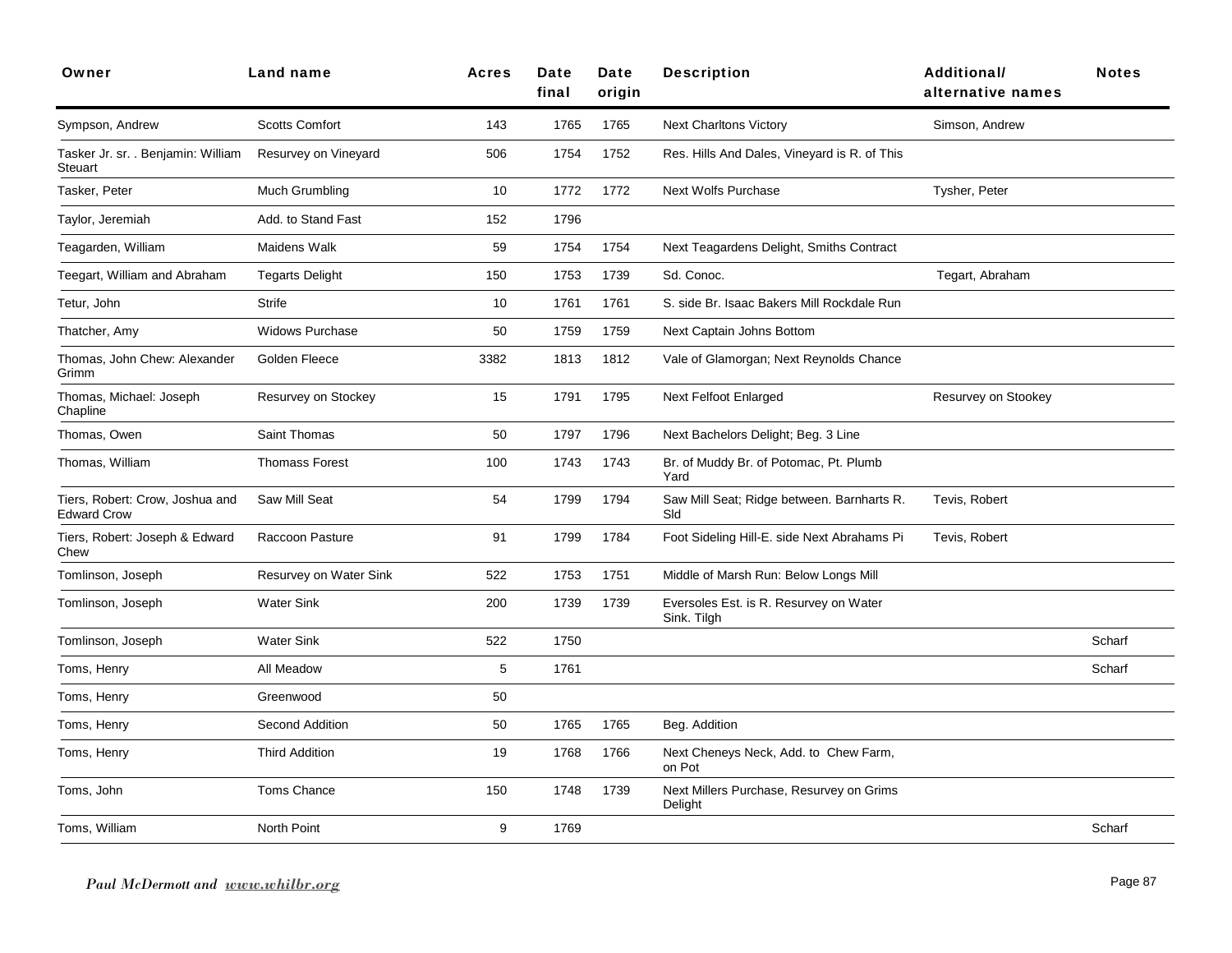| Owner                                    | Land name                       | <b>Acres</b>   | Date<br>final | Date<br>origin | <b>Description</b>                                         | <b>Additional/</b><br>alternative names | <b>Notes</b> |
|------------------------------------------|---------------------------------|----------------|---------------|----------------|------------------------------------------------------------|-----------------------------------------|--------------|
| Tong, William                            | Polks Meadow Enlarged           | 187            | 1804          | 1798           | Next Caledonia; Res. Tonoloway Lick                        | Poths Meadows Enlarged                  |              |
| Touchstone, Caleb                        | <b>Whisky Alley</b>             | 67             | 1746          |                |                                                            |                                         | Scharf       |
| Trail, Nathan and William Roby<br>(1812) | Try It Again                    | 111            | 1849          | 1812           | Flat W. side Sideling Hill 10P Ne Gr. Rd                   |                                         |              |
| Trim, Alexander                          | Greens Fancy                    | 50             | 1769          |                |                                                            |                                         |              |
| Trocksal, Abraham                        | <b>Trocksels Res</b>            | 223            | 1773          | 1771           | Add. to Good Luck, Next Pauls Delight<br>Secret B          |                                         |              |
| Troutman, Michael                        | Orchard                         | 25             | 1790          |                |                                                            |                                         |              |
| Trovinger, John                          | Poor Mans Hall                  | 25             | 1815          | 1813           | Next Hagers Delight                                        |                                         |              |
| Troxall, Abraham                         | Hesitation                      | $\overline{2}$ | 1825          | 1822           | Next Mclaughlin's Chance, State Line                       |                                         |              |
| Troxall, John                            | <b>Chestnut Oak</b>             | 95             | 1798          | 1797           | <b>Next Mount Atlas</b>                                    |                                         |              |
| Turner, Robert                           | Resurvey on Nelsons Folly       | 575            | 1765          | 1765           | Next Fellowship; Happy Chance; Link<br>Together            |                                         |              |
| Twigg, John                              | <b>Twiggs Adventure Amended</b> | 126            | 1791          |                |                                                            |                                         |              |
| Twigg, Robert                            | Bore Range                      | 50             | 1743          | 1743           | . 5M from Antietam E. side; Next Delemere                  |                                         |              |
| Twigg, Robert                            | Jericho                         | 44             | 1746          | 1745           | 3M. Above Forks of Antietam, Next Chopper                  | Jerico                                  |              |
| Twigg, Robert                            | Jericho                         | 956            | 1753          |                |                                                            | Jerico                                  | Scharf       |
| Tysher, John                             | Resurvey on Pt. of Maiden Head  | 216            | 1797          | 1796           | <b>Next Castle Home</b>                                    |                                         |              |
| Tysher, John                             | <b>Tyshers Inheritance</b>      | 156            | 1800          | 1799           | Toms Chance, Pt. Trocksm Resurvey on<br><b>Cellers Est</b> |                                         |              |
| Tysher, Peter                            | No Name                         | 18             | 1773          | 1772           | Next Contentment, Add. to Bakers<br>Purchase               |                                         |              |
| Ulrich, Daniel                           | Stoney Hill                     | 16             | 1754          | 1754           | Next Germania, Sieberts Est. Clears Springs                |                                         |              |
| Ulrich, John                             | Friendship                      | 10             | 1768          | 1768           | Next Good Neighbor                                         | Ulrick, John                            |              |
| Ulrich, John                             | Struggle                        | 176            | 1767          | 1766           | Pt. 3Friends, Next Mount Pelier                            |                                         |              |
| Ulrich, John                             | <b>Ulrichs Delight</b>          | 95             | 1755          |                | near None Such. Well Pleased                               |                                         |              |
| Ulrich, John                             | <b>Ulrichs Lot</b>              | 50             | 1755          | 1755           | Next Mount Pelier, near None Such. Well<br>Pleased is R    | Ulrick, John                            |              |
| Ulrich, Stephen                          | Good Neighbor Amended           | 694            | 1767          | 1766           | Pt. Germany. Next Maidens Choice                           | Ulrick, Stephen                         |              |
| Valentine, Matter                        | Resurvey on Edenburgh           | 688            | 1767          |                |                                                            |                                         |              |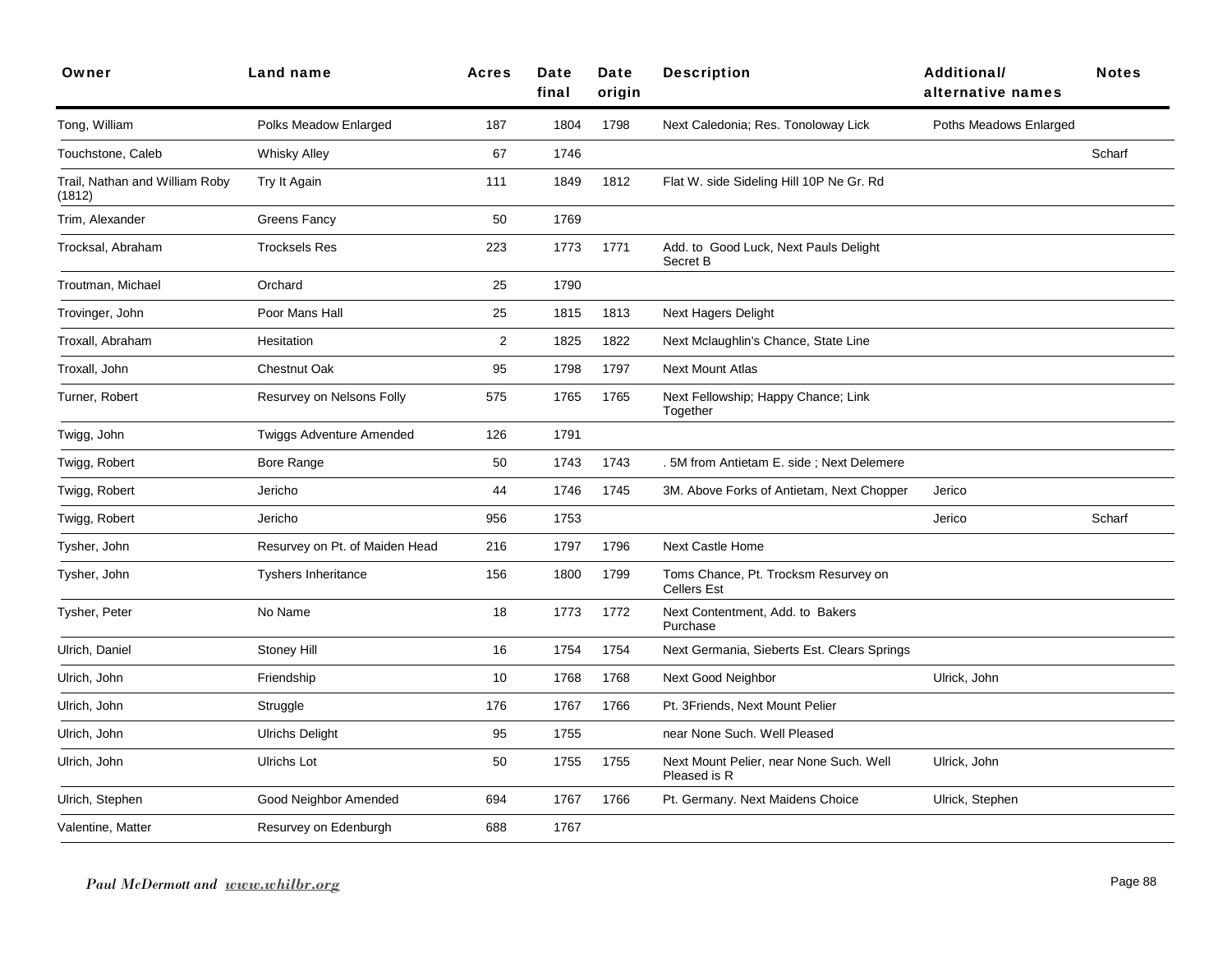| Owner                                   | <b>Land name</b>               | <b>Acres</b> | Date<br>final | Date<br>origin | <b>Description</b>                                           | <b>Additional/</b><br>alternative names      | <b>Notes</b> |
|-----------------------------------------|--------------------------------|--------------|---------------|----------------|--------------------------------------------------------------|----------------------------------------------|--------------|
| Van Nimmon, Nicholas                    | Resurvey on Pt. of Moldy Pone  | 593          | 1762          | 1761           | <b>Next Mount Pelier</b>                                     |                                              |              |
| Vandiver, Joseph                        | Dutch Loss                     | 100          | 1761          | 1745           | S. Bank Antietam, Next Boston                                | Certificate - Samuel<br>Ogle; Vandever, John |              |
| Vanmeter, John                          | Pell Mell                      | 102          | 1743          | 1742           | N. Corner Antietam Bottom-Potomac R.                         |                                              |              |
| Vineman, Nicholas                       | Vinemans Struggle              | 100          | 1739          | 1739           | 4th Add. to Salisbury Plains, Salisbury                      |                                              |              |
| Volgamor, James                         | Part of Dutch Folly Resurveyed | 112          | 1746          | 1745           | Next Resurvey on Free Stone; Resurvey on<br>Let Justice      | Vulgamore Joseph;<br>Wolgamott               |              |
| Volgamuth, Joseph and Daniel<br>Dulaney | <b>Strife</b>                  | 50           | 1763          | 1745           | 17th I. Skythron. Kindness Enl is R.                         | Volgamute, Joseph                            |              |
| Volgmore, John & Mary: Ludwick<br>Kemp  | Amendment                      | 774          | 1787          | 1767           | Batchelors Del. Feltys Fortune, Felters Ad                   |                                              |              |
| Voyant, Christian: Andrew<br>Bottman    | Partnership                    | 143          | 1796          | 1771           | Pt. Resurvey on Roots Hill; Next Voltons<br>Searl            | Buttman, Andrew                              |              |
| Wage, John                              | Resurvey on Dear Bought        | 12           | 1806          | 1805           | On Potomac River.                                            | Wager, John                                  |              |
| Waggamon, Hans                          | <b>Flaggy Meadow</b>           | 474          | 1748          | 1746           | Next Resurvey on Mt. of Wales, Resurvey<br>on Maidens Choice | Waggoner, H.; Flagg<br>Meadow                |              |
| Waggoner, Hans                          | Smiths Lot                     | 50           | 1752          | 1752           | Hollow E. side Run. Gilliland's Mill                         |                                              |              |
| Waggoner, Hawnee                        | Germania                       | 435          | 1751          | 1749           | <b>Maidens Choice</b>                                        | Germany                                      |              |
| Wald, Joseph Green                      | Spear                          | 30           | 1761          | 1761           | 1Mile South Mt.                                              |                                              |              |
| Walgamot, John                          | Johns Lot                      | 12           | 1796          | 1792           | <b>Next Helms Lookout</b>                                    | Walgamot, John                               |              |
| Walker, Charles                         | Long Looked For                | 46           | 1754          | 1753           | Sp. Into Israels Cr. P. 370 Braddocks Exp.                   |                                              |              |
| Walling Jr., James                      | Adventure                      | 50           | 1752          | 1750           | Sd. Beaver Cr. Next Dumb Hall                                | Wallen, James                                |              |
| Walling Jr., James                      | Adventure                      | 1165         | 1763          | 1762           | Adventure-Beaver Cr. Res. is Hewitts Pure.                   |                                              |              |
| Walling Jr., James                      | <b>Teagues Disappointment</b>  | 30           | 1755          | 1755           | Next Prickley Ash Bottom, Ashtons Hall                       |                                              |              |
| Walling Sr., James                      | Resurvey on Taken in Time      | 97           | 1767          | 1763           | <b>Next Adventure</b>                                        |                                              |              |
| Walling Sr., James                      | Taken in Time                  | 97           | 1767          | 1763           | Next Dumb Hall, Adventure, A Resurvey on<br>Taken.           |                                              |              |
| Walling, Delashmuth                     | Small Bit                      | 23           | 1796          | 1794           | Next Resurvey on Pt. Adventure, Stulls<br>Forest             | Walling, Delashmut                           |              |
| Walling, Delashmuth                     | <b>Wallings Luck</b>           | 228          | 1796          |                |                                                              | Walling, Delashmut                           |              |
| Walling, James                          | Dumb Hall                      | 50           | 1744          | 1739           | 6 M. from Mouth of Beaver Cr. Next<br>Adventure              |                                              |              |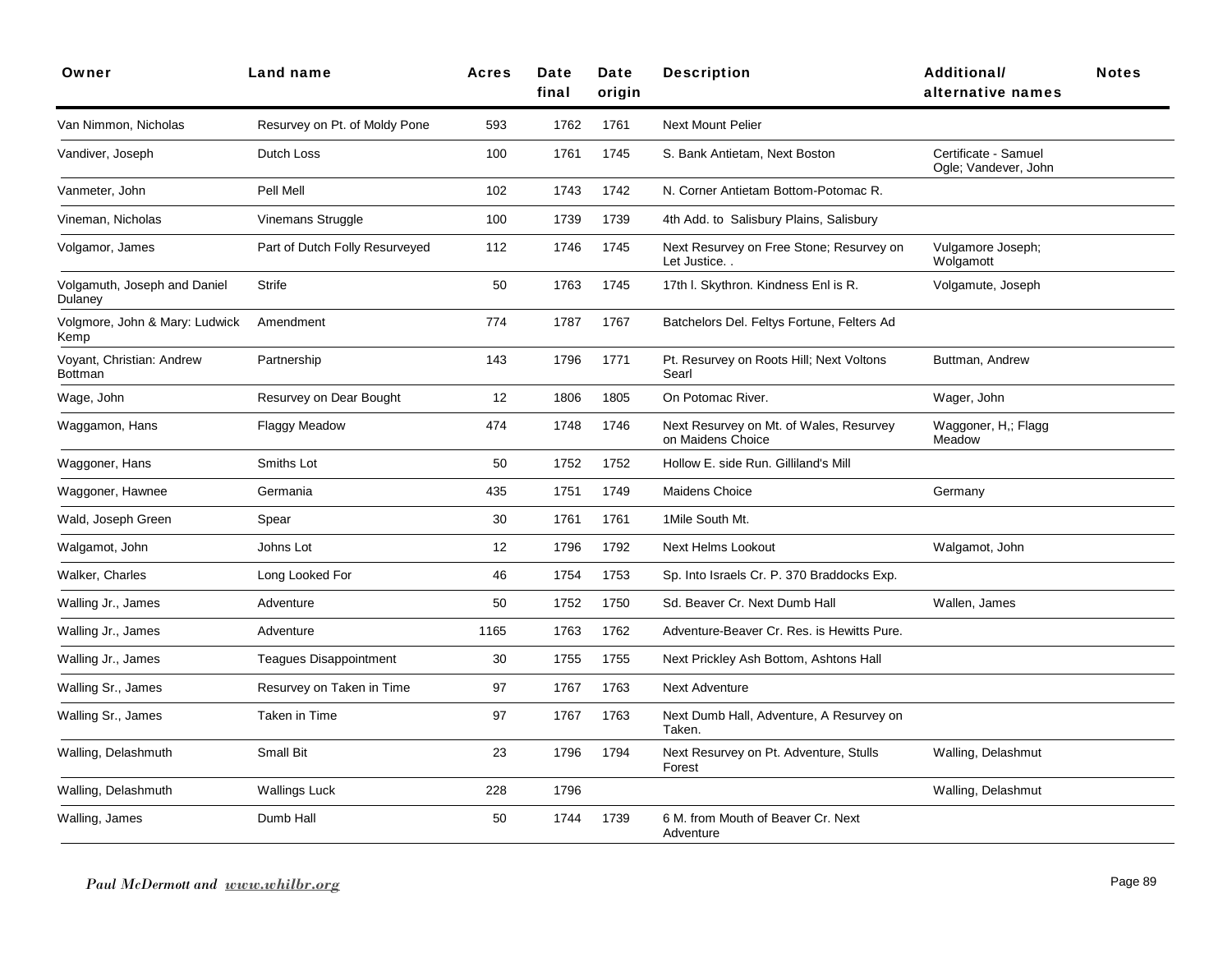| Owner                                        | Land name                                   | <b>Acres</b> | Date<br>final | Date<br>origin | <b>Description</b>                                   | <b>Additional/</b><br>alternative names | <b>Notes</b> |
|----------------------------------------------|---------------------------------------------|--------------|---------------|----------------|------------------------------------------------------|-----------------------------------------|--------------|
| Walling, James                               | Freagons Disappointment                     | 30           | 1755          |                |                                                      |                                         | Scharf       |
| Walling, James                               | Jennings Patrimony                          | 425          | 1802          | 1798           | Resurvey on Pt. Adventure, Resurvey on<br>Discontent | Jennys Patrimony                        |              |
| Walling, James                               | Resurvey on Pt. of Resurvey on<br>Adventure | 451          | 1798          | 1770           | Next Add. to Jacobs Brune                            |                                         |              |
| Walling, James                               | Taken in Time                               | 100          | 1753          | 1753           | Next Sweepstakes, Mount Darby                        |                                         |              |
| Walling, James Jr.                           | Resurvey on the Adventure                   | 1165         | 1763          |                |                                                      |                                         |              |
| Walling, John and Daniel Dulaney             | <b>Wives Choice</b>                         | 50           | 1752          | 1752           | Head Spring, West Side Mt Into Beaver Ck             |                                         |              |
| Walling, Jr. James                           | Prevention                                  | 20           | 1770          |                |                                                      |                                         | Scharf       |
| Walling, Jr. James                           | Resurvey on Old Fox Deceived                | 1367         | 1761          | 1757           | Next Collier Hall; Brothers Request                  |                                         |              |
| Walling, Jr. James.                          | Old Fox Deceived                            | 100          | 1755          | 1755           | Nw. George Bonds; Next Easter Sunday                 |                                         |              |
| Walling, Jr. James.                          | Old Fox Deceived                            | 1367         | 1757          |                |                                                      |                                         | Scharf       |
| Wallingbaugh, Johan and<br>Rinehart          | Richards Lot                                | 30           | 1762          | 1761           | near Cave Branch And South Mt; Next<br>Welch Lot     | Wattenbough, John<br>Rineheart          |              |
| Walter, Thomas: Dr. George<br>Stewart&Walter | Little Meadow                               | 200          | 1756          | 1739           | Next Spriggs Delight, Add. to Loss And<br>Gain       |                                         |              |
| Wardrop, James                               | Dear Bought Resurvey                        | 500          | 1752          | 1749           | Dear Bought-Dulaney, Next Contentment                | Wardrobe, James                         |              |
| Wardrop, James                               | Green Springs                               | 200          | 1762          |                |                                                      |                                         |              |
| Wardrop, James                               | Inverness                                   | 100          | 1749          | 1745           | Thomas Andersons Old Place, Antietam<br>Works        |                                         |              |
| Wardrop, James                               | Piney Hill                                  | 86           | 1753          | 1752           | Surrounded By Kindness Enl. E. side Lick<br>Run      |                                         |              |
| Wardrop, James: Daniel Dulaney               | Dear Bought                                 | 100          | 1747          | 1745           | near Thomas Anderson, Next Add. Burrell's<br>В.      |                                         |              |
| Wardrop, James: Daniel Dulaney               | Red Oak Level                               | 100          | 1750          | 1742           | Next Rich Land, Needwood, Fims Coronet               |                                         |              |
| Wardrope, James                              | <b>Pheasant Hill</b>                        | 49           | 1744          |                |                                                      | Pheasant Hill                           | Scharf       |
| Warfield, Dr. Charles A.                     | Welcome Here Again                          | 88           | 1789          | 1775           | N. side Sideling Hill, near Deep Ford. next<br>B. H. |                                         |              |
| Warfield, Dr. Charles A. : James<br>Howard   | <b>Batchelors Delight</b>                   | 81           | 1789          | 1775           | On Run Formerly called Bennetts                      |                                         |              |
| Warfield, Dr. Charles A. : James<br>Howard   | <b>Batchelors Hall</b>                      | 145          | 1789          | 1775           | Ne side Sideling Hill, near Deep Ford                |                                         |              |
| Warfield, Dr. Charles A. : James<br>Howard   | Miry Pit                                    | 80           | 1789          | 1775           | 1M. from Nathaniel Foster; Ne. S. Sideling<br>Creek  |                                         |              |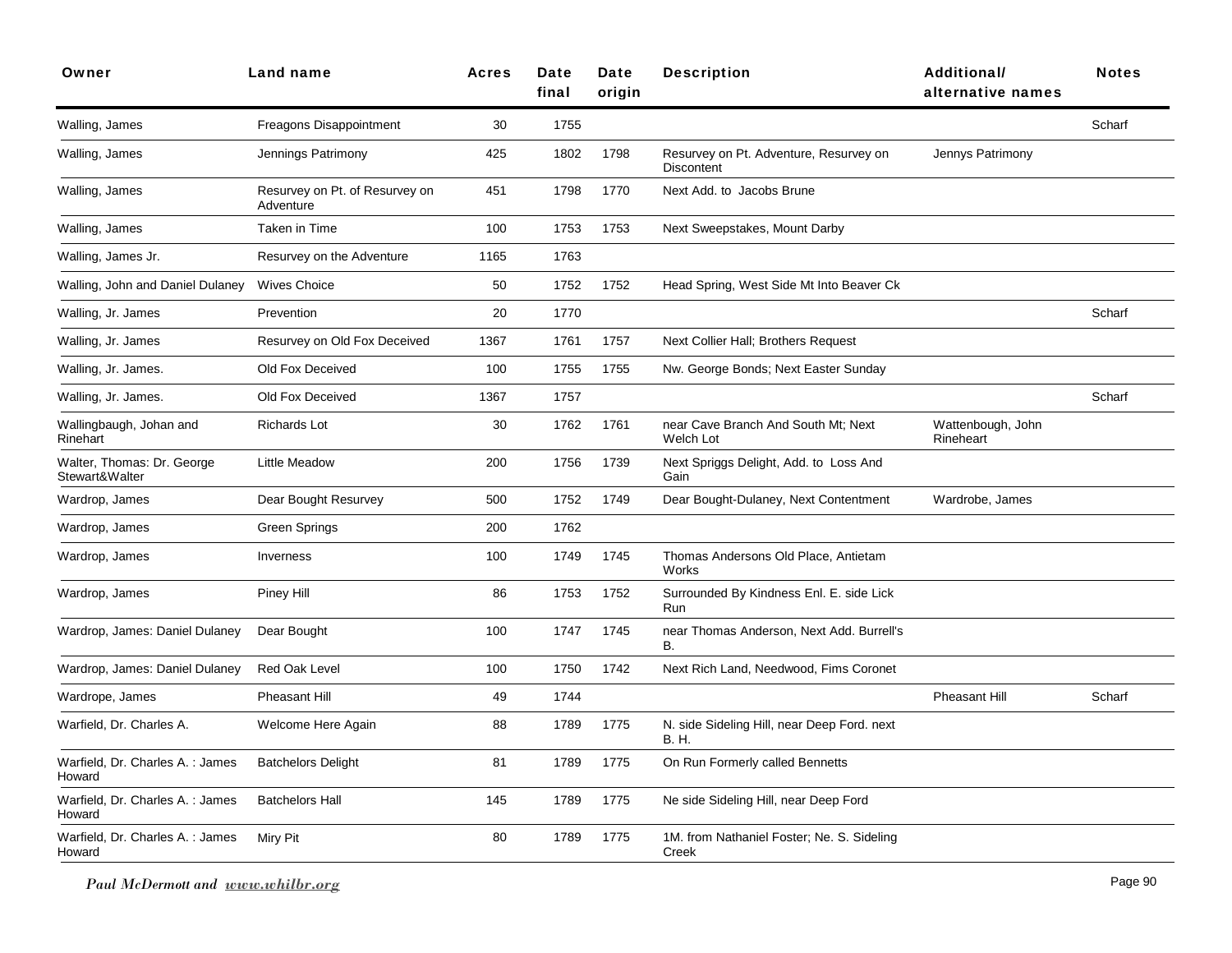| Owner                                    | Land name                     | <b>Acres</b>   | Date<br>final | Date<br>origin | <b>Description</b>                                      | <b>Additional/</b><br>alternative names | <b>Notes</b> |
|------------------------------------------|-------------------------------|----------------|---------------|----------------|---------------------------------------------------------|-----------------------------------------|--------------|
| Warnfelt, Jacob                          | White Oak Bottom              | 25             | 1775          | 1775           | Next Doe Little, Add. to White Oak Bottom               |                                         |              |
| Warts, John                              | Liberty                       | $\overline{7}$ | 1796          | 1793           | next Belt Buckle, Warm Weather, Resurvey<br>on Nicholas |                                         |              |
| Watson, David                            | Harrys Grove                  | 50             | 1742          | 1741           |                                                         |                                         |              |
| Watson, David                            | Harrys Grove                  | 140            | 1751          | 1748           | Next Sarahs Delight, Nicolas Mistake                    | Harrys Grave                            |              |
| Watson, David                            | Nicholas Mistake              | 10             | 1751          | 1750           | On Cattail Branch; Ringgold Dist.                       |                                         |              |
| Watson, David                            | Resurvey on Nicholas Mistake  | 1025           | 1761          | 1762           | Next White Oak And Limestone                            |                                         |              |
| Watson, David                            | Sarahs Delight                | 90             | 1750          | 1750           | Cow Run Draft Antietam                                  |                                         |              |
| Weaver, Casper and James<br>Stubblefield | <b>Stubblefields Security</b> | 21             | 1841          | 1824           | Pt. of Potomac R. Next Add. to Weavers<br>Ton Am        |                                         |              |
| Weaver, Peter                            | <b>Belmont</b>                | 110            | 1806          | 1792           | My Home, Pt. Conquest                                   |                                         |              |
| Weaver, Peter                            | Peters Home                   | 51             | 1806          | 1793           | Res. My Home; Belmont is Resurvey                       |                                         |              |
| Webb, Margaret                           | Resurvey on Webbs Discovery   | 451            | 1788          | 1764           | Next Darlings Sale: Bells Security                      |                                         |              |
| Webb, Margaret                           | <b>Webbs Discovery</b>        | 50             | 1759          | 1759           | Little Antietam, Next Bakers Rest, Wilkes               |                                         |              |
| Webb, William and Henry Hawn:            | Hawns Venture                 | 553            | 1799          | 1788           | Pt. Purchase, Darbys Defeat, Wilkes And<br>Lib          | Adam Hawn                               |              |
| Weddstone, Peter (Whetstone)             | <b>Hartmans Place</b>         | 50             | 1752          | 1749           | S. side Conoc. Next side Rocky Spring                   | Wedstone, Peter                         |              |
| Welby, John                              | Long Stripe                   | 3              | 1790          | 1787           | Next Charlemont, Little Got. Resurvey on<br>Perrins Av  | Simms, Ignatius; Long<br>Slipe          |              |
| Welch, William                           | Glostershire                  | 50             | 1765          | 1762           | Next Worleys Delight                                    |                                         |              |
| Welch, William                           | <b>Welches Lot</b>            | 26             | 1760          | 1752           | 2P. Cave Run, Next Coons Lot. Opp. Cave                 |                                         |              |
| Welde, Christian                         | All in One                    | 198            | 1785          | 1784           | St. John, #1, Hallurns Lookout                          | Weldy, Christian                        |              |
| Weldy, Jacob                             | Great Help                    | 51             | 1785          |                |                                                         |                                         |              |
| Wells, Robert                            | Canoe Bottom                  | 50             | 1739          | 1738           | On Flag Spring Into Potomac                             |                                         |              |
| Wells, Robert                            | Resurvey on Canoe Bottom      | 290            | 1754          | 1753           | Next Garden of Eden: Big Spring Garden                  |                                         |              |
| Wells, Thomas                            | Dutch Folly                   | 100            | 1739          | 1739           | . 25M Below Baumbardens on Conoc.                       |                                         |              |
| Wells, Thomas                            | Lubberland                    | 50             | 1740          | 1739           | Potomac R. At Mouth Licking Cr. Next Park<br>H          | Lubber Land                             |              |
| Welty, John                              | <b>Little Got</b>             | 121            | 1790          | 1784           | Resurvey on Pt. St. Johns, Resurvey on<br>Rocky Hill    | Weldy, John                             |              |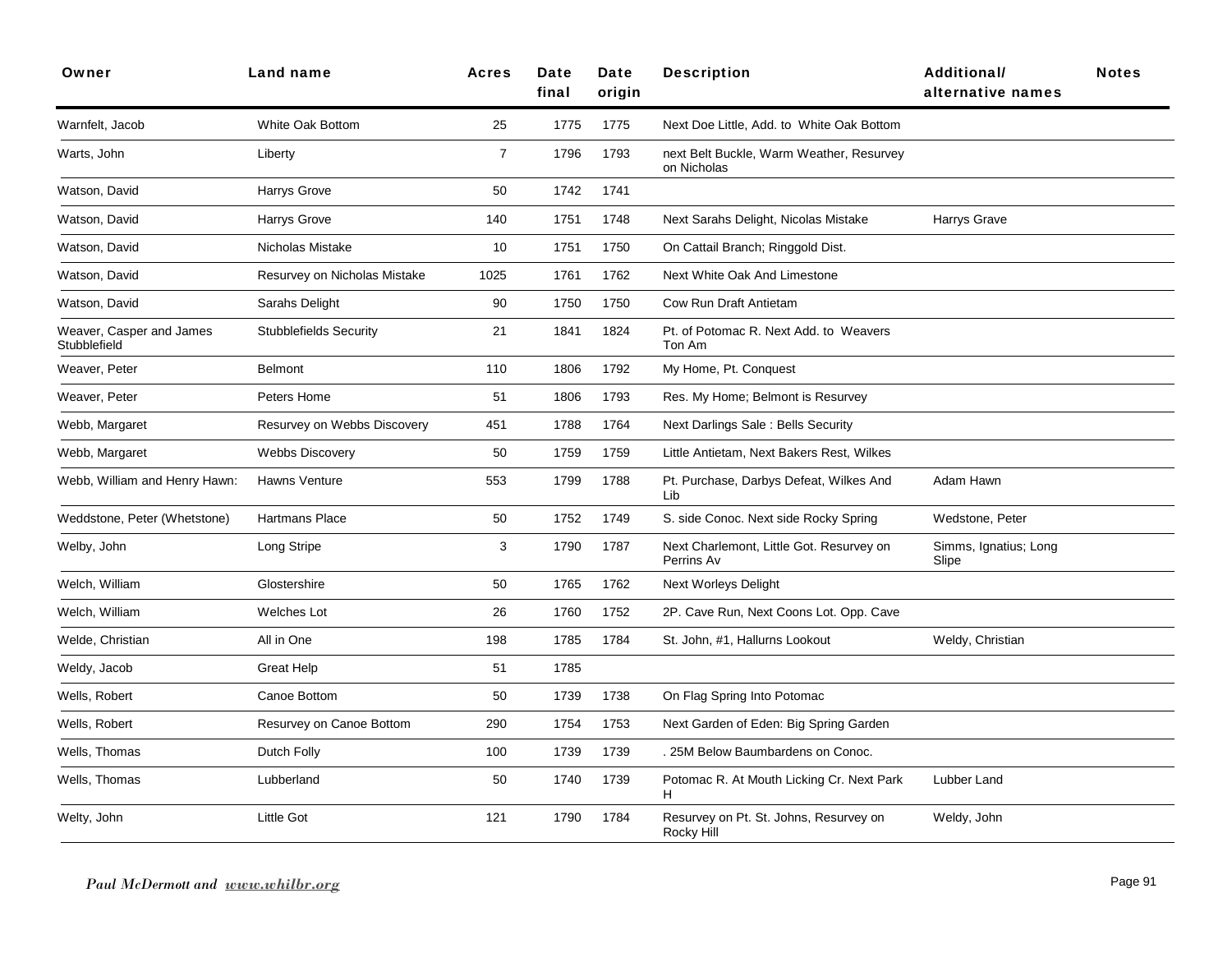| Owner                                              | <b>Land name</b>               | <b>Acres</b>   | Date<br>final | Date<br>origin | <b>Description</b>                                       | <b>Additional/</b><br>alternative names            | <b>Notes</b> |
|----------------------------------------------------|--------------------------------|----------------|---------------|----------------|----------------------------------------------------------|----------------------------------------------------|--------------|
| Welty, John                                        | Rocky Hill                     | 17             | 1790          | 1783           | Next Resurvey on Charlemont; St. John                    | Rockey Hill                                        |              |
| Wheddle, George                                    | Huckleberry Level              | 80             | 1752          | 1750           | near Isaac Bakers, Next Little Enlargement               |                                                    |              |
| Whelty, Jacob                                      | Compensation                   | 5              | 1800          | 1797           | Next Brooks Blunder, Belts Buckle                        | Welty, Jacob                                       |              |
| Whetstone, Peter                                   | Resurvey on Hartmans Place     | 69             | 1765          | 1765           | Hartmans Place                                           | Whitstone, Peter;<br>Resurvey on Hortmans<br>Place |              |
| White, James                                       | Whites Lot                     | 30             | 1759          | 1759           | near Antietam Creek; Next Mccoy's Delight,<br>#3         |                                                    |              |
| White, Peter                                       | End of Strife                  | 60             | 1755          | 1754           | Next New Work, near Stone And Rocks                      |                                                    |              |
| White, Peter                                       | Resurvey on End of Strife      | 310            | 1760          | 1759           | <b>Next Sadlin Grove</b>                                 |                                                    |              |
| White, Zachariah                                   | This or None                   | 9              | 1762          |                |                                                          |                                                    |              |
| Whitmore, Christian                                | <b>Meeks Folly</b>             | 192            | 1768          | 1762           | Meeks Folly; Next Snavelys Success                       |                                                    |              |
| Widdows, John: Ann Boyd                            | Add. to Jacobs Brune           | $\overline{7}$ | 1819          | 1818           | Next Resurvey on Stulls Forest, Resurvey<br>on Adventure |                                                    |              |
| Wiles, George                                      | <b>Orrs Knavery</b>            | 10             | 1790          | 1783           | Next Bear Hole; Heirs Ground                             | <b>Orrs Navery</b>                                 |              |
| Wiles, William                                     | <b>Hickory Swamp</b>           | 50             | 1762          | 1762           | E. side Head Cave Branch. Surr. Mount<br>Prospect        | Willis, William                                    |              |
| Wilgemott, Joseph                                  | <b>Black Oak Bottom</b>        | 100            | 1765          | 1745           | E. side Conoc. 1M. above his Mill                        | Wilgamot, Joseph;<br>Dulany, Daniel                |              |
| William, Thomas O.                                 | <b>Spring Valley</b>           | 343            | 1812          | 1811           | Pt. Conoc. Manor, Next Canoe Bottom                      |                                                    |              |
| Williams Sr., John                                 | Table of Stone                 | 50             | 1752          |                | Next Old Fox Deceived, Whiskey                           |                                                    |              |
| Williams, Col. Otho                                | Garden of Eden                 | 569            | 1788          | 1782           | Ross's Purchase, Next Manor of Conoc.                    | Marbury, Leonard                                   |              |
| Williams, Elie                                     | Ox's Venture                   | 114            | 1821          | 1798           | Next New Design; Little Spring; Fed. Forest              | Ox, John                                           |              |
| Williams, Elie: John Ox.                           | <b>Bloodshed &amp; Battery</b> | 22             | 1820          | 1781           | . 25M W. Christian Sheperds Land                         |                                                    |              |
| Williams, George                                   | Williams Chance                | 150            | 1752          | 1752           | Head Spring; . 5 Mile Fr Pot. Nr Adam<br><b>Sheets</b>   |                                                    | 100 acres?   |
| Williams, Rev. William                             | Resurvey on Green Bottom       | 452            | 1755          | 1754           | Next Little More; Small Bit For William                  |                                                    |              |
| Williams, William Berry                            | <b>Big Spring Bottom</b>       | 8              | 1812          | 1811           | On Potomac R. Next Resurvey on Canoe<br><b>Bottom</b>    |                                                    |              |
| Williams, William E.: Col.<br><b>Thomas Cresap</b> | Leeds                          | 160            | 1804          | 1752           | 24P. Bel. Mouth of Conoc. Next Lands End                 |                                                    |              |
| Williams, William, Rev.                            | <b>Green Bottom</b>            | 250            | 1741          | 1739           |                                                          |                                                    |              |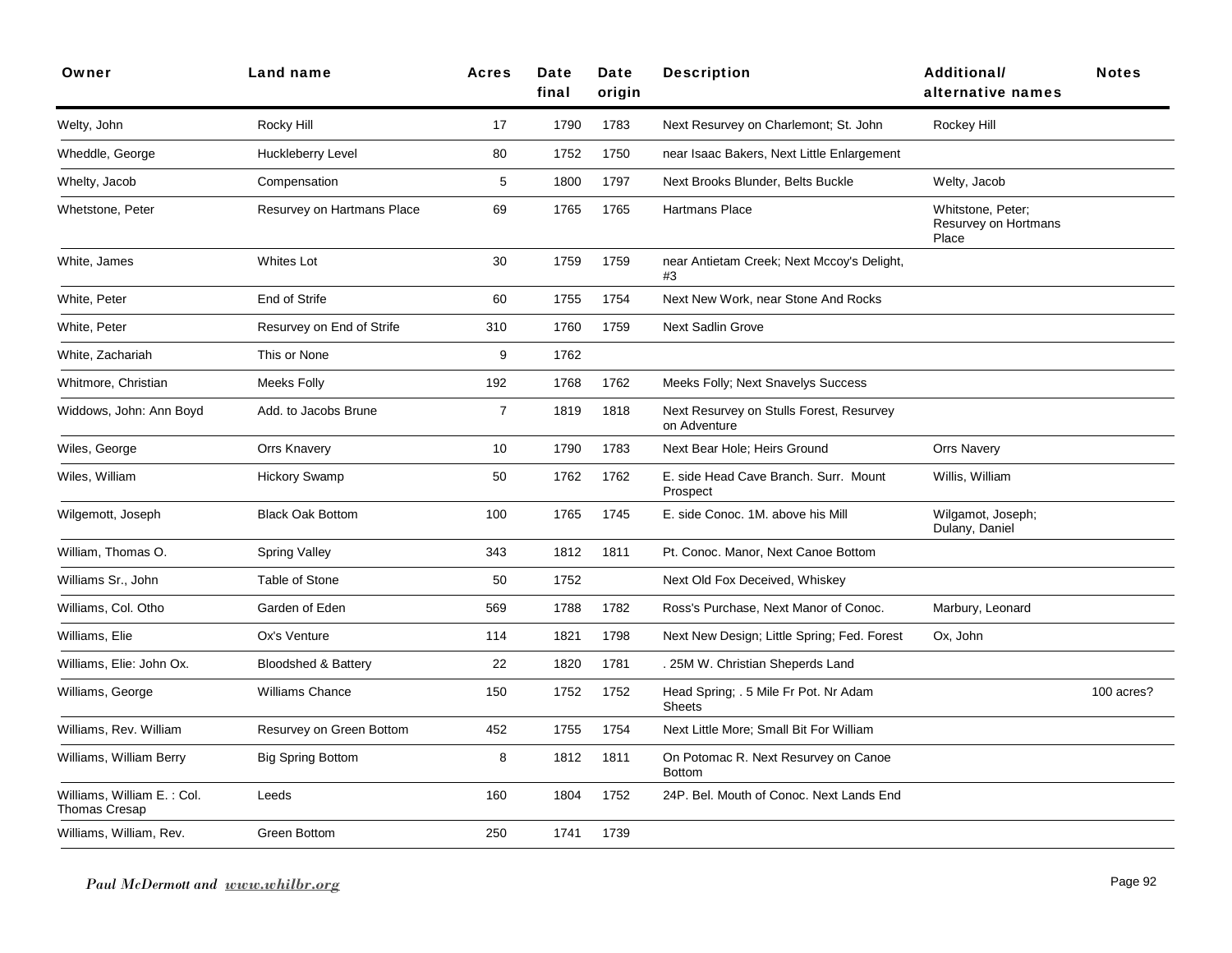| Owner                          | Land name                      | <b>Acres</b>   | Date<br>final | Date<br>origin | <b>Description</b>                                              | <b>Additional/</b><br>alternative names | <b>Notes</b>          |
|--------------------------------|--------------------------------|----------------|---------------|----------------|-----------------------------------------------------------------|-----------------------------------------|-----------------------|
| Williamson, James              | <b>Burrells Disappointment</b> | 21             | 1755          | 1755           | Next Inverness. E. side Eld. Ridge, near<br>Poplar <sub>S</sub> |                                         |                       |
| Willson, John                  | Long Sought                    | 95             | 1753          | 1752           | Next Spriggs Delight, Add. Loss And Gain                        | Wilson, John                            | 125 acres -<br>Scharf |
| Wilson, Robert: Daniel Dulaney | Rogues Harbor                  | 50             | 1762          | 1741           | Next Capt. Johns Bottom                                         |                                         |                       |
| Wilyard, Duvalt                | Wilyards Lot                   | 100            | 1773          |                |                                                                 |                                         |                       |
| Winder, Daniel                 | Daniels Luck                   | $\overline{7}$ | 1785          | 1784           | Next Res Metcalfs Meadow, Res Chaneys<br>Del                    | Winders, Daniel                         |                       |
| Winder, James                  | Boys Harbour                   | 48             | 1759          | 1752           | . 5M from Stulls Mill; Nw Side Antietam                         | Winders, James                          |                       |
| Winder, James                  | Resurvey on Medcalfs Meadow    | 212            | 1782          | 1786           | Next Choice; Last Choice; No Choice.<br>Wagon R                 |                                         |                       |
| Winter, Emanuel: John Hoover   | <b>Beauty Spot</b>             | 5              | 1794          | 1793           | Next Fathers Good Will; Resurvey on Deceit                      | Certificate in name of<br>John Hoovre   |                       |
| Winters, John                  | Wood Land                      | 197            | 1812          | 1812           | Pt. Scared from Home; Chaney's Lot, Mt.<br>Foot                 | Woodlawn                                |                       |
| Witmer, Henry                  | <b>Pleasant Meadow</b>         | 359            | 1816          | 1814           | E. side Conoc. near Us40. is Res. Green<br>Castle               | Witner, Henry                           |                       |
| Witmore, John                  | Add. to Stulls Forest          | $\overline{7}$ | 1830          | 1817           | Next Resurvey on Old Fox Deceived,<br>Resurvey on Stulls For.   |                                         |                       |
| Wolf, John                     | Add. to Second Tryal           | 50             | 1763          | 1763           | Next White Oak Land, Add. to Pleasant Hill                      |                                         |                       |
| Wolf, Nicholas                 | <b>Wolfs Delight</b>           | 50             | 1759          |                |                                                                 |                                         |                       |
| Wolford, Daniel                | Drift Bank                     | 8              | 1768          | 1767           | Next Resurvey on Batchelors Delight,<br>Mount Hope              |                                         |                       |
| Wolgamot, John                 | Resurvey on Johns Lot          | 39             | 1805          | 1802           | Next Lookout; Johns Lot; Perrins Adventure                      |                                         |                       |
| Wolgamot, John                 | <b>Wolgamuts Venture</b>       | 52             | 1802          | 1796           | On Potomac, Next Chews Farm, Conoc.<br>Manor                    |                                         |                       |
| Wood, Joseph                   | Littleworth                    | 78             | 1772          |                |                                                                 |                                         |                       |
| Woolford, Adam                 | Hazel Bottom                   | 50             | 1760          | 1760           | West side Antietam Next #3                                      |                                         |                       |
| Worley, Brice                  | <b>Worleys Choice</b>          | 50             | 1752          |                |                                                                 |                                         |                       |
| Wyvll, John and John Boyd      | <b>Sugar Bottom</b>            | 37             | 1739          | 1739           | Next Antrum, side Potomac R. 1M. from<br>Little Con             |                                         |                       |
| Yates, William                 | Mill Place                     | 50             | 1764          | 1764           | E. side Tonoloway Cr. 1M From Mouth                             |                                         |                       |
| Yates, William                 | Prospect Island                | 9              | 1803          |                |                                                                 |                                         |                       |
| Yates, William                 | Sarahs Fancy                   | 685            | 1775          | 1775           | Dutch Folly; Next Bayles Fancy: Potomac R.                      |                                         |                       |